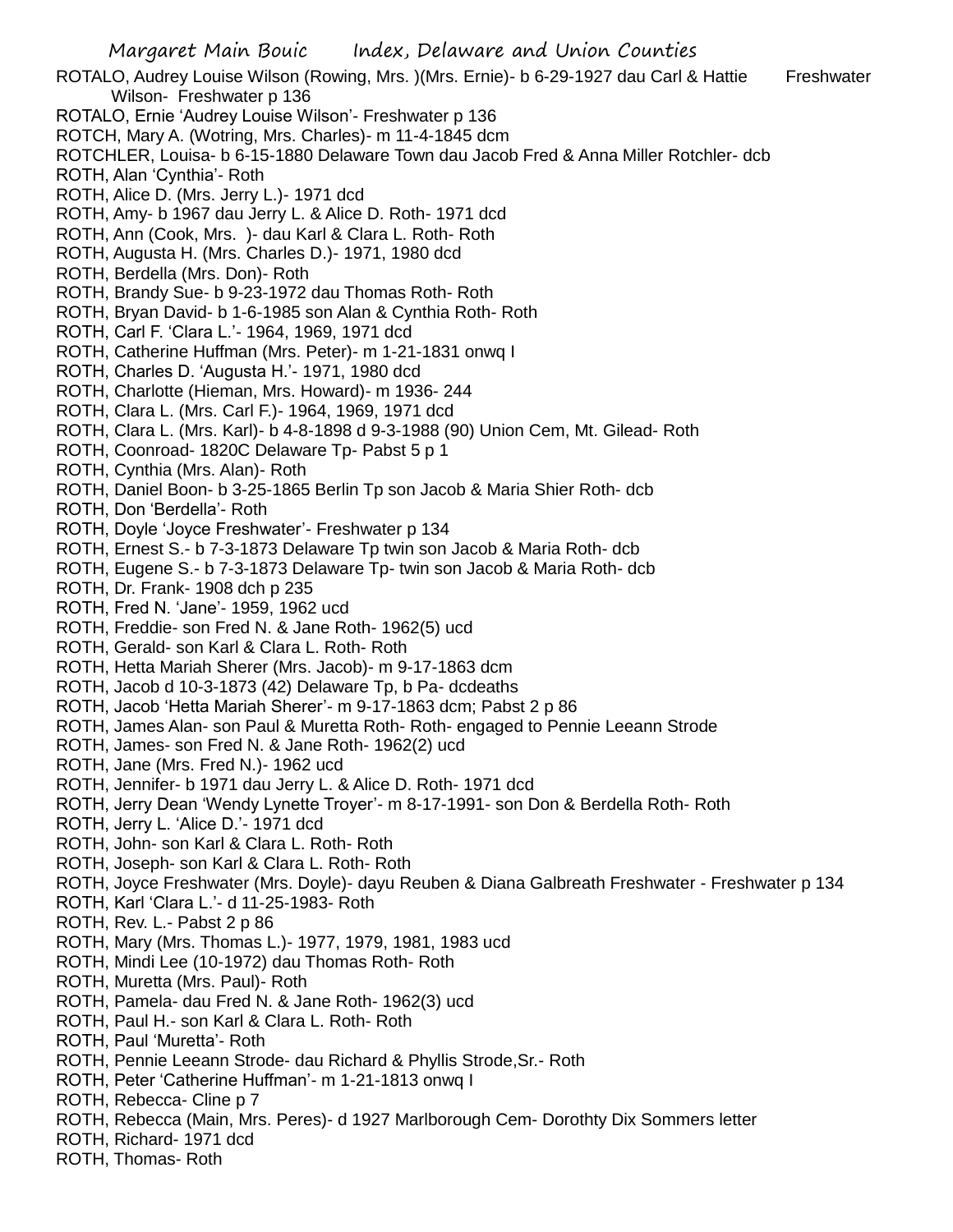Margaret Main Bouic Index, Delaware and Union Counties ROTH, Thomas L. 'Mary'- 1977, 1979, 1981, 1983 ucd ROTH, Timothy- b 1968 son Jerry L. & Alice D. Roth- 1971 dcd ROTH, Tobie Ann (6-1972) dau Thomas Roth- Roth ROTH, Wendy Lynette Troyer (Mrs. Jerry Dean)- m 8-17-1991 dau Ed & Sue Troyer- Roth ROTHBONE, John '—Dunham Busick)- delge VIII p 19 m(2) 7-3-1880 ROTHBONE, John, M. G.- delge II p 35, III p 29 ROTHBONE, Ora L.- b 12-13-1889 son John & (Mrs. James) Busick Rothbone- delge VIII p 49 ROTHBONE, —Dunham (Busick, Mrs. James)(Mrs. John)- m(2) 7-3-1880, delge VIII p 49 ROTHE, Bernard 'Donna'- 1980 dcd ROTHE, Donna (Mrs. Bernard)- 1980 dcd ROTHE, Kim- b 1969 ch Bernard & Donna Rothe- 1980 dcd ROTHE, Mary Margaret (Weber, Mrs. Henry,Jr.-)- m 8-4-1941 St. Paul p 53 ROTHE, Michael- b 1972 son Bernard & Donna Rothe- 1980 dcd ROTHENHAUSLER, Mary A.- 1973 ucd ROTHERMAL, Anna (Gast, Mrs. Harry)- m 1-1896- Weiser p 791 ROTHERMAL, Donald- b 6-2-1947 son Elwood & Kathryn Muggio Rothermal- Weiser p 827 ROTHERMAL, Elwood 'Kathryn Muggio'- m 11-1946- Weiser p 827 ROTHERMAL, Hannah Wiest (Mrs. Isaac)- Weiser p 410 ROTHERMAL, Isaac 'Hannah Wiest'- Weiser p 410 ROTHERMAL, Jestina (Weiser, Mrs. John)- b 1-25-1847 d 6-16-1925 dau Isaac & Hannah Wiest Rothermal-Weiser p 410 ROTHERMAL, Kathryn Muggio (Heinbaugh, Mrs. Harold)(Mrs. Elwood)- b 8-25-1921 m 11-1943 (2) 11-1946 dau Cataldo & Violet Dresser Muggio- Weiser p 827 ROTHERMAL, Lillie Jane (Moyer, Mrs. Milton Franklin)- b 10-13-1861 m 4-18-1882 d 6-26-1959 bur Pa.- Weiser p 406 ROTHERMAL, Linda- b 2-6-1951 dau Elwood & Kathryn Muggio Rothermal- Weiser p 827 ROTHERMAL, Mary Ann (Eister, Mrs. Franklin)- m 8-4-1924- Weiser p 391 ROTHERMAL, Mildred (Fulkroad, Mrs. James Elwood)- m 1956- Weiser p 318 ROTFUS, Morey- son Nathan & Ruth Rotfus- Rotfus ROTFUS, Nathan 'Ruth'- purchased Otte's clothing store- Rotfus ROTFUS, Ruth (Mrs. Nathan)- Rotfus ROTHGEB, Anna (Mauck, Mrs. Newton E.)- dcc Marilyn Mauck West 17 ROTHGEB, Charles 'Opal Mayes'- Rothgeb; obit Paul, mlib ROTHGEB, Opal Mayes (Mrs. Charles)- Rothgeb; obit Paul, mlib ROTHGEB, Paul- d 7-19-1955 (17) son Charles & Opal Mayes Rothgeb- obit, mlib; obit, mlib (brown) ROTHLEY, Caroline Koehler (Mrs. Henry) -d 10-14-1962 (97)- Rothley ROTHLEY, Dorris (Robertson, Mrs. Sheldon Charles)- dau Erwin A. & Meta Schmidt Rothley- Rothley; 1985 uch p 118 ROTHLEY, Eric 'Helen'- d 5-12-1981 (70) son Erwin & Meta Schmidt Rothley- Rothley ROTHLEY, Erwin A. 'Meta Schmidt'- b 1-23-1887 m 1908 d 3-28-1965/6 Oakdale II p 94 (H-R24-140- son Henry & Caroline Koehler Rothley- Rothley; Schmidt; 1915 uch p 539; Marysville p 21 ROTHLEY, Henry 'Caroline Koehler'- Rothley ROTHLEY, Meta Schmidt (Mrs. Erwin A.)- b 7-28-1888 m 1908 d 11-1975 Oakdale II p 94 (H-R24-14); obit, mlib (brown) ROTHLEY, Robert- son Henry & Caroline Koehler Rothley- Rothley ROTHMAN, Glenn 'Kay;- 1969, 1971 dcd ROTHMAN, Kay (Mrs. Glenn)- 1969, 1971 dcd ROTHRACK, Betty Lou (Hamilton, Mrs. )- dau Harold & Hazel W. Rothrack- Rothrack ROTHRACK, Harold 'Hazel W.'- d 1952- Rothrack ROTHRACK, Hazel W. (Mrs. Harold)- d 7-11-1980 (85) Fl. Cremated, Oak Grove Cem,- Rothrack ROTHROCK, Alma Mallow- descendant William Stewart- Pabst Pion I p 65 ROTHROCK, Rev. D.- 1908 dch p 402; 1908 dch p 250 ROTHROCK, David- won Ernest & Dorothy Rothrock- Rothrock ROTHROCK, Dorothy(Mrs. Ernest) d 7-11-1983 (86) WVa mother of Mrs. Rodney Hurl- Rothrock ROTHROCK, Ernest 'Dorothy'- Rothrock ROTHROCK, Judy (Hurl, Mrs. Rodney)- dau Ernest & Dorothy Rothrock- Rothrock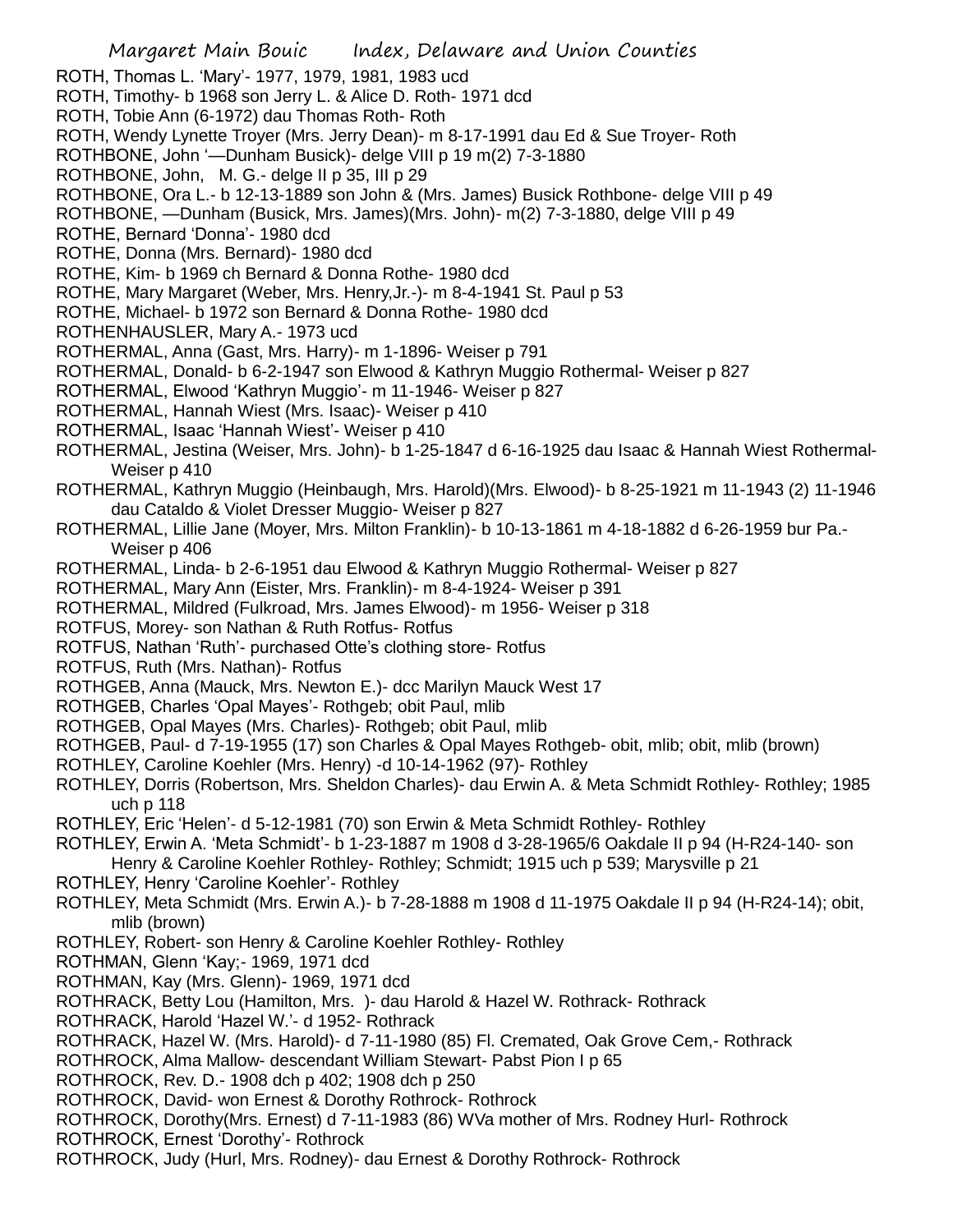- ROTHSCHILD, Julie- dau Robert & Sarah Rothschild- Rothschild
- ROTHSCHILD, Robert 'Sarah '- Rothschild
- ROTHSCHILD, Sarah (Mrs. Robert)- Rothschild
- ROTHWELL, Arthur C. 'Jane Hillard''- d 12-29-1993 son Elmer & Orpha Robison Rothwell- Rothwell; 1961, 1964, 1969 dcd
- ROTHWELL, Billye (Mrs. Thomas A.)- 1962 ucd
- ROTHWELL, Clarence- Rothwell
- ROTHWELL, David Anthony 'Linda Marie McCoy'- son John Wesley & Gladys Rothwell- Rothwell
- ROTHWELL, Elmer 'Orpha F. Robinson'- d 1956-Rothwell
- ROTHWELL, Gladys (Mrs. John Wesley)- b 1-2-1917 Ks. d 4-3-1990 (73) Fl St. Mary Cem- Rothwell; 1971 dcd
- ROTHWELL, Hannah Gregg (Ms. Peter)- ped Samuel Smith Ellis 25; by Welthea Ellis #263; unec XI p 6
- ROTHWELL, James- son Clarence Rothwell- Rothwell
- ROTHWELL, Jamie Ryan Rothwell- b 5-4-1998 son Randy & Janice Stump Rothwell- Rothwell
- ROTHWELL, Jane Hillard (Mrs. Arthur C.)- dau William & Pearl Chaney Hillard Rothwell; 1964 dcd
- ROTHWELL, Janice Stump (Mrs. Randy)- Rothwell
- ROTHWELL, Jared 'Sarah Stevenson'- b 1784 d 1867 son Peter & Hannah Gregg Wrothwell- ped Samuel Smith Ellis 12 by Welthea Ellis, unec XI p 6
- ROTHWELL, John Franklin 'Sarah Cathryn Henry'- b 1864 d 1937 son Jared & Sarah Stevenson Rothwellped Samuel Smith Ellis 6 by Welthia Ellis #263; unec XI p 6
- ROTHWELL, John- son Thomas A. & Billye Rothwell- 1962(9) ucd
- ROTHWELL, John R. 'Karla Kay Keller'- m 7-20-1968 son John Wesley & Gladys Rothwell- Rothwell
- ROTHWELL, John T.- 1883 uch IV p 490, 536
- ROTHWELL, John Wesley 'Gladys'- d 2-16-1969 (52) bur St. Mary Cem son Clarence Rothwell- Rothwell
- ROTHWELL, Josephine Jane (Ellis, Mrs. Samuel Reason)- b 1890 d 1934 ped Samuel Smith Ellis 3 by Welthia M. Ellis dau John Franklin & Sarah Cathryn Henry- unec XI p 6
- ROTHWELL, Karla Kay Keller (Mrs. John R.)- m 7-20-1968 dau Verl T. Keller- Rothwell
- ROTHWELL, Kristin- dau Thomas A. & Billye Rothwell- 1962(5) ucd
- ROTHWELL, Larry- Rothwell
- ROTHWELL, Linda Marie McCoy (Mrs. David Anthony)- m 8-4-1973 dau Frank McCoy- Rothwell
- ROTHWELL, Louise (Rousch, Mrs. )- dau John Wesley & Gladys Rothwell- Rothwel
- ROTHWELL, Michael- son Thomas A. & Billye Rothwell- 1962(11) ucd
- ROTHWELL, Olive- b 1911 Galena Cem- Powell p 14
- ROTHWELL, Orpha F. Robinson (Mrs. Elmer)- d 10-16-1973 (82) Marlborough Cem- sister John Robinson-Rothwell; 1961, 1964, 1969, 1971 dcd
- ROTHWELL, —(Gray, Mrs. William)- dau Elmer & Orpha F. Robinson Rothwell- Rothwell
- ROTHWELL, Peter 'Hannah Gregg'- ped Samuel Smith Ellis 24; by Welthea Ellis, unec XI p 6
- ROTHWELL, Reda Mae (Kennedy, Mrs. )- dau Clarence Rothwell- Rothwell
- ROTHWELL, Sarah Cathryn Henry (Mrs. John Franklin)- b 1866 d 1919 dau Jacob & Mary A. Yeatts Henryped Smuel Smith Ellis 7 by Welthea M. Ellis #263, unec XI p 6
- ROTHWELL, Sarah Stevenson (Mrs. Jared)- b 1839 d 1878 ped Samuel Smith Ellis 13 by Welthea Ellis #263; unec XI p 6
- ROTHWELL, Scott- son Larry Rothwell- Rothwell- engaged to Lynn Sparks
- ROTHWELL, Susan Elaine (Burdette, Mrs. )- dau Arthur & Jane Hillard Rothwell- Rothwell; 1961(9), 1964, 1969 dcd
- ROTHWELL, Sylvia (Gray, Mrs. )- dau Elmer & Orpha Robison Rothwell- Rothwell
- ROTHWELL, Thomas A. 'Billye'- 1962 ucd
- ROTNER, John- b 2-24-1881 Delaware Town son John & —Klick Rotner- dcb
- ROTONDO, Joe 'Melody Mitchell;- son John & Kim Rotondo- Rotondo
- ROTONDO, John 'Kim'- Rotondo
- ROTONDO, Kim (Mrs. John)- Rotondo
- ROTOBNDO, Melody Mitchell (Mrs. Joe)- dau Max & Mary Mitchell- Rothwell
- ROTOTHAM, Robert- d 9-16-1926 (87) b NJ Oakdale Cem 3850 (C99)
- ROTT, Clara- adopted dau Frank J. & Corintha A. Ledley- b 10-1882; 1900C Claibourne Tp 11-13- p 1B (17, NY, unk,unk)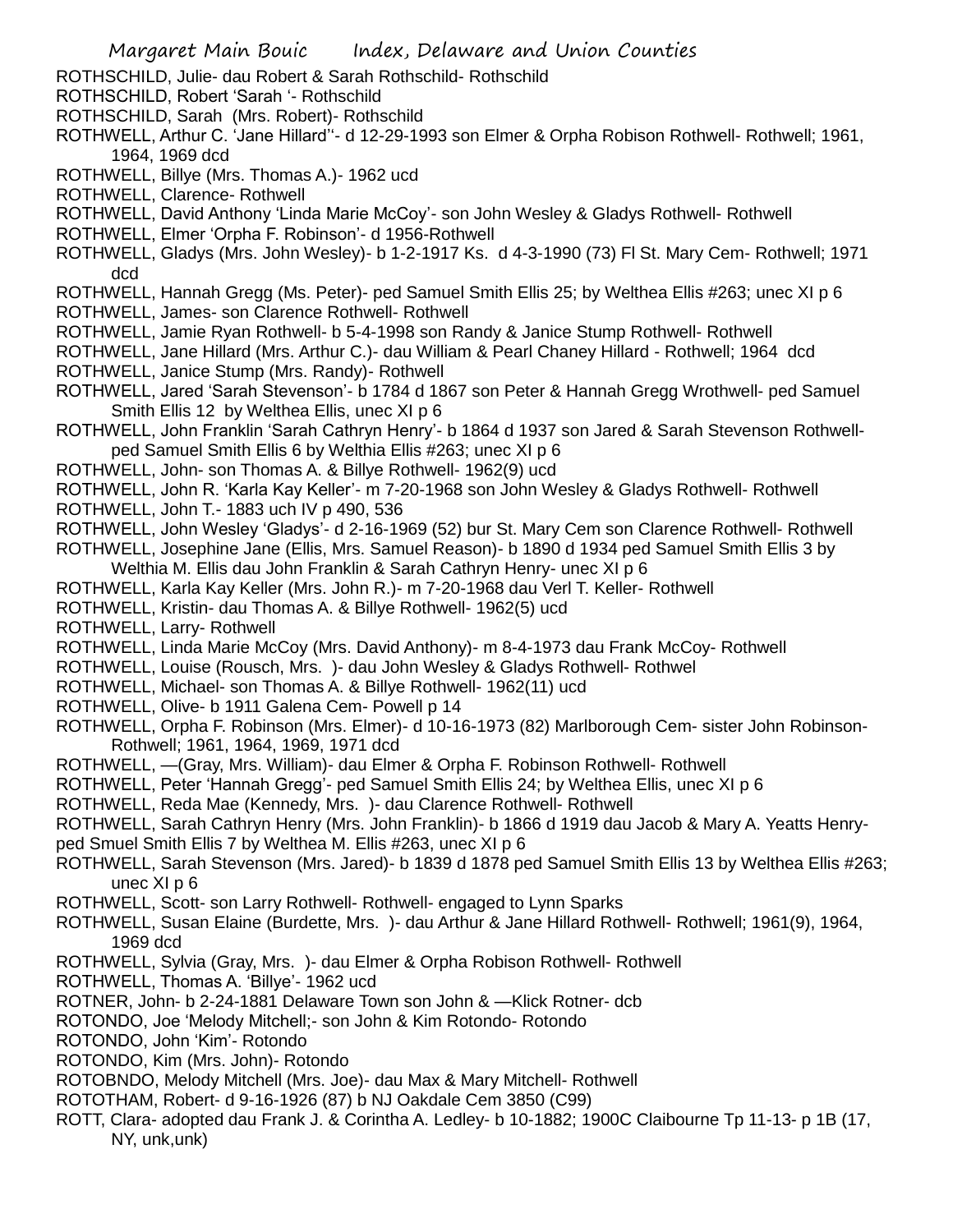- ROTT, Janet Elaine (Matthew, Mrs. Kenneth)- b 1-15-1965 m 10-12-1991 dau Kenneth A. & Mary Jo Vollrath Rott- St. Paul p 100
- ROTT, Karen Lavonne (Eberles, Mrs. Don)- b 3–27-1961 m 5-21-1984 dau Kenneth & Mary Jo Vollrath Rott-St. Paul p 100; Rausch 1121111, III p 258; 1962 ucd
- ROTT, Kenneth 'Mary Jo Vollrath'- b 1-26-1936 m 7-3-1960 St. Paul p 100; Rausch (112111) III p 258; 1962 ucd
- ROTT, Mary Jo Vollrath (Mrs. Kenneth)- b 1-14-1939 m 7-3-1960 dau Hugo & Josephine Wolpert Volrath- St. Paul p 100; Rausch 112111, III p 258; 1985 uch p 141
- ROTT, Zenas J. (1827) delge VIII p 10
- ROTTNER, August, naturalization 1899 Germany, delge X p 13
- ROTTNER, Catharine Klenk (Mrs. John)- m 8-29-1865 dcm
- ROTTNER, John 'Catharine Klenk'- m 8-29-1865 dcm
- ROTTNER, John- naturalization 1878 Germany delge X p 13
- ROTZEL, Mary A. (Sampell, Mrs. N. S.)\_- 1880 dch p 645
- ROTZELL, Lois Mildred (Snyder, Mrs. Bruce Whitaker)- b 7-4-1928 m 3-7-1952 Weiser p 113
- ROUCE, Col. Zalmon- dcga p 30 Del Patron & Franklin Chronicle 1825
- ROUCH, George 'Mabel'- 1949 ucd
- ROUCH, Harry- son George & Mabel Rouch- 1949 ucd
- ROUCH, Hosea- b 11-20-1891 Delaware Town- son C. & Babara Isleman Rouch- dcb
- ROUCH, J,.- 1908 dch p 427
- ROUCH, John- dumch p 126
- ROUCH, Jos.- honorary pallbearer for T. C. Breese- dg 11-21-1913 Cry Ab p 71
- ROUCH, Mabel (Mrs. George)- 1949 ucd; Powell p 446
- ROUCH, Maggie A.- 1869 wsc p 11; Maggie S.- Pabst 8 p 23
- ROUCH, Maggie- 1870C Delaware Town p 321 (36\*)
- ROUCH, Margaret- 1869 wsc; Pabst 8 p 20
- ROUCH, Margaret- Oak Grove Cem, no dates- Powell p 446
- ROUCH, Norman E.- query-Reed- delge VII p 33
- ROUCH/ROWE, Jennie (Freshwater, Mrs. William)- sister Lavania Rouch Freshwater- Freshwater p 157, 158
- ROUCH, Lavania "Vina" (Freshwater, Mrs. Daniel)- Freshwater p 157, 160
- ROUCT, Barbary A.- dau Samuel S. & Mary A. Rouct- 1860C York Tp 1285-1293 p 173 (22.O)
- ROUCT, Elizabeth- dau Samuel S. & Mary A. Rouct- 1860C York Tp 1285-1293 p 173 (18,O)
- ROUCT, Jacob W.- son Samuel S. & Mary A. Rouct- 1860C York Tp 1285-1293 p 173 (16,O)
- ROUCT, Lavina- dau Samuel S. & Mary A. Rouct- 1860C York Tp 1285-1293 p 173 (7,O)
- ROUCT, Malcas- son Samuel S. & Mary A. Rouct- 1860C York Tp 1285-1293 p 173 (2,O)
- ROUCT, Mary A. (Mrs. Samuel S.)- 1860C York Tp 1285-1293 p 173 (42, Md)
- ROUCT, Samuel S. 'Mary A.'- 1860C York Tp 1285-1293 p 173 (42, Md)
- ROUCT, Sarah A.- dau Samuel S. & Mary A. Rouct- 1860C York Tp 1285-1293 p 173 (20,O)
- ROUCT, Saville- dau Samuel S. & Mary A. Rouct- 1860C York Tp 1285-1293 p 173 (12,O)
- ROUCT, Susan- dau Samuel S. & Mary A. Rouct- 1860C York Tp 1285-1293 p 173 (14,O)
- ROUDABUSH, George- Powers p 69, 76
- ROUDABUSH, Henry- Powers p 80
- ROUDEBUSH, Bruce L.- son Leroy M. & Helen B. Basinger Roudebush- Roudebush
- ROUDEBUSH, Esther- dau Henry Roudebush- Powers p 80
- ROUDEBUSH, George (14-1888) son John Roudebush- Powers p 78
- ROUDEBUSH, Helen B. Basinger (Mrs. Leroy M.)- m 9-2-1931- Roudebush
- ROUDEBUSH, Helen Lee- dau Leroy M. & Helen B. Basinger Roudebush- Roudebush
- ROUDE(N)BUSH, Henry- Powers p 80 / ROUTENBUSH
- ROUDEBUSH, Howard Edgar 'Zemba Joyce Pounds'- Pounds 4
- ROUDE(N)BUSH, Jacob- Powers p 80
- ROUDEBUSH, John- Powers p 78, 80
- ROUDEBUSH, Leroy M. 'Helen B. Basinger'- m 9-2-1931 Roudebush
- ROUDEBUSH, Margaret (19-1888) dau John Roudebush- Powers p 78
- ROUDE(N)BUSH, Michael- Powers p 80
- ROUDEBUSH, Susannah (17-1888) dau John Rousebush- Powers p 78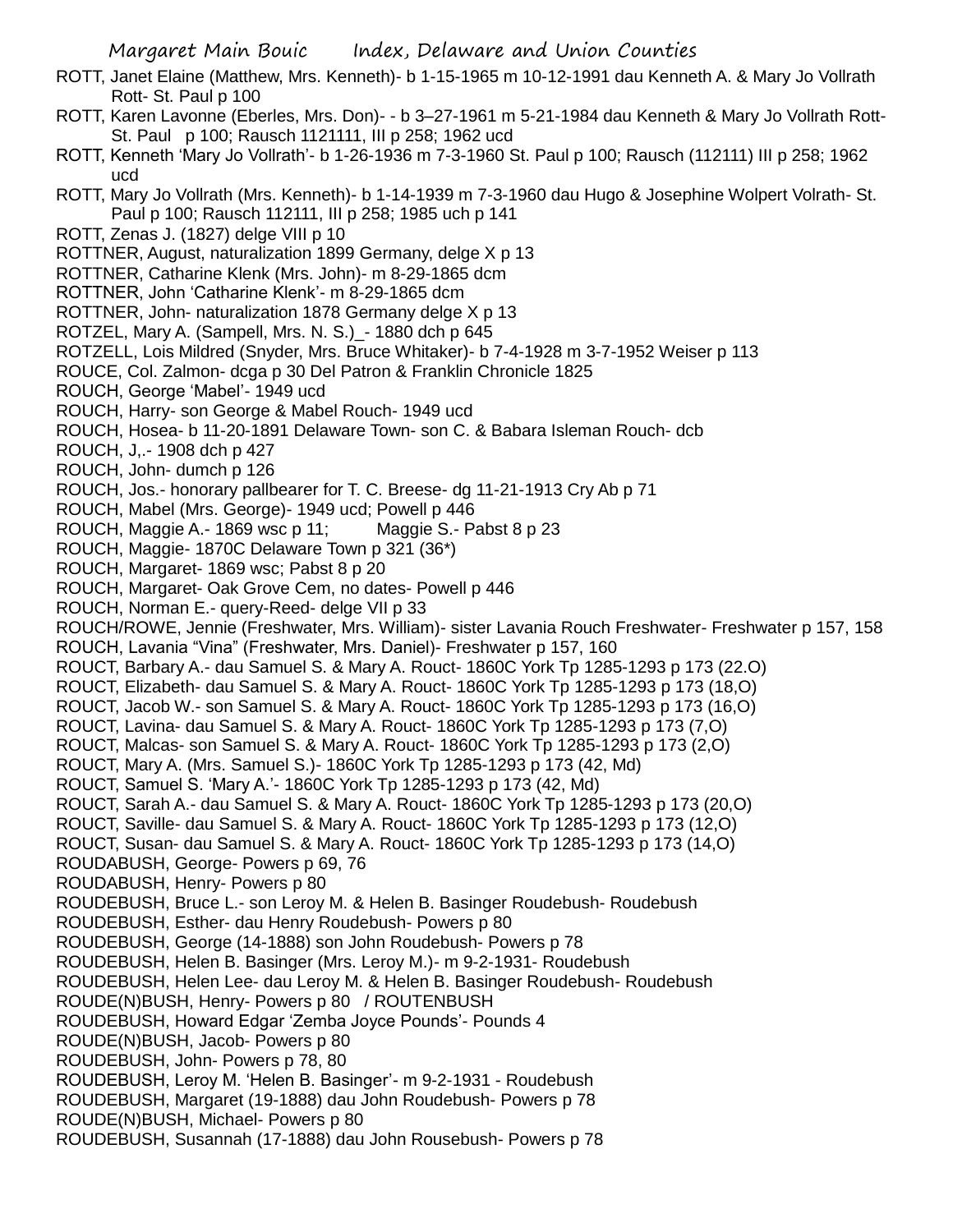- ROUDEBUSH, Zemba Joyce Pounds (Mrs. Howard Edgar)- dau Henry Budd & Adessa Alice Miser Pounds-Pounds
- ROUFE, Dorothy (Dowell, Mrs. John W.,Sr.)- d 1975- Roufe
- ROUFF, Barbara C. (Mrs. James R.)- 1980 dcd
- ROUFF, Barbie- b 1975 dau James R. & Barbara C. Rouff- 1980 dcd
- ROUFF, Craig- b 1969 son James R. & Barbara C. Rouff- 1980 dcd
- ROUFF, James R. 'Barbara C.'- 1980 dcd
- ROUFF, Kelsy- b 1972 ch James R. & Barbara C. Rouff- 1980 dcd
- ROUGH- see Roff- delge II p 18
- ROUGH, Rev, Father- funeral if Nekkue Tuite Morarity, dg 3-18-1913 Cry Ab p 25; Mrs. Julia Keefe- dg 3-25- 1913 Cry Ab p 27
- ROUISN, Ann Mariman (Clemmon, Mrs. John P.)- m 12–4-1839 Madison Co, unec IX p 31
- ROULLO, Mary Ann 1893 on Banks stone- Our Lady of Lourdes, lptw p 53
- ROULMAN, Eliza- d 10-30-1879 (20) dcdeaths
- ROULO, Columbus 'Mamie Banks'- m 6-16/18-1895 ucm (Hearl); obit Mame, mlib (brown)
- ROULO, Mamie Banks (Mrs. ColumbUs)- b 12-15-1868 Scotland m 6-16/18-1895 ucm (Hearl) d 7-25-1896 St. John's Catholic Cem, dau Joseph Banks- obit mlib (brown)
- ROUNDS, Alfred 'Silence Maine'- Asp (655)
- ROUNDS, Anita Gale (Nyers, Jr. James)- dau Rex. & Duane Rounds- Rounds
- ROUSDS, Duane (Mrs. Rex)- Rounds
- ROUNDS, Elizabeth or Melilinda or Rosamond (Maine, Mrs. John)- Asp (952)
- ROUNDS, Gregg Eric 'Sandra Diane Wells'- son Rex & Duane Rounds- Rounds
- ROUNDS, Janice (Pastorius, Mrs. ) (Mrs. Kirk)- m (2) 2-22-1986 dau Robert Haniwalt- Rounds
- ROUNDS, Kathleen Rae- b 3–6-1989 dau Kirk & Janice Pastorius Rounds- Rounds
- ROUNDS, Kimberley Christine- b 6-25-1985 dau Gregg Eric & Sandra Diane Wells Rounds- Rounds
- ROUNDS, Kirk 'Janice Haniwalt Pastorius'- m 2-22-1986 son Rex & Diane Rounds- Rounds
- ROUNDS, Linda- dau Rex & Duane Rounds- Rounds
- ROUNDS, Rex 'Duane'- Rounds
- ROUNDS, Sandra Diane Wells (Mrs. Gregg Eric)- m 4-3-1982- dau Robert H. & Wells- Rounds
- ROUNDS, Sarah- d 8-26-1885 (60) Scioto Tp, b Pa
- ROUNDS, Silence Maine (Mrs. Alfred)- b 7-4-1808 dau Amos & Abigail Slocum Maine- Asp 655 ROUNDS, W.- d 3-31-1886 (22-5-27) Scioto Tp; dcdeaths
- ROUNSLEY, Donald Lynn- b 3-23-1946 son Edgar Stuart & Mary Ella Eppley Rounsley- Weiser p 474
- ROUNSLEY, Edgar Stuart 'Mary Ella Eppley'- b 4-3-1908 m 7-2-1923- Weiser p 474
- ROUNSLEY, Edgar Stuart- b 3-23-1944 son Edgar Stuart & Mary Ella Eppley Rounsley- Weiser p 474
- ROUNSLEY, Joyce Lee (Barrett, Mrs. Peter Hazard)- b 7-14-1936 m 3-7-1956 dau Edgar Stuart & Mary Ella Eppley Rounsley- Weiser p 474
- ROUNSLEY, Mary Ella Eppley (Mrs. Edgar Stuart)- b 8-11-1908 m 7-2-1923 dau David Roy & Mary Elizabeth Krater Eppley- Weiser p 474
- ROUNTRY, Susan (Dailey, Mrs. )- b 1832 m 1852 p 346; 1880 morch p 652
- ROUPREGHT, Margaret (Weidman, Mrs. Lewis)- m 6-10-1866 ucm (Hearl)
- ROURKE, Rev. George M. 'Hernia A. Korf'- hmp p 314, picture 315
- ROURKE, Helen (Mrs. )- sister Mrs. John Shea- dg 10-1-1901 Cry Ab p 101
- ROURKE, Hernia A. Korf (Mrs. Rev. George M.)- hmp p 314
- ROURKE, Mary (Erwin, Mrs. Thomas)- m 9-5-1859 ucm 2913; unec IV p 66
- ROUS, Mary Cole (Mrs. Percy)- d 1-3-1917 (100 years)- Nash p 297, 299
- ROUS, Percy 'Mary Cole- Nash p 197
- ROUSCH, —lpc p 17
- ROUSCH, Barnard- uca p 35 Darby Tp
- ROUSCH, Cathy- dau C. & Jo Anne Rousch- 1983 ucd
- ROUSCH, C. 'Joanne'- 1983 ucd
- ROUSCH, Dana- plat record IOOF Jerome Cem, DJ p 122
- ROUSCH, Daniel W. 'Gertrude T.'- 1975, 1979 ucd
- ROUSCH, Ernest 'Josephine Willey'- 1908 dch p 806
- ROUSCH, Eva Cocklin (Mrs. )- sister Harold Cocklin- Cocklin
- ROUSCH, G.,Jr.- uca p 35 Darby Tp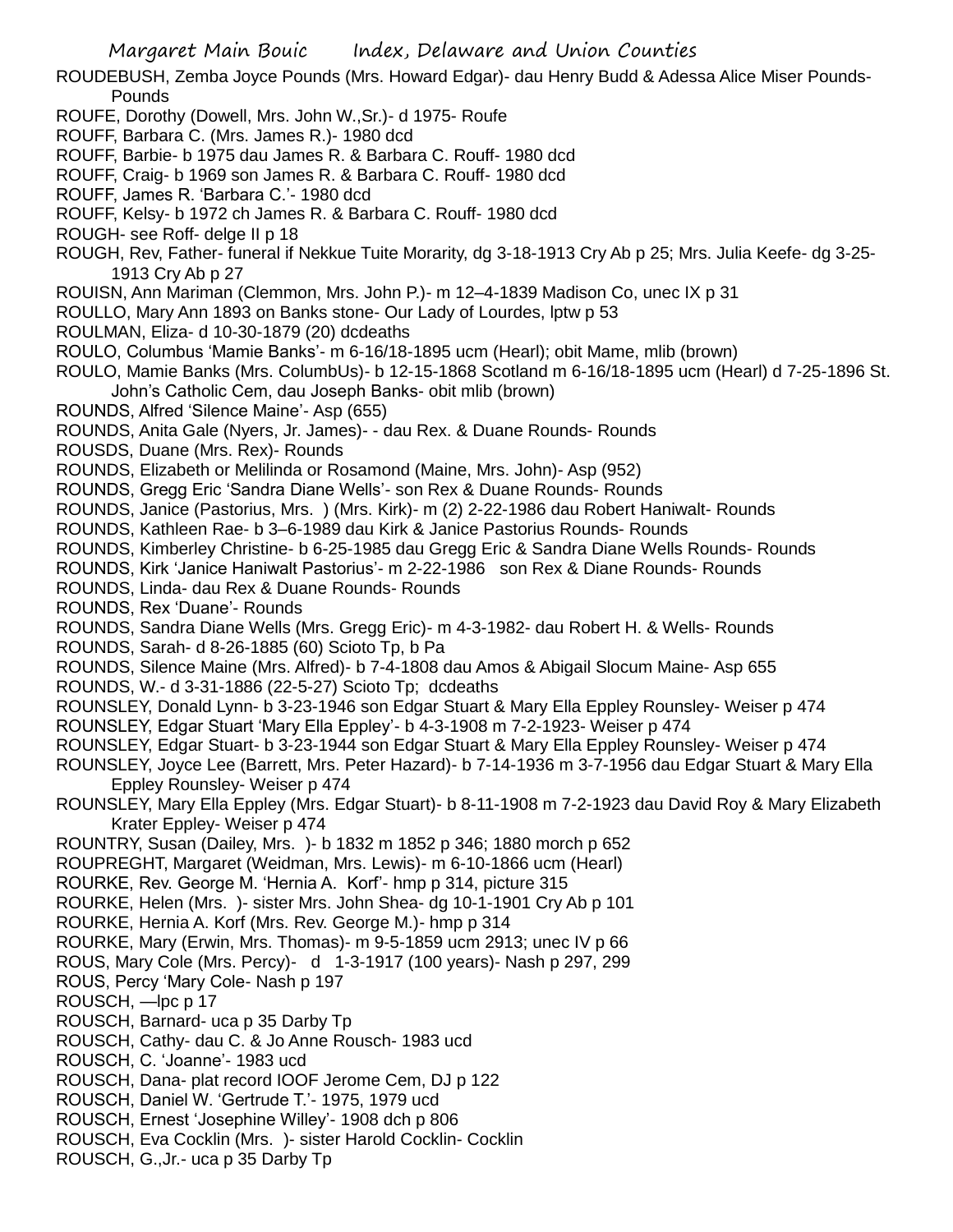- ROUSCH, George Adam 'Magdalena Blumenschein'- m 11-1-1881 ucm (Hearl)
- ROUSCH, Gertrude T. (Mrs. Daniel W.)- 1979 ucd
- ROUSCH, Joanne (Mrs. C.)- 1983 ucd
- ROUSCH, John A,. W. 'Magdalena Mader'- m 11-10-1881 ucm (Hearl)
- ROUSCH, John P.- uca p 35, Darby Tp
- ROUSCH, Joseph- pallbearer for Charles Wilcox; dg 1-1-1918 Cry Ab p 1; delge XV p 72
- ROUSCH, Josephine Willey (Mrs. Ernest)- dau John & Keziah Carter Willey- 1908 dch p 806; dg 9-16-1913 Cry Ab p 59
- ROUSCH, Magdalena Blumenschein (Mrs.George Adam)- m 11-1-1881 ucm (Hearl)
- ROUSCH, Magdalena Mader (Mrs. John A. W.)- m 11-10-1881 ucm (Hearl)
- ROUSCH, Mary Elizabeth Amelia Josephine (Van Atta, Mrs. Don)- 1985 uch p 140
- ROUSCH, Philip- uca p 35, Darby Tp
- ROUSCH, Ralph C.- 1973 ucd
- ROUSCH, Roger- son C. & Jo Anne Rousch- 1983 ucd
- ROUSCH, Thelma (Vance, Mrs. Cyril M.)- Rousch
- ROUSE, Adam- son George & Catharine Rouse- 1850C Darby Tp 44 (16,O); unec VI p 56
- ROUSE, Adam- son John & Christiana Rouse- 1850C Darby Tp 54 (23,Ger)- unec VI p 56
- ROUSE, Andrew J.- d 12-17-1858 (40-4-28 or 40-1-8) Marlborough Cem p 149; Powell p 294
- ROUSE, Ann M. (Rayburn, Mrs. John M.)- m 12-27-1842 Madison Co, unec IX p 65
- ROUSE, Anna Barbara Geese (Mrs. John Adam)- m 11-20-1856 ucm 2480; unec XVII p 74
- ROUSE, Anna (Mrs. Rufus)- d 8-30-1864 (86-9-1) Horseshoe Baptist Cem- Powers p 283
- ROUSE, Annetta (Pinney, Mrs. Eli)- b 1912 m 6-11-1930 dau Lemuel & Hallie Harper Rouse Rouse; 1985 uch p 67, 120
- ROUSE, J. Arthur- 10-- d 1936 Claibourne Cem p 83
- ROUSE, Arthur 'Nancy Ross'- 1985 uch p 119
- ROUSE, Barbara- dau George & Catharine Rouse- 1850C Darby Tp 44 (14,O); unec VI p 56
- ROUSE, Barney 'Catharine'- 1870C Darby Tp 23-21 p 3 (23,O)
- ROUSE, Barnhart- son George & Catharine Rouse- 1850C Darby Tp 44 (3,O); unec VI p 56
- ROUSE, Dr. Benjamin- research- Rouse/Bishop/Osborn, delge XIV p 7
- ROUSE, Bernard- son Martha Isabella Rouse- Rouse
- ROUSE, Bettie (Wright, Mrs. Richard)- b 1915 d 1968 dau Lemuel & Hallie Harper Rouse- Rouse; 1985 uch p 67, 120
- ROUSE, Betty- dau Donald & Kathryn Potter Rouse- Ferguson 5; Wilson 5; 1961(17), 1964, 1969, 1971 dcdclerk Buckeye Valley School
- ROUSE, Betty (Vache, Mrs, )- dau Martha Isabella Rouse- Rouse
- ROUSE, Bonnie (Martin, Mrs. )- dau Martha Isabella Rouse- Rouse
- ROUSE, Brian- son Tommy L. & Ruth Lepert Rouse- 1985 uch p 120
- ROUSE, Burton- son William & Hannah Rouse- 1850C Porter Tp 3111 p 167 (1,O)
- ROUSE, Carl H. 'Carrie Converse'- b 1858 m 1883 d 1940; 1985 uch p 67, 120
- ROUSE, Carol (Mrs. Jerrold)- 1981 ucd
- ROUSE, Carrie Converse (Mrs. Carl H.)- m 1883 dau Lemuel D. & Laura Converse; 1985 uch p 67, 120
- ROUSE, Catharine (Mrs. Barney)- 1870C Darby Tp 23-21 p 3 (22,O)
- ROUSE, Catharine (Mrs. George)- 1850C Darby Tp 44 (46,Ger); unec VI p 30
- ROUSE, Catherine- granddau Christina Lou- dcw Bk 1 p 82
- ROUSE, Catharine- dau John & Christiana Rouse- 1850C Darby Tp 54 (22,Ger)- unec VI p 56
- ROUSE, Cathy- dau Jack & Joyce Ramsey Rouse- 1985 uch p 120; 1971 ucd
- ROUSE, Charlotte (Bond, Mrs. Nathan)- m 2-28-1843 Madison Co, unec IX p 66
- ROUSE, William Chester 'Montra M.Reckly'- b 11-7-1913 m 9-30-1942 d 7-13-1986 Claibourne Cem p 108 son William & Cora Green Rouse- Rouse
- ROUSE, Chester Pearl 'Thelma Ruhl'- b 2-25-1919 m 12-25-1945 d 7-8-1999 (80) Byhalia Cem- son James & Etta Mae Bennett Rouse- Rouse; 1959, 1962, 1967, 1971, 1973, 1975, 1977, 1979, 1981, 1983 ucd
- ROUSE, Christiana (Mrs. John)- 1850C Darby Tp 54 (60,Ger) unec VI p 56
- ROUSE, Cindy (Crumley, Mrs. Michael)- dau William Chester & Montra Reckly Rouse- Rouse
- ROUSE, Cooper- son George & Catharine Rouse- 1850C Darby Tp 44 (6,O); unec VI p 56
- ROUSE, Cora M. Green (Mrs. William)- b 1880 d 1948 Claibourne Cem p 60
- ROUSE, David- son Martha Isabella Rouse- Rouse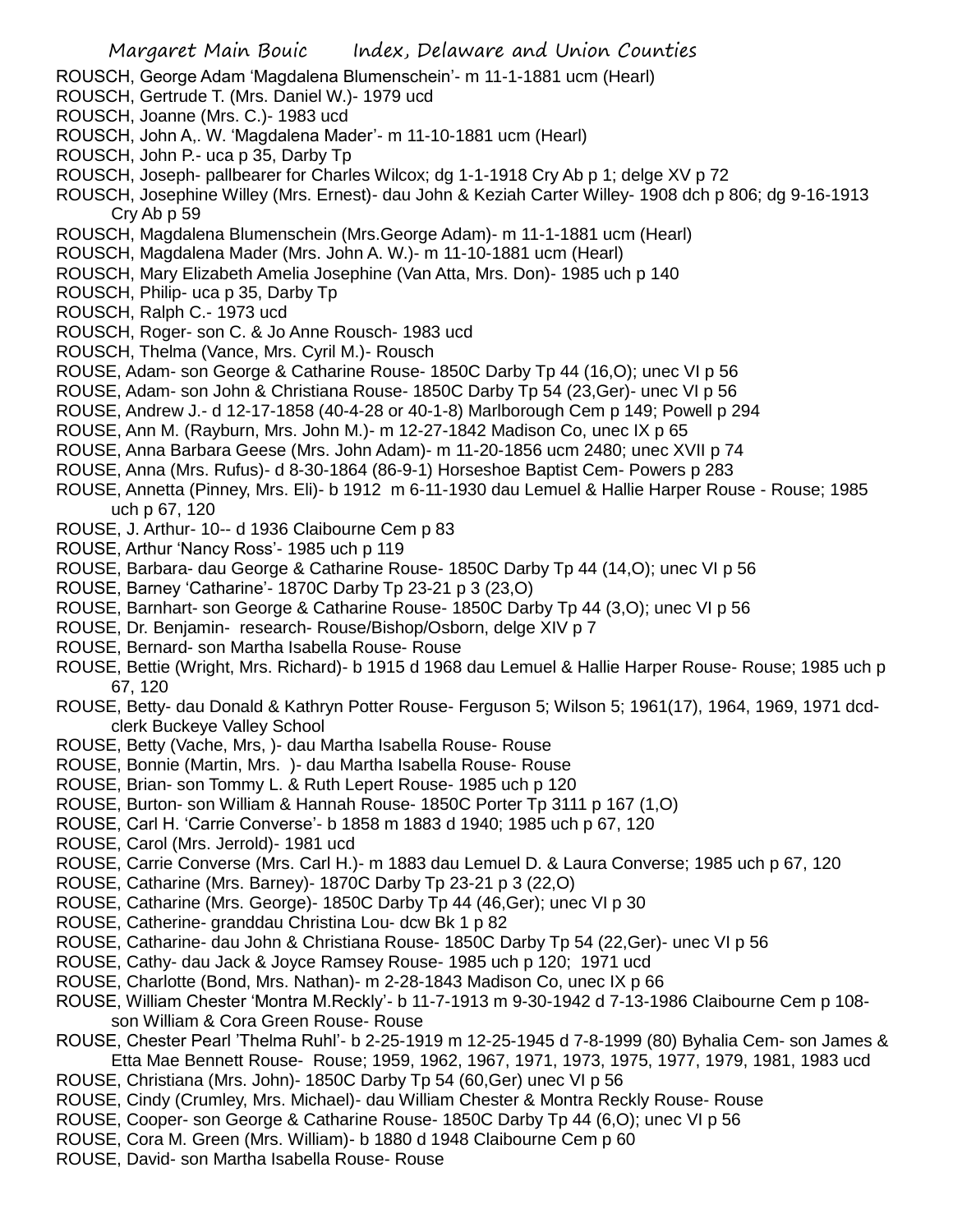- ROUSE, Don- son Donald & Kathryn Potter Rouse- Ferguson 5; Wilson 5; 1961(5), 1964, 1969 dcd
- ROUSE, Donald 'Kathryn Potter'- Ferguson 4,5; Wilson (124); 1961, 1964, 1969 dcd
- ROUSE, Dorothy (Dowell, Mrs. John)- dau James & Etta Mae Bennett Rouse- Rouse; obit Etta, mlib (brown)
- ROUSE, Edna Eileen (Wheeler, Mrs. Murray Orben)- m 7–26-1941 d 12-1-1991- Rouse
- ROUSE, Edna Ethel Rodgers (Mrs. William L.)- d 2-16-1964 (62) Marlborough Cem- Rouse
- ROUSE, Edna (Wheeler, Mrs. )- dau Edna Ethel Rodgers Rouse- Rouse
- ROUSE, Elizabeth- dau John & Christina Rouse- 1850C Darby Tp 54 (8,O); unec VI p 56
- ROUSE, Emma- lived with John & Christiana Rouse- 1850c Darby Tp 54 (3,O); unec VI p 56
- ROUSE, Emma- b 11-28-1874 Oxford Tp dau William & Anna McClish Rouse- dcb
- ROUSE, Etta Mae Bennett (Mrs. James)- b 5-3-1899 m 1918 d 10-23-1973/2 Claibourne Cem p 85; obit, mlib (brown); Rouse
- ROUSE, George- 1840C Darby Tp 2nm(-5) 2m (-10) 1m (-15) 1m (-40), 1m (-60), 1 f (-5) 1f (-40), 1 f (-70); unec V p 610; uccp p 10 intention JB p 171; uccp p 12 Naat JB1 p 258; uccp p 21 appr JB2 p 256, uccp
	- p 022, appr JB 2 p 292, uccp p27 appr JB 3 p 148
- ROUSE, George 'Catharine'- 1850C Darby Tp 44 (47,Ger); unec VI p 30
- ROUSE, George- son George & Catharine Rouse- 1850C Darby Tp 44 (22,Ger) unec VI p 30
- ROUSE, Gladys- dau Carl H. & Carrie Converse Rouse- 1985 uch p 120
- ROUSE, Hallie Harper (Mrs. Lemuel)- b 4-19-1889 m 12-30/31-1910 d 8-11-1988 (99) Forest Grove Cem- dau Pearl & Annetta Kilbury Harper- Rouse; 1985 uch p 67, 120
- ROUSE, Hannah (Lampman, Mrs. Grove)- m 6-4-1843 dcm
- ROUSE, Hannah (Mrs. William)- 1850C Porter Tp 3111 p 167 (30,O)
- ROUSE, H. M.- 1883 uch IV p 472
- ROUSE, Henry M. 'Mary Dunn'- b 1828 d 1911 son Thomas & Sara Rouse- 1985 uch p 67
- ROUSE, Ida L.- b 1880 d 19-- Marlborough Cem- Powell p 291
- ROUSE, Isabel (Maine, Mrs. Timothy)- m 1808 Asp (363); Main (131611)
- ROUSE, Jack A. 'Joyce''Ruth M.'- 1985 uch p 120; 1959, 1971, 1973, 1977 ucd
- ROUSE, Jack 'Marie Stutzman'- son Arthur & Nancy Ross Rouse- 1985 uch p 120
- ROUSE, James E.,Sr.- b 1876 d 1907 Marlborough Cem p 154; Powell p 291
- ROUSE, James E. 'Rena R.'- b 10-14-1907 d 11-2-1998 (91) Ashley Union Cem- son James & Ida Russell Rouse- Rouse
- ROUSE, --- b 3-31-1901 Oxford Tp son James & Ida Russel- dcb
- ROUSE, James 'Etta Mae Bennett- b 1878 m 1918 d 1944 Claibourne Cem p 85; obit Etta Me, mlib (brown); Rouse
- ROUSE, James F.- b 1-12-1876 Oxford Tp son William & Rachel Ann McClish Rouse- dcb
- ROUSE, James Clarence 'Rebe K.'- son Chester Pearl & Thelma Ruhl Rouse- Rouse; 1949, 1959(12), 1962. 1967 ucd
- ROUSE, Jimmy- b 1966 son James Clarence & Rebe K. Rouse- 1967 ucd
- ROUSE, James- son William & Cora Green Rouse- Rouse
- ROUSE, Jane (Hoop, Mrs. James)- b 1836 d 1901; ped Wm. Reed Smiley by Linda Smiley #97 23; unec VII p 16
- ROUSE, Jean (Crist, Mrs. )- dau Edna Ethel Rodgers Rouse- Rouse
- ROUSE, Jerold Lee 'Carol'- son Chester Pearl & Thelma Ruhl Rouse- Rouse; 1959(5), 1962, 1981 ucd
- ROUSE, John- 1820 Berlin Tp; delge V p 36, 37; Pabst 1 p 4, 5 p 4
- ROUSE, John- 1840C Darby Tp 1m (-20) 1m (-60), 1 f (-15), 1f (-60); unec V p 50
- ROUSE, John Adam 'Ann Barbara Geese'- m 11-20-1856 ucm 2480 unec XVII p 71
- ROUSE, John 'Christiana'- 1840C Darby Tp 998 (50-60) 1f (50-60), 1m (15-20), 1 f (10-15); 1850C Darby Tp 54 (66,Ger)
- ROUSE, John- lived with John & Christian Rouse- 1850C Darby T 54 (2,O); unec VI p 56
- ROUSE, John- son George & Catharine Rouse- 1850C Darby Tp 44 (12,O); unec VI p 56
- ROUSE, John P.- son George & Catharine Rouse- 1850C Darby Tp 44 (8,O); unec VI p 56
- ROUSE, John 'Penne Seiter'- 1985 uch p 86
- ROUSE, Jonathan B.- d 9-25-1858 (28-8-10) Marlborough Cem p 148, Powell 295; son John & Sarah Rouse ROUSE, —(Mrs. Joseph)- Pabst 1 p 52
- ROUSE, Joyce (Mrs. Jack A.)- 1959 ucd; 1985 uch p 120
- ROUSE, Joyce Arlene (Dunn, Mrs. )- b 3-14-1951 dau Chester Pearl & Thelma Rouse- Rouse; 1959(8), 1962, 1967, 1971, 1973 ucd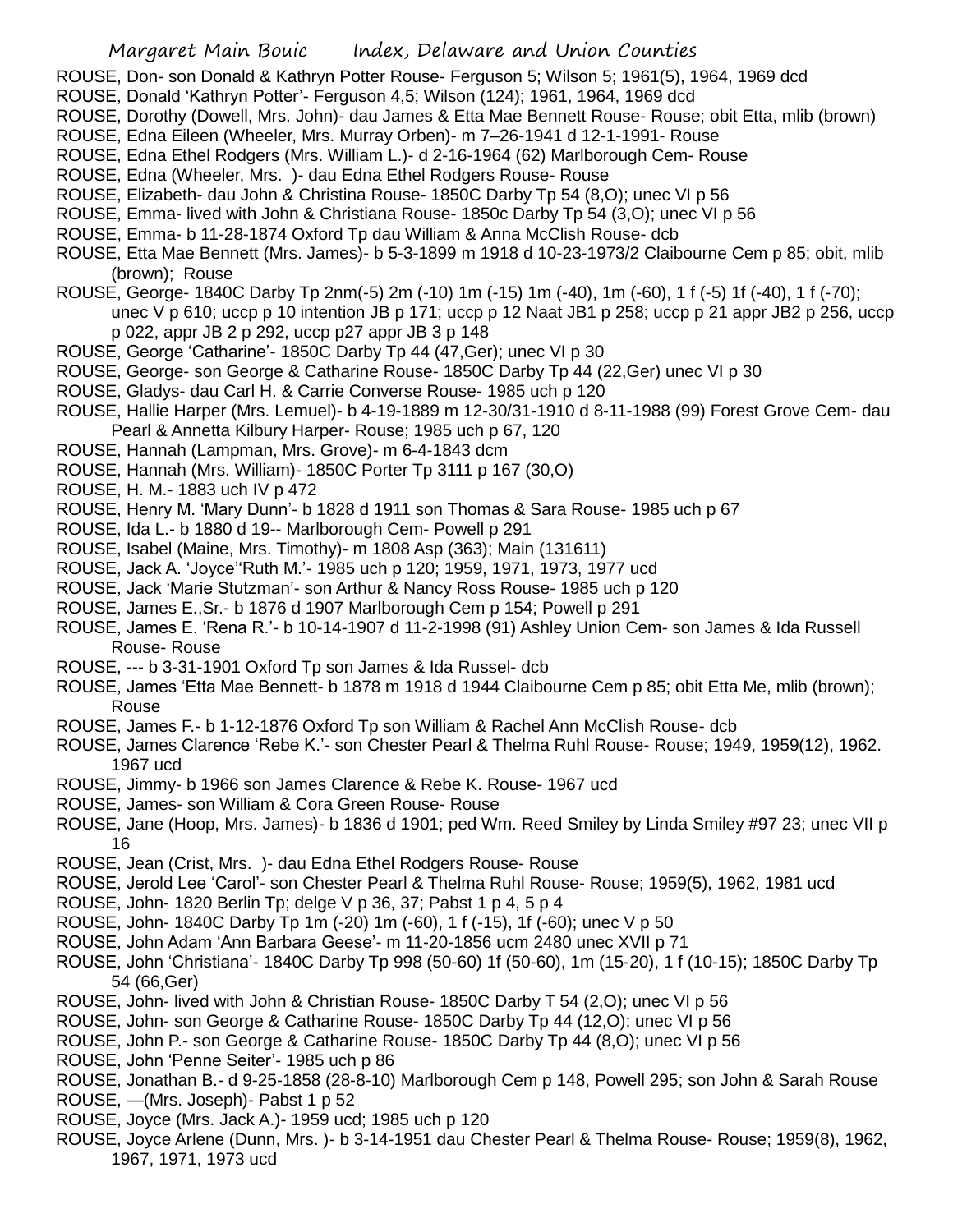- ROUSE, Juanita (Keck, Mrs. )- dau James & Rena Rouse- Rouse
- ROUSE, Karen (Jordan, Mrs. )- dau James & Rena Rouse- Rouse; 1961(15), 1964 dcd
- ROUSE, Karin- 1985 uch p 120
- ROUSE, Kathryn Potter (Mrs. Donald F.) dau Theron & Mayme Dildine Potter- Ferguson 4,5; Wilson 124; 1961, 1964, 1969, 1971, 1980 dcd
- ROUSE, Kathy- dau Jack A. & Joyce Rouse- 1959(7) ucd
- ROUSE, Laura- dau Carl H, & Carrie Converse Rouse- 1985 uch p 120
- ROUSE, Lawson H.- d 10-5-1874 (27-1-10) Berlin Tp dcdeaths
- ROUSE, Lemuel H.'Hallie Harper'- b 8-1-1886 m 12-31-1910 d 5-5-1976 son Carl & Carrie Converse Rouse-Rouse; 1985 uch p 67, 120
- ROUSE, Lloyd- son James & Ida Russell Rouse- Rouse
- ROUSE, Louisa Matilda (Eager, Mrs. Henry Jackson)- m 4-20-1843 Madison Co, unec IX p 66
- ROUSE, Madeline Barton (Mrs. J. Neil)- Rouse
- ROUSE, Madeline (Wardlow, Mrs. )- dau James & Etta Mae Bennett Rouse- Rouse; obit Etta Mae, mlib (brown)
- ROUSE, Marie Stutzman (Mrs. Jack)- 1985 uch p 120
- ROUSE, Martha Isabella (Mrs. )- d 8-13-1989 (82) bur Ariz. sister Lorenteen Schulty- Rouse
- ROUSE, Martin- Pabst 1 p 43
- ROUSE, Mary Dunn (Mrs. Henry M.)- m 1851; 1985 uch p 67
- ROUSE, Mary E.- dau William & Hannah Rouse- 1850C Porter Tp 3111 p 167 (4,O)
- ROUSE, Mary (Richmond, Mrs. )- dau Martha Isabella Rouse- Rouse
- ROUSE, Millie (Barker, Mrs. Jack Steven)- d 1988- Rouse
- ROUSE, Mollie- Pabst 3 p 12, 19
- ROUSE, Montra Reckly (Mrs. William Chester)- b 1918 m 9-30-1942- Claibourne Cem; Rouse
- ROUSE, Nancy Ross (Mrs. Arthur)- dau James Alexander & Nancy Headley Ross- 1985 uch p 119
- ROUSE, Naomi (Quillen, Mrs. Earl)- m 6-19-1934 Ky- dau William & Cora Green Rouse- Rouse
- ROUSE, J. Neil 'Madeline Barton'- b 12-21-1902 d 3-6-1991 (88) Ashley Cem son James & Ida Russell Rouse-Rouse; dcb
- ROUSE, Neil- son J. Neil & Madeline Barton Rouse- Rouse
- ROUSE, Norma (Crist, Mrs. )- dau Edna Ethel Rodgers Rouse- Rouse
- ROUSE, Odos- b 8-11-1879 Oxford Tp dau Wm. & A nnie McClish Rouse- dcb
- ROUSE, Patricia (Frazier, Mrs. )- dau Edna Ethel Rodgers Rouse- Rouse
- ROUSE, Pauline (Rufay, Mrs. Jaci)- dau James & Etta Mae Bennett Rouse- Rouse; obit Etta, mlib (brown)
- ROUSE, Pearl- son James & Etta Mae Bennett Rouse- Rouse; obit Etta Mae, mlib (brown)
- ROUSE, Penne Seiter (Mrs. John)- dau Wayne & Roberta Kirk Seiter- 1985 uch p 86
- ROUSE, Peter- son George & Catharine Rouse- 1850C Darby Tp 44 (10,O); unec VI p 56
- ROUSE, Philip- son George & Catharine Rouse- 1850C Darby Tp 44 (18, Md) unec VI p 36
- ROUSE, Rachel Ann- b 1854 d 1939 Marlborough Cem p 151, Powell p 293
- ROUSE, Ramona (Packard, Mrs. )- dau Martha Isabella Rouse- Rouse
- ROUSE, Ray- d age 2m- son Carl H. & Carrie Converse Rouse- 1985 uch p 120
- ROUSE, Rebe K. (Mrs. James C.)- 1967 ucd
- ROUSE, Rena M. (Mrs. James E.)- d 5-16-1987 (77) Ashley Union Cem- sister of Addie Fisher- Rouse; 1961, 1964, 1969, 1971, 1980 dcd
- ROUSE, Richard- d 9-24-1838 (2y9m) Bierce Cem, Powell p 91- son David & Ann Rouse
- ROUSE, Ruth Abigail Powell (Mrs. )- dau Charles Edgar & Minnie Abigail Webb Powell- Weiser p 232
- ROUSE, Ruth Leppert (Mrs. Tommy L.)- b 7-29-1927 dau Lawrence & Zelda F,. Chambers Leppert- Maugans Anc p 131
- ROUSE, Ruth M. (Mrs. Jack A.)- 1977 ucd
- ROUSE, Ruth (Shier, Mrs. M. J.)- dau William & Cora Green Rouse- Rouse
- ROUSE, Ruth Leppert (Mrs. Tommy)- Rouse; 1985 uch p 120
- ROUSE, Sharon (Main, Mrs. Larry)- dau William Chester & Montra Reckly Rouse- Rouse
- ROUSE, Shirley- dau Donald & Kathryn Potter Rouse- Ferguson 5; Wilson 5; 1961, 1969 dcd
- ROUSE, Summer 1985 uch p 120
- ROUSE, Tana- 1985 uch p 120
- ROUSE, Ted A.- son J. Neil & Madelein Barton Rouse- Rouse
- ROUSE, Terry A.- son Jack & Joyce Ramsey Rouse- 1985 uch p 120; 1959(4), 1975 ucd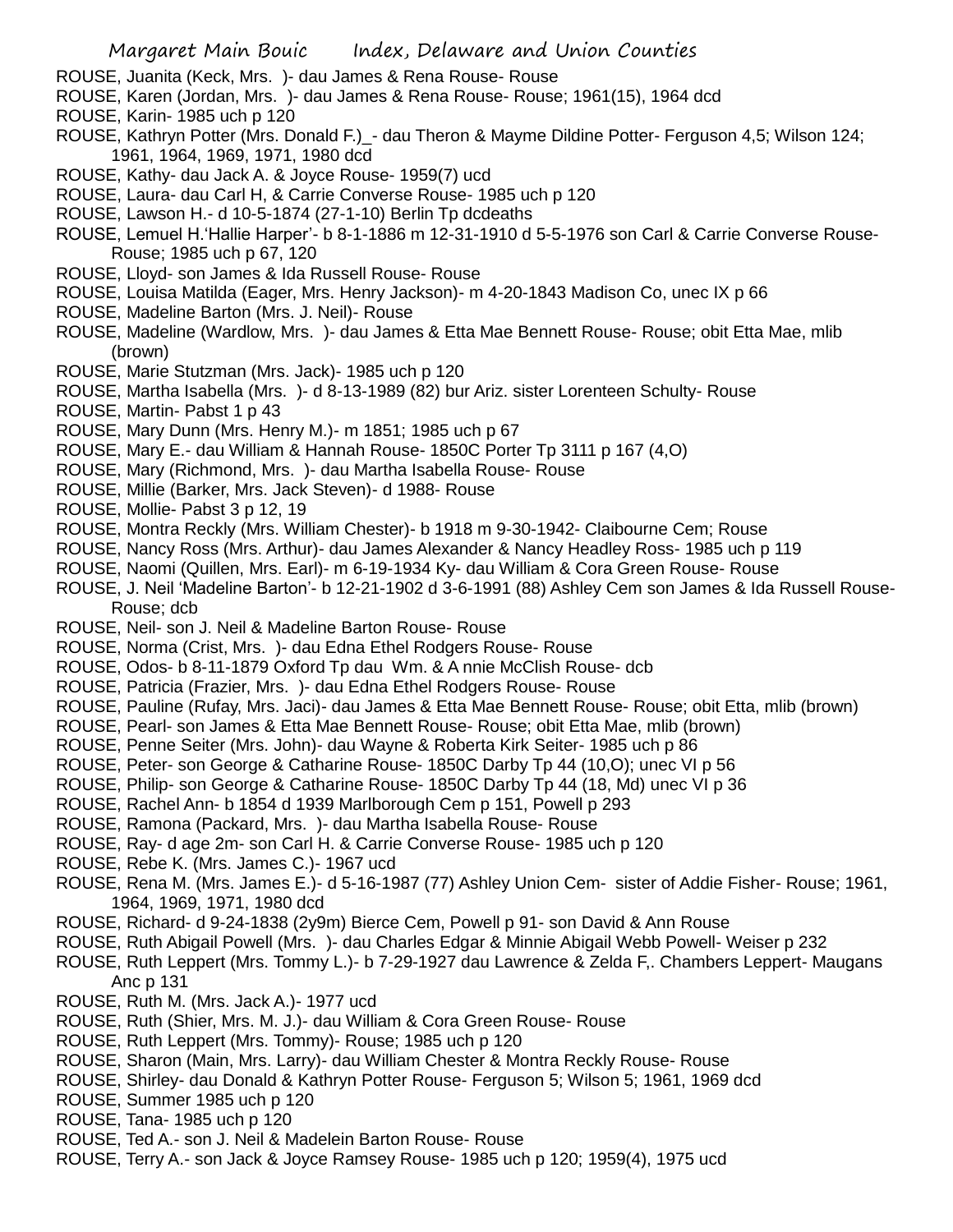- ROUSE, Thelma J. Ruhl (Mrs. Chester "Pearl")- b 10-19-1920 m 12-25-1945 d 2-18-1999 (78) Byhalia Cemdau Charles Clarence & Florence Haughn Ruhl- Rouse; 1949, 1959, 1962, 1967, 1971, 1973, 1975, 1977, 1979, 1981, 1983 ucd
- ROUSE, Theodore- son William & Hannah Rouse- 1850C Porter Tp 3111 p 167 (3,O)
- ROUSE, Tommy L,'Ruth Leppert'- b 2-21-1928 son Lemuel & Hallie Harper Rouse- Rouse; 1985 uch p 120; Maugans Anc p 131
- ROUSE, William- Pabst 1 p 9
- ROUSE, William 'Cora Green'- b 1875 d 1949 Claibourne Cem p 60; Rouse
- ROUSE, ---------(Mrs. William) sister Valondengham McClish- dg 7-11-1902 Cry Ab p 144
- ROUSE, William ' '- dg 7-11-1902 Cry Ab p 144- Rouse
- ROUSE, William 'Hannah'- 1850C Porter Tp 3111 p 167 (29,O)
- ROUSE, William M. b 1852 d 1918 Marlborough Cem p 151; Powell p 293; delge XV p 8 (1890, Oxford Tp); 1870C Oxford Tp p 435 (17)
- ROUSE, Zelma- Pabst 1 p 42
- ROUSER, Gabriel- naturalization, 1843, Bavaria; delge X p 13
- ROUSH & HEAVERLO- delge XV p 15
- ROUSH, ----family of Penny Deibert #17; unec VI p 1, IX p 2
- ROUSH, —family of Thomas Longberry, unec VI p 14
- ROUSH, —query by Mary M. Spencer Leffler, Dawn; unec XVI p 50
- ROUSH, Abby (Mrs. John)- dcw Bk 2 p 279
- ROUSH, Abby M.- b 11-22-1891 Liberty Tp dau D. R. & Laura H. Roof Roush- dcb
- ROUSH, Abigail (Mrs. Martin)- d 3-12-1845 (34-2-25) Berlin Tp House Cem- Powell p 48
- ROUSH, Adam- unec IV p 17, consent 1859
- ROUSH, Adam- son Adam & Catharine Roush- 1860C Paris Tp 1368-1359 p 181 (9,O)
- ROUSH, Adam 'Catharine Bloomershine'-m 10-17-1846 ucm 1166; 1860C Paris Tp 1368-1359 p 181 (30,Ger); 1870C Paris Tp 84-85 p 12 (45,Hesse Darmstadt)
- ROUSH, Adam G. 'Elizabeth'- 1870C Paris Tp 107-108 p 16 (49,O)
- ROUSH, Alex 'Laura M. Link'- Roush' obit Laura, mlib (brown)
- ROUSH, Alice C. Bushnell (Gibson, Mrs. Corwin)(Brake, Mrs. Wilbur)(Mrs. Ralph C.)- b 1-21-1897 m (3) 9-18- 1962 d 5-6-1983 Oakdale II p 125 (K-R8-19- dau Millard & Elizabeth Seba Bushnell- Roush; 1971 ucd
- ROUSH, Alice Genevia- b 4-3-1898 Liberty Tp dau D. R. & Laura Roof Roush- dcb
- ROUSH, Allen- son Guy V. Roush- Roush
- ROUSH, Allen- son John A. & Emma Katherine Thomas Roush- obit Emma K., mlib, mlib (brown)
- ROUSH, Alma (Thomas, Mrs. )- dau John & Emma Katherine Thomas Roush- Roush; obit, Emma K. mlib
- ROUSH, Amanda Smith (Mrs. Peter)- b 9-21-1850 d 11-12-1899 (49-1-13) New Millcreek Cem-; b 'Wva dau Stizart Smith- dcdeaths
- ROUSH, Amanda E.- b 11-26-1899 Scioto Tp dau S. H. & Bertha Stone Roush- dcb
- ROUSH, Amber- b 1966 dau Linda Roush- 1983 ucd
- ROUSH, Amy (Butler, Mrs. Isaac N.)- m 12-12-1857 dcm
- ROUSH, Amy (Jones, Mrs. John)- m 10-3-1848 dcm
- ROUSH, Angela- b 1966 dau Linda Roush- 1983 ucd
- ROUSH, Anna Barbara Geese (Mrs. John Adam)- m 11-20-1856 ucm (Hearl)
- ROUSH, Anna Barbara (Gosz, Mrs. John G.)- m 4-26-1855 ucm 2279; unec XVII p 35
- ROUSH, Ann Barbara Geace/Grace (Mrs. Philip)- m 4-19-1855 ucm 2278; unec XVII p 35
- ROUSH, Ann (Mrs. James)- 1980 dcd
- ROUSH, Anna A. Gugel (Mrs. John T.)- m 2-27-1870 ucm 4693
- ROUSH, Anna Barbara (Vollrath, Mrs. Adam M- m 6-3-1875 ucm (Hearl)
- ROUSH, Anna- b 1970 dau Dennis M. & Carolyn S. Roush- 1973 ucd
- ROUSH, Anna Eliza (Dellinger, Mrs. John Stephen)- m 8-30-1850 ucm 1566; unec VIII p 3
- ROUSH, Anna E. (Scheiderer, Mrs. John S.)- m 4-11-1872 ucm (Hearl)
- ROUSH, Anna b 8-7-1901 d 7-16-1980 (78) interment 7-19-1980 Unionville Cem DJ p 49- dau John A. & Emma Katherine Thomas Roush- Roush; obit Emma K. mlib, mlib (brown)
- ROUSH, Anna M. Kandel (Mrs. John)- m 3-22-1874 ucm 5465
- ROUSH, Anna Orphan (Mrs. Harry Frederick)- b 6-4-1920 m 8-31-1947- Weiser p 381
- ROUSH, Annabelle Marie Lame (Mrs. Lloyd)- b 11-16-1914 m 4-19-1936 dau Peter Wilson & Louise Holland Lame- Graham 127313; Roush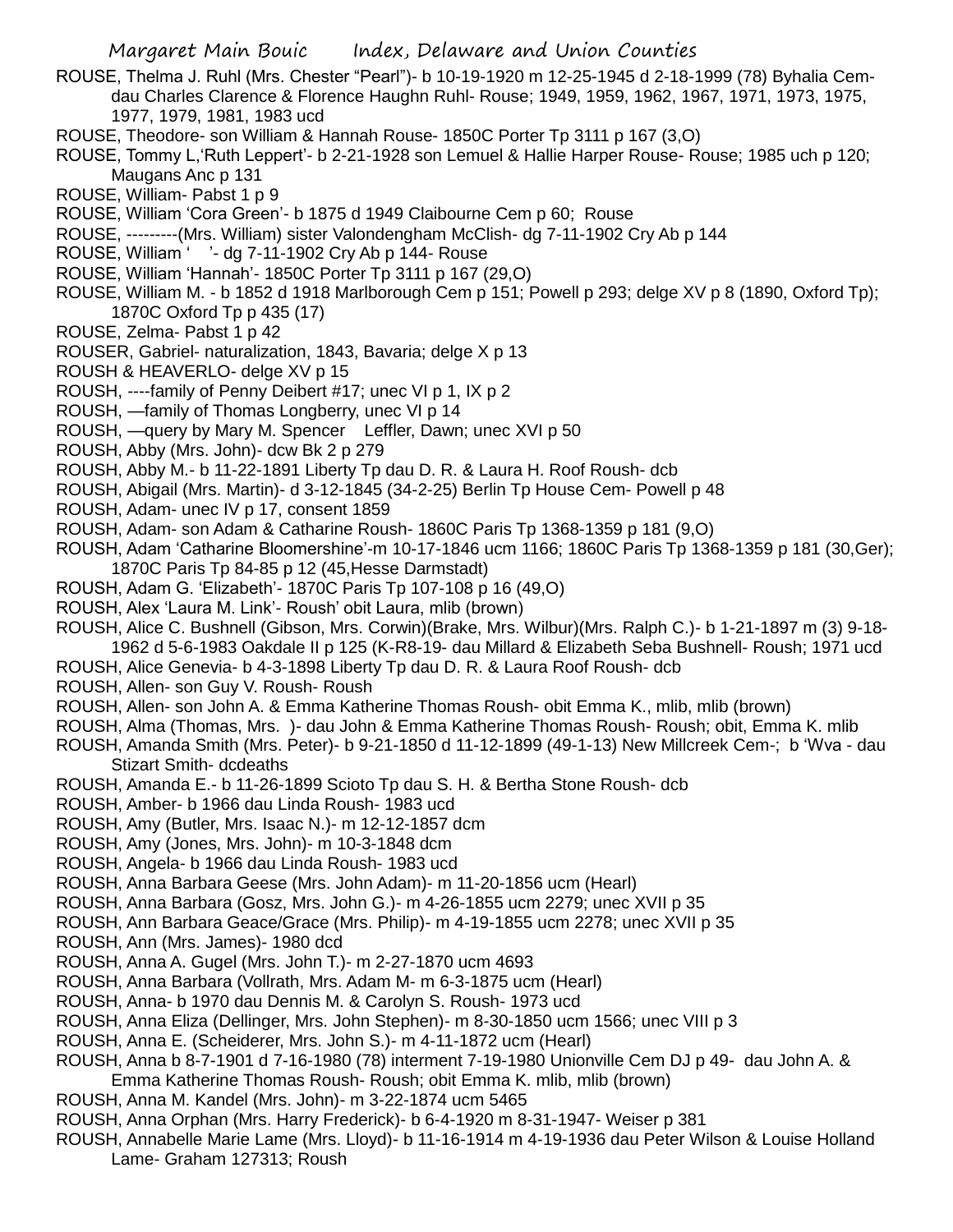- ROUSH, April (Mrs. Tim)- Roush
- ROUSH, Arnold- 1971 dcd, Ostrander
- ROUSH, Arther 'Samilda' m in year- 1870C Jackson Tp 113-110 p 16 (20)
- ROUSH, Arthur- son Cleveland & Martha Yoder Roush- Roush
- ROUSH, Barbara Ann Campbell (Mrs. Kenneth Harley)- b 1-8-1934 m 6-10-1951- Weiser p 381
- ROUSH, Barbara (Mrs. Charles)- b 8-1861- 1900C Richwood 291-305 p 11B (38,Ger,Ger,Ger) m 20y
- ROUSH, Bertha Drusilla Stone (Mrs. Spencer) b 1877 d 6-9-1963 (86) New Millcreek Cem p 24; dau Erastus & Hester Gates Stone- Stone 2,3
- ROUSH, Bertha Frank- b 7-9-1878 Berlin Tp dau Joseph & Frances Fitzerald Roush- dcb
- ROUSH, Bessie M. (Mrs. James A.)- 1962 ucd
- ROUSH, Betty L. (Swam, Mrs. Benjamin F.)- Swam; Roush
- ROUSH, Beulah B. Davis (Mrs. Dana E.)- Roush; 1977, 1979, 1981, 1983 ucd
- ROUSH, Billy Ray- b 1952 d 10-18-1975 (23) son Virgil & Virginia Roush- Roush; 1969 dcd
- ROUSH, Blanche (Mrs. Harry)- Roush
- ROUSH, Carl- son John A. & Emma Katherine Thomas Roush- obit Emma K., mlib; Roush
- ROUSH, Carol- b 1964 dau James A. & Ann Roush- 1980 dcd
- ROUSH, Carolyn- dau James A. & Bessie M. Roush- 1962 ucd (8)
- ROUSH, Carolyn S. (Mrs. Dennis N.)- 1973 ucd
- ROUSH, Catherine Bloomershine (Mrs. Adam)- m 10-17-1846 ucm 1166; unec VI p 69; 1860C Paris Tp 1369- 1359 p 181 (27,Ger); 1870C Paris Tp 84-85 p 12 (40,Hesse Darmstadt)
- ROUSH, Charles 'Barbara'- b 4-1856; 1900C Rchwood 291-305 p 11B (44,O,O,O) m 20y, machinist
- ROUSH, Charles D. 'Rosabelle J. Zent'- m 6-10-1946 son Harry Roush- Roush; 1969, 1971, 1980 dcd
- ROUSH, Charles Ken- d 11-11-1968 (21) Ashley Union Cem- son Charles D. & Rosabelle J. Zent Roush-Roush
- ROUSH, Charles T.- b 11-6-1918 d 1975 Unionville Cem- DJ p 43 son John A. & Emma Thomas Roush- obit, mlib (brown) obit Emma K., mlib
- ROUSH, Cheryl (Lewis, Mrs. )- dau William R. Roush,Sr.- Roush
- ROUSH, Cheryl L. (Mrs. Timmy)- 1980 dcd
- ROUSH, Chester Allen- b 1906 d 9-21-1966 Unionville Cem, DJ p 43, 51- Roush
- ROUSH, Christena- dau Adam & Catharine Roush- 1860C Paris Tp 1369-1359 p 181 (2,O); 1870C Paris Tp 107-109 p 16 (12,O)
- ROUSH, Christina Louise- b 3-13-1957 dau william Fern & Geraldine Lucille kemp Roush- Weiser p 381
- ROUSH, Christina Nicole- b 7-2225-1977 dau Danny Lee & Karen Sue Frey Roush- Roush
- ROUSH, Christopher- son Jeff L. & Regina M. Brown Roush- Roush
- ROUSH, Cindra Chapin- b 1938 lived with Gary L. & Sandra W. Roush- 1969, 1971 dcd
- ROUSH, C.' JoAnne'- 1981 ucd
- ROUSH, Clara Chloette Godfrey (Mrs. Elmer)- b 10-30-1883 d 9-12-1955 dau Frank & Dora Graham Godfrey-Graham 17441; 1985 uch p 59; 1949 ucd
- ROUSH, Clara Louise- b 4-1945 d 4-1945 dau Lloyd & Annanelle Marie Lame Roush- Graham 1273132
- ROUSH, Clarabelle (Heath, Mrs. Robert)- dau Cleveland & Martha Yoder Roush- Roush
- ROUSH, Clarie Mathias (Mrs. Robert Malick)- m 1-19-1936- Weiser p 380
- ROUSH, Cleveland 'Martha Yoder'- Roush
- ROUSH, Clinton- b 2-10-1890 Liberty Tp son David R. & Laura Ruff Roush- dcb
- ROUSH, Clyde Wellington 'Frances Phillips'- b 8-21-1914 m 6-18-1944 son Wellington Wilbur & Frances Phillips Roush- Maugans And p 136
- ROUSH, Connie Jean (Hunsinger, Mrs. Albert)- b 8-10-1943 m 11-18-1951- Weiser p 380
- ROUSH, Connie Mae (Jackson, Mrs. )-b 1953 dau Virgil & Virginia Roush- Roush; 1969 dcd
- ROUSH, Cora- dau Charles & Barbara Roush- 1900C Richwood 291-305 p 11B (15,O,O,Ger)
- ROUSH, Cynthia- b 1959 dau Edwin L. & Mary L. Roush- 1961, 1964, 1969, 1971 dcd
- ROUSH, Dana E. 'Beulah B. Davis'- b 10-17-1910 m 6-21-1934 d 4-24-1991 (80) Milford Cem- son John A. & Emma Thomas Roush- Roush; obit Emma K., mlib; Obit Anna mlib (brown) ; 1975, 1977, 1979, 1981, 1983 ucd
- ROUSH, Dana Eugene 'Jo Ann Nicol'- b 9-11-1939 m 1–27-1968 St. Paul p 60 son Dana Roush- 1971, 1973, 1975 ucd
- ROUSH, Danny Lee 'Karen S.'- b 1952 m 4-14-1972 son Charles D. & Rosabelle Roush- Roush; 1969, 1971 dcd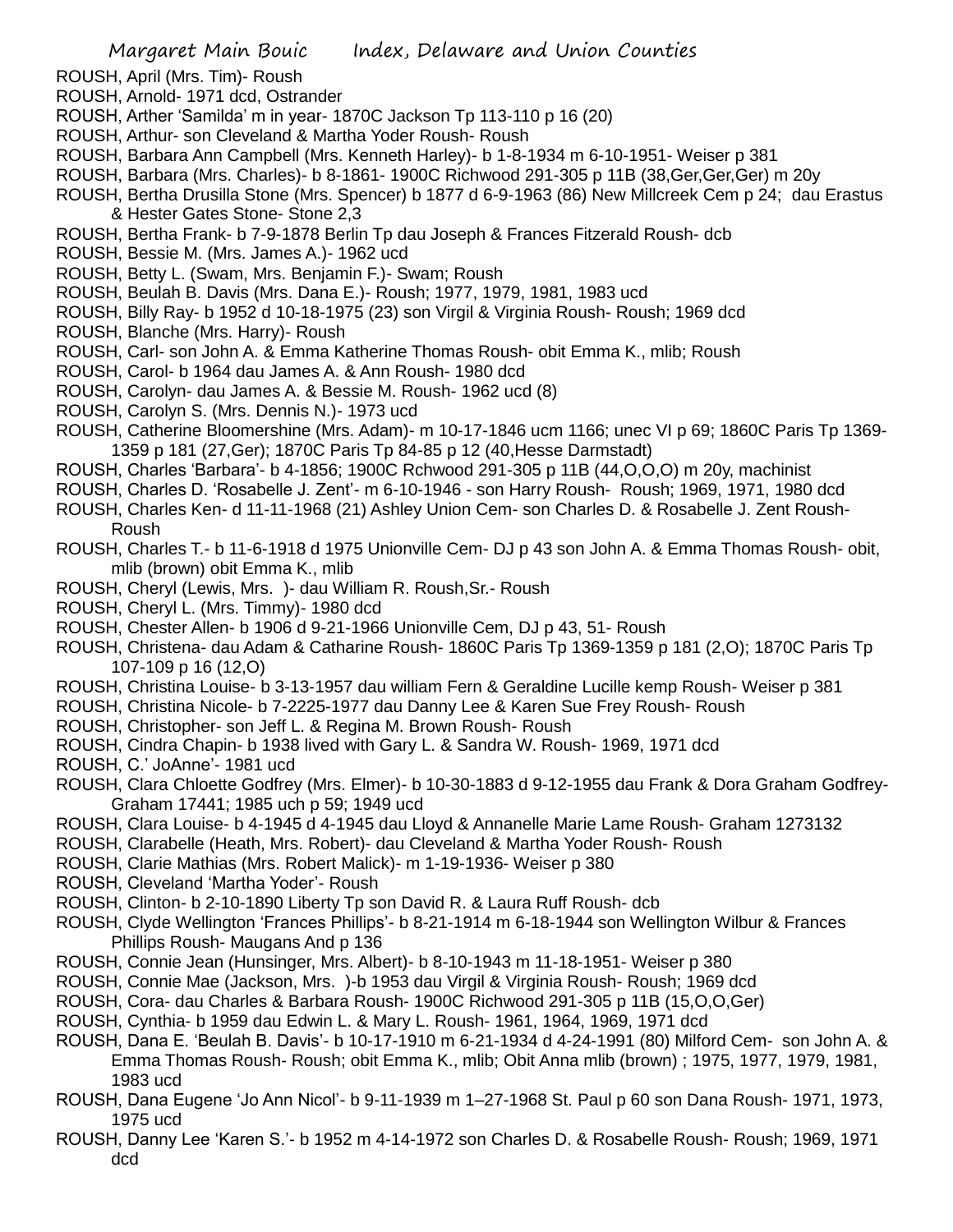- ROUSH, Daniel- son Alex & Laura M. Link Roush- obit Louisa M., mlib (brown); Roush
- ROUSH, Danny 'Tracey'- son Charles D. & Rosabelle J. Zent Roush- Roush
- ROUSH, Daniel b 1956 son Edwin L. & Mary L. Roush- 1961, 1964, 1969, 1971 dcd
- ROUSH, Daniel W. 'Gertrude T.'- 1977, 1981, 1983 ucd
- ROUSH, Darwin- infant 6-16-1923 Claibourne Cem p 28
- ROUSH, Deborah Ann (Quidgeon, Mrs. )-b 1951 dau Virgil & Virginia Roush- Roush; 1969 dcd

ROUSH, Deborah- b 8-30-1956 dau Kenneth Harley & Barbara Ann Campbell Roush- Weiser p 381

- ROUSH, Dennis N. 'Carolyn S'- 1973 ucd
- ROUSH, Dennis 'Sue'- 1967 ucd

ROUSH, Dolin E. 'Mary Elziabeth Malick'- b 3-4-1892 m 10-27-1912- Weiser p 380

- ROUSH, Dolin Edward- b 9-4-1936 son Robert Malick & Claire Mathias Roush- Weiser p 380
- ROUSH, Donald Edwin- b 2-15-1938 son Lloyd & Annabelle Marie Lame Roush- Graham 1273131; Roush
- ROUSH, Donna Kay (Clark, Mrs. )- dau Raymond G. & Hazel Brown Roush- Roush
- ROUSH, Dorothy (Phelps, Mrs. Lemuel)- b 1822 d 1906; ped Penny Johnson Deibert #17 13; unec III p 31
- ROUSH, Dwight- delge IX p 17 (1929)
- ROUSH, Ed- son James & Ann Roush- 1980 dcd
- ROUSH, Edwin- son Cleveland & Martha Yoder Roush- Roush
- ROUSH, Edwin L. 'Mary L.'- 1961, 1964, 1969, 1971, 1980 dcd
- ROUSH, E. L.- b 1-7-1877 Berlin Tp dau Joseph & Frances Fitzgerald Roush- dcb
- ROUSH, Eleanor Walter (Mrs. John Dolin)- m 7-20-1932 -Weiser p 380
- ROUSH, Elizabeth- 1840C Berlin Tp 206 (40-50)
- ROUSH, Elizabeth- d 7-20-1827 (52y) Powell p 7
- ROUSH, Elizabeth (Mrs. Adam G.)- 1870C Paris Tp 107-108 p 16 (46,O)
- ROUSH, Elizabeth- dau Adam & Catharine Roush- 1860C Paris Tp 1369-1359 p 181 (7,O)
- ROUSH, Elizabeth (Mrs. Peter)- 1870C Marysville 292-300 p 34 (28,O)
- ROUSH, Ellen (Mann, Mrs. Charles)- d 6-24-1979 (79) New Millcreek Cem- dau Spencer & Bertha Drusilla Stone Roush- Roush
- ROUSH, Ellwood Jerald 'Geogia Sipes'- d 12-13-1968 (65) New Millcreek Cem- son Spencer & Bertha Dursilla Stone Roush- obit mlib (brown) ; Roush; 1964 dcd
- ROUSH, Francis Elmer 'Clara Godfrey'- b 10-15-1877 d 10-15-1962 New Millcreek Cem- son Peter & Amanda Smith Roush- Roush; Graham (17441); 1949 ucd
- ROUSH, Elsie Ann Wagner (Mrs. )- b 11-20-1897 d 6-11-1993 (95) bur Wheeling- dau John & Otillie Meyer Wagner- Roush
- ROUSH, Emily (Mrs. James E.)- 1961, 1964, 1969, 1971 dcd
- ROUSH, Emma KatharineThomas (Mrs. John A.)- Roush; b 8-14-1873/2 m 12-25-1894 d 6-15-1956, interment 6-18-1956 Unionville Cem DJ p 42- dau Nathaniel & Roscine Rummfield obit Ann, mlib (brown) Thomas; Roush
- ROUSH, Erick- son Jeff L. & Regina M. Brown Roush- Roush
- ROUSH, Ernest Vay 'Leona Mitchell'- b 9-10-1895 d 7-4-1959- son Spencer H. & Bertha Drusilla Stone Roush-Roush; dcb; Hutchissonp 6; Stone 3
- ROUSH, Ernestine (Maugans, Mrs. Robert Carl)(Bell, Mrs. Charles E.)- b 1919 dau Spencer & Bertha Drusilla Stone Roush- Roush; Stone 3,4; Howison (1884); Maugans Anc p 16
- ROUSH, Essel (Lasley, Mrs. Meredith)- dau Spencer & Bertha Drusilla Stone Roush- Stone 3,4
- ROUSH, Esta (Michaels, Mrs. )- dau John & Emma Katherine Thomas Roush- Roush; obit Emma, mlib (brown)
- ROUSH, Eugene"Gene"- son Dana E. & Beulah B. Davis Roush- Roush
- ROUSH, Eva (Fontanelle, Mrs. Louis J.)- d 4-17-1977 (68) Roush; 1985 uch p 32; Stone 3,4
- ROUSH, Eve- dau Adam & Catharine Roush- 1860C Paris Tp 1369-1359 p 181 (13,O)
- ROUSH, F. E.- 1959, 1962 ucd, Dover Tp
- ROUSH, F. I. Fitzgerald (Mrs. Joseph)- m 11-20-1870
- ROUSH, Flora- b 10-26-1874 Berlin Tp dau Joseph & Frances Roush- dcb
- ROUSH, Frances Phillips (Mrs. Clyde Wellington)- m 6-18-1944- Maugans Anc p 136
- ROUSH, F(G)rancisco (Ruthmaier, Mrs. Lewis)- m 11-16-1858 dcm; obit Anna K;, mlib
- ROUSH, Frank- son Charles & Barbara Roush- 1900C Richwood 291-305 p 11B (2,O,O,Ger)
- ROUSH, Frederick- son Adam G. & Elizabeth Roush- 1870C Paris Tp 107-108 p 16 (6,O)
- ROUSH, H, Gail- b 8-19-1953 son Harry Frederick & Anna Orphan Roush- Weiser p 381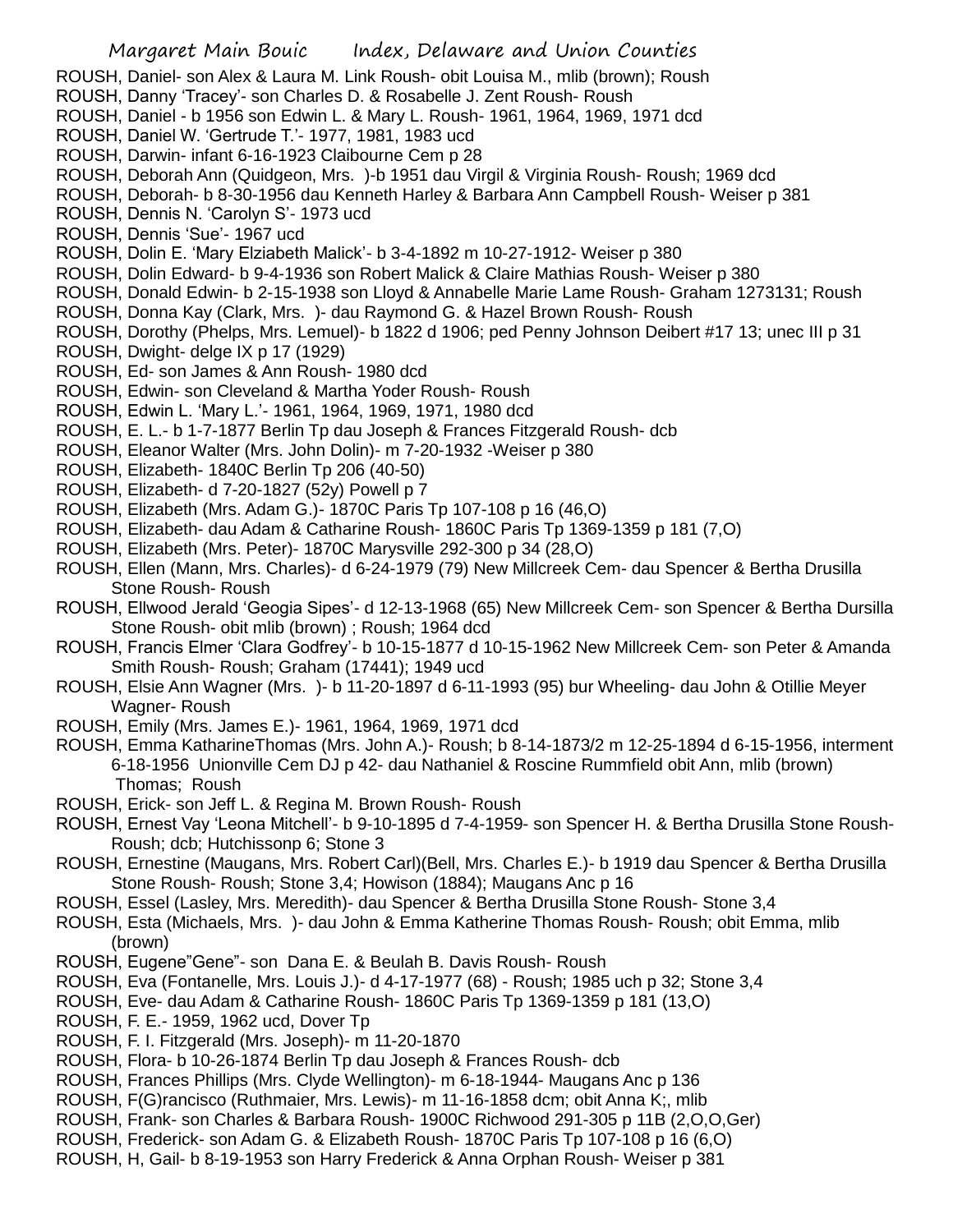- ROUSH, Gary L, 'Sandra W.'- 1969, 1971, 1980 dcd; 1983 ucd; Roush
- ROUSH, Genevieve- dau Charles & Barbara Roush- 1900C Richwood 291-305 p 11B (9,O,O,Ger)
- ROUSH, George- uccp p 17 appr JB2 p 75; uccp p 35 gd JB4 p 73; uca p 35; unec XI p 29 (Letter, 1845)
- ROUSH, George- witness John B. Bishop wedding, ucm 915; unec VI p 4
- ROUSH, George J. 'Margaret Case'- m 10-29-1851 ucm 1728; unec XIV p 66
- ROUSH, George- son Peter & Elizabeth Roush- 1870C Marysville 292-300 p 34 (6,O)
- ROUSH, George W. b 10-26-1829 d 12-21-1829 (2m15d)- Powell p 48
- ROUSH, Georgia Mae Sipes (Mrs. Elwood)- d 11-10-1982 (78)New Millcreek Cem- dau Joseph & Amy Ramsey Sipes- Stone 3,4; Roush; Ramsey; obit Elwood, mlib (brown); 1964, 1969, 1971 dcd
- ROUSH, Geraldine Lucille Kemp (Mrs. William Fern)- b 2-9-1925 m 3-29-1944- Weiser p 381
- ROUSH, Geraldine (Weiser, Mrs. Harold Samuel)- b 8-4-1898 m 10-23-1925- Weiser p 654
- ROUSH, Gerry (Greenwood, Mrs. )- dau Raymond G. & Hazel Brown Roush- Roush
- ROUSH, Gertrude T. (Mrs. Daniel W.)- 1977, 1981, 1983 ucd
- ROUSH, Gladys (Manecke, Mrs. )- dau John & Emma Katharine Thomas Roush- Roush; obit Emma Katharine, mlib, mlib (brown)
- ROUSH, Grace (Myres, Mrs. John)- 1880 dch p 702; Powell p 1
- ROUSH, Guy Victor 'Myrtle R.'- Roush
- ROUSH, Harold- son John A. & Emma Thomas Roush- Roush; obit Emma Katherine, mlib (brown)
- ROUSH, Harriet Patricia- b 1-24-1947 dau Clyde Wellington & Frances Phillips Roush- Maugans Anc p 136, 137
- ROUSH, Harry 'Blanche'- Roush
- ROUSH, Harry Frederick 'Anna Orphan'- b 3-29-1918 m 8-31-1947 son Dolin E. & Mary Elizabeth Malick Roush- Weiser p 381
- ROUSH, Heather- b 1979 dau Timmy K. & Cheryl L. Roush- 1980 dcd
- ROUSH, Heidi Ann Galloway (Mrs. James Stephen)- dau G. W. Galloway- Roush
- ROUSH, Helen Claire (Morrell, Mrs. Donald)- b 9-4-1936 m 7-30-1954 dau Robert Malick & Claire Mathias Roush- Weiser p 380
- ROUSH, Helen Mount (Mrs. Wellington Wilbur)- b 5-10-1895 dau Rowena Carter Mount- Maugans Anc p 136
- ROUSH, Herbert E.- b 10-1881/2 d 1955 Claibourne Cem 28- son Charles & Barbara Roush- 1900C Richwood 291-305 p 11B (18,O,O,Ger)
- ROUSH, Homer William 'Mildred Marie Lenker'- b 8-30-1905 m 9-7-1939- Weiser p 325
- ROUSH, Ina (Trimmer, Mrs. )- dau John & Emma Katherine Thomas Roush- Roush; obit Emma Katherine, mlib, mlib (brown)
- ROUSH, Ivadel (Cook, Mfrs. Walter)- dau Francis Elmer & Clara Godfrey Roush- Graham 174412
- ROUSH, Jacqueline- b 1964 dau Virgil & Virginia Roush- 1969 dcd
- ROUSH, James- dg 12-10-1918 Cry Ab p 102
- ROUSH, James A. 'Bessie M.'- 1962 ucd
- ROUSH, James 'Ann'- 1980 dcd
- ROUSH, James E. 'Emily'- 1961, 1964, 1969, 1971 dcd
- ROUSH, James E. 'Mary Ann Sampson'- m 9-30-1950 son Ellwood Jerold & Georgia Sipes Roush- Roush; Stone 4,5; 1964, 1969, 1971, 1980 dcd; obit Elwood, mlib (brown)
- ROUSH, James- b 1973 son James & Ann Roush- 1980 dcd
- ROUSH, James- son John Roush- dcw Bk 2 p 279
- ROUSH, James Stephen 'Heidi Ann Galloway- son James E. Roush- Roush
- ROUSH, James Stephen- b 12-3-1974 son James Stephen & Heidi Ann Galloway Roush- Roush
- ROUSH, James Wellington- b 2-8-1950 son Clyde Wellington & Frances Phillips Roush- Maugans Anc p 136 ROUSH, James- son William R.,Sr. Roush- Roush
- ROUSH, Janice Darlene (Runkle, Mrs. Larry Lee)- m 2-5-1972 dau Charles D. & Rosabelle J. Zent Roush-Roush; 1969, 1971 dcd
- ROUSH, Jason Wayne- b 5-6-1977 son James Stephen & Heidi Ann Galloway Roush- Roush
- ROUSH, Jeff L. 'Regina M. Brown'- son Guy Victor & Myrtle R. Roush- Roush
- ROUSH, Jeffrey Lynn II- d 7-13-1985 Marengo Cem- infant son of Jeff L. & Regina M. Brown Roush- Roush ROUSH, Jennifer b 1966 dau Dennis & Sue Roush- 1967 ucd
- ROUSH, Jennifer- b 2-1-1958 dau William Fern & Geraldine Lucille Kemp Roush- Weiser p 381
- ROUSH, Jenny- b 1966 dau Dennis n. & Carolyn S. Roush- 1973 ucd
- ROUSH, Jeremy James- d 7-3-1985 infant triplet son Jeff L. & Regina M. Brown Roush- Roush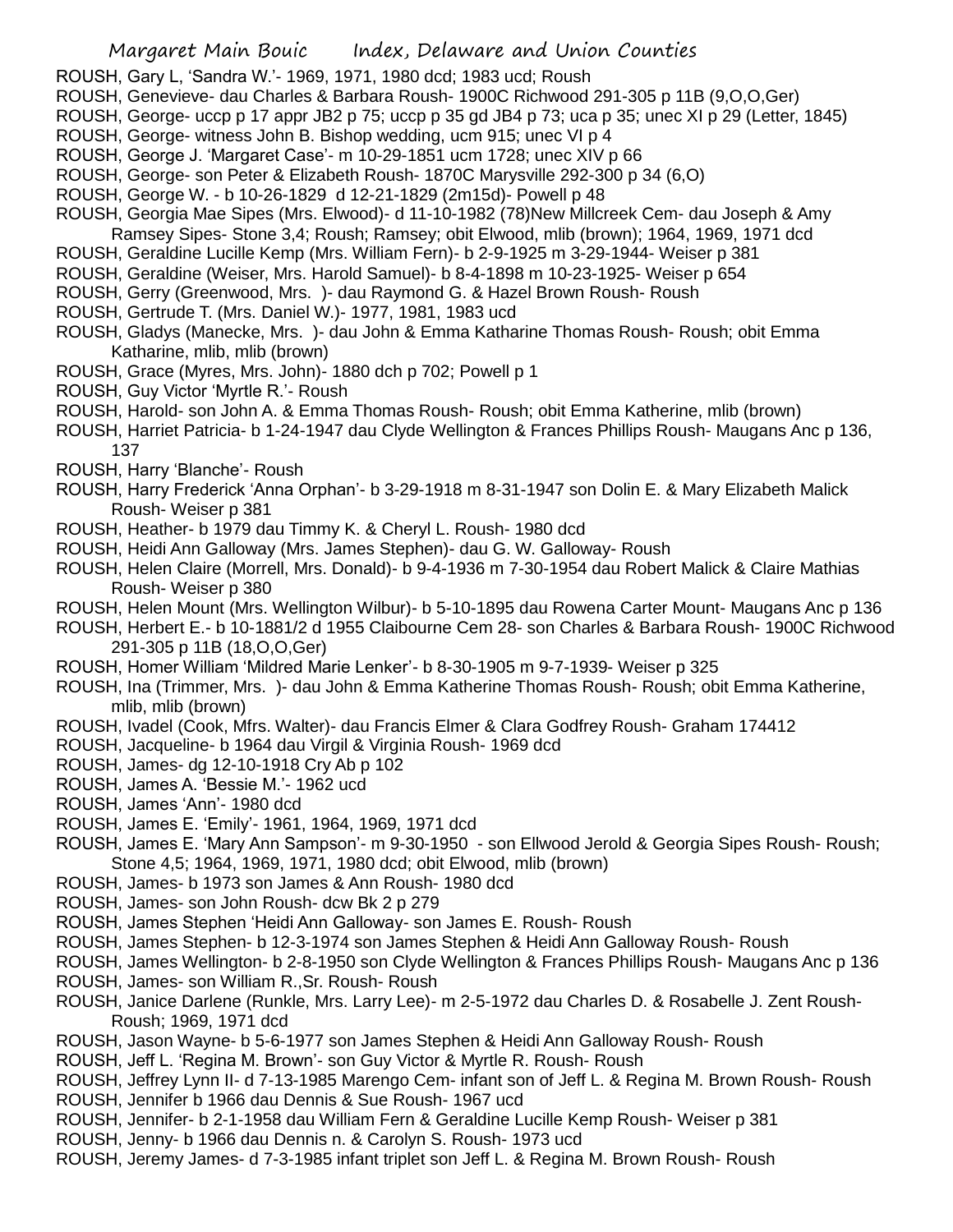- ROUSH, Jesse E.- b 6-18-1867 (73-1941) Jerome Tp; uninf p 25
- ROUSH, JoAnn (Mrs. C.)- 1981 ucd
- ROUSH, Joan- b 1-29-1955 dau John Dolin,Jr. & Joan S. Becker Roush- Weiser p 380
- ROUSH, Jo Ann Nicol (Mrs. Dana Eugene)- b 12-25-1947 m 1-27-1968 dau Lester & Veda Lucas Roush- St. Paul p 60; 1971, 1973, 1975 ucd
- ROUSH, Joan S. Becker (Mrs. John Dolin,Jr.)- Weiser p 380
- ROUSH, John- d 3-21-1834 (58-10-9) Powell p 7; dcga p 64 Ohio State Gazette
- ROUSH, John- son Adam & Catharine Roush- 1860C Paris Tp 1368-1359 p 181 (11,O); 1870C Paris Tp 84-85 p 12 (21,O)
- ROUSH, John Adam 'Anna Barbara Geese- m 11-20-1856 ucm (Hearl)
- ROUSH, John A. 'Emma Thomas'- b 1868 d 1937 Unionville Cem, DJ p 42; Roush; obit Emm, mlib (brown)
- ROUSH, John 'Amy Jones'- m 10-3-1848 dcm
- ROUSH, John 'Anna M. Kandel'- m 3-22-1874 ucm 5465
- ROUSH, John Dolin 'Eleanor Walter'- b 6-8-1913 m 7-20-1932 son Dolin E. & Mary Elizabeth Melick Roush-Weiser p 380
- ROUSH, John Dolin,Jr. 'Joan S. Becker'- b 3-1-1933 m 7-19-1954 son John Dolin & Eleanor Walter Roush-Weiser p 380
- ROUSH, John Dolin, III- b 1-11-1958 son John Dolin,Jr. & Joan S. Becker Roush- Weiser p 380
- ROUSH, John- son John Roush- dcw Bk 2 p 279
- ROUSH, John- b 2-20-1953 son Kenneth Harley & Barbara Ann Campbell Roush- Weiser p 381
- ROUSH, John- son Peter & Elizabeth Roush- 1870C Marysville 292-300 p 34 (4,O)
- ROUSH, John R. Roush
- ROUSH, John T. 'Anna A. Gugel'- m 2-27-1870 ucm 4693 (Rausch?)
- ROUSH, John- b 1956 son Virgil & Virginia Roush- Roush; 1969 dcd
- ROUSH, Jonathan- son Jeff L. & Regina M. Brown Roush- Roush
- ROUSH, Joseph- b 1844 d 1920 Cheshire Cem- Powell p 56; 1870C Berlin Tp p 236 (26\*)
- ROUSH, Joseph- pallbearer for Albert M. Scott- dg 919-1913 Cry Ab p 60; for Mrs. Edwin B. Sanders, dg 10-7-1913 Cry Ab p 63; for Albert R. Smith, dg 2-12-1918 Cry Ab p 14; for Mrs. Elizabeth
	- Harris- dg 2-19-1918 Cry Ab p 15
- ROUSH, Joseph 'F. I. Fitzgerald'- m 11-20-1870 delge XV p 67; 1908 dch p 404
- ROUSH, —Vigar (Mrs. Joseph)- dg 12-10-1918 Cry Ab p 102
- ROUSH, Josephine (Mrs. )- dau John Willey- dg 6-18-1907 Cry Ab p 30
- ROUSH, Joyce (Condit, Mrs. Mike)- b 1957 dau Charles D. & Rosabelle J. Zent Roush- Roush; 1969, 1971 dcd
- ROUSH, Julie- b 11-27-1982 dau John R. Roush- Roush
- ROUSH, Karen Denise Middleton (Mrs. Rodney Ray)- m 12-19-1998 dau George & Loretta Middleton Roush
- ROUSH, Karen- b 1964 dau Dennis N. & Carolyn Sue Roush- 1967, 1973 ucd
- ROUSH, Karen S. (Mrs. Danny)- dispatcher, Roush
- ROUSH, Kay- b 1961 dau Virgil R. & Virginia P. Roush- 1969 dcd
- ROUSH, Ken- d 11-11-1968 son Charles D. & Rosabelle J. Zent Roush- Roush
- ROUSH, Kenneth Harley 'Barbara Ann Campbell'- b 2-3-1928 m 6-10-1951 son Dolin E. & Mary Elizabeth Malick Roush- Weiser p 381
- ROUSH, Kenneth- b 5-10-1954 son Kenneth Harley & Barbara Ann Campbell Roush- Weiser p 381
- ROUSH, Kenneth- son William R. Roush,Sr.- Roush
- ROUSH, Larry- b 1954 son Edwin L. & Mary L Roush- 1961, 1964, 1969, 1971, 1980 dcd
- ROUSH, Laura- b 10-1882 dau Charles & Barbara Roush- 1900C Richwood 291-305 p 11B (17,O,O,Ger)
- ROUSH, Laura M. Link (Mrs. Alex)- b 9-15-1890 d 7-11-1977 Roush; obit, mlib (brown)
- ROUSH, Lauretta Kay- dau Virgil Roush- Roush
- ROUSH, Lawrence Hughes- b 11-18-1952 son Robert Malick & Lorraine Hughes Roush- Weiser p 380
- ROUSH, Leona Mitchell (Mrs. Ernest V.)- d (89) NM Cem- dau George Mitchell- Roush; Stone 3; 1964, 1969, 1971 dcd
- ROUSH, Lester L.- unvmec p 15, 42
- ROUSH, Lewis- son Peter & Elziabeth Roush- 1870C Marysville 292-300 p 34 (2,O)
- ROUSH, Lewis- pallbearer for William Steitz- dg 7-2-1918 Cry Ab p 44
- ROUSH, Lillie E.- d 12-3-1964 (80) Oak Grove Cem- Roush
- ROUSH, Linda- 1983 ucd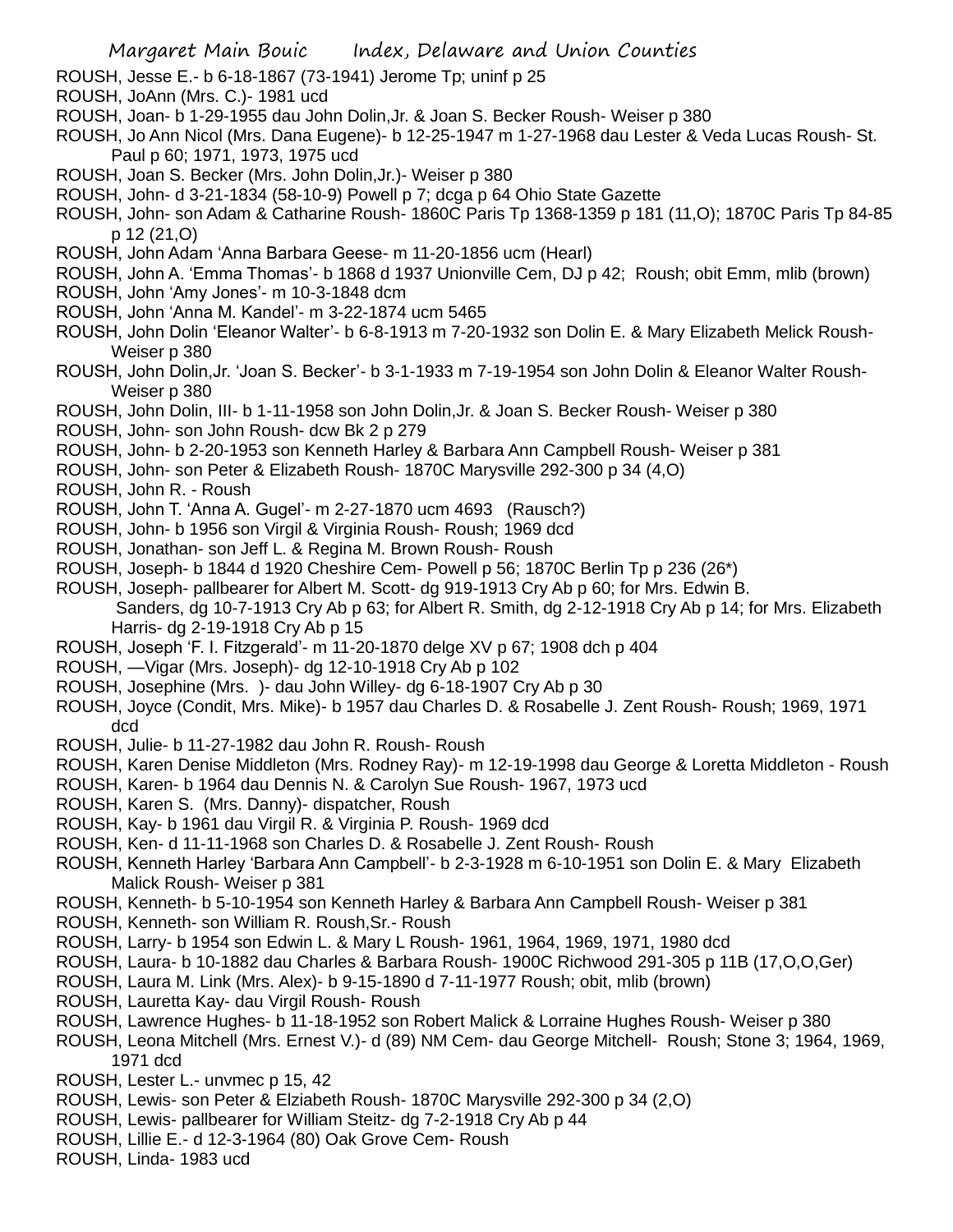ROUSH, Linda Lee (Pullins, Mrs. )- dau Lloyd & Annabelle Marie Lame Roush- Roush; Graham 1273133 ROUSH, Lloyd 'Annabelle Marie lame'- b 1-24-1914 m 4-19-1936 d 7-28-1979 Middleburg Cem- son

- Cleveland & Martha Yoder Roush- Graham 127313
- ROUSH, Lori Ann (Miller, Mrs. David Dean )- b 1967 dauJames E. & Mary Sampson Roush- Roush; 1971, 1980 dcd
- ROUSH, Lorraine Hughes (Mrs. Robert Malick) b 10–15-1918 m 12-25-1947 Weiser p 380
- ROUSH, Louise (Beatty, Mrs. )- dau Raymond G. & Hazel Brown Roush- Roush
- ROUSH, Louise (Violet, Mrs. )- dau Francis Elmer & Clara Godfrey Roush- Stone 5; Graham
- ROUSH, Mabel- 1980 dcd Harlem Tp
- ROUSH, Magdalena (Nicol, Mrs. George)- m 2-1-1883 ucm (Hearl)
- ROUSH, Marcena (Stults, Mrs. William)- dau Elwood Jerald & Georgia Sipes Roush- Stone 4; obit Elwood, mlib (brown)
- ROUSH, Margaret- dau Adam & Catharine Roush- 1860C Paris Tp 1368-1359 p 181 (5,O); 1870C Paris Tp 107, 108 p 16 (15,O)
- ROUSH, Margaret Case (Mrs. George,Jr.)- m 10-29-1851 ucm; unec XIV p 66
- ROUSH, Mary Elizabeth Malick (Mrs. Dolin E.)- b 5-19-1891 m 10-27-1912 dau Anthony John & Christiana Hepner Malick- Weiser p 380
- ROUSH, Margaret Elizabeth (Stahl, Mrs. Frank)- b 8-22-1916 m 11-13-1934- dau Dolin E. & Mary Elizabeth Malick Roush- Weiser p 380
- ROUSH, Margaret (Lee, Mrs. Ira J.)- delge VII p 13 (1830's)
- ROUSH, Margaret (Spyker, Mrs. Daniel)\_- Weiser p 791
- ROUSH, Marilyn- speaker, delge V p 61 Fuller Monument
- ROUSH, Marilyn- dau James A. & Bessie M. Roush- 1962 ucd (4)
- ROUSH, Martha Yoder (Mrs. Cleveland)- Roush
- ROUSH, Martin 'Abigail'- 1908 dch p 404; 1835 men p 13 #18 p 17 Burlin Tp, 1840C Berlin Tp p 206 (30-40); Powell p 48; delge XV p 11
- ROUSH, Martin- son Alex & Laura M. Link Roush- Roush; obit Laura, mlib (brown)
- ROUSH, Martin J. 'Zenith Beymer'- m 5-24-1845 dcm
- ROUSH, Mary Ann Sampson (Mrs. James E.)- m 9-30-1950- dau William Sampson- Roush; Stone 4,5; 1964, 1969, 1971, 1980 dcd
- ROUSH, Mary L. 'Marilou" (Mrs. Edwin L.)- 1961, 1964, 1969, 1971, 1980 dcd
- ROUSH, Matie May- b 8-25-1873 Berlin Tp dau Jo & F. L. Fitzerald Roush- dcb
- ROUSH, Michelle (Runyon, Mrs. Randy)- b 1970 dau Charles D. & Rosabelle J. Zent Roush- Roush; 1980 dcd
- ROUSH, Mildred A. Fish (Mrs. )(Shoup, Mrs. )- 1985 uch p 51
- ROUSH, Mildred Marie Lenker (Mrs. Homer William)- b 7-12-1916 m 9-7-1939 dau Charles Allen & Gertrude Isabelle Klinger Lenker- Weiser p 325
- ROUSH, Myrtle R. (Mrs. Guy V.)- d 3-26-1977 (50) bur Columbus- Roush
- ROUSH, Nathaniel J.- 1870C Jackson Tp 113-110 p 16 (18,O)
- ROUSH, Nellie (Cahill, Mrs. Robert)- Maugans Anc p 42
- ROUSH, Nelson- son Cleveland & Martha Yoder Roush- Roush
- ROUSH, Nickie (12-1990)- ch Danny & Karen S. Roush- Roush
- ROUSH, Nicholas- b 9-6-1950 son Harry Frederick & Anna Orphan Roush- Weiser p 381
- ROUSH, Nora (Mrs. Sumner)- Roush
- ROUSH, Ollie (Mrs. Charles)- Roush
- ROUSH, Pamela (McCoy, Mrs. Edward E.)- b 1958 dau James E. & Mary Sampson Roush- Roush; 1964, 1969, 1971 dcd
- ROUSH, Patricia Elaine Bouic (Mrs. Stephen Eugene)- b 2-2-1974 m dau Walter Fay & Marie Elaine Van Gundy Bouic- Graham 16141132, 1819432; Main. Van Gundy; Turney; Genther p 102; 1985 uch p 16; Lakin; Bouic 11293421
- ROUSH, Patricia (Mrs. William R.,Sr.)- Roush
- ROUSH, Pauline (High, Mrs. )- dau Francis Elmer & Clara Godfrey Roush- Stone 5; Graham 174411
- ROUSH, Peter 'Amanda Smith'- b 11-8-1838 d 4-21-1917- New Millcreek Cem p 24; Roush; 1908 dch p 404 ROUSH, Peter 'Elizabeth'- 1870C Marysville 292-300 p 34 (30,O)
- ROUSH, Philip 'Ann Barbara Geace'- m 4-19-1855 ucm 2278; unec XVII p 35; 1883 uch III p 331
- ROUSH, P. J.- 1980 dcd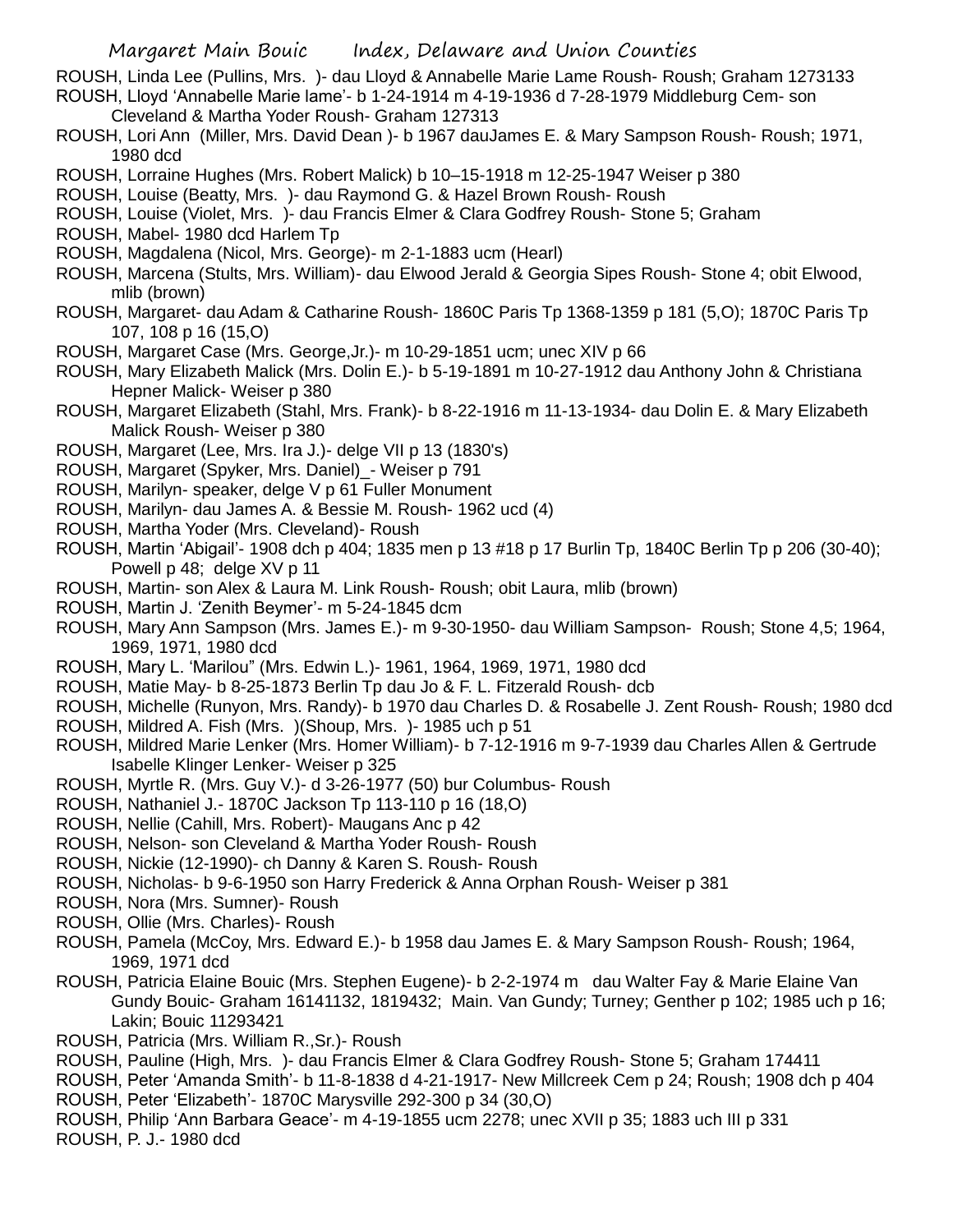- ROUSH, Ralph C. 'Alice C. Bushnell'- b 9-4-1893 m 9-18-1962 d 10-12-1975 Oakdale II p 125 (K-R8-19) -son Charles & Ollie Roush- Roush; obit mlib (brown) ; 1971, 1975 ucd
- ROUSH, Randy- b 1967 son Linda Roush- 1983 ucd
- ROUSH, Ravilla (Hostetler, Mrs. )- dau Cleveland & Martha Yoder Roush- Roush
- ROUSH, Raymond G. 'Hazel Brown'- b 1-17-1912 d 6-7-1993 (81) bur Wooster- son Sumner & Nora Roush-Roush
- ROUSH, Rebecca Alice Allen (Mrs. Ro(d)ger)- b 1956 dau John Wesley,Jr. & Patricia Welsh Allen- 1985 uch p 6; Roush; 1979, 1983 ucd
- ROUSH, Regina M. Brown (Mrs. Jeff L.)- dau Howard R. Brown- Roush
- ROUSH, Richard Alan- b 4-2-1981 son Roger R. and Rebecca A.Roush- Roush; Eagle Scout; 1985 uch p 6; 1981, 1983 ucd
- ROUSH, Robert- son Francis Elmer & Clara Godfrey Roush- Graham 174415; 1949 ucd
- ROUSH, Robert- b 1979 son Linda Roush- 1983 ucd
- ROUSH, Robert Malick 'Clarie Mathias''Lorraine Hughes'- b 8-27-1914 m(1) 1-19-1936 (2) 12-25-1947 son Dolin E. & Mary Elizabeth Malick RoushWeiser p 380
- ROUSH, Rodney Ray 'Karen Denise Middleton' b 1976 m 12-19-1998- son Ro(d)ger Ray & Rebecca A. Roush- Roush; 1985 uch p 6; 1979, 1981, 1983 ucd
- ROUSH, Roger- son C. & Jo Anne Roush- 1981 ucd
- ROUSH, Ro(d)ger Ray' Rebecca Allen'- m 3-27-1976 son Dana E. & Beulah Davis Roush- Roush; 1985 uch p 6; 1977, 1979, 1983 ucd
- ROUSH, Rosabelle (Mrs. Charles D.)- 1969, 1971, 1980 dcd
- ROUSH, Ruth (Burkepile, Mrs. )(Shaver, Mrs. )- dau Francis Elmer & Clara Godfrey Roush- Graham 174414
- ROUSH, Ruth Ella- b 1909 d 1963 Claibourne Cem p 28
- ROUSH, Samilda (Mrs. Arthur)- m in year- 1870C Jackson Tp 113-110 p 16 (20,O)
- ROUSH, Sandra W. (Mrs. Gary L.)- 1969, 1971, 1980 dcd
- ROUSH, Sarah (Davis, Mrs. Warren Pearl)- m 5-17-1941- Roush
- ROUSH, Sheila- b 1967 dau Virgil & Virginia Roush- Roush; 1969 dcd
- ROUSH, Sherri- b 1961 dau Gary L. & Sandra W. Roush- 1969, 1971 dcd
- ROUSH, Sherry- b 1968 dau Linda Roush- 1983 ucd
- ROUSH, Spencer Lucas- b 9-28-1981 son Dana Eugene & Jo Ann Nicol Roush- Roush; St. Paul p 60
- ROUSH, Spencer H. 'Bertha Drusilla Stone'-b 1871 d 11-22-1950 (73) New Millcreek Cem p 24; Maugans Anc p 16; Stone 3,4
- ROUSH, Sherre Lynn- dau Gary Roush- Roush
- ROUSH, Stacey Jo (Woeste, Mrs. Michael)- b 1-27-1970 dau Dana Eugene & JoAnn Nicol Roush- Roush; St. Paul p 60; 1971, 1973, 1975 ucd
- ROUSH, Stacie Renee- b 12-16-1975- (14-1990)- dau Danny Lee & Karen Sue Frey Roush- Roush
- ROUSH, Stephen "Steve"- b 1967- son Charles D. & Rosabelle J. Zent Roush- Roush; 1969, 1971, 1980 dcd
- ROUSH, Steven Eugene 'Patricia Elaine Bouic'- son Dana Eugene .Jr & Jo Ann Nicol Roush- Roush; St. Paul p 60; 1973, 1975 ucd
- ROUSH, Steven Eugene, Jr.- b 6-19-1988 son Steven Eugene & Patricia Elaine Bouic Roush- Roush; Graham, Bouic
- ROUSH, James Stephen- b 1954 son James E. & Mary Ann Sampson Roush- Roush; Stone 5; 1964, 1969, 1971 dcd engaged to Heidi Galloway
- ROUSH, Sue (Mrs. Dennis)- 1967 ucd
- ROUSH, Sumner 'Nora'- Roush
- ROUSH, Susan (Dirst, Mrs. Samuel)- m 7-25-1844 dcm
- ROUSH, Susan- b 1951 dau Edwin L. & Mary L. Roush- 1961, 1964, 1969 dcd
- ROUSH, Susan- b 1958 dau Virgil & Virginia Roush- Roush; 1969 dcd
- ROUSH, Teresa A,. (Raeuchle, Mrs. )- dau James E. & Mary A, Sampson Roush- Roush; 1964, 1969, 1971, 1980 dcd
- ROUSH, Thelma Pauline (Goodling, Mrs. William Chanley)- b 9-12-1925 m 11-12-1949- Weiser p 360
- ROUSH, Timothy "Tim" 'April'-Cheryl L.' son Charles D. & Rosabelle J. Zent Roush- Roush; 1969, 1971, 1980 dcd
- ROUSH, Todd- b 1964 son Gary L. & Sandra W. Roush- 1969, 1971, 1980 dcd
- ROUSH, Tracey (Mrs. Danny)- Roush
- ROUSH, Vickie- dau James A. & Bessie M. Roush- 1962(3) ucd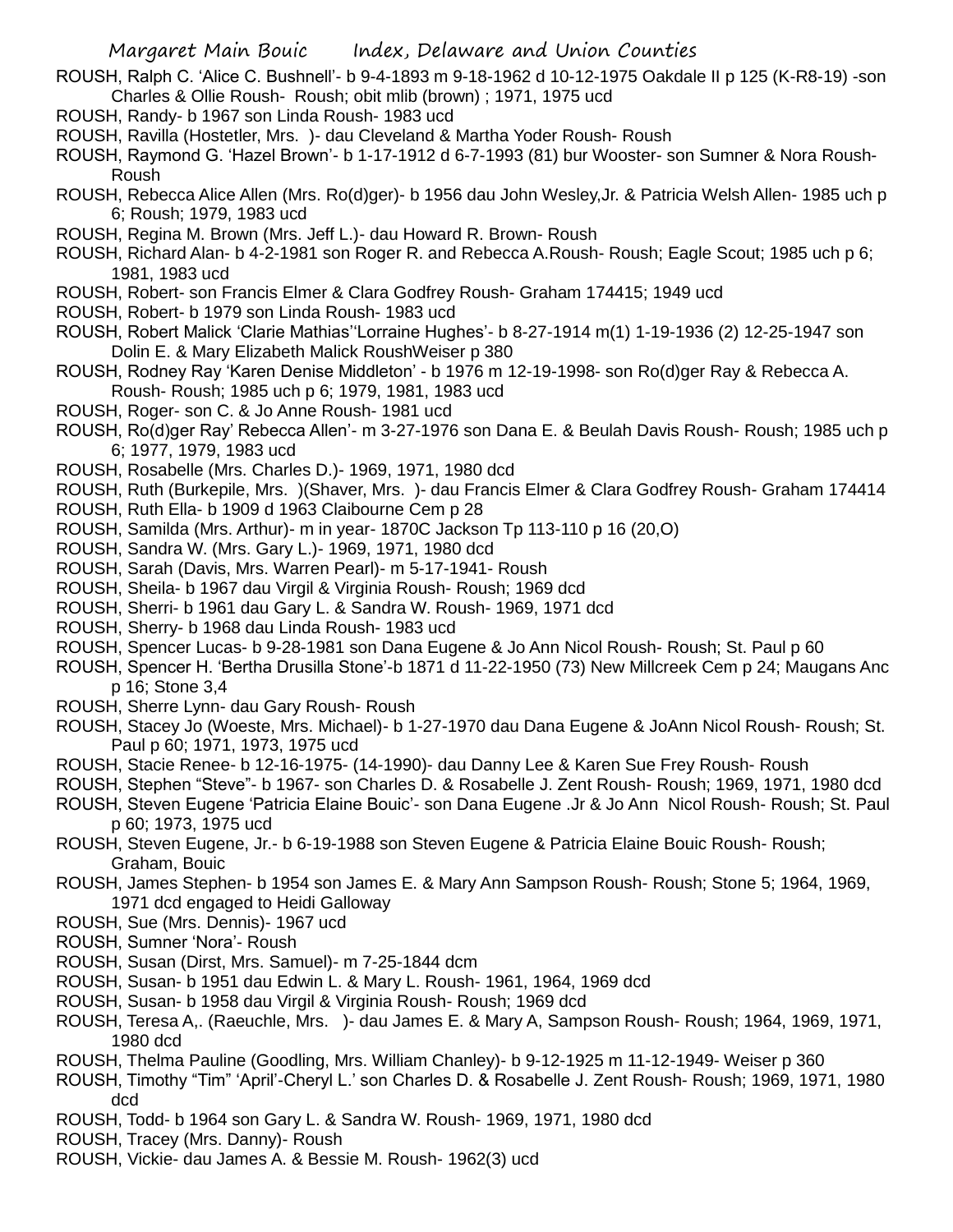- ROUSH, Virgil- son Austin Roush- Roush
- ROUSH, Virgil R. Virginia P.'- 1969 dcd
- ROUSH, Virginia P. (Mrs. Virgil R.)- 1969 dcd
- ROUSH, Walter-b 2-1894 son Charles & Barbara Roush- 1900C Richwood 291-305 p 11B (6,O,O,Ger)
- ROUSH, Wellington Wilbur 'Helen Mount'- Maugans Anc p 136
- ROUSH, Wendy- ch Edwin L. & Mary L. Roush- 1961(12), 1964, 1969 dcd
- ROUSH, Wendy Marie- d 7-2-1985 infant triplet dau Jeff L. & Regina Brown Roush- Roush
- ROUSH, William- unec X p 53 (Letter, 1844)
- ROUSH, William-b 4-1870 son Adam G. & Elizabeth Roush- 1870C Paris Tp 107-108 p 16 (1/12,O)
- ROUSH, William F.- b 3-17-1957 son Harry Frederick & Anna Orphan Roush- Weiser p 381
- ROUSH, William Fern'Geraldine Lucille Kemp'- b 4-14-1923 m 3-29-1944 son Dolin E. & Mary Elizabeth Malick Roush- Weiser p 381
- ROUSH, Dr. William- son Raymond G. & Hazel Brown Roush- Roush
- ROUSH, William "Bill"R, Sr. 'Patricia'- d 9-21-1985 (74) bur Marion- on Lillie E. Roush-Roush
- ROUSH, William- son William R. Roush,Sr.- Roush
- ROUSH, Willie- b 10-1886 son Charles & Barbara Roush- 1900C Richwood 291-305 p 11B (13,O,O,Ger)
- ROUSH, Winifred- b 1881 d 1975 Claibourne Cem p 28
- ROUSH, Zenith Seymer (Mrs. Martin H.)- m 5-24-1845 dcm
- ROUSKE, Harriet (Stacer, Mrs. Richard Kent)- b 7-18-1929- Weiser p 36
- ROUSSEL, John- delge VIII p 54, Berkshire Tp
- ROUT, Mabel I.- 1971 dcd
- ROUTE, Christina (Bickle, Mrs. William)- 1880 dch p 714
- ROUTE, John C.- delge XII p 44, Judge 1854
- ROUTLEDGE, Lee Dunn- b 10-27-1985 son Rande & Sheila Dunn Routledge- Routledge
- ROUTLEDGE, Rande 'Sheila Dunn'- Routledge
- ROUTLEDGE, Sheila Dunn (Mrs. Rande)- dau Van Bogard & Gerry Dunn- Routledge
- ROUTS, Edward- 1883 uch IV p 529
- ROUTT, Brian- b 1974 son Dick & Pamela Routt- 1980 dcd
- ROUTT, Chad- b 1977 son Dick & Pamela Routt- 1980 dcd
- ROUTT, Clyde E. 'Mary A.'- 1971, 1980 dcd
- ROUTT, Connie- b 1962 dau Donald E. & Mary B. Routt- 1969, 1971 dcd
- ROUTT, Daniel- b 1957 son Donald E. & Mary B. Routt- 1969, 1971 dcd
- ROUTT, Debbie- b 1967/8 dau Clyde E. & Mary A. Routt- 1971, 1980 dcd
- ROUTT, Dick 'Pamela'- 1980 dcd
- ROUTT, Donald E. 'Mary B.'- 1969, 1971, Routte
- ROUTT, E. E.- 1883 uch IV p 530
- ROUTT, Edward 'Rhoda'- 1880C Marysville 486-533 p 35 (32,O,O,O)
- ROUTT, Kathy- b 1958 dau Donald E. & Mary B. Routt- 1969, 1971 dcd
- ROUTT, Mary A. (Mrs. Clyde E.)- 1971, 1980 dcd
- ROUTT, Mary B. (Mrs. Donald E.)- 1969, 1971 dcd; Routt
- ROUTT, Pamela (Mrs. Dick)- 1980 dcd
- ROUTT, Rhoda (Mrs. Edward)- 1880C Marysville 486-533 p 35 (40,O,Ky,NJ)
- ROUTT, Rick- b 1967/6 son Clyde E. & Mary A. Routt- 1971, 1980 dcd
- ROUTT, Shawn- b 1975 son Clyde E. & Mary A. Routt- 1980 dcd
- ROUTT, Sheeey- b 1954 dau Donald E. & Mary B. Routt- 1969, 1971 dcd
- ROUTT, Shirley- b 1951 dau Donald E. & Mary B. Routt- 1969 dcd
- ROUTTE, Christina Ann (Blue, Mrs. James Allen,Jr.)- m 2-27-1988 dau Robert Wayne Love & Patricia A. Harper- Routte
- ROUTTE, Danny- b 1958 son Raymond & Florence Routte- 1971 dcd
- ROUTTE, Florence (Mrs. Raymond)- 1971, 1980 dcd
- ROUTTE, Raymond 'Florence'- 1971, 1980 dcd
- ROUTTE, Ruth Stratton (Mrs. William)- b 4-4-1914 d 9-24-1986 (72) Raymond Cem- dau Harry & Florence Mitchell Stratton- Routte
- ROUTTE, William 'Ruth Stratton'- Routte
- ROUTZAHN, Mary Etta (Schell, Mrs. Paul Luther)- b 4-25-1923 m 6-27-1942- Weiser p 720
- ROUX, Martha Eloise (Lust, Mrs. Charles W.)- m 9-18-1949- Roux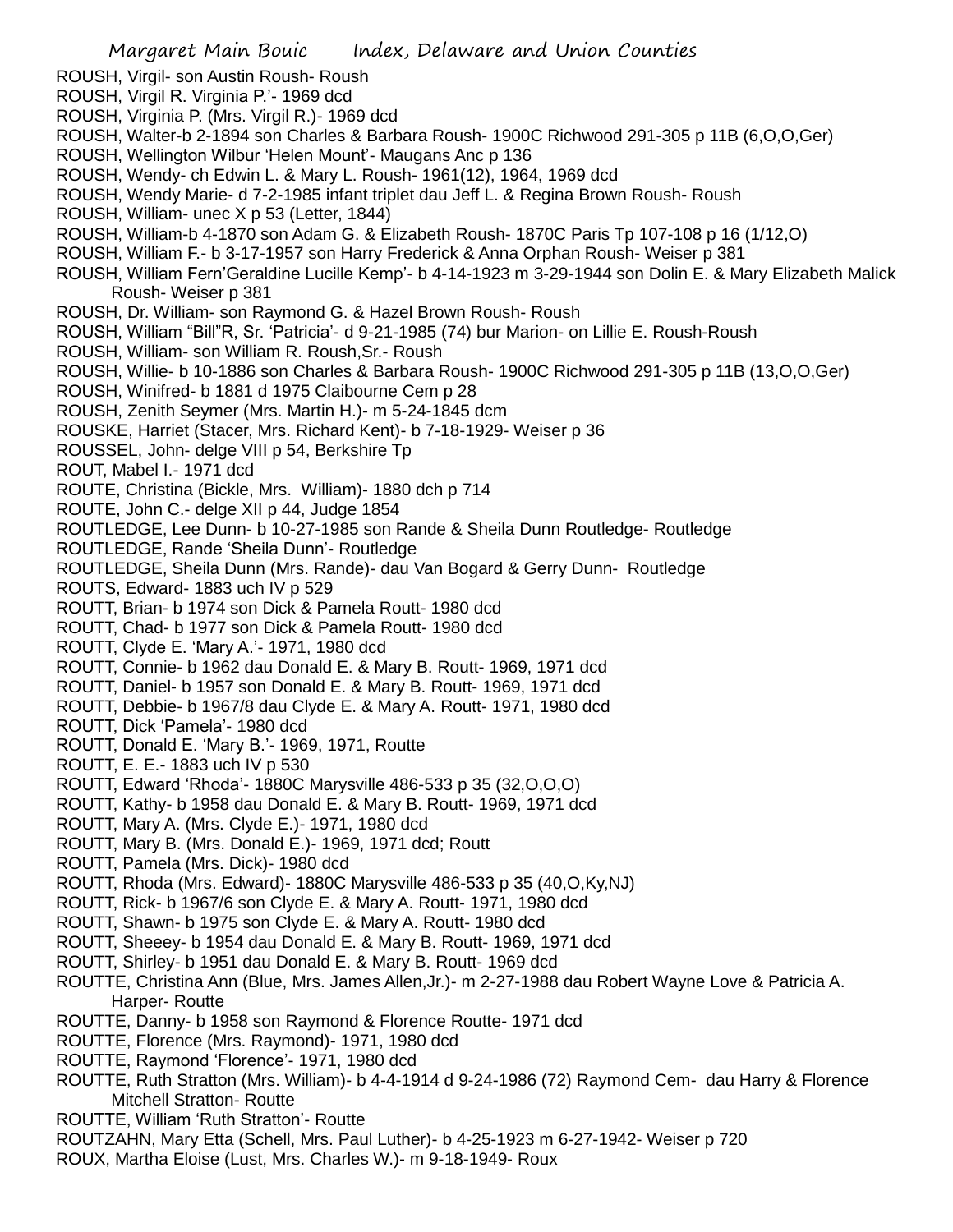ROW, Bertha S.- b 8-2-1878 Porter Tp dau John & Fannie E. Harrison Row- dcb

- ROW, Cecil 'Grace E. DeHart'- d 1976- Row
- ROW, Elhennon W. 'Ruth'- 1959 ucd
- ROW, Geneva (White, Mrs. Gene)- dau Cecil & Grace E. DeHart Row- Row
- ROW, George- b 3-3-1873 Delaware Town dcb
- ROW, Grace E. DeHart (Mrs. Cecil)- b 4-3-1913 d 8-15-1982 (69) Woodstock Cem- dau Steven & Angeline DeHart- Row
- ROW, Herman Ellsworth- b 9-17-1953 son Herman Elwood & Mary Alice Radel Row- Weiser p 337
- ROW, Herman Elwood 'Mary Alice Radel'- b 2-21-1926 m 2-14-1953- Weiser p 337
- ROW, Martin 'Nancy Furrow'- m 1-1-1837 Madison Co, unec VIII p 68
- ROW, Mary Alce Radel (Mrs. Herman Elwood)- b 11-7-1930 m 2-14-1953 dau Clarence Stanley & Helen Gardella Kocher Radel- Weiser p 337
- ROW, Nancy Furrow (Mrs. Martin)- m 1-1-1837 Madison Co, unec VIII p 68
- ROW, Richmond W.- 1908 dch p 404
- ROW, Rodney Radel- b 4-20-1955 son Herman Elwood & Mary Alice Radel Row- Weiser p 337
- ROW, Ruth (Mrs. Elhennon W.)- 1959 ucd
- ROW, Sara A.- lived with Alexander & Phebe J. Dean- 1870C Jackson Tp 123-117 p 17 (9,O)
- ROW, Virginia (Ferguson, Mrs. Gene)- dau Cecil & Grace E. DeHart Row- Row
- ROW, William I.- lived with Alexander & Phebe J. Dean 1870C Jackson Tp 123-117 p 17 (11,O)
- ROWAN, –family of John & Yvonne Stultis- delge XI p 83
- ROWAN, A. H. 'Mary Jane Steele'- son Judge John Rowan- d cholera, both, and Mr. and Mrs. Wm,. Rowan deposited in same grave, buried 8-26-1833; Olen Gaz. 8-27-1833
- ROWAN, Benajah 'Martha Correll'- m 9-22-1841 Madison Co, unec IX p 18
- ROWAN, Bessie Pearl- Sturdevant Bible- delge IX p 54
- ROWAN, Rev. C. A.- pmc p 3
- ROWAN, Clarence- grandfather of Willard Orville Levan III- Rowan
- ROWAN, Clarence M.- Sturdevant Bible- delge IX p 54
- ROWAN, D. D.- Peak Cem, Powell p 355
- ROWAN, Delta- b 12-30-1892 Trenton Tp dau Oliven & Sadie Newitt Rowan- dcb
- ROWAN, Ella- Sturdevant Bible- delge IX p 54
- ROWAN, --- b 11-30-1892 Porter Tp dau Frank & Enfield Rooney Rowe- dcb
- ROWAN, --- b 4-20-1901 Porter Tp dau Frank & Enfield Rooney Rowe- dcb
- ROWAN, Howard Patrick- d 8-27-1891 (4m14d) Delaware- son Michael & Margaret Gibbins Rowan, dcdeaths
- ROWAN, Iva May- Sturdevant Bible- delge IX p 54
- ROWAN, James E.- Sturdevant Bible- delge IX p 54
- ROWAN, Larry Lee- Sturdevant Bible- delge IX p 54
- ROWAN, Madaline- Sturdevant Bible- delge IX p 54
- ROWAN, Margaret- b 1861 d 1907 Oak Grove Cem- Powell p 440
- ROWAN, Mariah (Cutwright, Mrs. Thomas N.)- m 7-7-1841 Madison Co, unec IX p 55
- ROWAN, Martha Correll (Mrs. Benajah)- m 9-22-1841 Madison Co. unec IX p 55
- ROWAN, Mary Jane Steele (Ms. A. H.)- cholera- Olen Gaz 8-27-1833
- ROWAN, Michael- Naturalization- delge X p 13 (1890, Ireland)
- ROWAN, Nancy (Harper, Mrs. Frederick)- m 6-17-1841 Madison Co, unec IX p 55
- ROWAN, Nona (Daque, Mrs. )- grandmother of Willard Orville Levan III- Rowan
- ROWAN, Patricia- Sturdevant Bible- delge IX p 54
- ROWAN, Sadie- Delaware Mausoleum 46; delge III p 58
- ROWAN, Samuel- Sturdevant Bible- delge IX p 54
- ROWAN, --- b 2-1-1894 Porter Tp d 2-5-1894 dau Samuel & Ella Sturdwant- dcb; dcdeaths
- ROWAN, Steven Sturdevant Bible- delge IX p 54
- ROWAN, Mr. and Mrs. William- d cholera, Olen Gaz 8-27-1833; Wight p 13
- ROWAN, William Clark- d 9-5-1894 (3m20d) Berkshire son Oll Rowan, dcdeaths
- ROWAND, Alexander 'Rebecca Stroup'- m 1-30-1840 Madison Co, unec IX p 18
- ROWAND, Almeda Daily (Mrs. William)- m 12-1-1842 dcm
- ROWAND, DeFame (Tomeo, Mrs.) sister Geralrd R. Rowand- Rowand
- ROWAND, Esther E. Cheney (Mrs. William H.)- m 8-8-1885 ucm (Hearl)
- ROWAND, Gerald R. d 8-13-1981 (69) Oak Grove Cem- Rowand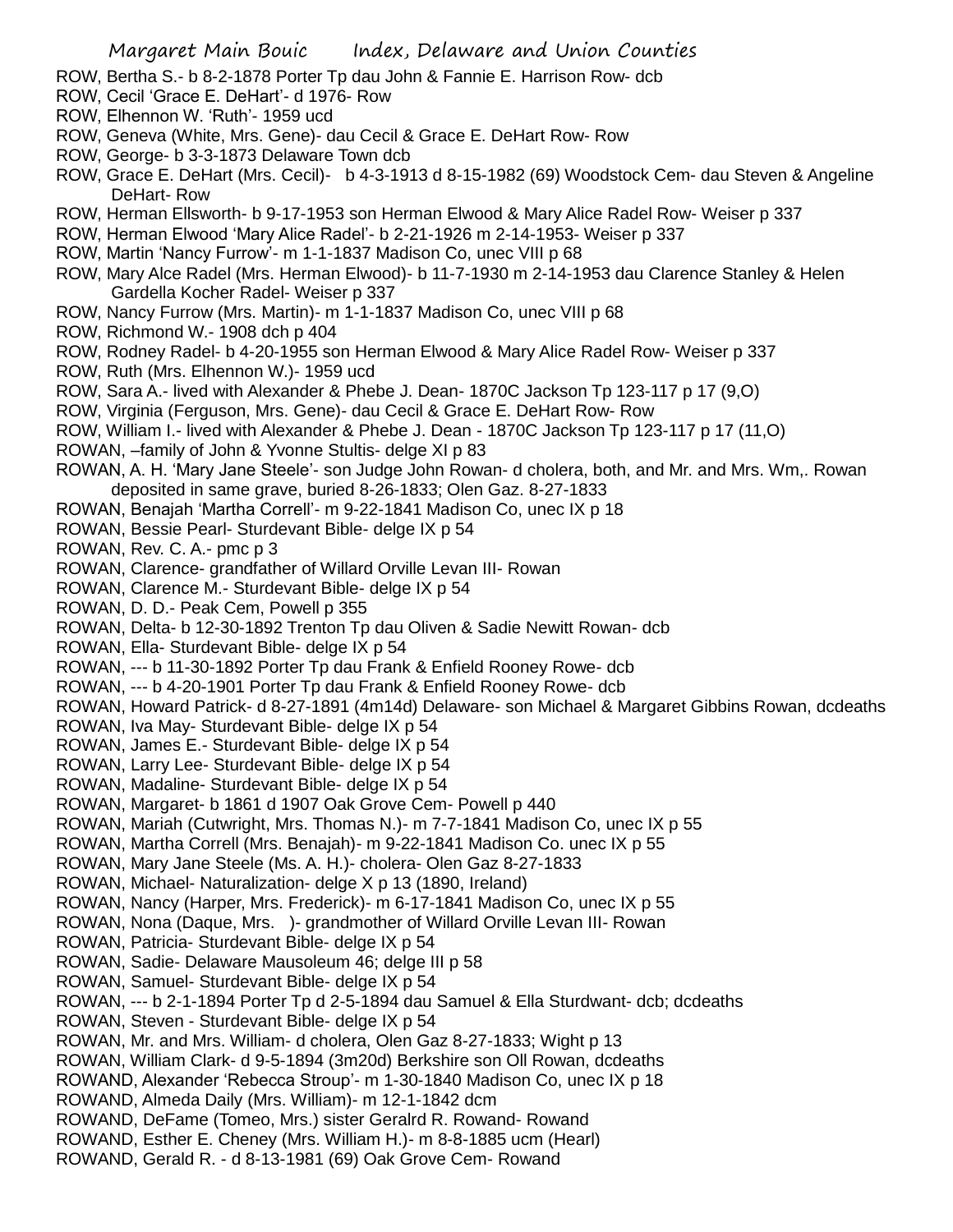- Margaret Main Bouic Index, Delaware and Union Counties ROWAND, Harold- son Gerald R. Rowand- Rowand ROWAND, Karl E.- 1969 dcd ROWAND, Lorene A. (Mrs. Robert G.)- 1969, 1980 dcd ROWAND, McCally 'Nancy Pool'- m 3-16-1818 Madison Co, unec IV p 30 ROWAND, Margaret- sister Gerald R. Rowand- Rowand ROWAND, Maude Lucillle (Fletcher, Mrs. )- sister Gerald R. Rowand- Rowand ROWAND, Nancy (Pool, Mrs. Robert)(Mrs. McCally)- m 3-16-1818 Madison Co, unec IV p 30 ROWAND, Perry P.- opc 589 ROWAND, Phebe (Slatter, Mrs. James)- m 3-13-1843 Madison Co, unec IX p 43 ROWAND, Rebecca Stroup (Mrs. Alexander)- m 1-30-1840 Madison Co, unec IX p 18 ROWAND, Robert C. 'Lorene Amy - b 10-7-1910 d 9-2-1991 (80) Sunbury Mem. Cem- Rowand; 1969, 1980 dcd ROWAND, W. A.- opc 587 ROWAND, Mrs. W. A.- opc 588 ROWAND, William 'Almeda Daily'- m 12-1-1842 dcm ROWAND, William H. 'Esther E. Cheney'- m 8-8-1885 ucm (Hearl) ROWE, —Nash p 374 ROWE, Abby Lynn- b 5-20-1984 dau Garland & Roxane Henry Rowe- Rowe ROWE, Abijah 'Deborah Forward'- b 1813 son Samuel Rowe- dcc Richard Gillette 66 ROWE, Rev. A. D.- 1883 uch V p 576; 1908 dch p 191; 1976 dch p 255 ROWE, A. D.- d 9-15-1899 (61-10-23) Ashley, b Pa- dcdeaths ROWE, Ada- 1961, 1964 dcd ROWE, Adaline- d 7-4-1874 (25-3-19) sister Cindarela Rowe- nmt 3 p 4; mt 11-25-1874 ROWE, Agnes Runkle (Mrs. Howard)- Rowe ROWE, A. J,- bro-in-law of John M. Adams- Affidavits p 41 (3-27-1889) ROWE, Alan- b 6-25-1899 d 1913 son John Franklin & Queen Adelina Koppenheffer Rowe- Weiser p 316 ROWE, Allen E. (9m) son Mr. & Mrs. Fred E. Royer buried Versailles- dg 8-23-1907 Cry Ab p 63 ROWE, Angie L. P. French (Mrs. Judson)- m 9-2-1890 French Bible; unec VIII p 17 ROWE, Amantha- granddau Henry & Barby B. Willis- 1880C Taylor Tp 281-284 p 27 (5,O,O,O) ROWE, Bessie Scarberry (Mrs. Linzie)- dau Garfield Scarberry- Rowe; 1971, 1973, 1975, 1977, 1979, 1981, 1983 ucd ROWE, Betty (Johnston, Mrs. Dale Robin)- Hutchisson p 24 ROWE, Brenda- b 1952 dau Orville & Lillian Rowe- 1969 dcd ROWE, C. (Gast, Mrs. David)- Powell p 308 ROWE, Carl- 1971 dcd, Ashley ROWE, Carlie (Cook, Mrs. Lawrence)- b 9-10-1896 dau John Franklin & Queen Adelina Koppenheffer Rowe-Weiser p 316 ROWE, Carole (Mrs. Frank)- Rowe ROWE, Carrie Milinda (Miller, Mrs. Harrison Edward)- b 6-28-1884 m 9-2-1905 d 9–27-1959 dau John Franklin & Queen Adelina Koppenheffer Rowe- Weiser p 314 ROWE, Carrie Wyuant (Mrs. Lemerton)- d 10-13-1961 (75) Green Mound Cem- Rowe; Pabst 2 p 20; 1961 dcd ROWE, Catharine (Mrs. David)- dumch p 454; 1883 uch V p 670 ROWE, Catherine (Cooksey, Mrs. )- sister George R. Rowe- Rowe ROWE, Catherine (Mrs. John)- 1870C Taylor Tp 64-63 p 8 (26,O) ROWE, Charlene K. (Mrs. Paul K.)- Rowe; 1980 dcd ROWE, Charlene (Thompson, Mrs. Levi)- dau Henry & Esta Lowe Rowe- Rowe ROWE, Charles Augustus 'Lillian Bernese Klaus'- b 9-10-1897 m 8-25-1926 son John Franklin & Queen Adelina Koppenheffer Rowe- Weiser p 316 ROWE, Charles J.- b 8-26-1883 Porter Tp- son William M. & Maggie Meredith Rowe- dumch p 490; dcb ROWE, Charlotte Argo (Mrs. Jackson)- m 10-30-1866 ucm 4077 ROWE, Cindarela- d 7-15-1874 (22-10-16) sister Adaline Rowe-; mt 3 p 4; mt 11-25-1874 ROWE, Clarence O.- d 8-12-1987 (61) York Cem- Rowe
- ROWE, Claude 'Lena Hopkins'- b 4-11-1886 son John Franklin & Queen Adelina Koppenheffer Rowe- Weiser p 314
- ROWE, Clinton- b 1957 son Rev. Linzie & Bessie Scarberry Rowe- Rowe; 1971, 1973 ucd
- ROWE, Dallas- b 1955 son Orville & Lillian Rowe- 1971 dcd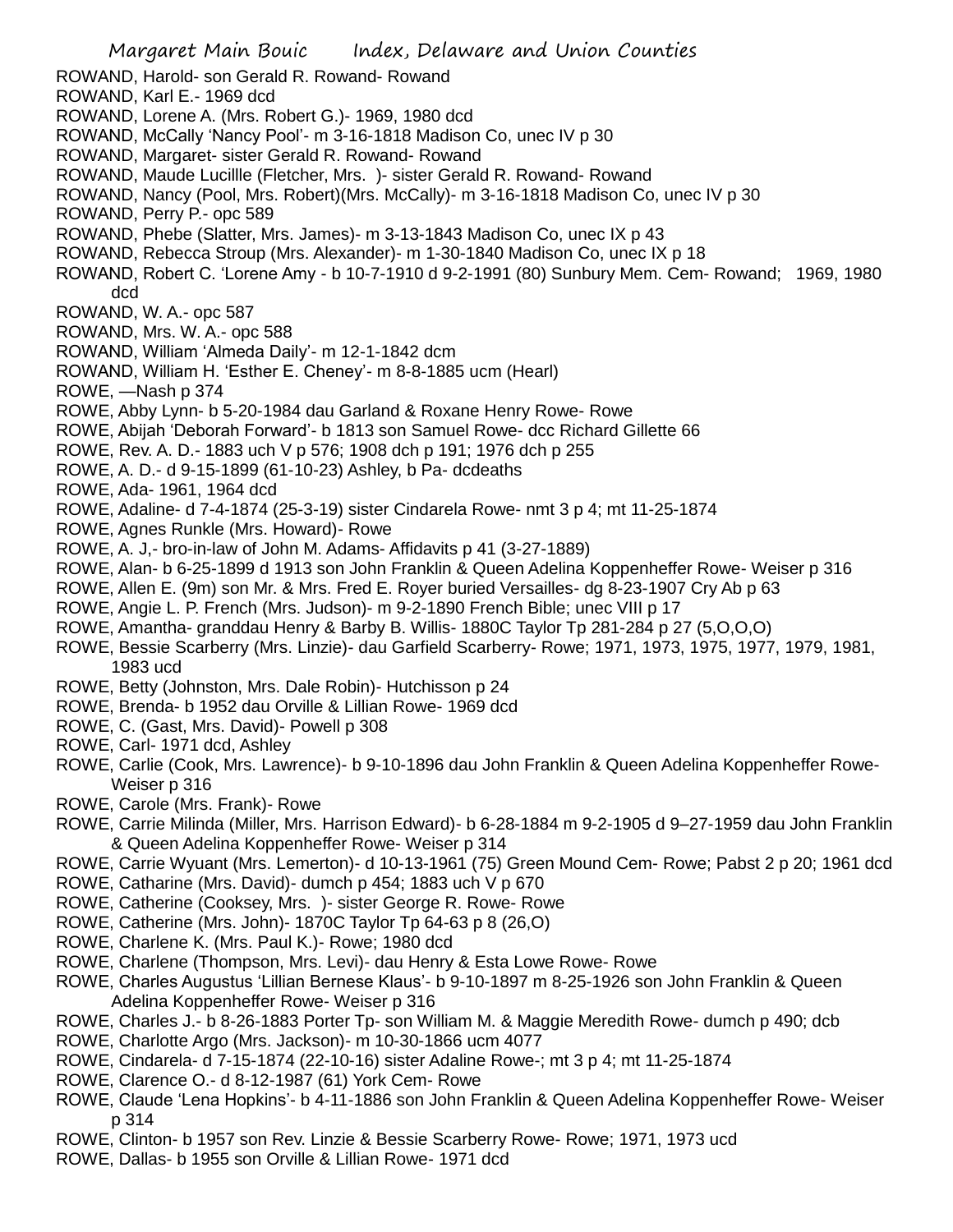- ROWE, Darrell P.- brother Karl E. Rowe- Rowe
- ROWE, David 'Catharine'- dumch p 454; 1883 uch V p 679
- ROWE, Dawn Bunting- dau Frank & Carole Rowe- Rowe- engaged to Ed Counts
- ROWE, Deborah Forward (Mrs. Abijah)- dcc Richard Gillette 67
- ROWE, Della May Snyder (Mrs. Walter Emanuel)- b 1-2-1898 m 2-17-1923 dau John Adam & Elizabeth Witmer Snyder- Weiser p 395
- ROWE, Dorothy Salyer (Mrs. George R.)- d 10-4-1987 (71) bur Ind.- dau Roy & Nola Caudill Salyer- Rowe
- ROWE, Ed A. 'Eva E.'- 1959, 1962, 1967, 1971 ucd
- ROWE, Edmond- b 7-6-1888 Porter Tp son S. T. & Mary Sanders Rowe- dcb
- ROWE, Edward E. 'Marcia A.'- 1977, 1979, 1981, 1983 ucd
- ROWE, Eleanor (Mrs. Ronald)- 1969, 1971, 1980 dcd
- ROWE, Eliza (Barker, Mrs. )- dau John & Elizabeth Spearman Rowe- 1880 dch p 826; dumch p 490; 1870C Porter Tp p 456 (16)
- ROWE, Elizabeth- d 8-16-1882 (30y1d) Porter Tp, dcdeaths
- ROWE, Elizabeth (Mrs. )- d Saturday (88)- dg 10-29-1918 Cry Ab p 88
- ROWE, Elizabeth (Harrison, Mrs. Alexander)- m 2-17-1831 ucm 222; unec II p 27 (m 1-2-1831)
- ROWE, Elizabeth Hill (Mrs. Samuel)- 1880 dch p 826
- ROWE, Elizabeth (Huddleston, Mrs. Jasper)- dau John & Elizabeth Sherman Rowe- 1880 dch p 823; dumch p 490
- ROWE, Elizabeth Spearman/Sherman- d 1887 (73) dau William Spearman- dumch p 490; 1880 dch p 826; 1870C Porter Tp p 456 (48)
- ROWE, Ella Spain (Mrs. James E.)- m 6-28- 1876 dau Ed & Mary Reed Gabriel Spain- dumch p 454; mt 3 p 27
- ROWE, Ellen (Brungart, Mrs. William L.)- b 10-15-1854 m 6-6-1875 d 12-27-1922- Weiser p 604
- ROWE, Elnora F.- delge XV p 10 (1890 Oxford Tp)
- ROWE, Emma- dau John & Elizabeth Spearman Rowe- dumch p 490
- ROWE, Erastus- delge XV p 11
- ROWE, Esta Lowe (Mrs. Henry)- Rowe
- ROWE, Ethel Elizabeth (Kocher, Mrs. Eldred Lamar)- b 8-5-1923 m 6-20-1943 dau Walter Emanuel & Della May Snyder Rowe- Weiser p 395
- ROWE, Etta Maria (Hornbeck, Mrs. Alonzo Sherman)- m 12-22-1892 (Hearl)
- ROWE, Ettiie (7-1882)- Broadway S. S.- unec III p 4
- ROWE, Eva Dale- b 12-30-1889 Porter Tp dau Frank & Enfield Rooney Rowe- dcb
- ROWE, Eva E. (Mrs. Ed A.)- 1959, 1962, 1967, 1971 ucd
- ROWE, Fannie (Miller, Mrs. )- dau John & Elizabeth Sherman Rowe- 1880 dch p 826; dumch p 490; Fanny B.- 1870C Porter Tp p 456 (6)
- ROWE, Florence (Mrs. Frank)- 1964 dcd
- ROWE, Flossie (O'Brien, Mrs. )- sister George R. Rowe- Rowe
- ROWE, Frances (Hildreth, Mrs. Vance)- dau Lemerton & Carrie Wyant Rowe- Rowe
- ROWE, Frank- 1980 dcd
- ROWE, Frank 'Carole'- Rowe
- ROWE, Frank 'Florence'- 1964 dcd
- ROWE, Frank- son John & Elizabeth Sherman Rowe- 1880 dch p 826; dumch p 490; 1870C Porter Tp p 456 (8)
- ROWE, Frank- b 11-15-1882 d 1913- son John Franklin & Queen Adelina Koppenheffer Rowe- Weiser p 314
- ROWE, Frederick A.- son William M. & Maggie Meredith Rowe- 1908 dch p 188, 189, 190; dumch p 490
- ROWE, L, Garland 'Roxane Henry'- b 1960 m 9-3-1981 son Rev. Linzie & Bessie Scarberry Rowe- Rowe; 1971, 1973, 1975, 1977, 1979, 1981, 1983 ucd
- ROWE, Garnet (Mrs. Richard D.)- Rowe; 1961, 1964, 1969, 1971 dcd
- ROWE, George- 1959 ucd, Jerome Tp
- ROWE, George- son Henry & Esta Lowe Rowe- Rowe
- ROWE, George R. 'Dorothy Salyer'- d 7-27-1982 (69) bur Ind.- brother John, James Rowe- Rowe
- ROWE, George, Jr.- son George R. & Dorothy Salyer Rowe- Rowe
- ROWE, George Waldo- son William M. & Maggie Meredith Rowe- 1908 dch p 188, 189, 190; dumch p 490
- ROWE, Grace (Mrs. Russell C.)- 1949, 1959, 1962 ucd
- ROWE, Grant- (13-1882) Broadway SS; unec III p 3
- ROWE, Grover- son Henry & Esta Lowe Rowe- Rowe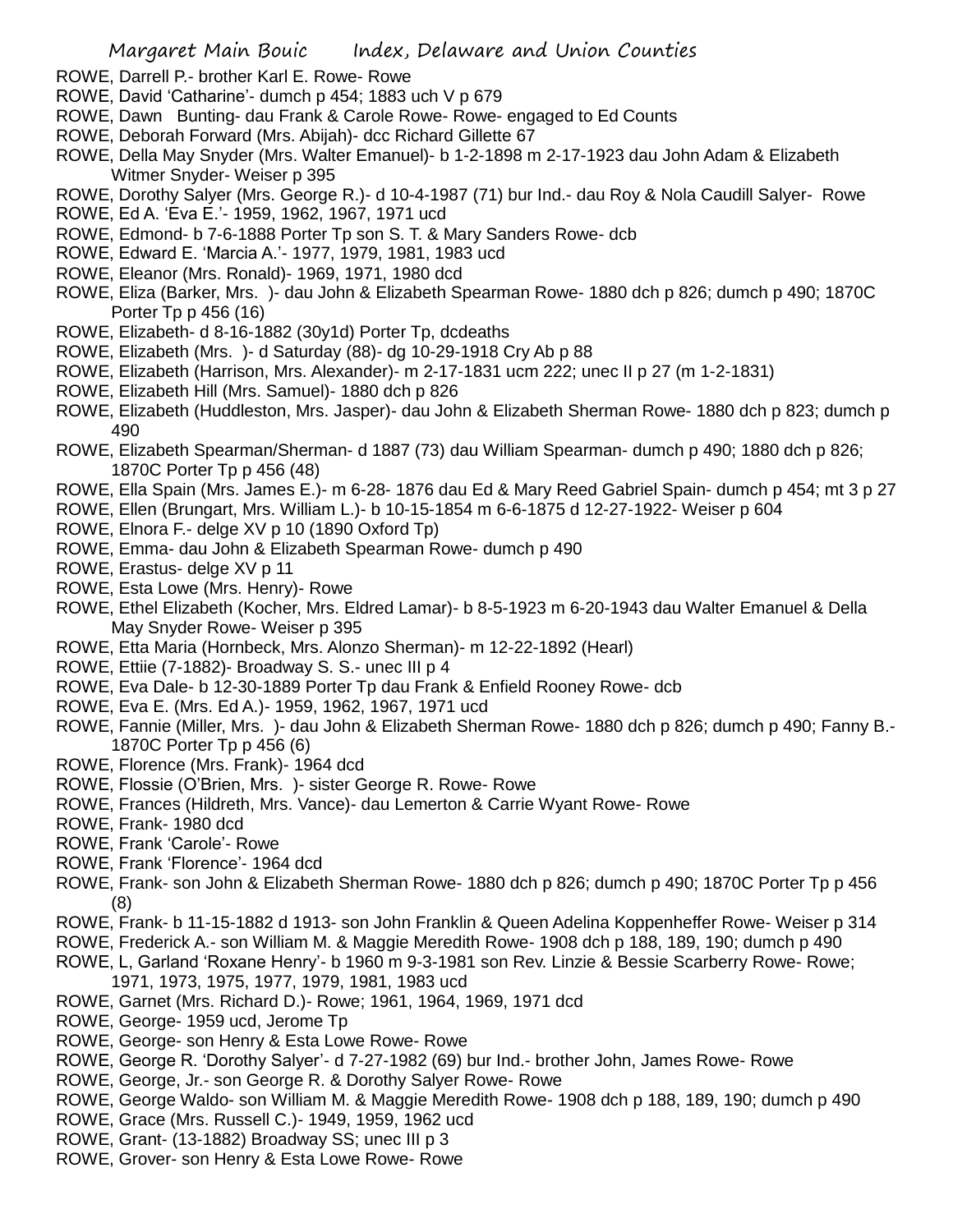- ROWE, Hannah J. Ellinwood (Mrs. John M/W.) -m 6-26-1880 ucm 6740
- ROWE, Hannah M. Bagley (Mrs. John)- dau Thomas & Abiah Lane- Bagley p 10
- ROWE, Harold- son Claude & Lena Hopkins Rowe- Weiser p 314
- ROWE, Harry B.- b 8-3-1876 Porter Tp son John Rowe- dcb
- ROWE, Henry 'Esta Lowe'- Rowe
- ROWE, Hershel Ray- son Henry & Esta Lowe Rowe- Rowe
- ROWE, Homer- b 12-15-1898 Porter Tp son Frank & Eufield Rooney Rowe- dcb
- ROWE, Howard (10-1882) Broadway SS; unec III p 4
- ROWE, Howard 'Agnes Runkle'- Rowe
- ROWE, Hudson 'Mary A. Demarest'- delge V p 24
- ROWE, Irene Evelyn (Ponius, Mrs. John Raymond)- b 5-24-1910 m 12-2-1933- Weiser p 341
- ROWE, Jackson 'Charlotte Argo'- m 10-30-1866 ucm 4077
- ROWE, James E. 'Ella Spain'- m 6-28-1876 mt 3 p 27
- ROWE, James- brother George R. Rowe- Rowe
- ROWE, James 'Lillian Braun'- b 11-3-1891 son John Franklin & Queen Adelina Koppenheffer Rowe- Weiser p 314
- ROWE, Jane (Bailey, Mrs. )- sister Karl E. Rowe- Rowe
- ROWE, Jason- b 1973 son Edward E. & Marcia A. Rowe- 1977, 1979, 1981, 1983 ucd
- ROWE, Jason Matthew- son Garland & Roxane Henry Rowe- Rowe
- ROWE, Jennie (7-1882) Broadway SS, unec III p 4
- ROWE, Joellyn/Jacelyn- b 1975 dau Edward E. & Marcia A. Rowe- 1977, 1979, 1981, 1983 ucd
- ROWE, John- delge IV p 3i; XV p 24 (Porter Tp, 1890)
- ROWE, Rev. John- delge VII p 10 (letter)
- ROWE, John- 1883 uch V p 684
- ROWE, John 'Catherine'- 1870C Taylor Tp 64-63 p 8 (27,O)
- ROWE, John Clinton- b 7-16-1880 Porter Tp son Samuel S. & Isabella Kay Rowe- dcb
- ROWE, John 'Elizabeth Sherman'- d 1891 (80); 1880 dch p 826; dumch p 490; 1870C Porter Tp p 456 (59\*)
- ROWE, John Franklin 'Queen Adelina Koppenheffer'- b 6-27-1859 d 10-27-1929- Weiser p 314
- ROWE, John- brother George R. Rowe- Rowe
- ROWE, John 'Hannah Bagley'- Bagley p 10
- ROWE, John H.- son John & Elizabeth Sherman Rowe- 1880 dch p 826; dumch p 490; 1870C Porter Tp p 456 (21)
- ROWE, John M/W.'Hannah J. Ellinwood'- m 6-26-1880 ucm 6740
- ROWE, John M. son Samuel & Rebecca Rowe- 1880C Taylor Tp 89-90 p 9 (37,O,O,O)
- ROWE, John R.- 1969, 1971 dcd, Ashley
- ROWE, John- d 5-6-1891 (79-5-16) Porter Tp b Cornwall, Eng.-son Samuel Rowe- dcdeaths
- ROWE, John T.- hadc p 48 (Radnor Tp)
- ROWE, John W. 'Mary Ann Ambler'- m 12-16-1847 Madison Co, unec X p 64
- ROWE, Judson 'Angie L. P. French'- m 9-2-1890 French Bible- unec VIII p 17
- ROWE, Julia Ann Sifrit (Mrs. Lorenzo D.)- m 3-8-1846 Madison Co, unec X p 27
- ROWE, Julia (Thompson, Mrs. Jacob W.)- m 1-22-1842 Madison Co, IX p 55
- ROWE, Karl E. d 7-15-1985 (67) Green Hill Cem- brother Darrell P. Rowe- Rowe; 1961, 1964, 1969 dcd
- ROWE, Lemerton 'Carrie Wyant'- d 2-10-1969 (80) Green Mound Cem- brother Verner J. Rowe- Rowe; 1961, 1964, 1969, 1971 dcd
- ROWE, Levina A.- dau John & Elizabeth Sherman Rowe- dumch p 490; 1870C Porter Tp p 456 (12)
- ROWE, Lewis L.- 1840C Marlborough Tp p 254 (20-30)
- ROWE, Lillian Bernese Klaus (Mrs. Charles Augustus)- b 1-21-1896 m 8-25-1926- Weiser p 316
- ROWE, Lillian Braun (Mrs. James)- Weiser p 316
- ROWE, Lillian (Mrs. Orville)- 1969, 1971 dcd
- ROWE, Linda (Brown, Mrs. )- dau George r. & Dorothy Salyer Rowe- Rowe
- ROWE, Linda (Nicol, Mrs. Kenneth)- b 10-12-1948 m 2-223-1967 dau William W. & Mary Ellen Rowe- Rowe; St. Paul p 60; 1962 (13) ucd
- ROWE, Linzie 'Bessie Scarberry'- b 1-31-1933 m 6-19-1952 d 4-18-1984 son Henry & Esta Lowe Rowe-Rowe; 1971, 1973, 1975, 1977, 1979, 1981, 1983 ucd
- ROWE, Lois Suzanne (Schmidt, Mrs. Bruce Herman)- b 3-30-1933 m 7-21-1957 dau Charles Augustus & Lillian Bernese Klaus Rowe- Weiser p 316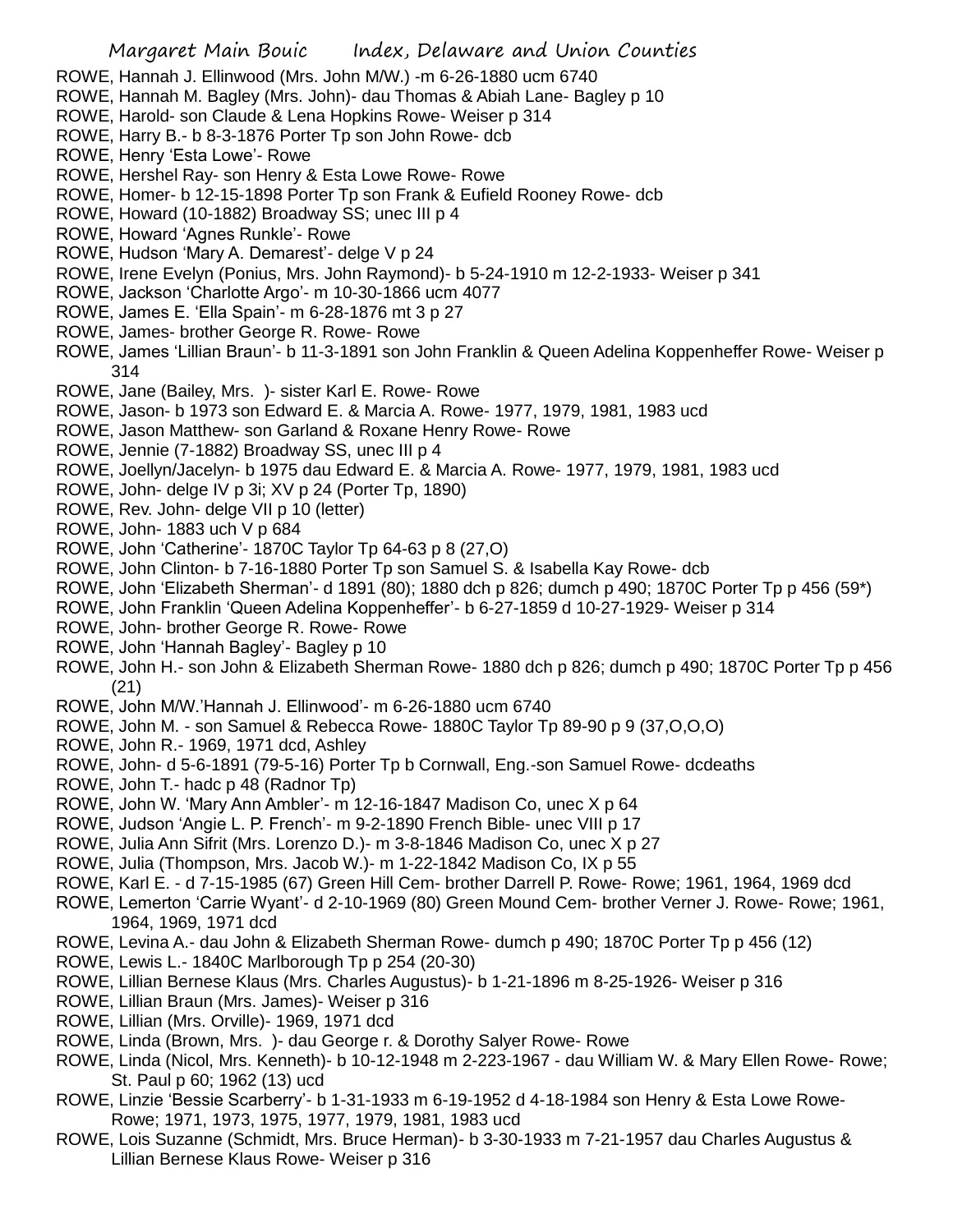- ROWE, Lola Pearl- b 11-3-1892 Porter Tp- dau William H. & Margaret "Maggie" Meredith Rowe- dumch p 490; dcb
- ROWE, Lorenzo D. 'Julia Ann Sifrit'- m 3-8-1846 Madison Co, unec X p 27
- ROWE, Lorenzo D. 'Mary Vinson'- m 12-1-1831 Madison Co, unec V p 48
- ROWE, Lorince- d 2-17-1871 (13-1-30) Porter Tp- dcdeaths
- ROWE, Louiza M. (Wood, Mrs. Ebenezer H.)- m 10-8-1839 dcm
- ROWE, Lucretia (Taylor, Mrs. Rodolphus)- 1880 dch p 719
- ROWE, Lula Bell (Stanley, Mrs. Harry Delbert)- b 6-26-1889 m 11-24-1909 dau John Franklin & Queen Adelina Koppenheffer Rowe- Weiser p 314
- ROWE, Lulu May- b 1-10-1897 Porter Tp dau Frank & Enfield Rooney Rowe- dcb
- ROWE, Maggie Meredith (Mrs. William M.)- m 8-31-1882 dau George & Nancy Stith Meredith- dumch p 490
- ROWE, Marcia A (Mrs. Edward E.)- 1977, 1979, 1981, 1983 ucd
- ROWE, Marcia (Vollrath, Mrs. Dwight)(Mitchell, Mrs. Don)- m 2-4-1967 dau William W. & Mary Ellen Rowe-Rowe; Rausch (141432) (118322) III p 280; 1962 ucd
- ROWE, Margaret Ann (Wilson, Mrs. )(Atkins, Mrs. )- dau George R. & Dorothy Salyer Rowe- Rowe
- ROWE, Marinda (Cooper, Mrs. Thomas)- m 9-10-1847 Madison Co. unec X p 63
- ROWE, Mark 'Trudy Miller'- b 12-21-1961 m 7-27-1985 St. Paul p 143
- ROWE, Mary A. (Mrs. Hudson) d 1-23-1891 (73) sister John Demarest- vault at Cheshire- delge V p 24
- ROWE, Mary Ann Ambler (Mrs. John W.)- m 12–16-1847 Madison Co, unec X p 64
- ROWE, Mary Ellen (Mrs. William W.)- m 11-23-1940- Rowe; 1962 ucd
- ROWE, Mary Jane (Beertzer, Mrs. )- dau George R. & Dorothy Salyer Rowe- Rowe
- ROWE, Mary (Marsh, Mrs. George Henry)- 1985 ucd p 95
- ROWE, Mary- dau Russell C. & Grace Rowe- 1949, 1959(16) ucd
- ROWE, Mary Vinson (Mrs. Lorenzo D.)- m 12-1-1831 Madison Co, unec V p 48
- ROWE, Maxine (Shirk, Mrs. Paul) -b 12-5-1910 m 9-3-1983 d 5-6-1989 (78) Hopewell Cem- dau Howard & Agnes Runkle Rowe- Rowe
- ROWE, Melanie- b 1980 dau Paul R. & Charlene K. Rowe- 1980 dcd
- ROWE, Mercy/Mary (Gillet, Mrs. Joseph)- b 7–26-1762 m ca 1782 d 1-11-1806 dau Abijah & Deborah Forward Rowe- dcc Richard Gillette 33
- ROWE, Mildred Smull (Mrs. )- dau Thomas & Mabel Wells Smull- Weiser p 621
- ROWE, Minnie (Rich, Mrs. )- sister George R. Rowe- Rowe
- ROWE, Myrtle B.- b 8-14-1876 Porter Tp dau Samuel Rowe- dcb
- ROWE, Myrtle (Newhouse, Mrs. Byron L.)- d 8-4-1994 (93) Sunset Cem- Rowe
- ROWE, Nancy- no dates, buried here 4-18-1883 SR Oakdale I p 92 (D-R4-16);
- ROWE, Nathan- b 1978 son Edward E. & Marsha A. Rowe- 1981, 1983 ucd
- ROWE, Nellie (Preston, Mrs. )- dau Henry & Esta Lowe Rowe- Rowe
- ROWE, Norma E. (Hart, Mrs. )- dau William W. & Mary Ellen Rowe- Rowe; 1962 ucd
- ROWE, Ollie- Rowe
- ROWE, Orville- son Henry & Esta Lowe Rowe- Rowe
- ROWE, Orville 'Lillian'- 1969, 1971 dcd
- ROWE, Orville- b 1955 son Orville & Lillian Rowe- 1969 dcd
- ROWE, Paul R. 'Charlene K.'- son Ollie Rowe- Rowe; 1980 dcd
- ROWE, Peter- dcc Richard Gillette 264
- ROWE, Queen Adelina Koppenheffer (Mrs. John Franklin)- b 11-10-1857 d 1-5-1950 dau Moses & Elizabeth Ritzman Koppenheffer- Weiser p 314
- ROWE, Rachel E. (McPeck, Mrs. George M.)- m 5-15-1877 dau David & Catharine Rowe- dumch p 454; 1883 uch V p 582, 670
- ROWE, Rebecca- b 1971 dau Ronald R. & Eleanor Rowe- 1980 dcd
- ROWE, Rebecca (Mrs. Samuel)- 1880C Taylor Tp 89-90 p 9 (58, O, Pa,Ky)
- ROWE, Rhonda- dau Ronald & Eleanor Rowe- 1969, 1971, 1980 dcd
- ROWE, Richard D. 'Garnet'- d 6-14-1984 Fairview Memorial- Rowe; 1961, 1964, 1969, 1971, 1980 dcd
- ROWE, Ronald R. 'Eleanor'- 1969, 1971, 1980 dcd
- ROWE, Ronald- son Richard D. & Garnet Rowe- Rowe
- ROWE, Roxane Henry (Mrs. Garland)- m 9-3-1981 dau Earl Henry- Rowe
- ROWE, Roy- son George R. & Dorothy Salyer Rowe- Rowe
- ROWE, Russell C. 'Grace'- 1949, 1959, 1962 ucd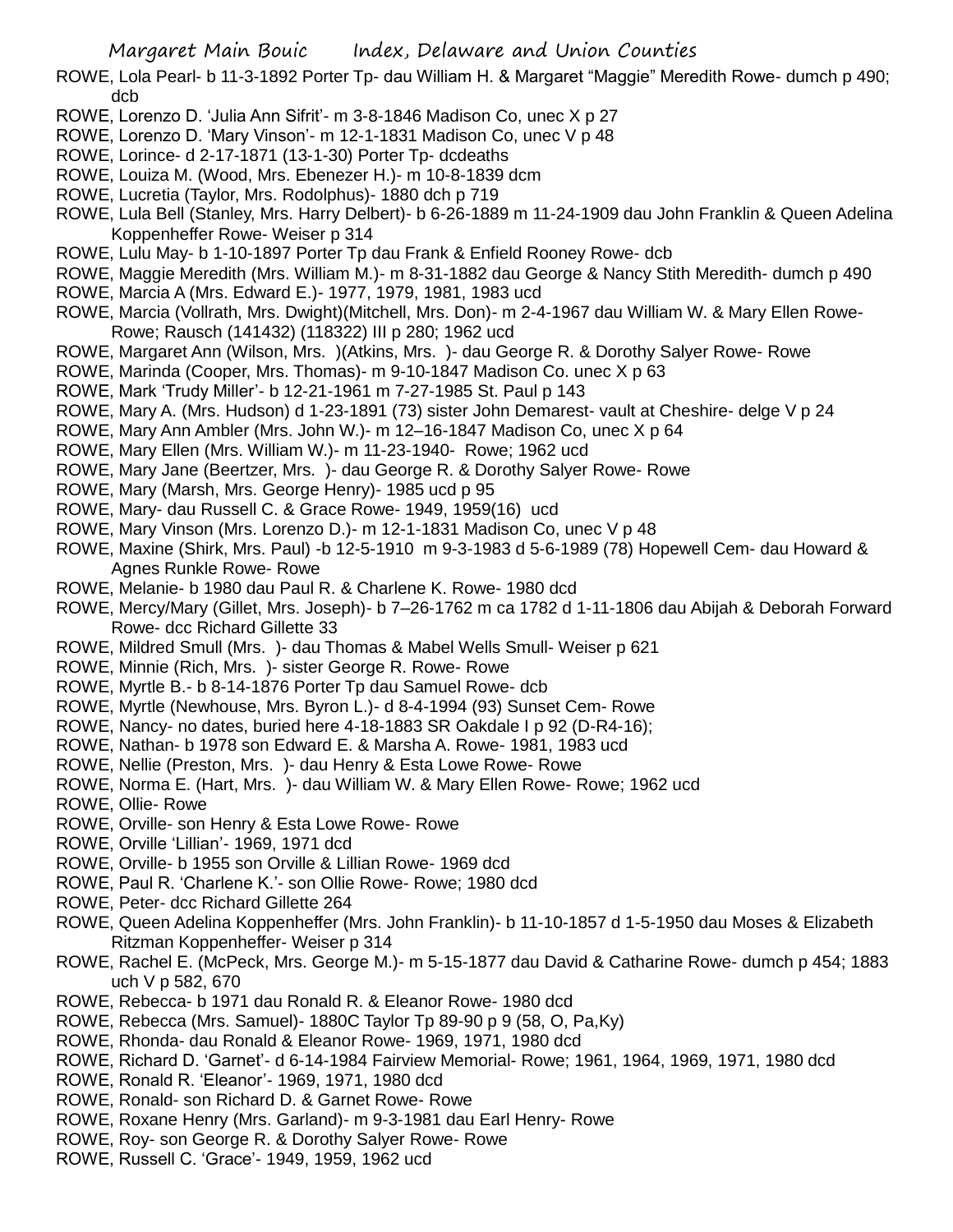- ROWE, Sadie Eleanore (Herman, Mrs. Harry Allen)- b 2-4-1898 m 9-15-1917 d 8-17-1957- Weiser p 307
- ROWE, Samuel- d 5-16-1890 (43-2-3-)-Porter Tp; b Knox Co, Ohio- dcdeaths
- ROWE, Sammy- son Henry & Esta Lowe Rowe- Rowe
- ROWE, Samuel T.- son John & Elizabeth Sherman Rowe- 1880 dch p 826; dumch p 490; 1870C Porter Tp p 456 (23)
- ROWE, Samuel- son Peter Rowe- dcc Richard Gillette 132
- ROWE, Samuel 'Rebecca'- 1880C Taylor Tp 89-90 p 9 (63,O,Pa,Irel)
- ROWE, Sarah (Daniels, Mrs. Charles)- m 9-1-1893 ucm (Hearl)
- ROWE, Sarah- dau John & Elizabeth Sherman Rowe- dumch p 490
- ROWE, Sarah- b 6-9-1991 dau Mark & Trudy Miller Rowe- St. Paul p 10, 143
- ROWE, Stella May- b 1-2-1886 Porter Tp dau John E. & Faney Harrison Rowe- dcb
- ROWE, Sherry- b 1969 dau Paul R. & Charlene K. Rowe- 1980 dcd
- ROWE, Steven- b 1969 son Ronald R. & Eleanor L. Rowe- 1971, 1980 dcd
- ROWE, Susan (Haggard, Mrs. William)- m 2-9-1840 unec IX p 31
- ROWE, Tommy- d 7-20-1979- son Paul & Charlene Rowe- Rowe
- ROWE, Tracey Jeannette (Vause, Booby Charles II)- m 4-17-1982 dau William W. & Mary Ellen Rowe- Rowe; 1962(9) ucd
- ROWE, Trudy Miller (Mrs. Mark)- b 10-22-1963 m 7-27-1985 dau Roger & Eileen Boerger Miller- St. Paul p 10, 143
- ROWE, Vanessa (Edwards, Mrs. Jimmie)- dau Linzie & Bessie Scarberry Rowe- Rowe
- ROWE, Verner J.- b 12-11-1883 Porter Tp d 5-29-1967 (82) Sunbury Cem- son John c. & Fannie Harrison Rowe; brother Lemerton Rowe- Rowe; 1961, 1964 dcd; dcb
- ROWE, Waldo- b 11-19-1887 Porter Tp son William & Margaret Meredith Rowe- dcb
- ROWE, Walter Emanuel 'Della May Snyder'- b 11-17-1901 m 2-17-1923- Weiser p 395
- ROWE, Warren- brother William W. Rowe- Rowe
- ROWE, Wilda (Gieseck, Mrs. )- sister Karl E. Rowe- Rowe
- ROWE, William Rowe
- ROWE, William (15-1882) Broadway SS- unec III p 3
- ROWE, William- 1870C Porter Tp p 456 (10)
- ROWE, William Carroll- b 12-20-1888 Porter Tp- son William M. & Margaret "Maggie" Meredith Rowe- dumch p 490; dcb
- ROWE, William M. 'Maggie Merdith'- b 2-27-1861 m 8-31-1882- 1883 uch V p 826; dumch p 490
- ROWE, William W. 'Mary Ellen'- b Ind. m 11-23-1940 d 1-16-1992 (72) Fla, bur Fla- Rowe; 1962 ucd
- ROWELL, Dr.- Fowler p 66 Dr. W. E.- 1880 dch p 238 (perhaps Dr. W. E. Rowse)
- ROWELLY, Chafflin- b 11-10-1886 Radnor Tp son Milton & Mary Creager Rowelly- dcb
- ROWELS, Andrew 'Sophia Kingery'- m 10-16-1842 ucm 825
- ROWELS, Sophia Kingery (Mrs. Andrew)- m 10-16-1842 ucm 825
- ROWEN, Howard Patrick- b 4-14-1891 Delaware Town son Michael & Margaret Gibbons Rowen- dcb
- ROWEN, ----(Harrow, Mrs. Isaac)- m 11-23-1830 Madison Co, unec V p 47
- ROWEN, Kitty (Hunt, Mrs. Elihu)- m 12-18-1828 Madison Co, unec V p 39
- ROWEN, --- b 10-22-1868 Delaware Town- dcb
- ROWEN, Lorene (Bergen, Mrs. Rev. John H.)- dpc p 58
- ROWEN, Ruth Margaret- b 4-14-1891 Delaware Town dau Micheal & Margaret Gibbons Rowen- dcb
- ROWEY, --- b 3-13-1870 Porter Tp dau John & Lydia Rowey- dcb
- ROWING, Audrey Louise Wilson (Mrs. Charles)(Rotalo, Mrs. Ernie)- b 6-29-1927 dau Carl & Hattie Freshwater - Freshwater p 136
- ROWING, Charles 'Audrey Louise Wilson'- Freshwater p136
- ROWING, Nancy- dau Charles & Audrey Louise Wilson Rowing- Freshwater p 136
- ROWING, Sandra- dau Charles & Audrey Louise Wilson Row9ing- Freshwater p 136
- ROWLAND, ----Nash p 189 See also Rowlands
- ROWLAND, Mrs. –CCC (1875 Delaware Tp)
- ROWLAND, Mrs. Dr.- 1880 dch p 364; 1908 dch p 201
- ROWLAND, Abraham- delge IV p 4- 1840C Radnor Tp
- ROWLAND, Addie Bel (Broderick, Mrs. Marion)- dau Darwin & Banche E. Rowland Rowland
- ROWLAND, Albert- b 2-17-1878- Delaware Township- dcb
- ROWLAND, Alexander 'Mary Ann Bradley'- m 5-19-1842 Madison Co, unec IX p 56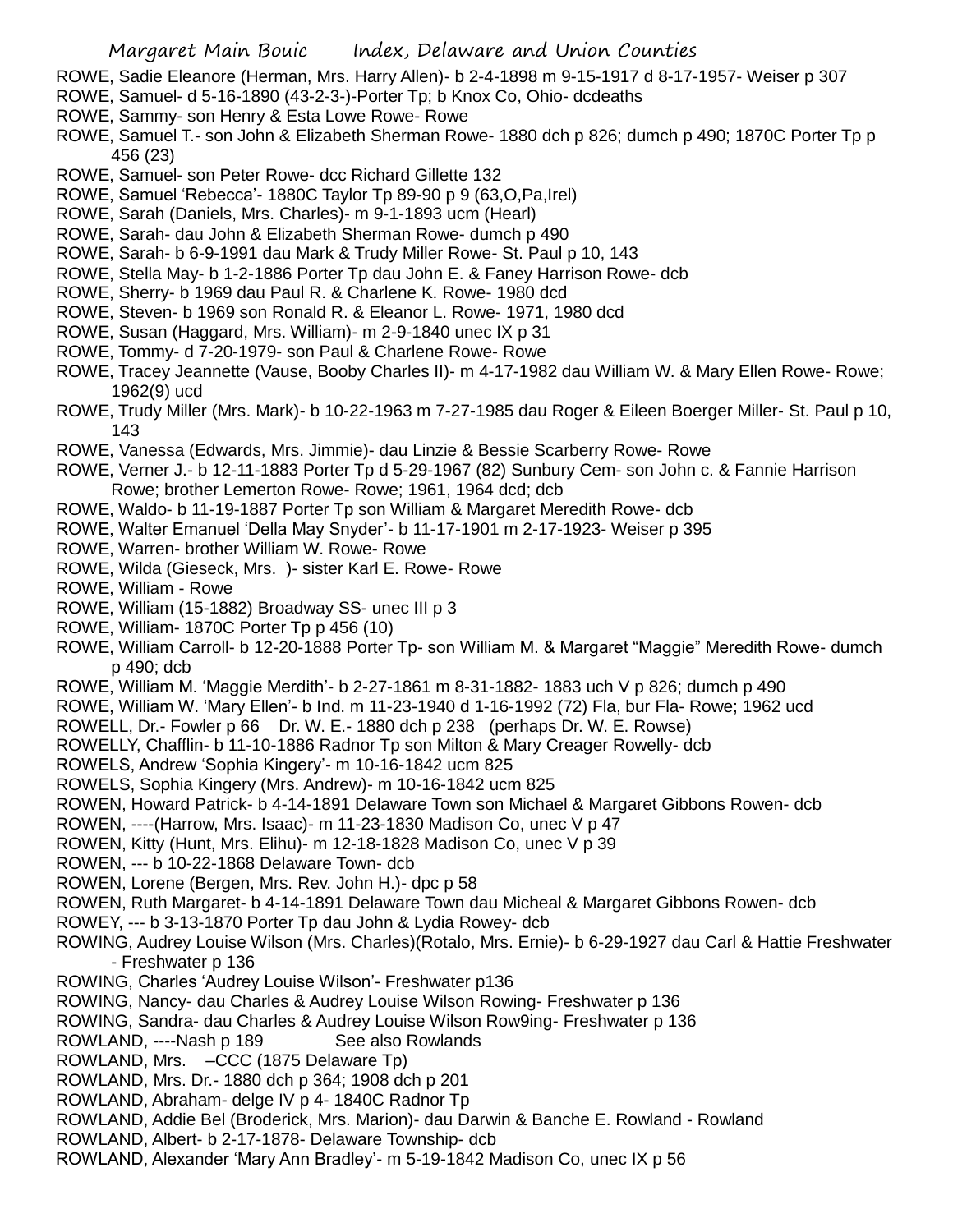ROWLAND, Andrew C.- son Thomas J. & Catherine Rowland- 1850C Delaware Town 1112 p 85 (4,O)

- ROWLAND, Ann (Mrs. John)- dcc Martin Thomas 37
- ROWLAND, Ann (Mrs. John P.)- 1850C Radnor Tp 112 p 178 (47, Wales)
- ROWLAND, Barbara (Young, Mrs. )- dau Harry & Patricia Rowland Rowland
- ROWLAND, Beatrice (Mrs. Charles L.)- 1964, 1969, 1971, 1980 dcd
- ROWLAND, Becky- dau James F. & Virginia Rowland- 1961(6), 1964 dcd
- ROWLAND, Benjamin- Rowland
- ROWLAND, Betty- dau Denver Rowland Freshwater p 167
- ROWLAND, Blanche E. (Mrs. Darwin)- Rowland
- ROWLAND, Bonnie Carol (Tull, Mrs. )(Lee, Mrs. Daniel Timothy )- b 1954/3- dau Charles B. & Wilma
- Christine Hogue- Rowland; 1959, 1962, 1967, 1971, 1973 ucd
- ROWLAND, Brenda- dau James F.& Virginia Rowland- 1961 (8), 1964 dcd
- ROWLAND, Brent- son Paul & Mary Ann Smith Rowland obit Jack Eugene, mlib
- ROWLAND, Bruce- son Paul & Mary Ann Smith Rowland obit Jack Eugene, mlib
- ROWLAND, Carl 'Martha Gail Bennett'- Graham (161461); Taylor (11761); Richey 8,9
- ROWLAND, Carl William 'Veda Maxine'- b 6-12-1955 m 11-27-1974 son Carl & Martha Gail Bennett Rowland Graham 1614611; Taylor 117611; Richey 9
- ROWLAND, Carter- delge XI p 4 (1901), XV p 20
- ROWLAND, Catherine Strattler (Mrs. Silas)- Maugans Anc p 174
- ROWLAND, Catherine (Mrs. Thomas J.)- 1850C Delaware Town 1112 p 85 (37,Wales)
- ROWLAND, Charles- 1964 dcd, MarlboroughTp
- ROWLAND, Charles B. 'Wilma Christine Hogue- b 8-9-1921 d 2-1-1996 (74) York Cem- son Oscar J. & Laura Lyona Jackson Rowland - Rowland ; 1959, 1962, 1967, 1971, 1973 ucd
- ROWLAND, Charles- b 10-13-1883 Delaware Town son George b. & Elizabeth Powell Rowland dcb
- ROWLAND, Charles- b 1963 son Jack C. & Reba M. Rowland 1980 dcd
- ROWLAND, Charles- brother Howard P. Rowland 1961 dcd
- ROWLAND, Charles L. 'Beatrice'- 1964, 1969, 1971, 1980 dcd
- ROWLAND, Charles L.,Jr.- 1964, 1969 dcd
- ROWLAND, Charles LeRoy- B 12-17-1921 son Howard Powell & Edna Hazel Weiser Rowland Weiser p 287; obit Kathryn E., mlib (brown)
- ROWLAND, Charles L.- d 4-23-1986 (64) Oak Grove Cem- brother of Gladys McBeth- Rowland
- ROWLAND, Charles- son Oscar J. & Laura Jackson Rowland obit Oscar J., mlib
- ROWLAND, Charles S.- 1964 dcd, Delaware Tp
- ROWLAND, Chester A.- 1969, 1971 dcd, Galena
- ROWLAND, Christina Marie- b 7-1-1977 dau Carl William & Veda Maxine Rowland Graham 16146112; Taylor 1176112; Mitchell 1121876112
- ROWLAND, Corah/Dorah (Mrs. J. F./E.) D 10-29-1869 Old Welsh Churchyard- Powell p 210
- ROWLAND, Corine (Mrs. S. A.)- 1949 ucd
- ROWLAND, D.- 1908 dch p 430
- ROWLAND, Darwin 'Blanche'- d 10-16-1962 (87) Oak Grove Cem- Rowland
- ROWLAND, David- 1915 uch p 444; 1883 uch V p 303
- ROWLAND, David H. 'Mary J. Canan'- m 6-23-1874 ucm 5506; 1883 uch IV p 484, V p 614
- ROWLAND, Denver- son Harley & Eva Freshwater Rowland Freshwater p 167
- ROWLAND, Diane- dau James & Virginia Rowland 1961, 1964 dcd
- ROWLAND, Donald- 1971 dcd, Oxford Tp
- ROWLAND, Donald G.- son Wilma Christine Hogue Rowland Rowland ; 1959(12)m, 1962, 1971, 1973 ucd
- ROWLAND, Donald- son Paul B. Rowland Rowland
- ROWLAND, Dorothy (Wilson, Mrs. Thomas)- Weiser p 549
- ROWLAND, Dorwin- b 4-30-1874 Delaware Tp son John C. & Abigale Evans Rowland dcb
- ROWLAND, Edna Hazel Weiser (Mrs. Howard Powell)(Cox, Mrs. Walter)- b 6-25-1899 m(1) 7-16-1914 (2) 12- 22-1893 dau Orville Samuel & Catherine Belle Mosher Weiser- Weiser p 287
- ROWLAND, Edna M.- b 8-22-1890 Delaware Tp dau J. W. & Lettia E. Smith Rowland dcb
- ROWLAND, Edna Mary (Longberry, Mrs. Burel)(Beard, Mrs. )- b 5-2-1917 dau Howard Powell & Edna Hazel
- Weiser Rowland Weiser p 287; Rowland ; obit Kathryn E. Rowland mlib (brown)

ROWLAND, Dr. Edward- dbg p 20

ROWLAND, Dr. Edward 'Elizabeth Avery'- m 11-2-1841 dcm; dbg p 20; Wight p 8 (11-6-1841)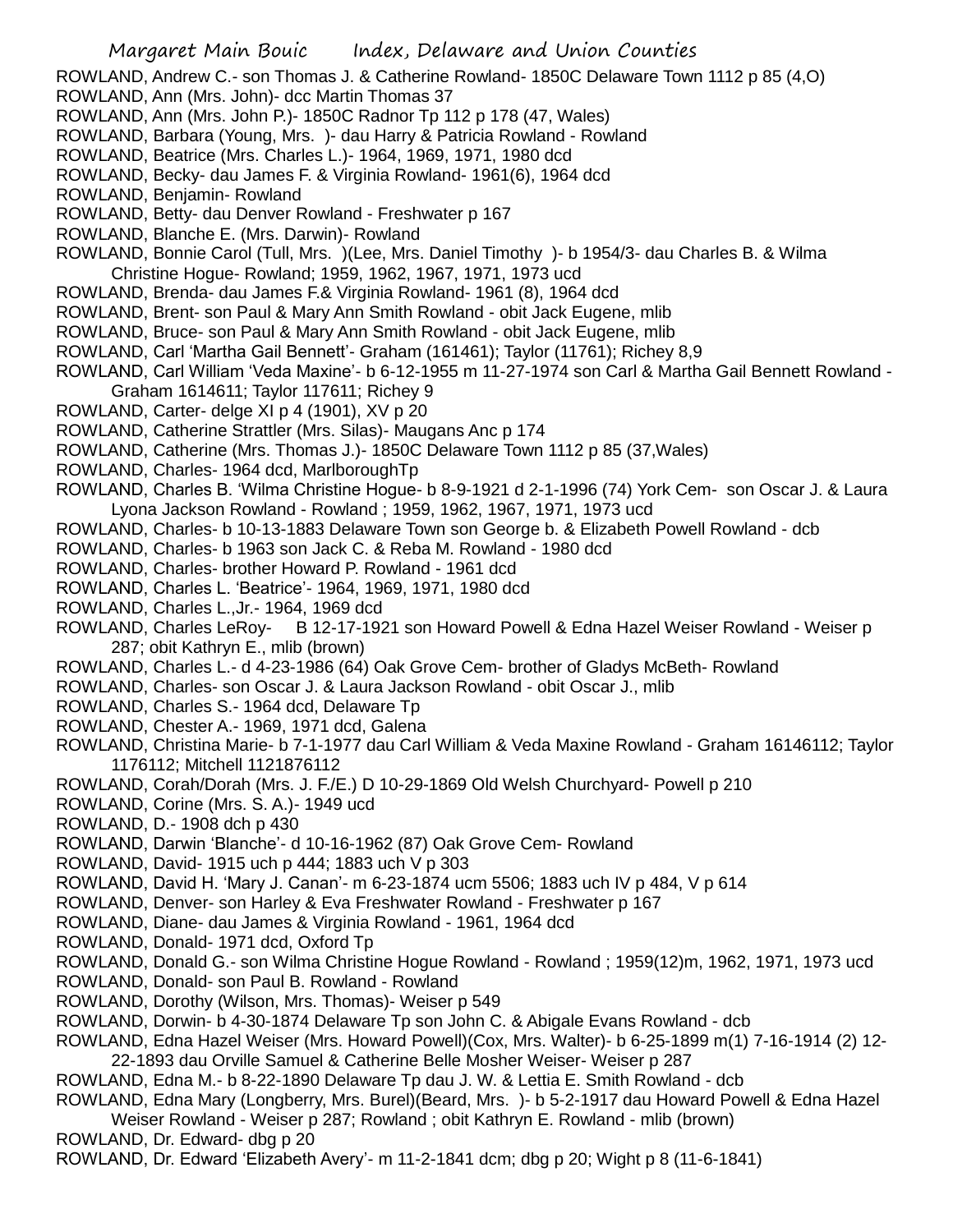ROWLAND, Edward M.- Oak Grove Cem- Powellp 99

ROWLAND, Effie (Payne, Mrs. Arnold)- Rowland

- ROWLAND, Elizabeth- 1850C Delaware Town 1142 p 87 (28,O)
- ROWLAND, Elizabeth A. (Trowbridge, Mrs. Anson)- m 10-25-1853 dcm
- ROWLAND, Elizabeth Avery (Mrs. Edward)- m 11-2-1841 dcm- dau Col F. Avery- Wight p 8 (11-6-1841)
- ROWLAND, Elizabeth J.- d 8-5-1845 (4y2m) Radnor Cem- dau J. T. & Ann- Powell p 213
- ROWLAND, Elizabeth (Moore, Mrs. William N )- 1908 dch p 761; Moore 2
- ROWLAND, Elizabeth (Thomas, Mrs. Leonard)- ped Bonnie Hamblin #71 19; unec VI p 27
- ROWLAND, Esailine- delge XIII p 36 Esculine- delge XIV p 3 (1901)
- ROWLAND, Esther M. (Glassburn, Mrs. Garland W. )- m 1-29-1939 dau Oscar J. & Laura Lyona Jackson Rowland - Rowland; obit Oscar J.,mlib
- ROWLAND, Eva Freshwater (Mrs. Harley)- b 4-9-1884 m 5-18-1904 dau William & Phoebe Hendershot Freshwater - Freshwater p 162, 167
- ROWLAND, Fawn 'Susan'- dg 3-5-1907 Cry Ab p 22
- ROWLAND, Florence- 1961, 1964 dcd
- ROWLAND, Florence (Gardner, Mrs. )- dau Oscar J. & Laura Jackson Rowland obit Oscar J.
- ROWLAND, Frances M. (Mrs. Marshall L.)- 1961, 1964, 1969, 1971, 1980 dcd
- ROWLAND, Francis B.- dau Elizabeth Rowland 1850C Delaware Town 1142 p 87 (6,O)
- ROWLAND, Francis E.- son Lanetha Rowland 1850C Harlem Tp 609 p 55 (3,O)
- ROWLAND, Frank C.- d 1-26-1890 (9-6-2) Delaware Tp- son J. W. & Lottie E. Finley White- dcdeaths
- ROWLAND, Fred- delge XIII p 36
- ROWLAND, --- b 12-22-1891 Delaware Tp son George & Elizabeth Powell Rowland dcb
- ROWLAND, George A.- brother Howard P. Rowland Rowland
- ROWLAND, George- son Robert & Martha M. Jones Rowland dumch p 501
- ROWLAND, George Samuel- b 1-13-1919 d 12-30-1955 son Howard Powell & Edna Hazel Weiser Rowland Weiser p 287
- ROWLAND, George W.- b 7-4-1873 Radnor Tp son Robert & Martha Rowland dcb
- ROWLAND, Gladys (McBeth, Mrs. )- dau Howard P/ Rowland sister Charles L. Rowland Rowland; obit Kathryn, mlib (brown)
- ROWLAND, Gladys Eline (Huffer, Mrs. Jack)- b 3-15-1926 dau Harold Powell & Edna hazel Weiser Rowland Weiser p 287
- ROWLAND, Hannah M.- dau John P. & Ann Rowland 1850C Radnor Tp 112 p 178 (7,O)
- ROWLAND, Harley 'Eva Freshwater'- m 5-18-1904--Freshwater p 162, 167
- ROWLAND, Harriet L.- dau Lanetha Rowland 1850C Harlem Tp 609 p 55 (1,O)
- ROWLAND, Harry- d 10-2-1949 (71) -Rowland
- ROWLAND, Harry 'Patricia'- Rowland
- ROWLAND, ---- b 3-24-1903 Delaware Town dau Harry & Florence Gable Rowland dcb
- ROWLAND, H. E.- Rowland
- ROWLAND, Helen (Hendrix, Mrs. )- sister Charles L. Rowland Rowland
- ROWLAND, Helen Marie (Hellman, Mrs. )-b 1-12-1924 dau Howard P. & Edna Hazel Weiser Rowland Rowland; Weiser p 287; obit Kathryn, mlib (brown)
- ROWLAND, Hershell L. 'Frances'- 1961, 1964, 1969, 1971, 1980 dcd
- ROWLAND, Howard Powell 'Edna Hazel Weiser'- b 12-22-1893 m 7-16-1914 d 8-28-1960 (67) Oak Grove Cem- Rowland ; Weiser p 287
- ROWLAND, J.- 1869 wsc; Pabst 8 20 Jno. 1869 wsc; Pabst 8 p 20
- ROWLAND, Jack C. 'Reba M.'- 1980 dcd
- ROWLAND, Jack Eugene- b 1-3-1965 Marion d 9-7-1981 (16) Marion Cem son Paul & Maryann Smith Rowland - obit, mlib
- ROWLAND, James- dpc p 89
- ROWLAND, James Benjamin- b 7–15-1988- son Richard L. & Schultz Rowland Rowland
- ROWLAND, James F. 'Virginia'- 1961, 1964 dcd
- ROWLAND, James- son James F. & Virginia Rowland 1961(12), 1964 dcd
- ROWLAND, Jean (Mrs. William T.)- 1980 dcd
- ROWLAND, Jeannette Courter (Mrs. Lawrence G.)- d 3-7-1983 (73) Oak Grove Cem- sister Merrill & Ralph Courter- Rowland; 1961, 1964 dcd
- ROWLAND, Jenny- b 1951 dau Hershell L. & Frances M. Rowland 1961, 1964, 1969, 1971 dcd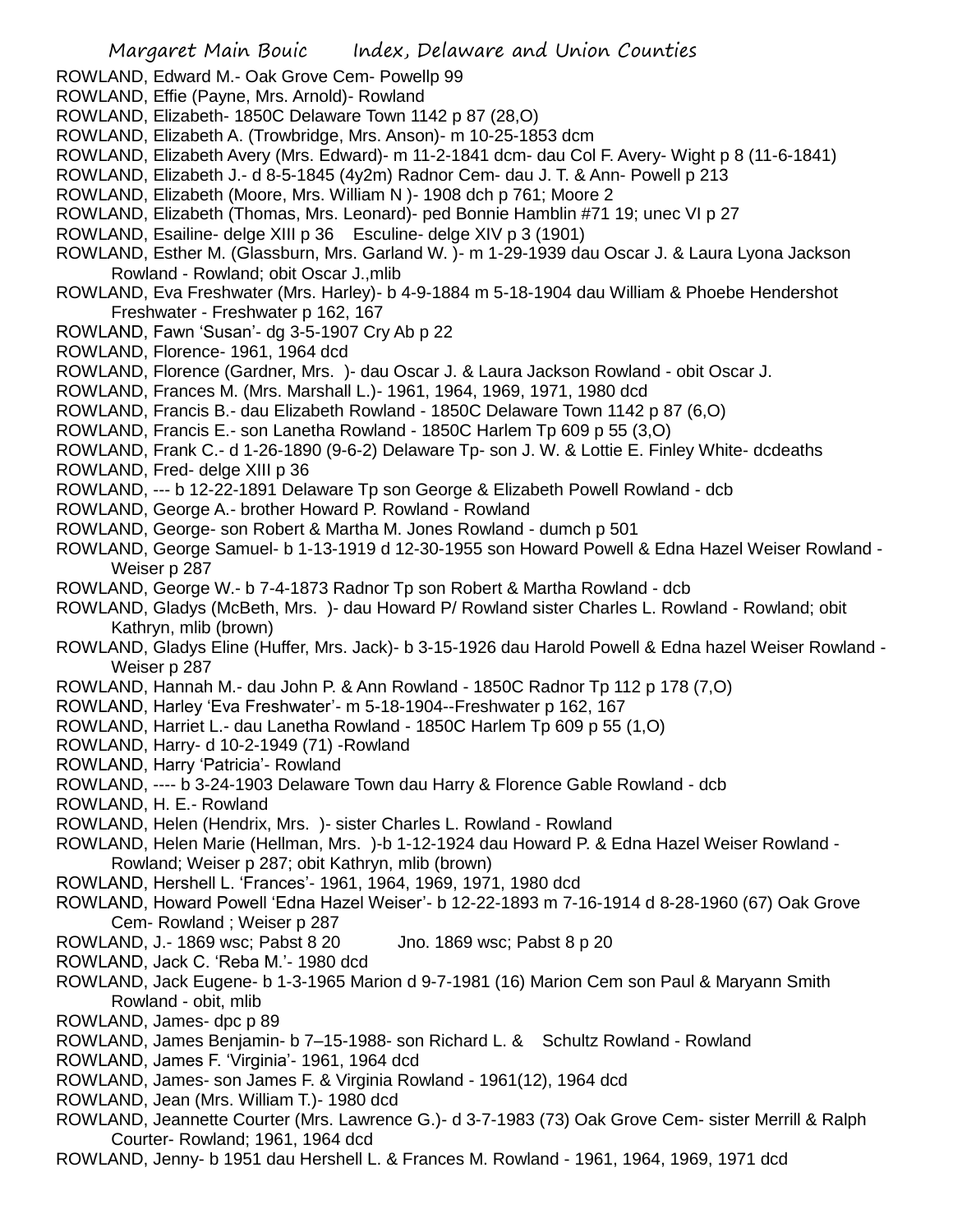- ROWLAND, Jessie- b 5-4-1880 Radnor Tp dau F. J. & Mary Williams Rowland dcb
- ROWLAND, Jill- twin dau Paul & Maryann Smith Rowland- obit Jack Eugene, mlib
- ROWLAND, John- 1908 dch p 504; Maugans Anc p 50
- ROWLAND, John- d 9-5-1890 (75-4-3) Radnor Tp, dcdeaths; oath citizenship, Wales; unec IX p 41, X p 13 (1852); rcc p 2,3
- ROWLAND, John,Sr.- delge VI p 37
- ROWLAND, John- d Wednesday- dg 9-4-1908 Cry Ab p 154
- ROWLAND, Mrs. John- d 5-7-1908 Cry Ab p 154
- ROWLAND, John 'Ann'- dcc Martin Thomas 36
- ROWLAND, John B. 'Marie- 1980 dcd
- ROWLAND, John- b 1953 son Hershell L. & Frances M. Rowland 1961, 1964, 1969, 1971 dcd
- ROWLAND, John 'Margaret Walker'- Thurston 3
- ROWLAND, John P. 'Ann'- 1850C Radnor Tp 112 p 178 (44,NY)
- ROWLAND, John T.- 1880 dch p 511, 853; 1840C Radnor Tp o 101 (30-40), delge IV p 4
- ROWLAND, --- b 11-13-1883 Delaware Town son J. W. & Letitia E. Smith Rowland dcb
- ROWLAND, Judith Ann (Worthington, Mrs. John Maine)- Asp 1052
- ROWLAND, Kathryn E. sister Charles Rowland Rowland
- ROWLAND, Kathryn Elizabeth (Bumgartner, Mrs. Donald)- b 9-7-1915 d 7-3-1980 (64) Oak Grove Cem- dau Howard Powell & Edna Hazel Weiser Rowland - Rowland ; Weiser p 287; obit mlib (brown)
- ROWLAND, Kathryn Kay- b 7-23-1986 dau Richard L. & Schultz Rowland Rowland
- ROWLAND, K. M.- Nash p 155
- ROWLAND, Lanetha- 1850C Harlem Tp 609 p 55 (23,Vt)
- ROWLAND, Larry- son Harry S. Rowland Rowland
- ROWLAND, Laura L. Jackson (Mrs. Oscar J.)- b 9-20-1891 m 9-6-1916 d 1-20-1994 (102) York Cem- dau Butler & Elizabeth Smith Jackson- Rowland ; obit Oscar J., mlib
- ROWLAND, Lawrence- b 8-15-1987 (40) St. Mary Cem- son Harry & Patricia Rowland Rowland
- ROWLAND, Lawrence G. 'Jeannette M. Courter'- d 1-3-1970 (63); obit mlib (brown); Rowlandl 1961, 1964 dcd
- ROWLAND, Letha Belville (Mrs. )- Sbc p 44
- ROWLAND, Lewis- 1869 wsc p 13; Pabst 8 p 25
- ROWLAND, Lillian Elizabeth- b 3-23-1999- dau Matthew & Rebecca Rowland Rowland
- ROWLAND, Lisa Rose Walters (Mrs. Richard Lee)- m 9-16-1977 Graham (1614612); Taylor (117612);
- ROWLAND, A. Lois Drake (Mrs. Sidney A.)- d 1-14-1976 (80) Oak Grove Cem- Rowland
- ROWLAND, Lorene A. (Mrs. Robert C.)- 1971 dcd
- ROWLAND, Louise- dau Nellie E. Rowland Rowland
- ROWLAND, Maggie (Mrs. Octavious)- Thurston p 3
- ROWLAND, Margaret A. (Rees, Mrs. William H.)- m 7-27-1865 dcm
- ROWLAND, Margaret E.- b 4-26-1887 Delaware Town d 8-4-1887 (3wks) dau A. C. & Margaret E. Thomas Rowland - dcb; dcdeaths
- ROWLAND, Margaret- b 1850 m 3-26-1868 d 1914- dau Silas & Catherine Strattler Rowland Maugans Anc p 174
- ROWLAND, Margaret- dau John P. & Ann Rowland 1850C Radnor Tp 112 p 178 (15,NY)
- ROWLAND, Margaret Thomas (Mrs. )- d 11-15-1897 (40-11-0) b Cardigaushire, Wales- dau James & Mary Thomas- dcdeaths
- ROWLAND, Margaret Walker (Mrs. John)- dau James Harvey & Frances Thurston Walker- Thurston p 3
- ROWLAND, Marie (Mrs. John B.)- 1980 dcd
- ROWLAND, Mark E. son H. E. Rowland Rowland engaged to Debbi Lynn Besst
- ROWLAND, Martha Gail Bennett (Mrs. Carl)- b 5-20-1935 dau Otha & Nina Edna Graham Rowland Graham 161461; Taylor 11761; Richey
- ROWLAND, Martha M. Jones (Mrs. Robert)- b 9-2-1844 m 4-20-1864 dau John & Sarah Thomas Jonesdumch p 501
- ROWLAND, Mary- 1869 wsc p 11; Pabst 8 p 23
- ROWLAND, Mary Ann Bradley (Mrs. Alexander)- m 5-19-1842 Madison Co, unec IX p 56
- ROWLAND, Mary Ann Jane (Thomas, Mrs. John Robert)- b 10-10-1850 m 10-12-1880 dau Thomas J. & Mary Jones Rowland - dcc Martin Thomas 9
- ROWLAND, Maryann Smith (Mrs. Paul)- obit Jack Eugene, mlib
- ROWLAND, Mary (Beard, Mrs. )- sister Charles L. Rowland Rowland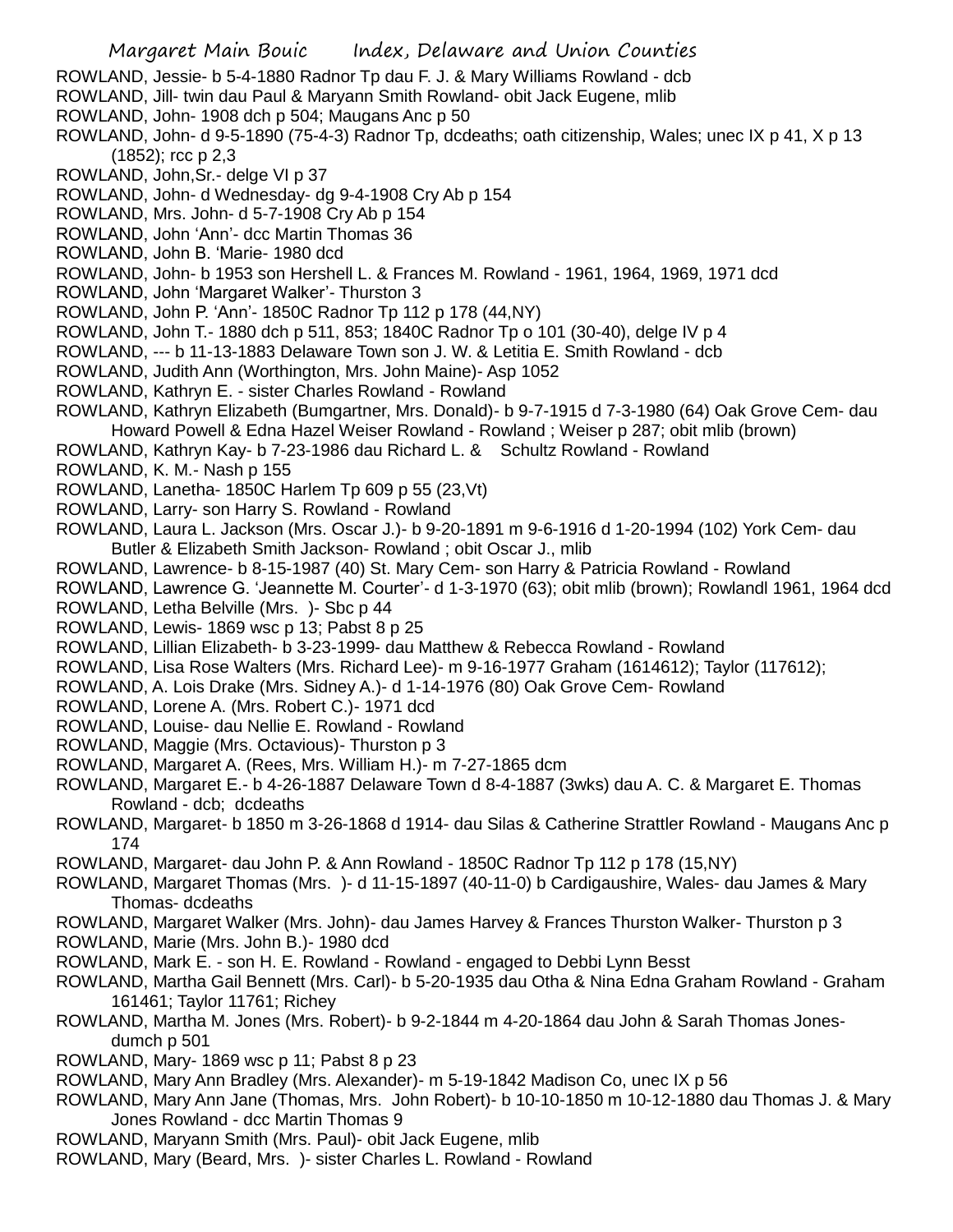- ROWLAND, Mary J. Canan (Mrs. David H.)- m 6-23-1874 ucm 5506- dau George W. & Sarah M. McCutcheon Canan- 1883 uch V p 614
- ROWLAND, Mary E. Adrian (Mrs. Samuel)- obit Oscar J., mlib
- ROWLAND, Mary Jones (Mrs. Thomas J.)- m 3-7-1845 dau Reese & Rachel Jones- dcc Martin Thomas 19
- ROWLAND, Mary- d 9-21-1847 Radnor Cem- dau J. T. & Ann Rowland Powell p 213
- ROWLAND, Mary Roberts (Mrs. Richards)- dumch p 501
- ROWLAND, Mary (Mrs. T. J.)- d 4-10-1880 (62y8d) Old Welsh Churchyard- Powell p 210
- ROWLAND, Matilda (Thomas, Mrs. J. Alexander)- m 2-23-1893, sister Mrs. Edward Lindner- delge VI p 18
- ROWLAND, Matthew 'Rebecca'- Rowland
- ROWLAND, May White (Mrs. )- dau Fisher White- dg 1-25-1901 Cry Ab p 59
- ROWLAND, Mollie E.- dau Robert & Martha M. Jones Rowland dumch p 501
- ROWLAND, Nellie (Bovey, Mrs. William C.)- b 7-1856 m 11-12-1877 d 12-4-1885 dau John Rowland 1908 dch p 504; Maugans Anc p 50
- ROWLAND, Nellie E. (Mrs. )- d 10-26-1967 (74) Union Cem- Rowland
- ROWLAND, Nellie (Whitfield, Mrs. )- dau Nellie E. Rowland Rowland
- ROWLAND, Nora- b 1959 dau Herschel & Frances Rowland 1961, 1964, 1969 dcd
- ROWLAND, Norman- b 1963 son Herschel & Frances Rowland 1964, 1969, 1971, 1980 dcd
- ROWLAND, Olive Irene- b 3-15-1926 d 4-5-1926 Oak Grove Cem- dau Howard Powell & Edna Hazel Weiser Rowland - Rowland ; Weiser p 288; obit Kathryn E., mlib (brown)
- ROWLAND, Ona (Milligan, Mrs. Wilbert)- dau Nellie E. Rowland Rowland ; Milligan; 1985 uch p 97
- ROWLAND, Oscar J. 'Laura Jackson'- b 7-28-1894 d 11-15-1958 (64) son Samuel & Mary E. Adrian Rowland obit, mlib
- ROWLAND, —Mrs. Prof.- delge XIII p 36
- ROWLAND, Patricia (Mrs. Harry)- Rowland
- ROWLAND, Paul B.- d 5-8-1976 (56) Oak Grove Cem- son Darwin & Blanch Rowland Rowland
- ROWLAND, Peggy Freshwater (Mrs. Roger D.) (div)- Freshwater p 86
- ROWLAND, Penny (Morehouse, Mrs. Kenneth R.,Sr.)- d 1-18-1983 (39) dau Harry S. Rowland Rowland
- ROWLAND, ----(Mrs. Perry)- Marysville p 56
- ROWLAND, Phyllis Lee (Wheeland, Mrs. Robert)- b 7-15-1934 dau Howard Powell & Edna Hazel Weiser Rowland - Rowland ; Weiser p 288; obit Kathryn E., mlib (brown)
- ROWLAND, Rachel- Pabst 8 p 23
- ROWLAND, Reba M. (Mrs. Jack C.)- 1980 dcd
- ROWLAND, Rebecca (Mrs. Matthew)- Rowland
- ROWLAND, Richard- delge X p 13, naturalization 1873, Wales
- ROWLAND, Richard L.- son Benjamin Rowland Rowland
- ROWLAND, Richard Lee 'Lisa Rose Walters'- b 8-11-1959 m 9-16-1977 son Carl & Martha Gail Bennett Rowland - Graham 1614612; Taylor 117612
- ROWLAND, Richard Lee II- b 2-6-1978 son Richard Lee & Lisa Rose Walters Rowland Graham 16146121; Taylor 1176121; Mitchell 1121876121
- ROWLAND, Richard L.- son Sidney A. & A. Lois Drake Rowland Rowland
- ROWLAND, Richard- son Robert & Martha M. Jones Rowland dumch p 501
- ROWLAND, Richards 'Mary Roberts'- d 2-25-1886- dumch p 501
- ROWLAND, Robert- Sbc p 44 Robert rcc p 5
- ROWLAND, Robert- delge X p 13, naturalization, 1863, Wales
- ROWLAND, Robert C. 'Lorene A.'- 1971 dcd
- ROWLAND, Robert 'Martha M. Jones;- b 9-1834 Wales m 4-20-1864 son Richards & Mary Roberts Rowland dumch p 501
- ROWLAND, Roger- b 1953 son Robert C. & Lorene A. Rowland 1971 dcd
- ROWLAND, Ronald- son Charles L.,Sr. & Beatrice Rowland 1964(16) dcd
- ROWLAND, Ronald- son Paul B. Rowland 1969 dcd
- ROWLAND, Rowland son Charles L. Rowland Rowland
- ROWLAND, Ruth M.- d 8-3-1967 sister Sidney A. Rowland Rowland
- ROWLAND, Ruth (Plogher, Mrs. William)- dau Darwin & Blanche E. Rowland Rowland
- ROWLAND, S, A. 'Corine'- 1949 ucd
- ROWLAND, S, A (Mrs. )- Pabst 8 p 31, 42
- ROWLAND, Sally Ann Finley (Mrs. William)- m 2-18-1847 dcm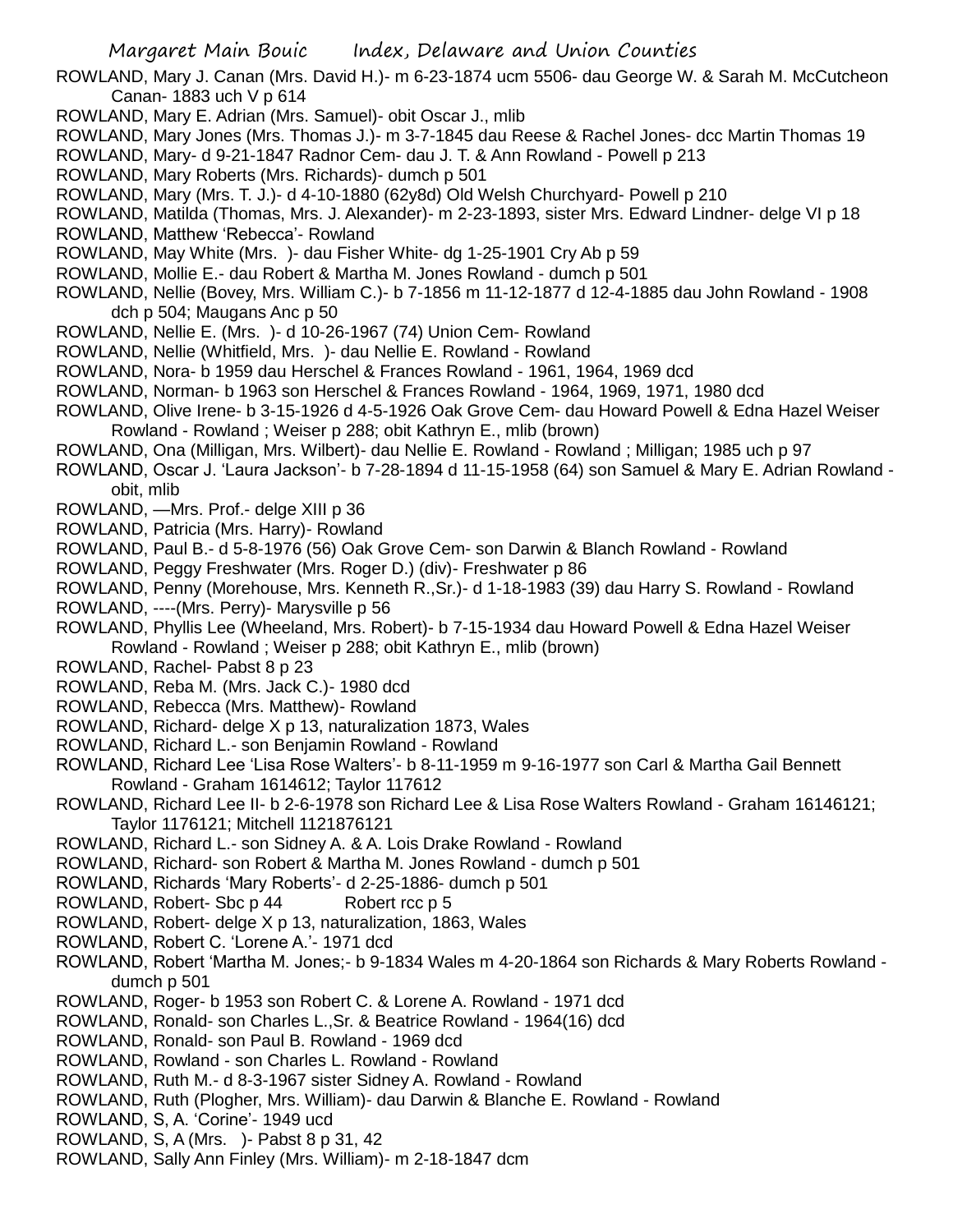ROWLAND, Samuel 'Mary E. Adrian- obit Oscar J., mlib

- ROWLAND, Sarah- here 1814- Powell p 103
- ROWLAND, Sarah A.- d 10-20-1894 (80-3-18) Delaware Tp- dcdeaths
- ROWLAND, Sarah Crawford (Mrs. )- Powers p 87, 88
- ROWLAND, Sarah E. White (Mrs. W. H.)-dau Fisher & Catherine Collum White- 1880 dch p 827
- ROWLAND, E. Sherman son Rowland Nobel prize winner- Rowland
- ROWLAND, F. Sherwood- son Sidney A. & A. Lois Drake Rowland Rowland
- ROWLAND, Sidney A. 'A. Lois Drake'- d 1-2-1978 (90) Oak Grove- Rowland
- ROWLAND, R. Sidney- son Sidney A. & A. Lois Drake Rowland Rowland
- ROWLAND, Silas 'Catherine Strattler'- Maugans Anc p 174
- ROWLAND, Simeon- b 5-10-1875 4-29-1960 Radnor Cem- Rowland
- ROWLAND, S. L.- 1980 dcd
- ROWLAND, Susan (Mrs. Fawn)- d Friday (80)- dg 3-5-1907 Cry Ab p 22
- ROWLAND, Susan (Hill, Mrs. William M.)- m 12-11-1844 dcm
- ROWLAND, Thelma (Christian, Mrs. Cecil)- dau Darwin & Blanche E. Rowland Rowland
- ROWLAND, Thomas- delge X p 13, naturalization 1850, Great Britain
- ROWLAND, Thomas J. 'Catherine'- 1850C Delaware Town 1112 p 85 (31,Wales)
- ROWLAND, Thomas J. 'Mary Jones'- b 8-7-1817 m 3-7-1845 d 5-10-1893- dcc Martin Thomas 18
- ROWLAND, Thomas- son Sarah Crawford Rowland Powers p 87, 88
- ROWLAND, Thomas W.- son John & Ann Rowland 1880 dch p 511; 1850C? Radnor Tp 112 p 178 (20,NY)
- ROWLAND, T. J.'Mary'- d 5-10-1893 (75-8-3)- Old Welsh Graveyard- Powell p 210
- ROWLAND, Tricia Lynn- b 9-23-1975 dau Carl William & Veda Maxine Rowland Graham 16146111; Taylor (1176111); Mitchell (1121876111\_
- ROWLAND, Veda Maxine (Mrs. Carl William)- m 11-29-1974- Graham (1614611); Taylor (117611)
- ROWLAND, Virginia (Mrs. James)- 1961, 1964 dcd
- ROWLAND, Bill- son Charles L. Rowland Rowland
- ROWLAND, Veda Maxine (Mrs. Carl William)- m 11-27-1974- Graham (1614611); Taylor (117611); Mitchell (112187611)
- ROWLAND, W.- hadc p 18; CCC (1849 Berlin Tp)
- ROWLAND, W. H. 'Sarah E. White'- 1880 dch p 827
- ROWLAND, William- est uccp p 31 JB3 p 316 (ES-CP202) unec III p 48
- ROWLAND, William- 1869 wsc p 12; Pabst 8 p 20, 24
- ROWLAND, William- 1915 uch p 463; 1883 uch V p 461, 468
- ROWLAND, William- d 6-5-1841 (79) Buck Run Cem, Un Al p 90
- ROWLAND, William- son Charles LO, Sr. & Beatrice Rowland 1964(17) dcd
- ROWLAND, William- son Harley & Eva Freshwater Rowland Freshwater p 167
- ROWLAND, William- son John P. & Ann Rowland 1850C Radnor Tp 112 p 178 (12,O)
- ROWLAND, William H.- son Thomas J. & Catherine Rowland 1850C Delaware Town 1112 p 85 (2,O)
- ROWLAND, William- son Robert & Martha M. Jones Rowland dumch p 501
- ROWLAND, William 'Sally Ann Finley'- m 2-18-1847 dcm
- ROWLAND, William T. 'Jean'- 1980 dcd
- ROWLAND, Wilma Faye (Breece, Mrs. Ackley Eugene)- b 3-11-1930 dau Howard Powell & Edna Hazel Weiser Rowland - Rowland ; Weiser p 288; obit Kathryn E, mlib (brown)
- ROWLAND, Wilma Christine Hogue (Mrs. Charles B.)- b 1-29-1922 d 2-11-1995 (73) York Cem- dau James LaGail & Erma Hoover Hogue- Rowland; 1959, 1962, 1967, 1971, 1973 ucd
- ROWLAND, Winifred Ruth (Shackelford, Mrs. Larence)- dau Howard Powell & Edna Hazel Weiser Rowland Rowland ; Weiser p 287; obit Kathryn,mlib (brown) see Rowland
- ROWLANDS, —research Diana Hyde- delge XIV p 31
- ROWLANDS, —family of George Jewell,Jr.- unec XII p 8, XII p 25
- ROWLANDS, Abraham- 1880 dch p 755; 1840C Radnor Tp p 104 (50-60); hadc p 48
- ROWLANDS, Ann Dinovo (Mrs. William E.)- Rowlands ; 1961, 1969, 1971 dcd
- ROWLANDS, Ann (Griffiths, Mrs. David)- dau Abraham Rowland- 1880 dch p 754, 755
- ROWLANDS, Ann Jones (Mrs. John,Sr.)- dcq Esther Freese Goble Cherington 29
- ROWLANDS, Anne M. (Mrs. William E.)- 1964 dcd
- ROWLANDS, Benjamin F.- d 8-28-1861 (2wks) son J. & M.- Old Welsh Cem, Powell p 210
- ROWLANDS, Bruce- son Robert & Emma Rowlands Rowlands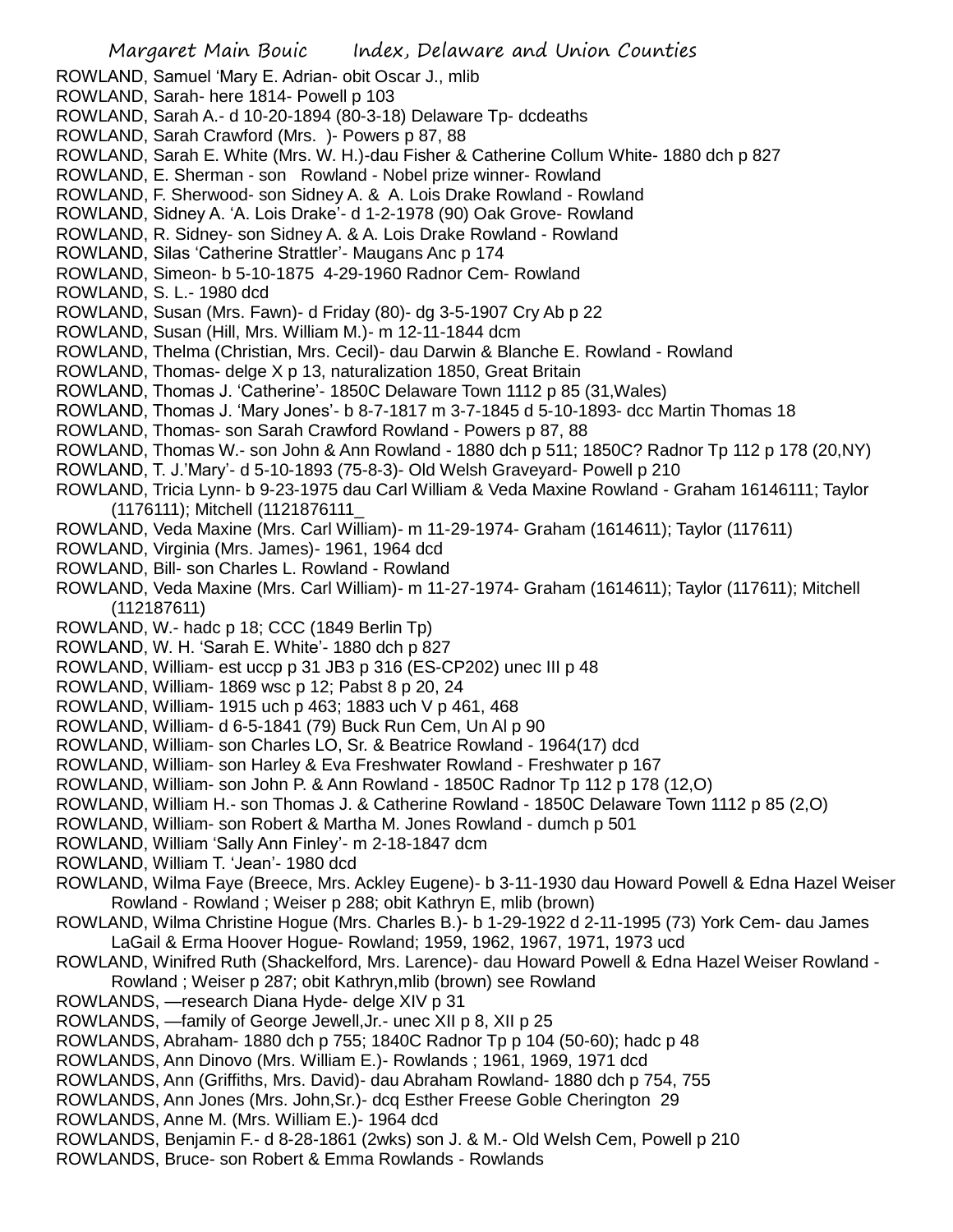- Margaret Main Bouic Index, Delaware and Union Counties ROWLANDS, Catharine- 1880 dch p 403; 1908 dch p 251 ROWLANDS, Dorothy A.- Radnor Cem, Powell p 213 ROWLANDS, E. A.- delge XV p 38, 52- Radnor Tp (1890) ROWLANDS, Ellsworth A. 'Frankie Welsh'- Howison 570; rtc p 2, 3, 4, 5, 6, 9, 10 ROWLANDS, Elsie- rtc p 8 ROWLANDS, Emma (Mrs. Robert E.)- Rowlands ROWLANDS, Florence Iola Gabriel (Mrs. Harry)- b 5-30-1878 d 10-3-1949 dau Joseph Lawrence & Florence Dodds Gabriel- opc 381; Dodds 4,5; Gabriel 1645; 1969 dcd ROWLANDS, Frankie, Miss- rtc p 9 ROWLANDS, Frankie Welsh (Mrs. Ellsworth A.)- dau William Wesley & Margaret Jane Howison Welsh-Howison 570 ROWLANDS, George- rtc p 8.9 ROWLANDS, ----(Mrs. George B.)- sister Mrs. Sarah J. Davis, dau Rev. Rees Powell- dg 3-22-1904 Cry Ab p 35 ROWLANDS, George Washington 'Mary Martha Edwards'- b 7-4-1873 m 1904 d 5-30-1942 (68) Radnor Cemped George Ross Jewell,Jr. 6, on Robert M. & Martha Mary Jones Rowlands - obit, mlib Rowlands ; unec IX p 8 ROWLANDS, Hannah M. Roberts (Mrs. Richard J.)- Rowlands ROWLANDS, Harling- d 9-20-1915 (infant)- Oakdale 2774 (E22, single) ROWLANDS, Harry 'Florence Iola Gabriel'- Dodds 4,5; Gabriel 3,4; delge XIII p 36 ROWLANDS, Hobart E. 'Emma'-b 10-20-1898 Radnor Tp d 11-1960 (62) bur Spokane, Wash.- son Ellsworth A. & Frankie Welsh Rowlands - Howison 11304; rtc p 6; dcb ROWLANDS, James- hmp p 47, 167, 228 ROWLANDS, Jane- Radnor Cem, Powell p 213 ROWLANDS, Jane- b 1822 d 1845 Old Welsh Churchyard, Powell p 210- dau John & Ann Rowlands - rcc p 2; 1880 dch p 403; 1908 dch p 251 ROWLANDS, Jeanette (Mrs. Lawrence)- 1969 dcd ROWLANDS, Jessie E. (Mrs. Richard E.)- 1961, 1964 dcd ROWLANDS, John- delge XV p 38 (1890, Radnor Tp) delge XII p 32 (1890 Delaware ) ROWLANDS, John,Sr. 'Ann Jones'- d 4-4-1850 (69) Old Welsh Cem, Powell p 210; 1880 dch p 403; 1908 dch p 251; rtc p 7. 8. 9; dcq Esther Freese Goble Cherington 28 ROWLANDS, John Ferris 'Leanne Elaine Hampton'- son John & Virginia Rohrbaugh Rowlands - Rowlands ROWLANDS, John- son John & Margaret Rowlands - 1850C Radnor Tp 198 p 181 (5,O) ROWLANDS, John 'Margaret Davis'- b 1-20-1815 d 9-5-1890 Old Welsh Churchyard- son John,Sr. & Ann Jones Rowlands - Powell p 210; 1908 dch p 251, 403; rtc p 8,9; dcq Esther Freese Goble Cherington 14; 1850C Radnor Tp 198 p 181 (30,Wales) ROWLANDS, John Palmer 'Virginia Rohrbaugh- son Paul & Vesta Palmer Prouty Rowlands - son Paul & Vesta Prouty Rowlands - Rowlands; Howison 1850
- ROWLANDS, John T.- 1908 dch p 404; hm p 150
- ROWLANDS, J. W.- delge XII p 32 (1890 Delaware )
- ROWLANDS, Kathy (Mrs. Kim)- Rowlands
- ROWLANDS, Kathy- dau John & Virginia Rohrbaugh Rowlands Rowlands
- ROWLANDS, Kim 'Kathy'- son Robert Rowlands Rowlands
- ROWLANDS, Lawrence 'Jeanette'- 1969 dcd
- ROWLANDS, Leanne Elaine Hampton (Mrs. John Ferris)- Rowlands
- ROWLANDS, Letha Bellville (Mrs. Robert J.)- Rowlands
- ROWLANDS, Lizie- d 10-30-1879 (20-6-26) Old Welsh Churchyard, Powellp 210- dau John & Margart Davis Rowlands ; rtc p 7, 8, 9
- ROWLANDS, Margaret Davis (Mrs. John)- b 9-1822 d 10-1885 Old Welsh Churchyard- Powellp 210; dcq Esther Freese Goble Cherington 15; rtc p 7, 8, 9; 1850C Radnor Tp 198 p 181 (22/33,Wales)
- ROWLANDS, Margaret R. (Duncan, Mrs. Russell)- b 8-23-1906 m 7-2-1927 dau Ellsworth A. & Frankie Welsh Rowlands - Howison 1304 ; Rowlands
- ROWLANDS, Margaret- dau John & Margaret Rowlands 1850c Radnor Tp 198 p 181 (7,O)
- ROWLANDS, Margaret (Reynolds, Mrs. Richard)- b 2-24-1789 m 11-29-1813 d 1–26-1834- dcc Mary Denison Cummins 27 ; 1880 dch p 641; dcq Martha Curtis Burns 13
- ROWLANDS, Martha Mary Jones (Mrs. Robert M.)- b 1844 d 1921 dau John & Sarah Thomas Jones- ped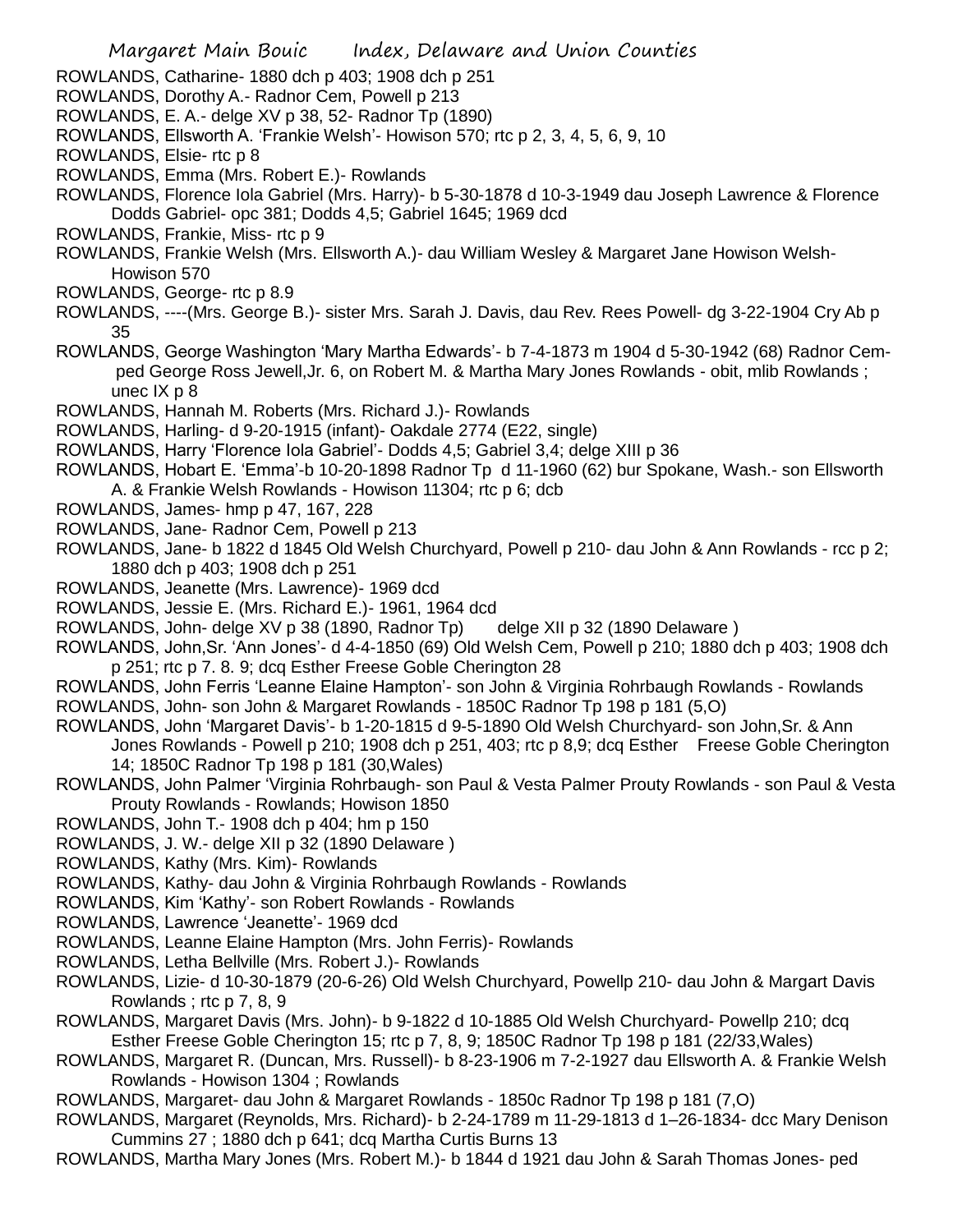George Ross Jewell,Jr. #141 13; unec IX p 8

- ROWLANDS, Martha Mary Jones (Mrs. Robert)- dau William P,. & Elizabeth Thomas Jones- dumch p 438; obit George W., mlib
- ROWLANDS, Mary- rtc p 8.9
- ROWLANDS, Mary A. J. (Thomas, Mrs. John)- m 10-12-1880 dg 2-14-1908 Cry Ab p 108
- ROWLANDS, Mary Ann- d 6-15-1889 (24-1-1) Radnor- dau Robert Rowlands dcdeaths
- ROWLANDS, Mary Ann (Lindner, Mrs. Herman)- dau John & Margart Davis Rowlands hadc p 99; dcq Esther Freese Goble Cherington 7; 1850C Radnor Tp 198 p 181 (2,O)
- ROWLANDS, Mary E. Edwards (Mrs. George Washington)- b 1871 d 1932 dau Joseph & Mary Penry Edwards- ped George Ross Jewell,Jr. #141 7; unec IX p 8; obit George W., mlib; Rowlands
- ROWLANDS, Mary Roberts (Mrs. Richard)- b 1806; ped George Ross Jewell,Jr. #141 25; unec IX p 8 ROWLANDS, Matilda- rtc p 8
- ROWLANDS, Melissa- dau Richard E. & Jennie K. Rowlands 1961(7m), 1964 dcd
- ROWLANDS, Nancy Bronwen (Tilson, Mrs. Stephen Frederick)- m 8-15-1970 dau John & Virginia Rohrbaugh Rowlands - Rowlands
- ROWLANDS, Paul- son Richard E. & Jessie E. Rowlands 1961 (1 1/12), 1964 dcd
- ROWLANDS, Paul E. 'Vesta Palmer Prouty'- b 10–25-1892 Radnor Tp d 9-2- 1964 (71) Old Welsh Cem son Ellsworth A. & Frankie Welsh Rowlands - Howison 1303; Rowlands; dcb; rtc p 5,6; 1961, 1964 dcd
- ROWLANDS, Rachel J.- dau John & Margaret Rowlands rtc p 1, 8; 1850C Radnor Tp 198 p 181 (2/12,O)
- ROWLANDS, Richard E. 'Jessie E.'- son Paul & Vesta Palmer Prouty Rowlands Rowlands ; Howison 1851
- 1961, 1964 dcd
- ROWLANDS, Richard J. 'Hannah M. Roberts'- Rowlands
- ROWLANDS, Richard 'Mary Roberts'- b 1806 d 2-25-1886 Radnor- b Wales- ped George Ross Jewell Jr. #141 1985 uch p 24; unec IX p 8; dcdeaths
- ROWLANDS, Richard- son Paul & Vesta Palmer Prouty Rowlands Rowlands
- ROWLANDS, Robert- delge XV p 38; Powers p 251; hadc p 117, 119 (1900 Radnor Tp)
- ROWLANDS, Robert E. 'Emma'- d 11-1960 (62) bur Spokane, Wash- son Ellsworth A. & Frankie Welsh Rowlands - Howison 1304; rtc p 6
- ROWLANDS, Robert J. 'Letha Bellville'- m 10-8-1924 d 5-14-1985 son George R. & Mary Martha Edwards Rowlands - Rowlands
- ROWLANDS, Robert Joseph- d 8-7-1985 (7d) New Millcreek Cem- son Kim & Kathy Rowlands Rowlands
- ROWLANDS, Robert M. 'Martha Mary Jones'- b 1832 d 1845 son Richard & Mary Roberts Rowlands ped
- George Ross Jewell, Jr, #141 12; unec IX p 8; dumch p 438; obit George W., mlib
- ROWLANDS, Robert- d 6-11-1895 (63) Radnor, b Wales- son Richard Rowlands dcdeaths
- ROWLANDS, Ruth (Milligan, Mrs. Everett)- 1985 uch p 97
- ROWLANDS, Sarah Jones (Jewell, Mrs. George Ross)- b 1-8-1909 m 8-17-1928 d 6-6-1989 (80) Radnor Cem dau George Washington & Mary Martha Edwards Rowlands - Rowlands; ed George Ross Jewell,Jr. #141 3; unec IX p 8; 1985 uch p 81
- ROWLANDS, Sophia A.- d 9-18-1869 (13-6-25) Old Welsh Churchyard; Powellp 210- dau W. & S. A.
- ROWLANDS, Thomas J.- delge XII p 32 (1890, Delaware); 1880 dch p 403; 1908 dch p 251; rtc p 1, 8
- ROWLANDS, Tillie- rtc p 9, 10
- ROWLANDS, T. W.- 1908 dch p 404
- ROWLANDS, Vesta Palmer Prouty (Mrs. Paul)- b 11-7-1900 m 12-24-1923 d 1-14-1992 (91) Welsh Cem, Radnor Tp- dau Byron & Mary Palmer Prouty- Rowlands ; opc 581; Howison (1303); 1908 dch p 831; 1961, 1964, 1969, 1971, 1980 dcd
- ROWLANDS, Walter P.- delge XII p 32 (1890 Delaware)
- ROWLANDS, William- 1880 dch p 403; 1908 dch p 251
- ROWLANDS, William- d 8-5-1861 (36-80-3) Old Welsh Churchyard- Powell p 210
- ROWLANDS, William D.- d 6-30-1864 (17-2-8) Tenn. Old Welsh Churchyard- Powell p 210
- ROWLANDS, William E. "Bill" 'Ann Dinovo' b 9-12-1909 d 2-9-1997 (87) Radnor Cem- son Richard J. &
- Hannah M. Roberts Rowlands Rowlands ; 1961, 1964, 1969, 1971 dcd
- ROWLANDS, William- son John & Margaret Rowlands 1850C Radnor Tp 198 p 181 (3,O)
- ROWLANDSON—family of Betgty Huffman #118, unec XII p 2
- ROWLEN, Amelia Agnes Green (Ms. William Fisher)- m 12-21-1910- White (23)
- ROWLEN, Charles Dallas 'Henrietta Purcell'- b 4-17-1878 d 5-3-1926 son William Harrison & Sarah Elizabeth White - White 21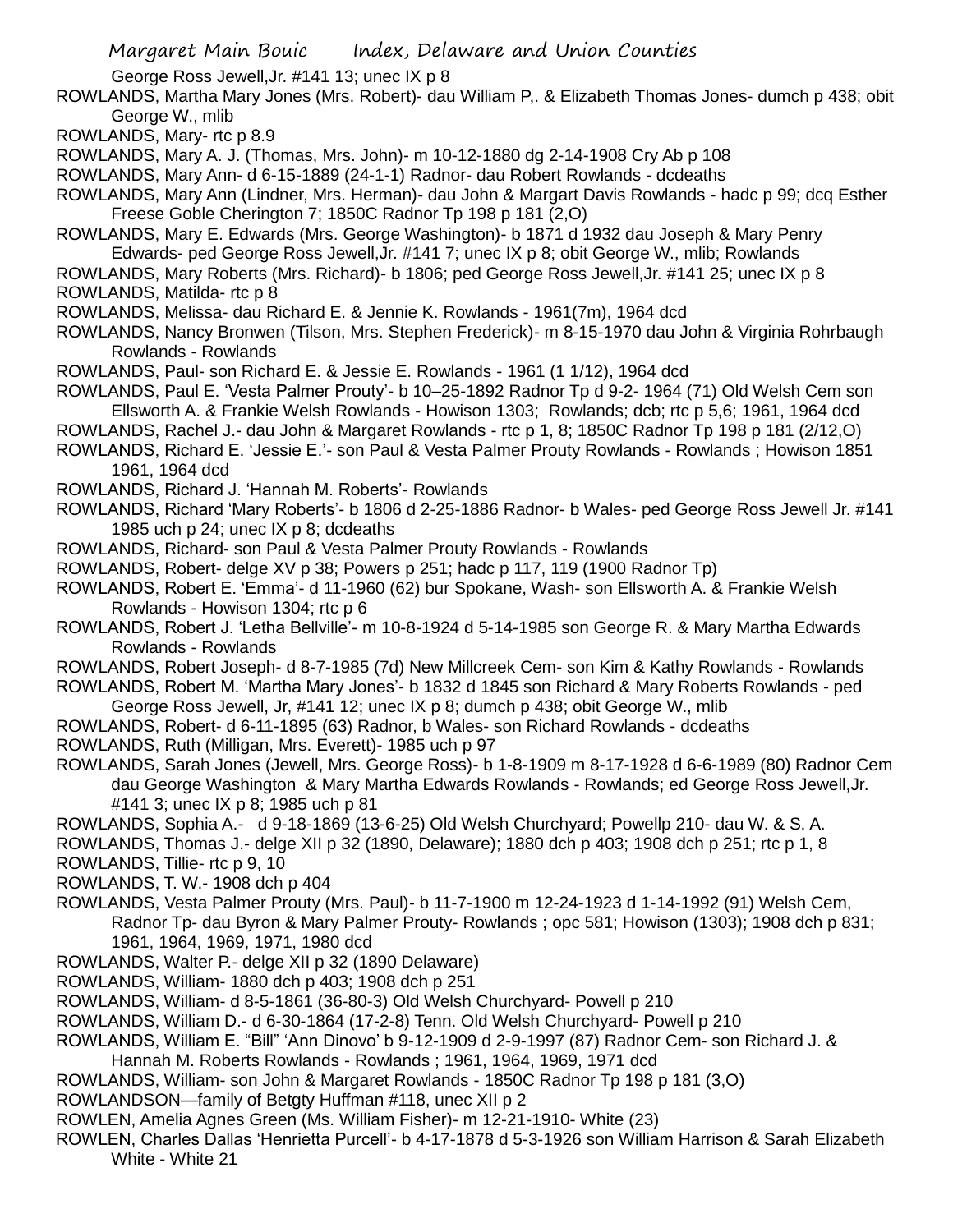- ROWLEN, Charles Edward- b 5-8-1918 son John White & Zenetta Conn White 33
- ROWLEN, Edith Belle-b 6-15-1881- dau William Harrison & Sarah Elizabeth White White 22
- ROWLEN, Eileen C. (Mrs. William H.)- Rowlen
- ROWLEN, Elizabeth White (Mrs. )- dau Fisher & Catherine Collum White- delge XII p 7; dg 1-29-1901 Cry Ab p 60
- ROWLEN, Emma Neiberger (Mrs. Fred Paul)- White (26)
- ROWLEN, Florence Kathryn- b 2-4-1917 dau William Fisher & Amelia Agnes Green Rowlen White 29
- ROWLEN, Florence May (Converse, Mrs. Rev. Edward J.)- b 5-20-1876 m 6-28-1911 dau William Harrison & Sarah Elizabeth White Rowlen - White 20
- ROWLEN, Frank Harrison- b 2-24-1885 d 8-1885 son William Harrison & Sarah Elizabeth White Rowlen White 24
- ROWLEN, Fred Paul- b 7-20-1887 son William Harrison & Sarah Elizabeth White Rowlen White 25
- ROWLEN, Harrietta Purcell (Mrs. Charles Dallas)- White (21)
- ROWLEN, Harry Linden- b 8-17-1874 d 11-24-1874 son William Harrison & Sarah Elizabeth White Rowlen White 19
- ROWLEN, Henrietta May (Gardner, Mrs. )- b 10-7-1914 dau John White & Zenetta Conn Rowlen White 32
- ROWLEN, John White ;Zenetta Conn'- b 3-15-1889 m 8-23-1910 son William Harrison & Sarah Elizabeth White Rowlen - White 26
- ROWLEN, John- b 1-31-1919 d 2-2-1919 son William Fisher & Amelia Agnes Green Rowlen White 30
- ROWLEN, Kenneth Green- b 9-30-1912 son William Fisher & Amelia Agnes Green Rowlen White 27
- ROWLEN, Libbie- d six years ago- dau Fisher & Catherine l. Collum White- dg 2-15-1907 Cry Ab p 15
- ROWLEN, Mary Elizabeth- b 5-4-1915 d 7-12-1918 dau William Fisher & Amelia Agnes Green Rowlen White 28
- ROWLEN, Paul L.- son William Harrison & Eileen C. Rowlen Rowlen
- ROWLEN, Paul Zenas- b 7-10-1926 son John White & Zenetta Conn Rowlen White 34; Rowlen
- ROWLEN, Rachel E. Robinson (Mrs. Samuel)- m 9-16-1849 Madison Co, unec XI p 45
- ROWLEN, Samuel 'Rachel E. Robinson'- m 9-16-1849 Madison Co, unec XI p 45
- ROWLEN, Sarah Elizabeth White (Mrs. William Harrison)- dau Fisher & Catherine Collum White- White 15
- ROWLEN, Shirley A.(Orsborn, Mrs. )- dau William Harrison & Eileen C. Rowlen Rowlen
- ROWLEN, William Fisher 'Amelia Agnes Green'- b 5-10-1883 m 12-21-1910 son William Harrison & Sarah Elizabeth Rowlen - White 23
- ROWLEN, William Harrison 'Sarah Elizabeth White'- White (15)
- ROWLEN, William Harrison- b 7-31-1911 d 4-18-1969 bur Bloomfield- son John white & Zenetta Conn Rowlen - White 31; Rowlen
- ROWLEN, Zenetta Conn (Mrs. Kenneth Green)- m 8-23-1910- White (27)
- ROWLES, Andrew 'Sophia Kingery'- m 10-26-1842 ucm (Hearl); unec V p 60
- ROWLES, Emma Dennis (Mrs. )- dau Rev. Geo. W. Dennis- dg 10-9-1914 Cry Ab p 152
- ROWLES, Jennie (Alspach, Mrs. Lester Beaty)- b 1883 d 1948 bur Lancaster- Weiser p 648
- ROWLES, Sophia Kingery (Mrs. Andrew)- m 10-26-1842 ucm (Hearl); unec V p 60
- ROWLETT, Angela Kay Parrott (Mrs. Roger Lee, Jr.)- m 6-27-1992 day Richard & Mary Parrott- Rowlett ROWLETT, Herbert 'Ruth'- Rowlett
- ROWLETT, Linda M. (Hayes, Mrs. ) (Mrs. Roger, Sr.)- m(2) 9-9-1991- dau Warren A. Stollar- Rowlett ROWLETT, Pat (Mrs. Roger)(Faris, Mrs. Omar)- Rowlett
- ROWLETT, Roger Lee, Jr. 'Angela Kay Parrott'- m 6-27-1992 son Roger & Pat Rowlett- Rowlett
- ROWLETT, Roger, Sr. 'Pat''Linda M. Hayes'- m(2) 9-9-1991- son Herbert & Ruth Rowlett -Rowlett ROWLETT, Ruth (Mrs. Herbert)(Wright, Mrs. )- Rowlett
- ROWLEY, Andrew- b 1970 son Jack W. & Barbara J. Rowley 1975, 1977, 1979, 1981, 1983 ucd
- ROWLEY, Barbara J. (Mrs. Jack W.)- 1975, 1977, 1979, 1981, 1983 ucd
- ROWLEY, Bertha- b 12-11-1891 Radnor Tp dau C. M. & Mary E. Creager Rowley- dcb
- ROWLEY, Charlotte Anna Rogers (Mrs. )- d 10-19-1988 Sunset Cem- Rowley
- ROWLEY, Clifford B.- d 8-29-1887 (9m19d) Radnor Tp son Milton C. & Mary E. Creagor Rowley- dcdeaths ROWLEY, Daniel- b 1958 son Jaci W. & Barbara J. Rowley - 1975 ucd
- ROWLEY, Della (Sink, Mrs. Jonathan William) (Swartz, Mrs. William)- b 1-31-1889 d 12-12-1973 Oakdale Cem-dau Samuel & Erma J. Evans Rowley - Rowley ; 1985 uch p 125
- ROWLEY, Erma J. Evans (Mrs. Samuel)- Rowley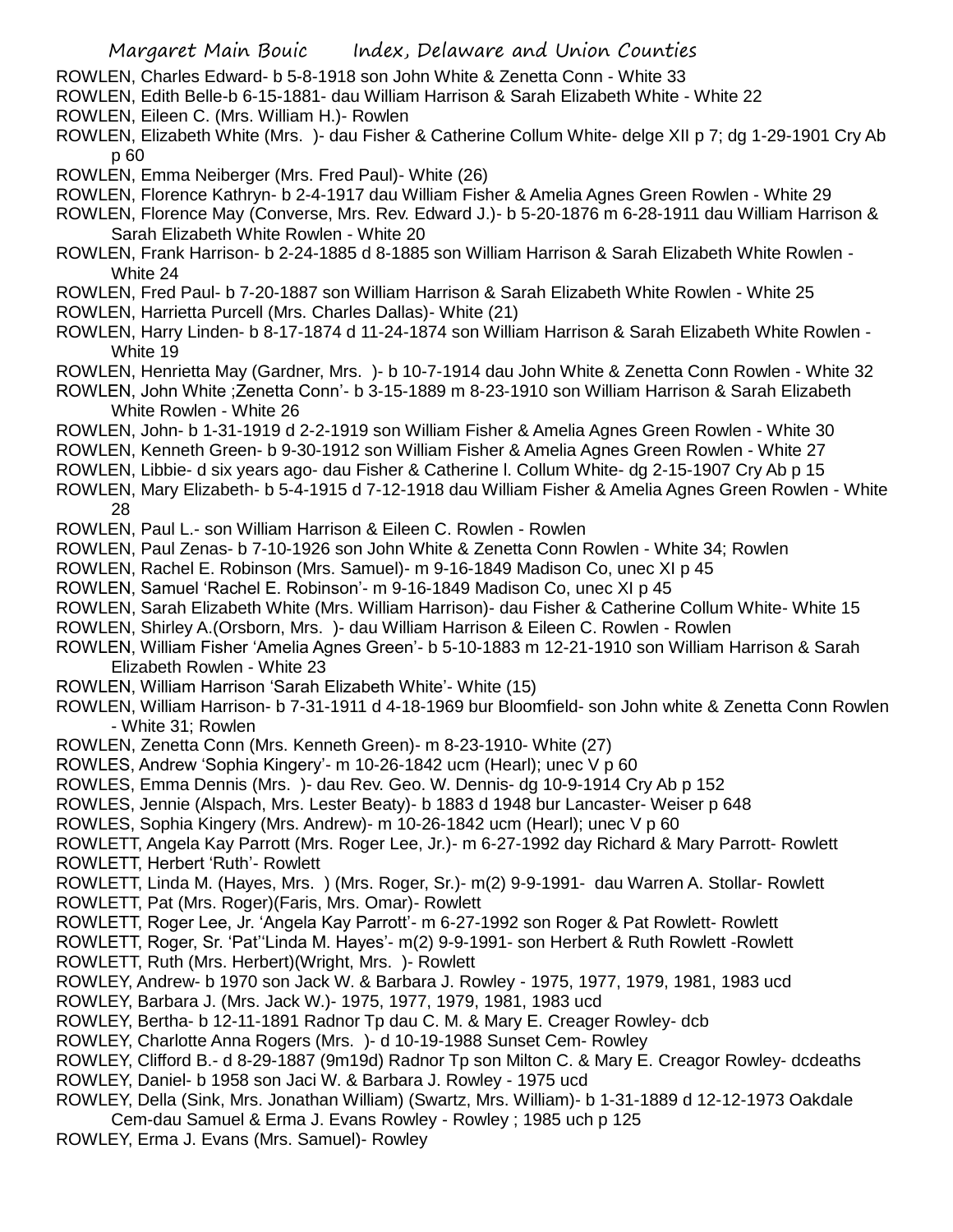ROWL(E)Y, Francis Guy- b 8-8-1882 Radnor Tp son Milton & Mary E. Cregan Rowly- dcb Co D. 20 Ohio Ing, Radnor Cem, Powell p 23

- ROWLEY, H. A. 'Ida R.'- 1969, 1971 dcd
- ROWLEY, Harriet Pace (Mrs. Henry)- m 12-24-1865 dcm
- ROWLYE, Harris- unec XII p 70, letter 1844
- ROWLEY, Harry Othel- b 3-16-1889 Delaware Town son Milton & Mary E. Creager Rowley- dcb
- ROWLEY, Ida R. (Mrs. H, A.)- 1969, 1971 dcd
- ROWLEY, Jack W. 'Barbara'- son Charlotte Anna Rogers Rowley Rowley ; 1975. 1977. 1981,. 1981, 1983 ucd
- ROWLEY, Dr. L. C.- d 1-27-1972- Rowley
- ROWLEY, Loantha Stockwell (Mrs. Thomas)(Griffiths, Mrs. David) (Hanover, Mrs. John)- b 10-5-1826 Vt. m 2- 14-1846 dcm d 11-5-1908 (82y1m) dg 11-10-1908 Cry Ab p 166; 1880 dch p 755
- ROWLEY, —(Page, Mrs. )- dau Thomas & Loantha Stockwell Rowley- dg 11-10-1908 Cry Ab p 166
- ROWLEY, Lorie Lynn (Gibson, Mrs. David A.II)- b 1963 m 6-23-1984 dau Jack W. & Barbara J. Rowley
	- Rowley ; 1975, 1977, 1979, 1981, 1983 ucd
- ROWLEY, Lydia- b 10-8-1890 Radnor Tp dau C. M. & Mary E. Creager Rowley- dcb
- ROWLEY, Milton- son Thomas & Loantha Stockwell Rowley- dg 11-10-1908 166
- ROWLEY, Samuel 'Erma J. Evans'- Rowley
- ROWLEY, Thelma Joy (Cordier, Mrs. Charles Ira)- b 4-30-1935 m 4-4-1953- Weiser p 667
- ROWLEY, Thomas 'Leantha Stockwell'- 1880 dch p 755; dg 11-10-1908 Cry Ab p 166; 1850C Harlem Tp 609 p 55 (50,Vt)
- ROWLING, Dors (Stettler, Mrs. )- dau L. Z. & Irene Seely Rowling- Rowling
- ROWLING, Dorothy (Walker, Mrs. )- dau L. Z. & Irene Seely Rowling- Rowling
- ROWLING, Irene Seely (Mrs. Lin Z.)- d 11-11-1972 (74) sister Thad Seely- Rowling; 1949 ucd
- ROWLING, John Douglas 'Lu Ann Hackenbracht'- m 12-26-1981 son John D. Rowling- Rowling
- ROWLING, Lin Z. 'Irene Seely'- d 6-8-1964 (77) Forest Grove Cem- Rowling- 1949 ucd
- ROWLING, Lu Ann Hackenbracht (Mrs. John Douglas)- m 12-26-1981dau Kenneth Hackenbracht- Rowling ROWLINGS, William J.- 1908 dch p 404
- ROWLINS, Dillard 'Elizabeth Johnson'- m 8-7-1851 ucm 1694; unec XIV p 52
- ROWLINS, Elizabeth Johnson (Mrs. Dillard)- m 8-7-1851 ucm 1694; unec XIV p 52
- ROWLINS, Gladys (Mrs. W. H.)- 1949 ucd
- ROWLINS, Harling- infant, d 9-20-1915 Oakdale I p 8 (E-R10-2)
- ROWLINS, W. H. 'Gladys'- 1949 ucd
- ROWLY, Thomas- 1840C Genoa Tp delge IV p 67
- ROWN, --- b 10-22-1868 Delaware Town dcb
- ROWN, Elias- d 9-20-1887 (62) Delaware , b Penn.- dcdeaths
- ROWN, J. G.- delge IX p 8
- ROWNEY, Eveline (Huff, Mrs. Bartlett)- m 7-16-1840 dcm
- ROWOLDT, Carl F. 'Susan Larcom'- Rowoldt; 1980 dcd
- ROWOLDT, Erin Jean- b d 5-15-1974 dau Carl F. & Susan Larcom Rowoldt- Rowoldt
- ROWOLDT, Jarrett Ryan- b 7-28-1979 son Carl F. & Susan Larcom Rowoldt- Rowoldt; 1980 dcd
- ROWOLDT, Jason- b 1975 son Carl F. & Susan Larcom Rowoldt- 1980 dcd
- ROWOLDT, Susan Larcom (Mrs. Carl F.)- dau Viron Larcom- Rowoldt; 1980 dcd
- ROWSE, Ada- 1870C Delaware Town p 293 (22\*)
- ROWSE, John- delge VIII p 54 (1810 Berkshire Tp)
- ROWSE, Rhoda (Osborne, Mrs. James B)- m 6-27-1861 dcm
- ROWSE, Dr. Walter E.- d 7-21-1881 (25-3-12) Bokescreek Cem, Powell 239; 1880C Scioto Tp 61 (24,O,O,O) physician
- ROWSE. William- 1880C Scioto Tp 198 (23, O) farm hand
- ROXEY, Chrsitina "Keenie"- dau Jack & Diane Roxey- Roxey, dg Pacer 4-20-1987
- ROXEY, Diane (Mrs. Jack)- Roxey
- ROXEY, Jack 'Diane'- Roxey
- ROY, Beverly- land 1850 Jerome Tp; unec XIII p 47; uca p 31
- ROY, Catherine L. (Mrs. William S.)- 1969, 1971, 1980 dcd
- ROY, Cleo 'Regina'- Roy
- ROY, Eden Roy (Roberts, Mrs. )- dau Cleo & Regina Roy- Roy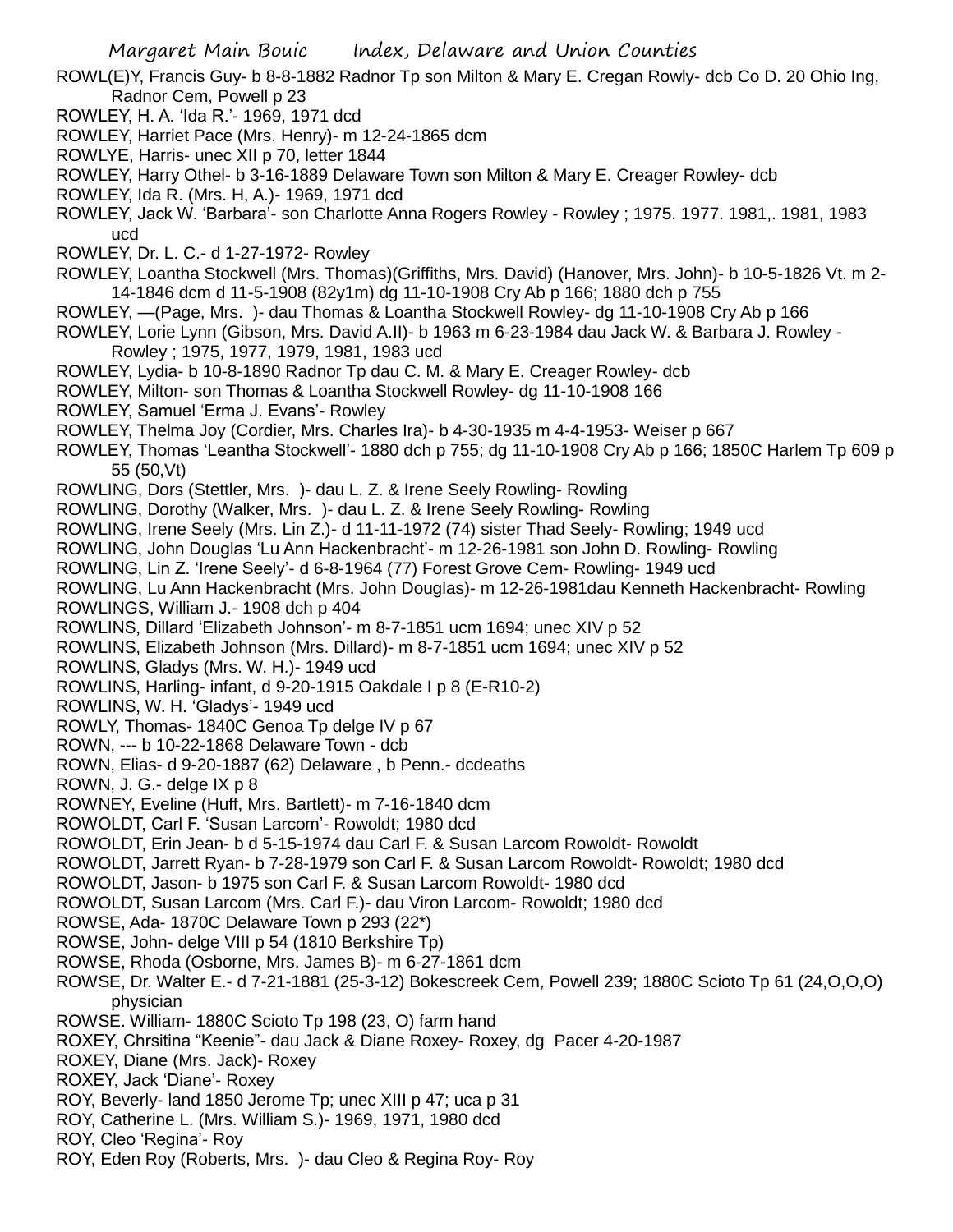- Margaret Main Bouic Index, Delaware and Union Counties ROY, Gelacio :Boyet Gil"- d 10-25-1991 (33) Calif. Bur Philipines- son Cloe & Regina Roy- Roy ROY, Jean Crowl (Mrs. )- dau Gerald L. & Alta Crowl- 1976 dch p 371 ROY, Magya- b 1958 ch William S.. & Catherine L. Roy- 1969, 1971 dcd ROY, Mark- b 1954 son William S.. & Catherine L. Roy- 1969 dcd ROY, Marta- b 1955 dau William S. & Catherine L. Roy- 1969, 1971 dcd ROY, Mary- b 1961 dau William S.. & Catherine L. Roy- 1969, 1971 dcd ROY, Mauria- b 1963 ch William S. & Catherine L. Roy- 1969, 1971 dcd ROY, Regina (Mrs. Cleo)- Roy ROY, Rex- b 1964 son William B. & Catherine L. Roy- 1969, 1971, 1980 dcd ROY, S.- uca p 46 ROY, William S. 'Catherine L.'- 1969, 1971 dcd ROYAL, Eunice Emaline Withrow (Mrs. William)- b 1824 d 1906 ped Suzanne Drysdale Rising #201 31; unec X p 31 ROYAL, James TG.- uccp p 11 ex JB1 p 221 ROYAL, Priscilla Ann (Stingle, Mrs. John D.)- b 1846 d 1928 dau William & Eunice Emaline Withrow Royal ped Suzanne Drysdale Rising #201 15; unec X p 31 ROYAL, Ruth Ann (Alspaugh, Mrs. Kenneth Russell)- b 11-14-1905 m 11-14-1929- Weiser p 661 ROYAL, William 'Eunice Emaline Withrow'- b 1820 d 1894 ped Suzanna Drysdale Rising #201 31; unec X p 31 ROYCE, Amanda Taylor (Mrs. Daniel) m 1-1820, dcga p 9 Del Pat & Fr Chronicle ROYCE, Bertie- d 1875 (6) Marengo Cem, Powell p 372 son J. & T. ROYCE, Charles- nephew Lucy Ann Mead- dcw Bk 3 p 2 ROYCE, Charles 'Sally Maine'- As (302) ROYCE, Daniel 'Amanda Taylor'- m 1-1820 dcga p 9 Del Pat & Franklin Chr ROYCE, Daniel 'Mary'- dcw Bk 2 p 320; delge XIV p 11; 1835 men p 11 #99 p 14 Bennington Tp ROYCE, Dorothy (Mrs. Vernon R.0- 1969, 1980 dcd ROYCE, Dyrexy (Morehouse, Mrs. Abner)- m 5-5-1836 dcm ROYCE, Elijah 'Lucy Maine'- Asp (290) ROYCE, Eliza- d 3-1-1831 (14) Berkshire Cem, Powell p 7 ROYCE, Elizabeth Kerew (Mrs.Melvill)- m 11-27-1836 ucm 390; unec III p 29 ROYCE, Elizabeth Perew (Mrs. Merrill)- m 11-27-1836 ucm (Hearl) ROYCE, Elnathan 'Polly Maine'- Asp (301) ROYCE, Hannah Morgan (Mrs. Nehemiah)- b 5-18-1642 m 11-20-1669 dau James & Margery Hill Morgan-Powers Pat p 129 ROYCE, Harriet Newell Babcock (Mrs. Henry)- b 7-14-1841 dau Ira Leonard & Nancy Arnold Babcock- Asp 492-2 ROYCE, Henry 'Harriet Newell Babcock'- Asp (492-2) ROYCE, Jean B.- granddau Isabella Jane Smart Hawkins- 1880C Marysville 223-224 (2,O,NY,O) ROYCE, Joanna Beach (Mrs. )- b 10-9-1705 (15?) -dau Thomas & Phebe Wilcoxon Beach- unec XIV p 43 ROYCE, Joseph Leroy- b 12-1879 d 1-3-1882 (2-9-17) Delaware, b Marysville - dcdeaths; grandson Isabelle Jane Smart Hawkins- 1880C Marysville 223-2240 (6/12,O,NY,O) ROYCE, Keziah (Beach, Mrs. Assahel)- m 2-11-1757; unec XIV p 71 ROYCE, Leroy H.- d 1-30-1822 (2,) Oakdale 56 I p 16 (C-18) moved here 2-25-1882 SR ROYCE, Lizzie M. Wigton (Mrs. Lumice)- m 5-11-1860 dcm ROYCE, Lucy Maine (Mrs. Elimah)- b 7-3-1801 dau Joshua & Jerusha Lee Main- Asp 290 ROYCE, Rev. Lumen H. dpc p 103 ROYCE, Lumice 'Lizzie M. Wigton'- m 5-11-1860 dcm ROYCE, Martha (Maine, Mrs. Lewis Napoleon)- m 6-21-1835- Asp (792) ROYCE, Mary- dau Charles Royce- dcw Bk 3 p 2 ROYCE, Mary (Mrs. Daniel)- dcw Bk 2 p 320 ROYCE, Mayme (Mrs. )- dau Rev. J. H. Gardner- dg 8–16-1904 Cry Ab p 259 ROYCE, Mrs. M. E. delge VII p 10 letter ROYCE, Merrill 'Elizabeth Perew'- m 11-27-1836 ucm 390; unec III p 29 ROYCE, Mittie C.- 1880C Marysville 223-224 (20,O,Conn,?) ROYCE, Nathan D. 'Phebe A. Maine'- son Elnathan & Polly Maine Royce- Asp (1659)
- ROYCE, Nehemiah 'Hannah Morgan'- m 11-20-1660- Powers Pat p 129
- ROYCE, Nijah- d 9-22-1842 (63) Powell p 7, 45; delge III p 23, 25, VII p 63, VIII p 54; 1820C p 14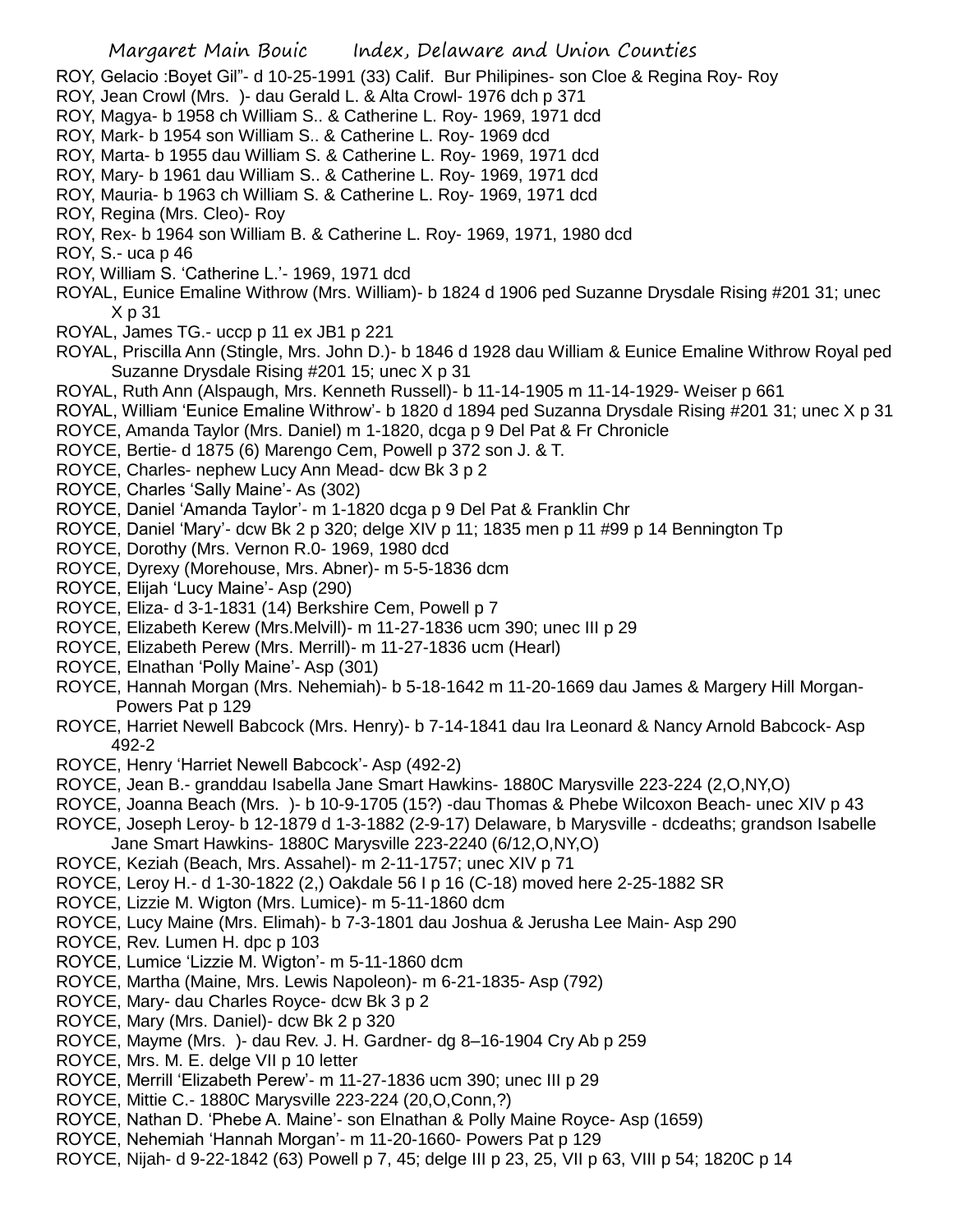- ROYCE, Phebe A. Maine (Mrs. Nathan D.)- dau William Comstock & Belinda Sisson Maine- Asp 1659
- ROYCE, Polly Maine (Mrs. Elnathan)- b 4-8-1799 dau Reuben & Betsey Johnson Maine- Asp 301
- ROYCE, Sally Maine (Mrs. Charles)- b 9-19-1801 dau Reuben & Betsey Johnson Maine- Asp 302
- ROYCE, Stephen E. 'Submitee K. Hawkins'- m 8-29-1877 ucm 6111
- ROYCE, Submitee K. Hawkins (Mrs. Stephen E.)- m 8-29-1877 ucm 6111
- ROYCE, Susan L. (Maine, Mrs. Loraine Smith)- m 6-28-1858 dau Charles & Sally Maine Royce- Asp (1195)
- ROYCE, Vernon R. 'Dorothy'- 1969, 1980 dcd
- ROYCHOUDHURY, Barbara Frazier (Mrs. Ron)- m 1986 dau Kenneth Frazier- Roychoudhury
- ROYCHOUDHURY, Raji N.- son Dr. Rathindra & Rita Roychoudhury- Roychoudhury
- ROYCHOUDHURY, Dr. Rathindra N. 'Rita'- Roychoudhury
- ROYCHOUDHURY, Rita (Mrs. Rathindra)- Roychoudhury
- ROYCHOUDHURY, Ronojit- son Dr. Rathindra N. & Rita Roychoudhury- Roychoudhury
- ROYCHOUDHURY, Roy 'Barbara Frazier'- m 1986 son Drathindra N.. & Rita Roychoudhury- Roychoudhury
- ROYCHOUDHURY, Rita Das (Davison, Mrs. Michael Edward)- m 6-1-1991 dau Dr. R. N. Roychoudbury-

Roychoudhury

- ROYEE, Lorancy (Daily, Mrs. Lyman)- m 10-23-1842 dcm
- ROYER, Abraham R. 'Mary Cecilia Good'- Weiser p 832
- ROYER, Archey- son Glenn H. & Elizabeth Archey Royer Weiser p 604
- ROYER, Barth E.- son Everett & Margery Welsh Royer Royer
- ROYER, Betty (Schulte, Mrs. )- dau John Benjamin & Kate Heckler Royer Royer
- ROYER, Calvin 'Lizzie Yoder'- d 4-1-1935- Weiser p 604
- ROYER, Catharine C. Albright (Mrs. Gershon)- m 6-17-1936- Weiser p 604
- ROYER, Catherine A. Grambley (Mrs. Wilfred A.)- Royer ; 1961, 1964, 1969, 1971 dcd
- ROYER, Charles Calvin- son Glenn H. & Elizabeth Archey Royer Weiser p 604
- ROYER, Clemence A. 'Ida May Kaufman'- Royer
- ROYER, Daisy Lavinia (March, Mrs. Walter S.)- b 1875 dau Abraham R. & Mary Cecilia Good Royer Weiser p 832
- ROYER, Daniel- son Edwin & Elizabeth Thurston Royer Royer
- ROYER, Dean- son Glenn J. & Elizabeth Archey Royer Weiser p 604
- ROYER, Deborah- b 10-19-1950 dau Kenneth & Helen Confer Royer Weiser p 613
- ROYER, Donna Mae- b 10-19-1938 dau George Jr. & Dorothy Mae Brungart Royer Weiser p 610
- ROYER, Dorothy Mar Brungart (Mrs. George,Jr.)- b 1912 m 5-19-1934 dau Harry Milton & Mary Herman Brungart- Weiser p 610
- ROYER, Douglas- b 5-4-1963 son Edwin & Elizabeth Thurston Royer Royer
- ROYER, Edwin 'Elizabeth "Betty" Thurston'- Royer
- ROYER, Elizabeth Archey (Mrs. Glenn H.)- Weiser p 604
- ROYER, Elizabeth T. "Betty" Thurston (Mrs. Edwin)- b 12-21-1933 d 4-8-1992 (58) bur Darke Co.-dau W. Claude & Hazel V. Thurston- Royer
- ROYER, Emma J. Haines (Mrs. Thomas E.)- b 9-6-1846 d 12-7-1924 dau Jeremiah & Susanna Brungart Haines- Weiser p 602
- ROYER, Esther Wilson (Mrs. Philip)- b 6-9-1903 m 1926 d 8-17-1964 dau John & Lamada Almack Wilson-Royer
- ROYER, Everett G. 'Margery Welsh'- b 4-3-1909 d 3-21-1991 (81) bur West Lafayette- son Clemence A. & Ida May Kaufman Royer - Royer
- ROYER, Fred E.- dg 8-23-1907 Cry Ab p 63
- ROYER, George,Jr. 'Dorothy Mae Brungart'- m 5-19-1934- Weiser p 610
- ROYER, Gershobn 'Catharine C. Albright'- m 6-17-1936 son Hoyt & Gertrude Ziegler Royer Weiser p 604
- ROYER, Gertrude Ziegler (Mrs. Hoyt)- Weiser p 604
- ROYER, Glenn H. 'Elizabeth Archey'- son Calvin & Lizzie Yoder Royer Weiser p 604
- ROYER, Harry George- son George Jr. & Dorothy Mae Brungart Royer Weiser p 613
- ROYER, Harry H.'Lula Stover'- b 10-6-1874 son Thomas E. & Enmma J. Haines Royer Weiser p 602
- ROYER, Helen Confer (Mrs. Kenneth)- b 10-17-1918 dau Harry F. & Miriam Ulalia Auman Confer- Weiser p 612
- ROYER, Hope- b 6-1-1955 dau Kenneth & Helen Confer Royer Weiser p 613
- ROYER, Hoyt 'Gertrude Ziegler'- son Calvin & Lizzie Yoder Royer Weiser p 604
- ROYER, Ida May Kaufman (Mrs. Clemence A.)- Royer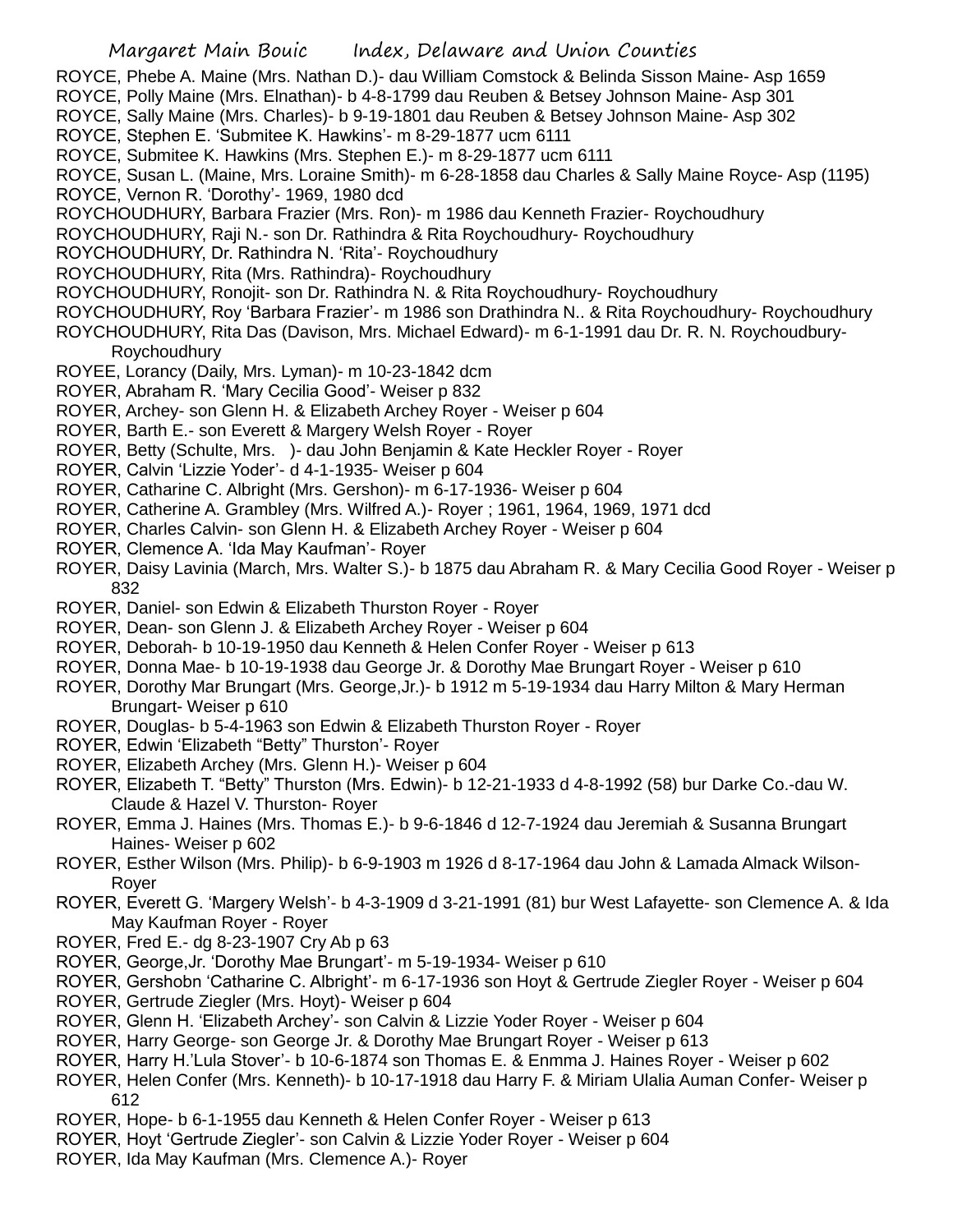ROYER, Irvin 'Vesta Viola Brungart'- b 11-22-1878- Weiser p 609

ROYER, Janet Elaine (Garman, Mrs. Leo H.)- b 3-1-1924 m 6-24-1943 d 5-6-1972- ped Leo Garman (1); delge II p 41

- ROYER, Janice (Bahmer, Mrs. Dennis)- dau Clemence A. & Ida May Kaufman Royer Royer
- ROYER, Joanne Marie- b 10-25-1936 dau George,Jr. & Dorothy Mae Brungart Royer Weiser p 610
- ROYER, John Benjamin 'Kate Heckler'- b 7-12-1905 d 8-8-1989 (84) Royer ; 1980 dcd
- ROYER, John Paul- son John Benjamin & Kate Heckler Royer Royer
- ROYER, John W.- son Philip & Esther Wilson Royer Royer
- ROYER, Joyce A.- dau Milfred P. Royer Royer
- ROYER, Kate Heckler (Mrs. John Benjamin)- Royer. 1980 dcd
- ROYER, Kathy (Rees, Mrs. )- dau Edwin & Elizabeth Thurston Royer Royer
- ROYER, Kenneth 'Helen Confer'- b 4-30-1918- Weiser p 612
- ROYER, Laurie (Pullins, Mrs. )- dau Edwin & Elizabeth Thurston Royer Royer
- ROYER, LeRoy- b 5-7-1952 son Kenneth & Helen Confer Royer Weiser p 613
- ROYER, Lizzie Yoder (Mrs. Calvin)- Weiser p 604
- ROYER, Lois (McCaw, Mrs. )- dau Philip & Esther Wilson Royer Royer
- ROYER, Lucy M.- Pabst 6 p 88
- ROYER, Lula Stover (Mrs. Harry H.)- b 12-5-1874- Weiser p 602
- ROYER, Margery Welsh (Mrs. Everett)- Royer
- ROYER, Mary Cecilia Good (Mrs. Abraham R.)- b 1840 dau John Stamm & Lavinia Weiser Good- Weiser p 832
- ROYER, Mary L. (Mrs. Wilfred)- 1980 dcd
- ROYER, Mildred (Gayman, Mrs. )- sister John Benjamin Royer Royer
- ROYER, Mildren (Lusk, Mrs. Elmer)- dau Clemence A. & Ida May Kaufman Royer Royer
- ROYER, Mildred P.- d 6-8-1990 (82) Huntsville Cem.- Royer
- ROYER, Philip 'Esther Wilson'- Royer
- ROYER, Philip, Jr.- son Philip & Esther Wilson Royer Royer
- ROYER, Phoebe Ann (Brungart, Mrs. Daniel)- b 2-19-1825 m 5-17-1846 d 10-16-1900- Weiser p 612
- ROYER, Mrs. Ray M.- dau Dr. J. E. & Pernina Fackler- dg 8-12-1913, Cry Ab p 51; dg 8-26-1913 Cry Ab p 54
- ROYER, Rhonda Annette Noggle (Mrs. Wayne Andrew)- m 4-1-1989 dau Ron & Vivian Noggle- Royer
- ROYER, Robert A.- son Wilfred A. & Catherine A. Grambley Royer Royer
- ROYER, Rodney 'Shannon'- Royer
- ROYER, Ruth (Brungart, Mrs. John Rufus)- b 2-20-1903- Weiser p 607
- ROYER, Shannon (Mrs. Rodney)- Royer
- ROYER, Shelley (Lemaster, Mrs. Brian) m 4-2-1994 dau Rodney & Sharon Royer Royer
- ROYER, Sherry (Mrs. Wayne)- Royer
- ROYER, Stephan A. "Lynn"- son Wilfred A. & Catherine A. Grambley Royer Royer
- ROYER, Stephen- son Wilfred A. & Catherine Royer 1961(13), 1969, 1971 dcd
- ROYER, Susan (Long, Mrs. John)- b 10-4-1870 d 1939 dau Thomas E. & Emma J. Haines Royer Weiser p 602
- ROYER, Susanna (Burkholder, Mrs. George Luther)- b 1856 m 1881 d 1884- Weiser p 121
- ROYER, Thomas E. 'Emma J. Haines'- b 1840 d 1912- Weiser p 602
- ROYER, Vesta Viola Brungart (Kleckner, Mrs. John)(Mrs. Irvin)- b 2-5-1883 m(1) 6-25-1903 dau Alfred & Meda O. Mader Brungart- Weiser p 609
- ROYER, Wayne Andrew 'Rhonda Annette Noggle'- m 4-1-1989 son Wayne & Sherry Royer Royer
- ROYER, Wayne 'Sherry'- Royer
- ROYER, Wilfred A. "Bob"'Catherine A. Grambley''Mary L.'- b 9-18-1909 d 3-12-1989 (79) St. Joseph's Cem-Royer; 1961, 1964, 1969, 1971, 1980 dcd
- ROYMOND, Melissa Stewart (Mrs. Nathaniel)- m 2-6-1839 ucm 528
- ROYMOND, Nathaniel 'Melissa Stewart'- m 2-6-1839 ucm 528
- ROYNTON, Charles- 1967 ucd
- ROYS, Robert- unec II p 19, Survey 4605
- ROYSE, Lloyd- Royse
- ROYSE, Sally Florence (Mrs. Thomas)- m 3-19-1983 dau Walter Florence- Royse
- ROYSE, Thomas 'Sally Florence'- m 3-19-1983 son Lloyd Royse- Royse
- ROYSTER, Christine- 1971, 1973 ucd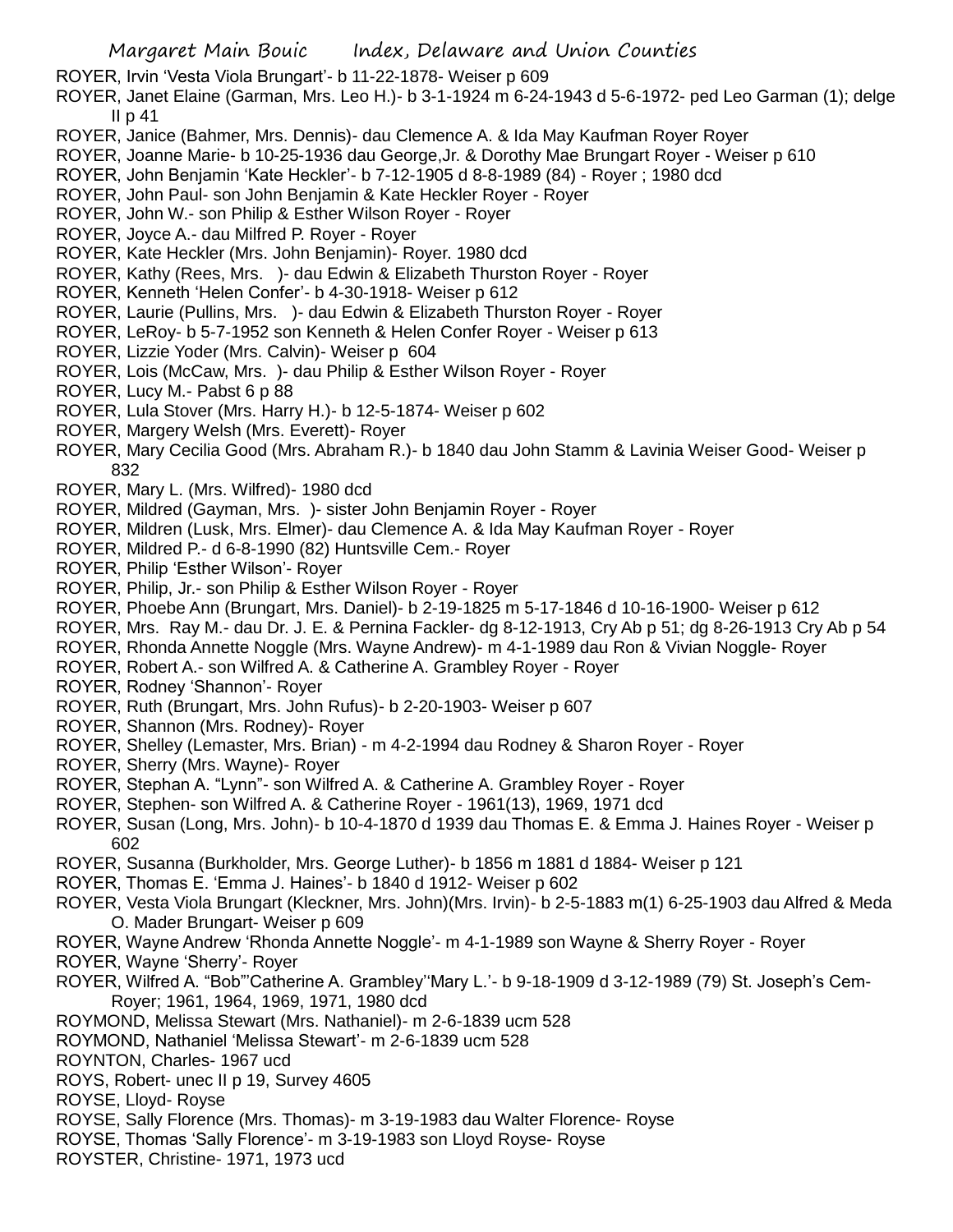ROYSTER, John, Jr.- unec II p 20 1809, Va ROYSTER, Lisa Marie- b 2-29-1988 dau Mike Royster & Vickie Harrington- Royster ROYSTER, Mike- Royster ROZEBECK, John- dumch p 445 ROZELL, Charles- Rozell ROZELL, Charles D.,Jr.- son Charles E.Sr. & Violet M. Rozell- 1964(17), 1969 dcd ROZELL, Charles E.,Sr. 'Violet M.'- 1964, 1969, 1971, 1980 dcd ROZELL, Dinae (Stalnaker, Mrs. David)- m 2-4-1968 dau Charles & Violet M. Rozell- Rozell= 1964 dcd (15) ROZELL, James-b 1955 son Charles & Violet M. Rozell- Rozel 1964, 1969, 1971 dcd ROZELL, Marie (Mrs. Oman)- b 1903 Oakdale II p 88 (H-RN-4) ROZELL, Oman 'Marie'- b 1888 d 1945 Oakdale II p 88 (H-RN-4) ROZELL, Sandra- b 1953 dau Charles E.,Sr. & Violet M. Rozell- 1964, 1969, 1971 dcd ROZELL, Violet M. (Mrs. Charles E.,Srl)- 1964, 1969, 1971 dcd ROZMAN, Danielle Suzanne- b 8-3-1973 dau Robert & —Carlson Rozman- Rozman ROZMAN, Michael-grandson Mrs. Mabel Peal- Rozman ROZMAN, Robert ' Carlson'- son Rudolph Rozman- Rozman ROZMAN, —Carlson (Mrs. Robert)- dau Howard Carlson- Rozman ROZMAN, Rudolph- Rozman RREESER, Ella- d 1-1-1874 (10) Troy Tp dcdeaths RRITZ, Amelia- b 6-1881 dau Elizabeth Rritz- 1900C Millcreek Tp 45 p 3A (18,O,O,O) RRITZ, Elizabeth- b 11-1843 1900C Millcreek Tp 45 p 3A (56, Switz, Switz,Switz: wid, 10 ch, 2 living RRITZ, Lena- b 12-1875 1900C Millcreek Tp 45 p 3A (24,O,O,O) RRITZ, Marie- b 12-1878- dau Elizabeth Rritz- 1900C Millcreek Tp 45 p 3A (21,O,O,O) RRITZ, Paul G.- b 1-1897- son Elizabeth Rritz- 1900C Millcreek Tp 45 p 3A (23,O,O,O) RU–? .Anne- dau Casper & Ephe C. Ru---- 1880C Darby Tp 85 (8,O,O,O) RU–? , Annie S.- dau Casper & Ephe C. Ru---- 1880C Darby Tp 85 (2,O,O,O) RU–? , Casper 'Ephe D.'- 1880C Darby Tp 85 (33,O,Ger,Ger) RU-?, Cathern- mother- 1880C Darby Tp 85 (Ger, Ger, Ger) RU–? , Ephe D. (Mrs. Casper)- 1880C Darby Tp 85 (34,O,O,O) RU–? , John S.- son Casper & Ephe C. Ru---- 1880C Darby Tp 85 (4,O,O,O) RU–? ,Katy- dau Casper & Ephe C. Ru---- 1880C Darby Tp 85 (12,O,O,O) RU–? ,Lena dau Casper & Ephe C. Ru---- 1880C Darby Tp 85 (5/12,O,O,O) RU–? ,Margaret- dau Casper & Ephe C. Ru---- 1880C Darby Tp 85 (10,O,O,O) RU–? , Philip- son Casper & Ephe C. Ru---- 1880C Darby Tp 85 (6,O,O,O) RUARD, James- 1840C Allen Tp 705 (30-40) 1f (20-30) 2f (-5) RUARK, Bertha M. (Mrs. George R.)- 1969, 1971 dcd RUARK, Billie- b 1953 son George R. & Martha M. Ruark - 1969, 1971 dcd RUARK, Christina- b 1974 dau Larry S. & Sylvia Lynn Geshwilm Ruark- Ruark; 1980 dcd

- RUARK, Darrell- b 1956 son George R. & Bertha M. Ruark 1969, 1971 dcd
- RUARK, Evelyn (Cooper, Mrs. )- dau Robert E. & Vina Ruark Ruark
- RUARK, George R. 'Bertha M.'- son Robert E. & Vina Ruark Ruark ; 1971 dcd
- RUARK, James- son Robert E. & Vina Ruark Ruark
- RUARK, Larry S. 'Sylvia Lynn Geshwilm'- Ruark; 1980 dcd
- RUARK, Linda S.- 1969 dcd
- RUARK, Lucille Peppard (Ms. )- b 10-13-1893 d11-10-1975 (82) Oakdale II p 107 (H-RL-9); obit, mlib (brown)
- RUARK, Margaret (Sartin, Mrs. A. J.) (Boone, Mrs. Virgil)- b 7-8-1920 d 9-10-1979 Oakdale Cem- dau
- Robert E. & Vina Ruark Ruark
- RUARK, Mary (Disbennett, Mrs. George)- mt 1-26-1916
- RUARK, Matthew- b 1978- son Larry S. & Sylvia Lynn Geshwilm Ruark- Ruark; 1980 dcd
- RUARK, Robert E. 'Vina'- d 6–25-1970 (76) bur Ky- Ruark ; 1969, 1971 dcd
- RUARK, Robert- son Robert E. & Vina Ruark Ruark
- RUARK, Samuel- son Robert E. & Vina Ruark Ruark
- RUARK, Sylvia Lynn Geshwilm (Mrs. Larry S.)- b 7-18-1948 d 10-30-1993 (45) dau Joe & Gloria Geshwilm-Ruark
- RUARK, Vina (Mrs. Robert E.)- Ruark ; 1969, 1971 dcd
- RUARK, Wanda- b 1951 dau George R. & Bertha M. Ruark 1969 dcd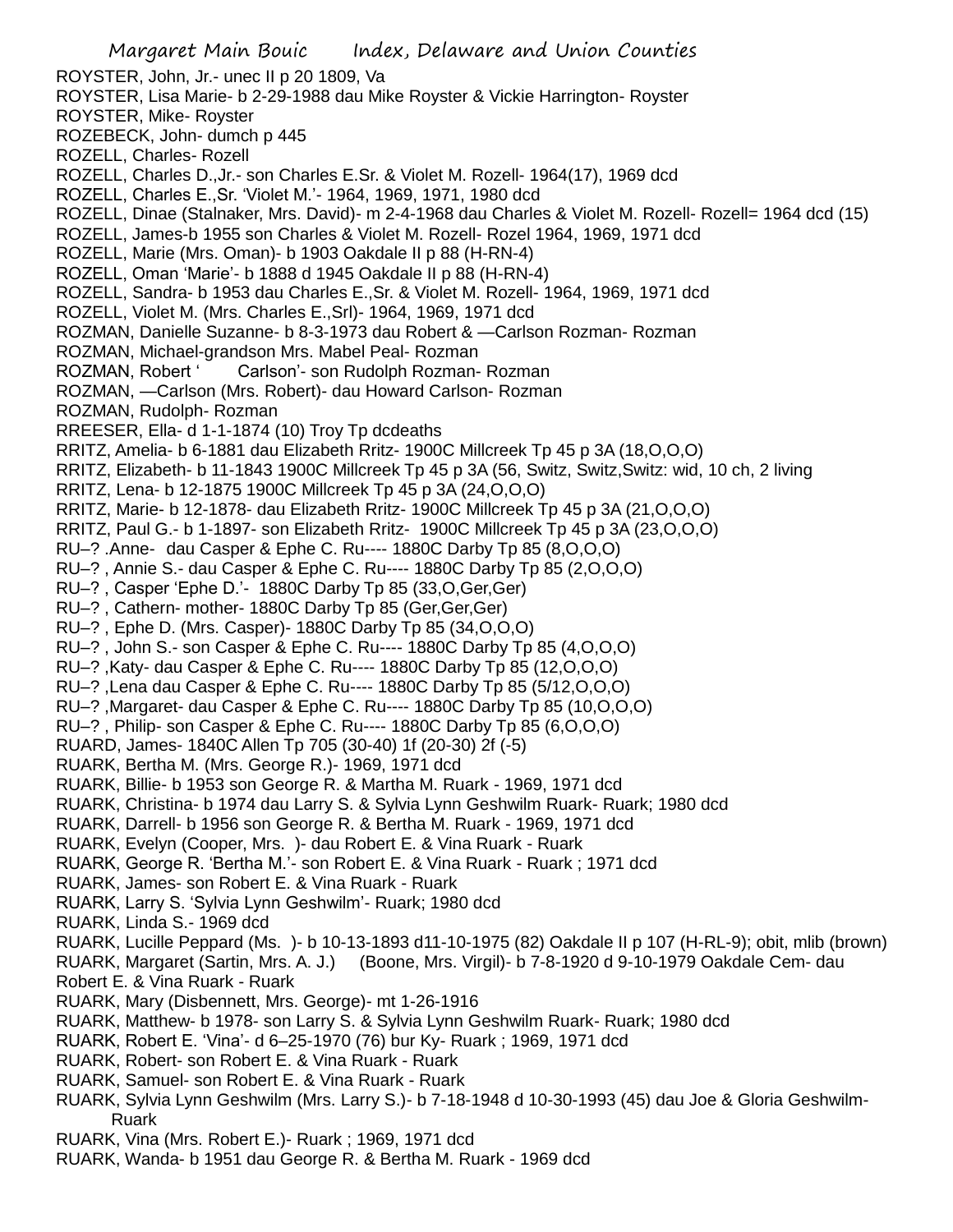RUBA, J. P.- unec II p 13

- RUBA, William- 1883 uch III p 283
- RUBACK, Barbara Lee (McKitrick, Mrs. Michael Edward)- b 1-29-1949 m 4-11-19970- McKitrick p 327
- RUBADUE, Barbara- dau Joseph T. & Mary Rubadue- 1975, 1977, 1979, 1981 ucd
- RUBADUE, Danny- son Joseph T. & Mary Rubadue- 1975, 1977, 1979 ucd
- RUBADUE, James R. d 10-10-1990 (70) Sunset Cem- Rubadue
- RUBADUE, Jenny- dau Joseph T. & Mary Rubadue- 1975, 1977, 1979, 1981 ucd
- RUBADUE, Joseph T. 'Mary'- 1975, 1977, 1979, 1981 ucd
- RUBADUE, Lori- dau Joseph T. & Mary Rubadue- 1975, 1977, 1979 ucd
- RUBADUE, Mary (Mrs. Joseph T.)- 1975, 1977, 1979, 1981 ucd
- RUBADUE, Patricia (Leffler, Mrs. Robert)- dau James R. Rubadue- Rubadue
- RUBADUE, Theresa- dau Joseph T. & Mary Rubadue- 1975, 1977, 1979 ucd
- RUBARKE, Mrs. E. E.- 1971 ucd
- RUBART, Benjamin 'Elizabeth Sidner'- m 7-18-1812 Madison Co, unec IV p 21
- RUBART, Elizabeth Sidner (Mrs. Benjamin)- m 7-17-1812 Madison Co, unec IV p 21
- RUBART, Katura Wright (Mrs. Martin B.)- m 2-12-1846 Madison Co, unec X p 27
- RUBART, Martin B. 'Katura Wright'- m 2-12-1846 Madison Co, unec X p 27
- RUBE, Alva 'Celora'- 1964 dcd
- RUBE, Celora (Mrs. Alva)- 1964 dcd
- RUBECK, Albert 'Mary Rose'- son Joseph A. & Helen Offenburger Rubeck Rubeck
- RUBECK, Annette Renee- b 2-15-1984- dau Larry & Nancy Cunningham Rubeck Rubeck
- RUBECK, Anthony- son Joseph A. & Helen Offenburger Rubeck Rubeck
- RUBECK, Anthony James- b 9-2-1983 son Ron & —Ragase Rubeck Rubeck
- RUBECK, Ashton- dau Robert E. & Joyce Benton Rubeck Rubeck
- RUBECK, Barbara L.- b 1958 dau Carl L.& Josephine Gebhart Rubeck -1971, 1973, 1975, 1977, 1979, 1981 ucd
- RUBECK, Bernard Leo"Barney"'Isabelle Mae Somerlot'- b 8-6-1915 m 3-9-1943 d 12-28-1987 Byhalia Cemson Joseph A. & Helen Offenburger Rubeck - Rubeck ; 1949, 1959,1962, 1967, 1971, 1973, 1975, 1977, 1979, 1981, 1983 ucd
- RUBECK, Carl L. 'Josephine Gebhart'- b 9-25-1919 m 5-1-1946 d 4-11-1990 (70) Claibourne Cem- son Joseph A. & Helen Offenburger Rubeck - Rubeck; 1949, 1971, 1973, 1975, 1977, 1979, 1981 ucd
- RUBECK, Cecilia (Adams, Mrs. William Henry)- dau Joseph A. & Helen C. Offenburger Rubeck Rubeck
- RUBECK, Corinna Nichole- b 2-13-1981- dau Larry & Nancy Cunningham Rubeck Rubeck; 1981, 1983 ucd
- RUBECK, P. Denaudis- son Joseph A. & Helen Offenburger Rubeck Rubeck
- RUBECK, Florence (Bailey, Mrs. Clarence)- dau Joseph A. & Helen C. Offenburger- Rubeck
- RUBECK, Grace- b 1969 dau James D. & Mary Rubeck 1973, 1975 ucd
- RUBECK, Helen C. Offenburger (Mrs. Joseph A.)- b 3-4-1886 m 10-11-1904 d 9-26-1964 bur Kenton- dau Lanlin & Mary Claub Offenburger- Rubeck
- RUBECK, Isabelle Mae Somerlot (Mrs. Bernard L.)- b 9-27-1916 m 3-9-1943 d 2-19-1998 (81) Byhalia Cemdau Adam B. & Minnie W. Ford Somerlot- Rubeck ; 1949, 1959, 1962, 1967, 1971, 1973, 1975, 1977, 1979, 1981, 1983 ucd
- RUBECK, James D. 'Mary'- 1973, 1975 ucd
- RUBECK, Joe- 1973, 1975, 1977, 1979 ucd
- RUBECK, John 'Teresa'- b 12-1870 1900C Richwood 249-262 p 10A (29,O,Ger,O) m 17 y
- RUBECK, Joseph A. 'Helen Offenburger'- m 10-11-1904 d 1936- Rubeck
- RUBECK, Joseph F. b 3-16-1914 d 7-4-1989 (75) St. Mary's Cem, Kenton- son Joseph A. & Helen Offenburger Rubeck - Rubeck
- RUBECK, Josephine Gebhart (Mrs. Carl L.)- m 5-1-1946- 1949, 1971, 1973, 1975, 1977, 1979, 1981, 1983 ucd
- RUBECK, Joyce E. Benton (Mrs. Robert E.)- dau Bernard Benton- Rubeck ; 1983 ucd
- RUBECK, Judy Ann (Lawler, Mrs. Michael J.)- m 5-1-1976- dau Carl & Josephine Gebhart Rubeck Rubeck ; 1949, 1971, 1973 ucd
- RUBECK, Justin- son Robert E. & Joyce Benton Rubeck Rubeck
- RUBECK, Kathleen A. (Mrs. Robert E.)- 1981 ucd
- RUBECK, Larry L. 'Nancy S.Cunningham'- b 1955 son Carl L. & Josephine Gebhart Rubeck Rubeck; 1971, 1973, 1979, 1981, 1983 ucd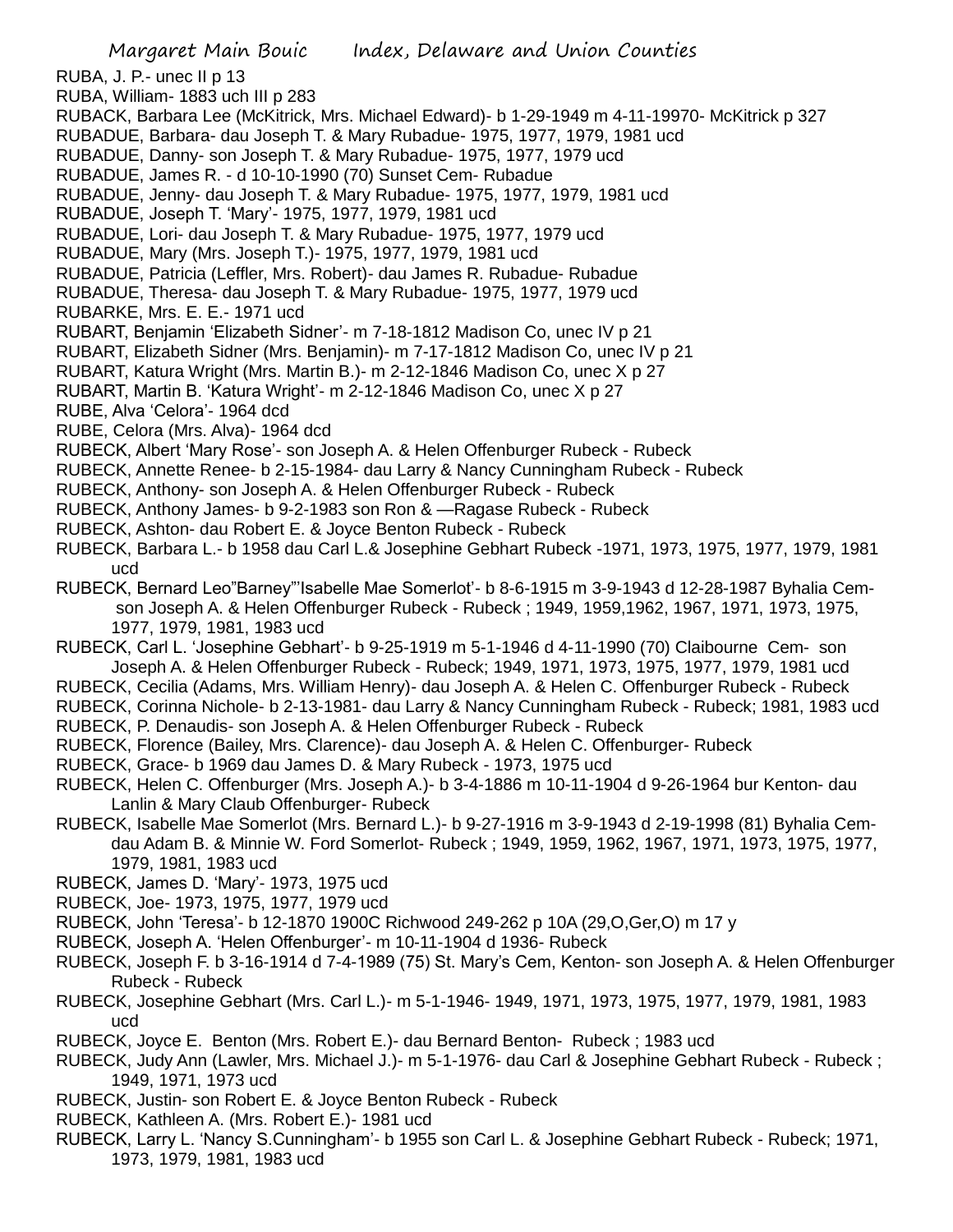- RUBECK, Lawrence- son Joseph A. & Helen Offenburger Rubeck Rubeck
- RUBECK, Marie (Daugherty, Mrs. Joe)- b 7-14-1905 m 9-22-1936 d 4-17-1997 (91) Our Lady of Lourdes Cemdau Joseph A. & Helen Offenburger Rubeck - Rubeck
- RUBECK, Mary (Mrs. James D.)- 1973, 1975 ucd
- RUBECK, Mary Rose (Mrs. Albert)- Rubeck
- RUBECK, Natalie Elaine- b d 7-1-1989 Claibourne Cem- dau Robert E. & Joyce Benton Rubeck Rubeck
- RUBECK, Nancy S. Cunningham (Mrs. Larry)- dau Dwight Cunningham- Rubeck; 1979, 1981, 1983 ucd
- RUBECK, Nathan- son Robert E. & Joyce Benton Rubeck Rubeck
- RUBECK, Paul- son Joseph A. & Helen C. Offenburger Rubeck- Rubeck
- RUBECK, Rita Lou (Headington, Mrs. Roy C."Bill")- m 8-30-1969 dau Bernard L. & Isabelle Mae Somerlot Rubeck - Rubeck; 1949, 1959, 1962, 1967 ucd
- RUBECK, Robert E. 'Joyce Benton'- b 1956 son Carl L. & Josephine Gebhart Rubeck Rubeck ; 1971, 1973, 1975, 1983 ucd
- RUBECK, Robert E. 'Kathleen A.'- 1981 ucd
- RUBECK, Ronald L. 'Roberta Jean Ragase'- m 12-25-1975 son Carl L. & Josephine Gebhart Rubeck Rubeck ; 1971, 1973, 1979, 1981, 1983 ucd
- RUBECK, Roberta Jean Ragase (Mrs. Ronald L.)- m 12-25-1975 -dau Franklin Ragase,Sr.- 1979, 1981, 1983 ucd
- RUBECK, Teresa (Mrs. John)- b 1-1877 1900C Richwood 249-262 p 10A (23,Ger,Ger,Ger)- m 1y, no ch
- RUBEE, Kate (Mattern, Mrs. Martin)- unec XIV p 23
- RUBEL, Evelyn (Mrs. Ronald)- 1971 dcd
- RUBEL, Lee- b 1971 son Ronald & Evelyn Rubel- 1971 dcd
- RUBEL, Ronald 'Evelyn'- 1971 dcd
- RUBENT, Andrew 'Mary McDonald'- m 5-11-1848- unec X p 64
- RUBENT, Mary McDonald (Mrs. Andrew)- m 5-11-1848- unec X p 64
- RUBERT, Eli 'Jane Adair'- m 3-19-1836 Madison Co, unec XII p 24
- RUBERT, Jane Adair (Mrs. Eli)- m 3-19-1836 Madison Co, unec XII p 24
- RUBERT, —(Mrs. L. D.)- dau Mrs. John Williamson- dg 7-5-1904 Cry Ab p 255
- RUBEY, Anna Katherin (Walker, Mrs. John II) b 1817 d 1907 dau Michael & Catherine Martyl Rubey- ped Verna Forbee Willson #285 11; unec XI p 52
- RUBEY, Catherine Martel/Martyl (Mrs. Michael)- ped Verna Forbee Willson 23- unec XI p 52
- RUBEY, Michael 'Catherine Martel- ped Verna Forbee Willson 22; unec XI p 52
- RUB(E)Y, Rubin, 1880 dch p 314, 317; 1908 dch p 451; Pabst 5 p 2; 1976 dch p 11; 1820C 4
- RUBIN, B. R.- 1980 dcd
- RUBINS, Jack- brother Mary Helen Rubins Watts Foreman- Rubins
- RUBINS, Lulu- dg 1-3-1902, delge VII p 24
- RUBINS, Marcia (Higgins, Mrs. W.)- moved to Keokuk, Iowa- delge XIII p 53
- RUBINS, Mary Helen (Watts, Mrs.) (Foreman, Mrs. )- d 3-24-1981 (74) bur Marion- sister Jack Rubins- Rubins
- RUBINS, Peter- dg 1-3-1902, delge VII 24
- RUBISH, Mary- Powers p 60, 66
- RUBLE, —infant d 11-29-1932, stillborn Oakdale 4478 (E-SG) I p 19 (E)
- RUBLE, David- Pabst 8 p 67
- RUBLE, Delora (Mrs. James W.)- Ruble
- RUBLE, Denise (Colburn, Mrs. Andrew)- dau James W. & Delora Ruble- Ruble
- RUBLE, Dorothy J. Barry (Herd, Mrs. William A.)- b 7-30-1922 m 9-20 or10-26-1939 d 1-11-1985- dau Edgar "Dutch" & Elizabeth M. B. Huffman Ruble- Ruble
- RUBLE, Edgar H. "Dutch 'Elizabeth M. B. Huffman'- b 6-30-1888 d 2-4-1945/4 cook 166 Ing, 42 Div; Oakdale II p 90 (H-R21-4); Ruble; Marysville p 23
- RUBLE, Edward 'Fietta Sherman'- Ruble
- RUBLE, Elizabeth M. B. Huffman (Mrs. Edgar)- b 6-28-1901 d 11-11- 1965/8 Oakdale II p 90 (H-R21-4); dau Lenard & Margaret Gunderman Hoffman, obit, mlib (brown) ;Ruble
- RUBLE, Evelyn (Turner, Mrs. Paul)- dau James W. & Delora Ruble- Ruble
- RUBLE, Fietta Sherman (Mrs. Edward)- Ruble
- RUBLE, Geraldine M. (Dille, Mrs. Everett H.)- b 8-10-1910 m 3-19-1934 d 11-27-1987 (77) Ridgeway Cemdau Edward & Fietta Sherman Ruble- Ruble
- RUBLE, Gloria J. (Mrs. Steve R.)- 1967, 1971, 1973, 1977, 1979, 1981 ucd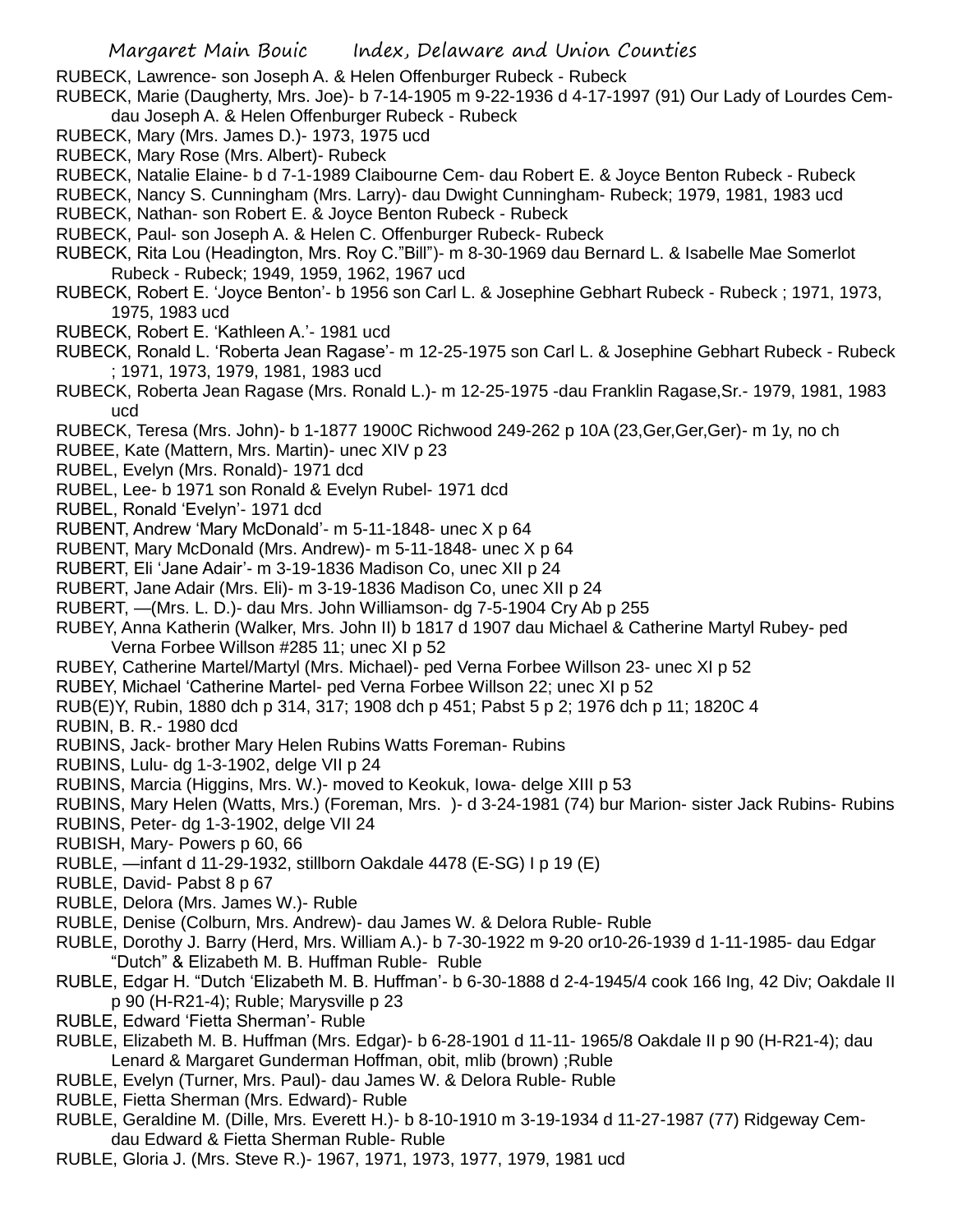RUBLE, James H.- son James W. & Delora Ruble- Ruble

- RUBLE, James W. 'Delora'- d 8-22-1982 Forest Lawn Mem. Gardens- Ruble
- RUBLE, Jan Kay- b 5-10-1968 dau Jerry & Norma Jean Rausch Ruble- Rausch 14662,112122
- RUBLE, Janet (Leigh, Mrs. Jeff)- b 5-10-1965 dau Jerry & Norma Jean Rausch Ruble- St. Paul p 101
- RUBLE, Jeffrey- b 1967 son Steve R. & Gloria J. Ruble- 1973, 1975, 1979, 1981 ucd
- RUBLE, Jerry 'Norma Jean Rausch'- b 7-3-1934 m 8-36-1956- Rausch (112122), (144662)- III p 258; son Edgar & Elizabeth M. B. Huffrman Ruble- Ruble; St. Paul p 101
- RUBLE, Jill- b 6-9-1964 dau Jerry & Norma Jean Rausch Ruble- St. Paul p 101
- RUBLE, Joan (Shumway, Mrs. )- dau Edgar & Elizabeth M. B. Huffman Ruble- Ruble
- RUBLE, Karlyn Kay (Byers, Mrs. William)- dau James W. & Delora Ruble- Ruble
- RUBLE, Lloyd- brother James W. Ruble- Ruble
- RUBLE, Mabel (Loomis, Mrs. Roy)- sister James W. Ruble- Ruble
- RUBLE, Nora Jean Rausch (Mrs. Jerry)- b 10-28-1935 m 8-36-1956 dau Luther & Hulda Vollrath RUBLE,
- Ruble- Ruble 112122, 14662 III p 258; St. Paul p 101
- RUBLE, Shenda- dau James W. & Delora Ruble- Ruble
- RUBLE, Steve/Stephen 'Gloria J.'- 1967, 1971, 1973, 1975, 1977, 1979, 1981, 1983 ucd
- RUBLE, Todd- b 1962 son Steve R. & Gloria J. Ruble- 1973, 1975, 1979, 1981 ucd
- RUBOW, Arthur 'Margaret' 'Florence Blevins'- b 3-1-1908 m (2)11-12-1976 d 9-24-1994 (86) bur Elmhurst, Illson Theodore & Bertha Lang Rubow- Rubow; 1961, 1964. 1969, 1971 dcd
- RUBOW, Florence (Blevins, Mrs. )(Mrs. Arthur)- m(2) 11-12-1976- Rubow
- RUBOW, Margaret (Mrs. Arthur)- d 7-3-1970 (58) bur Ill; Rubow; 1961, 1964, 1969, 1981 dcd
- RUBRAKE, Bernard- son Emmett & Elzada Ward Rubrake- Rubrake; obit, Elzada, mlib (brown)
- RUBRAKE, Bernice (Ryan, Mrs. Paul J.)- dau Emmett & Elzada Rubrake- obit Elzada, mlib (brown)
- RUBRAKE, Bertha B.- b 1876 d 1953 Milford Cem, Un Al p 55
- RUBRAKE, Elzada Ward (Mrs. Emmett E.)- b 10-31-1880 m 1899 d 10-12-1972 (94) Milford Cem, Un Al p 55 dau John & Elvina Craig Ward- Rubrake; obit mlib (brown); 1949, 1959 ucd
- RUBRAKE, Emma Thompson (Mrs. Michael)- Rubrake
- RUBRAKE, Emmett E, 'Elzada Ward'- b 3–17-1873 d 9-23-1964 Milford Cem, Un Al p 55- son Michell & Demma Thompson Rubrake; Rubrake; obit Elzada, mlib (brown); 1959 ucd
- 
- RUBRAKE, Margaret C.- b 1870 d 1956 Milford Cem, Un Al p 55
- RUBRAKE, Michell 'Emma Thompson'- Rubrake
- RUBRECHT, --- b 3-3-1891 Delaware Town son William & Jennie P. Platt Rubrecht- dcb
- RUBRECHT, Charles- son Joel Rubrecht- Pabst 2 p 103; dg 11-1-1904 Cry Ab p 270
- RUBRECHT, Charlie 'Lulu A.'- b 9-1860 1900C Marysville 4th ward 317-327 p 13A (39,O,Pa,O) m 19y
- RUBRECHT, —stillborn 2-9-1889 Delaware Town son Charles & Lulu A. Haire Rubrecht- dcb; dcdeaths
- RUBRECHT, Frank- not tardy 1878, delge XIII p 64
- RUBRECHT, Franklin- son Joel Rubrecht- dg 11-1-1904 Cry Ab p 270
- RUBRECHT, Homer Leroy b 7-5-1895 son Charlie & Lula A. Haire Rubrecht- dcb; 1900C Marysville 4th ward 317-327 p 13A (4,O,O,O)
- RUBRECHT, Joel- d (69) Oak Grove Cem- dg 11-1-1904 Cry Ab p 270; Pabst 2 p 103
- RUBRECHT, Lulu A. (Mrs. Charlie)- b 6-1862 1900C Marysville 4th ward 317-327 p 13A (37,O,Ger,O) m 19y, 3 ch, 1 living
- RUBRECHT, Sophia (Leibold, Mrs. Daniel)- m 4-21-1874- dg 3-4-1913 Cry Ab p 20
- RUBRECHT, —(Stricklin, Mrs. C. F.)\_-dau Joel Rubrecht- dg 11-1-1904 Cry Ab p 270
- RUBRECHT, William- son Joel Rubrecht- dg 11-1-1904 Cry Ab p 270
- RUBRIGHT, Joel 'Priscilla Heller'- m 5-12-1859 dcm
- RUBRIGHT, Priscilla Heller (Mrs. Joel)- m 5-12-1859 dcm d 2-14-1894 (52) Delaware dcdeaths
- RUBRICHT- —b 8-31-1868 Delaware Town son Joel & Priscilla Rubricht- dcb
- RUBUSH, Mary- Powers p 60, 66
- RUBY, Amanda- d 4-18-1891 (13-11-19) Girls Industrial School b Harrison Co, O.- dcdeaths
- RUBY, Amanda (Rickman, Mrs. Thomas)- m 2-11-1888 ucm (Hearl)
- RUBY, Amanda ( Wolford, Mrs. William)- m 2-22-1894 ucm (Hearl\_
- RUBY, Anna (Tolin, Mrs. )- dau Joseph W Sr. & Hazel Ruby- Ruby
- RUBY, Barbara (Martin, Mrs. Lloyd)- dau Joseph W.,Sr. & Hazel Spencer Ruby- Ruby
- RUBY, Bazallel 'Isabella Highland'- m 5-30-1838 dcm
- RUBY, Bernice (Swanson, Mrs. )- #150 dau Jesse Garlon & Olive Laura Ohaver Rubv- ped 1; unec IX p 21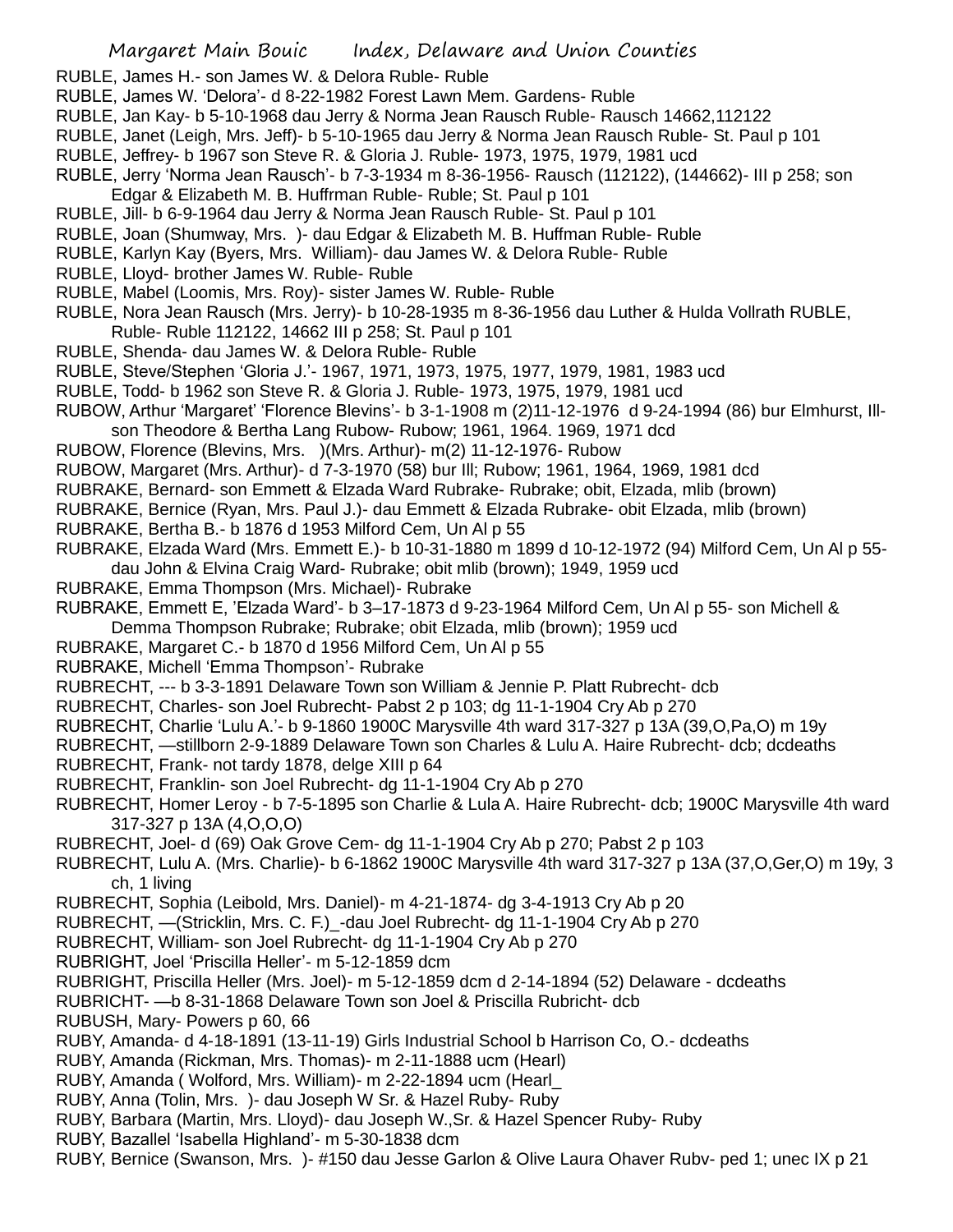- RUBY, Beverly (Lawson, Mrs. Ralph)- dau Joseph W.,Sr. & Hazel Spencer Ruby- Ruby
- RUBY, Catharine (Stephens, Mrs. Calvin)- m 12-27-1871 ucm 5032
- RUBY, Christina (Kilgern, Mrs. )- sister Joseph W. Ruby,Sr. Ruby
- RUBY, Darrell- b 1963 son Johnson D. & Leanna D. Ruby- 1981 ucd
- RUBY, Elizabeth B. Miller (Mrs. John)- b 1800/6 d 1858 ped Berniece Ruby Swanson #150 17; unec IX p 21
- RUBY, Elizabeth Jane Reinier (Mrs. Milus)- b 1837 d 1883 dau Hugh Gray & Sara Jane Pottenger Reiner- ped Berniece Ruby Swanson 9; unec IX p 21
- RUBY, Elizabeth M. Baltzell (Mrs. )- Welch family- delge XII p 23
- RUBY, Essie (Maple, Mrs. John Simon,Jr.)- d 1954- Ruby
- RUBY, Gary/Gerold M.'Nancy'- b 1965 son Joseph W.,Sr. & Hazel M. Spencer Ruby- Ruby; 1980 dcd
- RUBY, George- delge V p 300; (1857 Lincoln Tp)
- RUBY, George- brother Joseph W. Ruby,Sr.- Ruby
- RUBY, Hazel (Mrs. Joseph W.,Sr.)- b 7-23-1920 d 5-29-1991 (70) St. Mary Cem- dau Milford & Janey Bentz Spencer- 1969, 1971, 1980 dcd
- RUBY, Helen (Henry, Mrs. )- sister Joseph Ruby,Sr.- Ruby
- RUBY, Ida Leota May Larimore (Mrs. Jord Thomas)- b 1884 d 1932 dau James Finely & Angeline Nelson Larimore- ped Berniece Ruby Swanson 6; unec IX p 21
- RUBY, Isabella Highland (Mrs. Bazallel)- m 5-30-1838 dcm
- RUBY, Jesse Garlon 'Olive Laura Ohaver'- b 1909 d 1968 son Jord Thomas & Ida Leota May Larimore Rubyped Berniece Swanson #150 2; unec IX p 21
- RUBY, John 'Elizabeth B. Miller'- b 1797/8 ped Berniece Ruby Swanson #150 16; unec IX p 21
- RUBY, John Michael- b 9-30-1978 son Joseph Jr. & Sharon L. Hines Ruby- Ruby
- RUBY, Johnson D. 'Leanna D.'- 1981, 1983 ucd
- RUBY, Jord Thomas 'Ida Leota May Larimore'- b 1880 d 1967 son Milus & Elizabeth Jane Reinier Ruby- ped Berniece Ruby Swanson #150 4; unec IX p 21
- RUBY, Joseph W.,Sr. 'Hazel M. Spencer'- d 2-11-1978 (58) St. Mary's Cem,- Ruby; 1969, 1971, 1980 dcd
- RUBY, Joseph W.,Jr. 'Sharon L. Hines'- b 11-28-1942 m 6-27-1970 d 7-15-2000 (57) St. Mary's Cem- son Joseph W.,Sr. & Hazel M. Spencer Ruby- Ruby; 1969, 1980 dcd
- RUBY, Joseph II- b 1974 son Joseph W.,Jr. & Sharon L. Hines Ruby- Ruby; 1980 dcd
- RUBY, Katherine (Mrs. )- b 6-1846 mother-in-law of William & Mandy S. Wofford- 1900C Taylor Tp 171-176 p 5A (53,O,O,O), wid, 2 ch
- RUBY, Leanna D. (Mrs. Johnson D.)- 1981, 1983 ucd
- RUBY, Lewis- delge XIV p 11 (1830)
- RUBY, Mary (Ewanko, Mrs. )- sister Joseph Ruby, Sr.- Ruby
- RUBY, Megan Lee- b 2-10-1973 dau Joseph W.,Jr. & Sharon Ruby- Ruby; 1980 dcd
- RUBY, Michele- b 1968 ch Johnson D. & Leanna D. Ruby- 1983 ucd
- RUBY, Milus 'Elizabeth Jane Reinier'- b 1836 d 1904 son John & Elizabeth B. Miller Ruby- ped Berniece Ruby Swanson 8; unec IX p 21
- RUBY, Nancy (Mrs. Gary)- Ruby
- RUBY, Nancy (Marvin, Mrs. Alexander)- m 12-31-1846 dcm
- RUBY, Olive Laura Ohaver (Mrs. Jesse Garlon)- b 1908 dau Joel Landon & Cora Belle Hatten Ohaver- ped Berniece Ruby Swanson #150 3; unec iX p 21
- RUBY, Reuben- delge IX p 60 (1812); delge X p 11 (1814,Ky)
- RUBY, Sharon (Mrs. Joseph W.,Jr.)- 1980 dcd
- RUBY, Stephen- brother Joseph Ruby,Sr.- Ruby
- RUCH, Agnes J. (Stahl, Mrs. Lewis Anthony)- b 1901- Weiser p 378
- RUCH, Caroline- dau Margaret Ruch- 1850C Delaware Town 1203 p 89 (5,Pa)
- RUCH, George- hadc p 22 (1849 Concord Tp)
- RUCH, James Allen- b 1-30-1947 son James p. & Mary Edna Frick Ruch- Weiser p 566
- RUCH, James P. 'Mary Edna Frick'- b 3-15-1913- Weiser p 566
- RUCH, Kenneth 'Mary Snyder'- Weiser p 557
- RUCH, Margaret- 1850C Delaware Town 1203 p 89 (33,Pa)
- RUCH,, Mary Edna Frick (Mrs. James P.)- b 7-24-1914 dau Bruce G. & Florence Edna Rhoads Frick- Weiser p 566
- RUCH, Mary Frick- b 10-7-1951 dau James P. & Mary Edna Frick Ruch- Weiser p 566
- RUCH, Mary Snyder (Mrs. Kenneth)- dau Paul & Della Seasholtz Snyder- Weiser p 557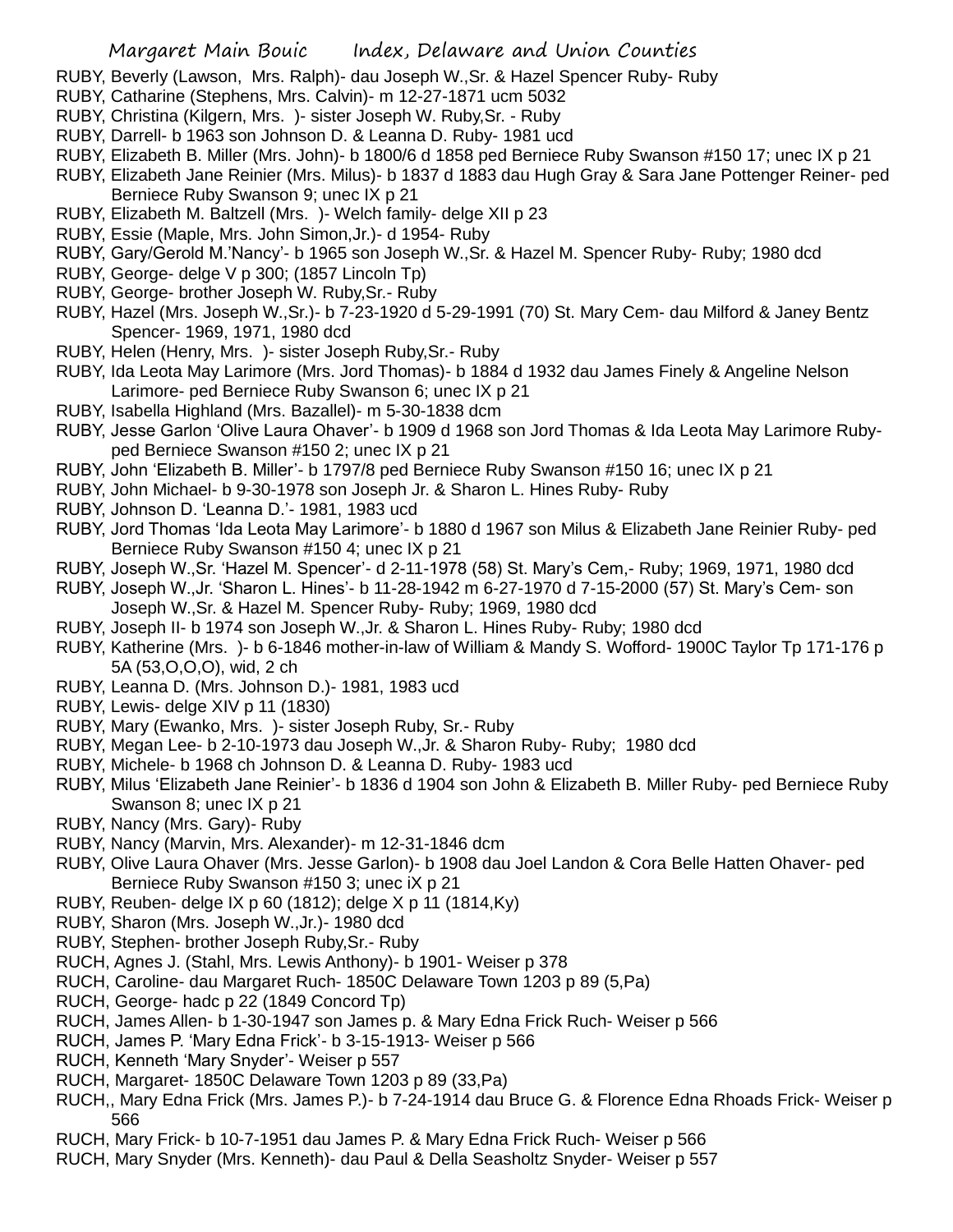RUCH, Patricia Ann- b 11-19-1948 dau James P. & Mary Edna Frick Ruch- Weiser p 566 RUCH, Sabrina- dau Margaret Ruch- 1850C Delaware Town 1203 p 89 (7,Pa) RUCHERT, Linda (Stilson, Mrs. Steven Roy)- McKitrick p 110 RUCHLEN, Euphemia Reed (Mrs. William)- m 4-251867 ucm 4180 RUCHLEN, William 'Euphemia Reed'- m 4-25-1867 ucm 410 RUCHLIN, Susan (Patch, Mrs. Lemuel)- m 6-1-1865 ucm 3732 RUCHRMUND, Lydia (Kuehner, Mrs. William J.)- 1985 uch p 95 RUCK, Andrew- Powers Pat p 97 RUCK, Becky- dau Rev. Jim & Carol Ruck- Ruck RUCK, Beth- dau Karl E. Ruck- Ruck- engaged to Jimmie h. Wise,Jr. RUCK, Carol (Mrs. Rev. James)- Ruck RUCK, Debbie (Smith, Mrs. Bret)- dau Rev. Jim & Carol Ruck- Ruck RUCK, Hannah M. Hutchinson (Mrs. John)- b 1671 dau Elisha H. & Hannah Hawkins Hutchinson- Hutchisson p 72 RUCK, Heather Renee Jeffers (Mrs. Roberto Tomas)- m 11-4-1989 dau Rev. Robert L. Jeffers- Ruck RUCK, Rev. James 'Carol'- Ruck RUCK, John 'Hannah H. Hutchinson'- Hutchisson p 72 RUCKRICK, Elizabeth Weiser (Mrs. John George)- b 6-30-1776 m 3-21-1796 d 11-16-1848 dau Benjamin & Esther Levan Weiser- Weiser p 833, 837 RUCK/RICK, John George 'Elizabeth Weiser'- b 11-8-1755 m 3-21-1796 d 6-14-1821- Weiser p 837 RUCK, Karl E.- Ruck RUCK, Luis T.- Ruck RUCK, Roberto Tomas 'Heather Renee Jeffers'- m 11-4-1989 son Luis T. Ruck- Ruck RUCKER, Adaline (Mrs. Richard)- Rucker; 1964, 1969 dcd RUCKER, Albert Thomas- d 2-11-1966 (65) Rucker RUCKER, Bertha E. (Mrs. George E.)- 1971, 1980 dcd RUCKER, Betty Louise Johnson (Mrs. Harold)- 1961 dcd RUCKER, Brenda (Mrs. Cambron)- Rucker; 1975 ucd RUCKER, Brenda Kay- b 1955/7 dau James R. & Evelyn Rucker- Rucker; 1969, 1971 dcd; 1983 ucd RUCKER, Cam- professional drummer- 1985 uch p 87 RUCKER, Cambron F. 'Brenda J.'- son Rev. Lessell C. & Helen Winona Fouch Rucker- Rucker; unvmec p 13; 1967, 1975, 1983 ucd RUCKER, Cambron F. 'Jo Ann'- 1971, 1973, 1975 ucd RUCKER, Catherine (Coleman, Mrs. Don)- dau Rev. Lessell C. & Helen Winona Fouch Rucker- Rucker; unvmec p 13 RUCKER, Catherine Hayes (Mrs. George C.)- Rucker RUCKER, Deborah Anne- b 1962 dau Richard & Adaline Rucker- Rucker; 1964, 1969 dcd- engaged to John Andrew Sliflco RUCKER, Donna Jean (Peek, Mrs. James Charles)- b 1960 m 6-20-1981 dau James R. & Evelyn A. Rucker-Rucker; 1971 dcd- engaged to Steve Lyle Lockhart RUCKER, Edmund 'Louisa'- unec IV p 70 RUCKER, Evelyn A. (Mrs. James R.)- 1971, 1980 dcd RUCKER, Gail E. -b 1958 dau George E. & Joann Rucker- Rucker; 1961, 1964, 1969, 1971 dcd (with John A. & Joann Slack- engaged to Clark A. Bruggers RUCKER, George C. 'Catherine Hayes'- Rucker RUCKER, George E. 'Bertha E.'- 1971, 1980 dcd RUCKER, George 'Ruth Bierce'- Rucker RUCKER, George 'Joan'- son George & Ruth Bierce Rucker- Ruckerl obit Ruth, mlib (brown) ; 1961, 1964 dcd RUCKER, Georgia Lynn- b 11-12-1960 dau George E. Rucker- Rucker RUCKER, Gregory Eugene- son Harold & Betty Rucker- Rucker- engaged to Dianna Lynn Gilligan RUCKER, Harold Eugene 'Betty Louise Johnson'- m 1-24-1960- Rucker; obit Ruth, mlib (brown) RUCKER, Helen Winona Fouch (Mrs. Rev, Lessell C.)- b 5-27-1912 m 6-1-1939 d 5-1-1993 (80) Oakdale Cem- dau Walter & Roberta Coleman Fouch- Rucker; unvmec p 13 RUCKER, James- son George & Ruth Bierce Rucker- Rucker ; obit Ruth, mlib (brown); 1969 dcd

- RUCKER, James R.'Evelyn A.'- Rucker; 1971, 1980 dcd
- RUCKER, Jane- b 1962- dau George E. & Joan Rucker 1964, 1969 dcd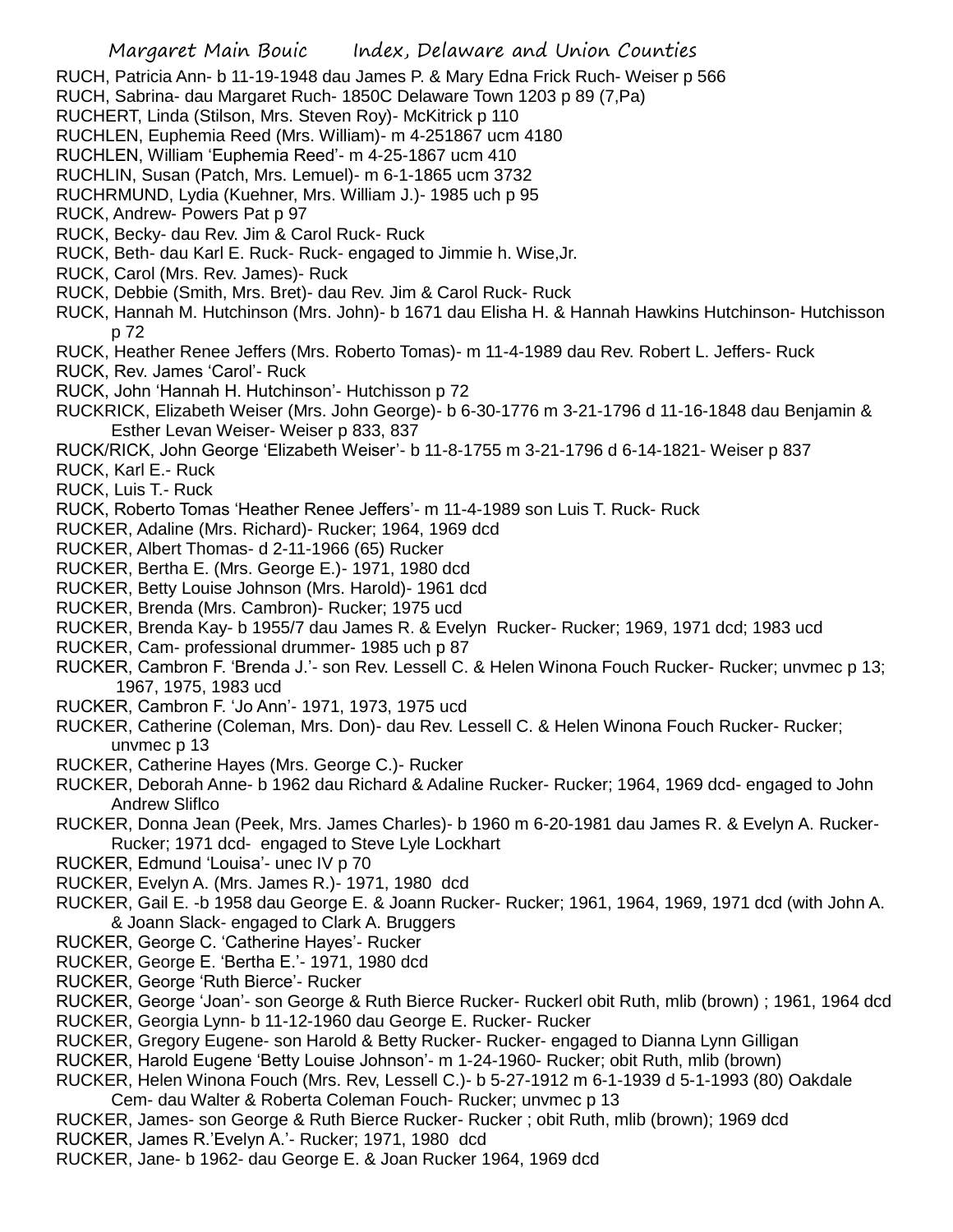- RUCKER, Janie- b 1962 lived with John A. & Joanna Slack- 1971 dcd
- RUCKER, Jennie Marie Craig (Mrs. Rev. J. O.)\_-d 9-10-1964 (68) Oak Grove Cem- Rucker
- RUCKER, Jerry- b 1970 son Cambron F. & Brenda J. Rucker- 1975, 1983 ucd
- RUCKER, Jo Ann (Mrs. Cambrion F.)- 1971, 1973, 1975 ucd
- RUCKER, Joann (Mrs. George E.)- 1961, 1964, 1979 dcd
- RUCKER, Laura- b 1963 dau Richard & Adaline Rucker- Rucker; 1964, 1969 dcd- engaged to Dennis Ray Hurd
- RUCKER, Leona (Webb, Mrs. Warren)- dau George & Ruth Bierce Rucker- Rucker; obit Ruth, mlib (brown)

RUCKER, Rev. Lessell C. 'Helen Winona Fouch'- b 7–18-1898 m 6-1-1939 d 11-8-1982 (84) - son George D. & Catherine Hayes Rucker- Rucker; unvmec p 13, 42

- RUCKER, Louisa (Mrs. Edmund)- unec IV p 7-
- RUCKER, Lynn- b 1960 ch George E. & Joana Rucker, lived with John A. & Joann Slack- 1961, 1964, 1969, 1971 dcd
- RUCKER, Mary- b 1956 dau George E. & Joan Rucker- lived with John A. & Joann Slack- 19961, 1964, 1969, 1971 dcd
- RUCKER, Mary (Rhodebeck, Mrs. )- dau George & Ruth Bierce Rucker- Rucker; obit Ruth, mlib (brown)
- RUCKER, Regina Denise (Clark, Mrs. Christopher Dever)- m 8-20-1988 dau Richard & Adeline Rucker-Rucker
- RUCKER, Richard B.'Adaline'- son George & Ruth Bierce Rucker- Rucker; 1964, 1969, 1980 dcd' obit, Ruth, mlib (brown)
- RUCKER, Ruth Bierce (Mrs. George)- d 10-23-1979 (75) Thompson Chapel Cem- dau Jesse & Jessie DeGood Bierce- obit mlib (brown) ;Rucker
- RUCKER, Sherry- b 1961 dau Richard & Adaline Rucker- 1964, 1969 dcd

RUCKER, Steven b 1954- son George E. & Joan Rucker, lived with John A. & Joann Slack- 1961, 1964, 1969, 1971 dcd

- RUCKER, W. J.- 1915 uch p 498
- RUCKMAN, Elizabeth (Johnson, Mrs. Jesse)- dau Thomas Ruckman- dcc Marjorie Brookens Humes 37
- RUCKMAN, Helen Langreck (Mrs. )- b 8-6-1902 dau Frederick Car & Verna Mildred Felkner Langreck-Hutchisson p 21
- RUCKMAN. Margaret (Dodd, Mrs. Jeduthun)- m 1801 d 1833- McKitrick p 191
- RUCKMAN, Thomas- dcc Marjorie Brookens Humes 74
- RUCKSTUHL, Mary (Mrs. Richard H.)- 1961, 1964 dcd
- RUCKSTUHL, Richard H. 'Mary'- 1961, 1964 dcd
- RUCKY, ? George- 1850C Concord Tp 2082 p 125 (43,Pa)
- RUD, Mrs. delge XIII p 36
- RUDABAL, Andrew- son Benjamin & Charlotte Rudabal- 1860C Liberty Tp Un Co 1135-1146 p 154 (4,O)
- RUDABAL, Benjamin 'Charlotte'- 1860C Liberty Tp Un Co 1135-1146 p 154 (30,O)
- RUDABAL, Charlotte (Mrs. Benjamin)- 1860C Liberty Tp Un Co 1135-1146 p 154 (22,O)
- RUDASILL, Cora (Goodpasture, Mrs. Roscoe)- Maugans Anc p 157
- RUDD, Abigail Hartsborn (Mrs. Nathaniel)- dcc Pamela Wickham Docherty 267
- RUDD, Andrew A.- b 3-26-1976 son Chares A. & Carolyn Sue Cramer Rudd- 1985 uch p 111
- RUDD, Annie Mahulda (Mrs. Calvin Eugene)- Nash p 271
- RUDD, Calvin Eugene 'Annie Mahulda Abbott'- Nash p 271
- RUDD, Carolyn Sue Cramer (Ms. Charles A.)- b 2-5-1953 m 1975 dau Walter & Mary Cramer- 1985 uch p 111
- RUDD, Charles A. 'Carolyn Sue Cramer'- m 1975- 1985 uch p 111
- RUDD, Clara Mae (Weiser, Mrs. Walter E. Jr.)- b 4-20-1905 m 9-4-1943- Weiser p 281
- RUDD, Glen Dee 'Virginia Pierce'- b 1930 m 4-4-1950 son Calvin Eugene & Annie Mahulda Abbott Rudd-Nash p 271
- RUDD, H.- hadc p 28; 1849 Harlem Tp
- RUDD, James- dcw Bk 4 p 376 (39) surety
- RUDD, Joan (Freeman, Mrs. Henry)- Powers Pat p 133
- RUDD, Lydia (Welch, Mrs. Dr. Joseph)- b 4-12-1715 m 12-1-1734 dau Nathaniel & Abigail Hartsborn Rudddcc Pamela Wickham Docherty 133
- RUDD, Nathaniel 'Abigail Hartsborn- dcc Pamela Wickham Docherty 267
- RUDD, Rachel Curtiss- 3rd dau Marcus Curtiss- dcw Bk 4 p 420 (44)
- RUDD, Raymond Clyde- b 2-3-1952 son Glen Dee & Virginia Pierce Rudd- Nash p 271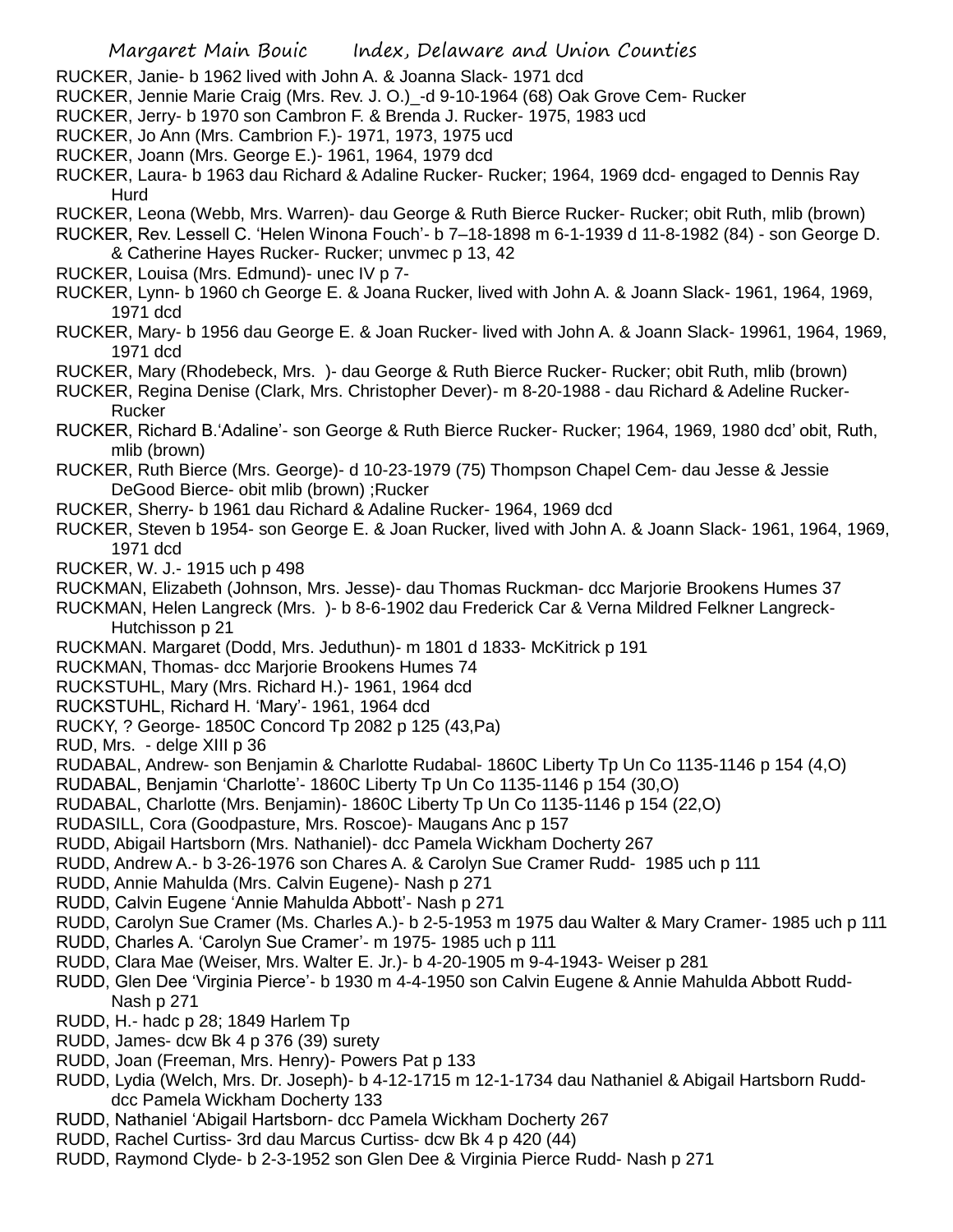- Margaret Main Bouic Index, Delaware and Union Counties
- RUDD, Ronald Calvin- b 11-1-1950 son Glen Dee & Virginia Pierce Rudd- Nash p 271
- RUDD, Stephanie- b 2-21-1979 dau Charles A. & Carolyn Sue Cramer Rudd- 1985 uch p 111
- RUDD, Virginia Pierce (Mrs. Glen Dee)- m 4-4-1950 dau Clyde Done & Florence Jane Nash Pierce- Nash p 271
- RUDDER, Almira- dau Frederick & Mary Rudder- 1850C Brown Tp 2921 p 161 (5,O)
- RUDDER, Elizabeth- dau Frederick & Mary Rudder- 1850C Brown Tp 2921 p 161 (14,O)
- RUDDER, Frederick 'Mary'- 1850C Brown Tp 2921 p 161 (42,Ger)
- RUDDER, G. D.- 1908 dch p 404
- RUDDER, Henry- son Frederick & Mary Rudder- 1850C Brown Tp 2921 p 161 (11,O)
- RUDDER, Isabel- dau Frederick & Mary Rudder- 1850C Brown Tp 2921 p 161 (13,O)
- RUDDER, John- son Frederick & Mary Rudder- 1850C Brown Tp 2921 p 161 (9,O)
- RUDDER, Mary (Mrs. Frederick)- 1850C Brown Tp 2921 p 161 (31,O)
- RUDDER, Rawson- son Frederick & Mary Rudder- 1850C Brown Tp 2921 p 161 (7,O)
- RUDDER, Thomas- son Frederick & Mary Rudder- 1850C Brown Tp 2921 p 161 (1,O)
- RUDDER, Willie- b 3-8-1887 Delaware Town- son William & Julia Zimmerman Rudder- dcb
- RUDEBAUGH, Benjamin 'Charlotte Smith'- m 2-21-1855 ucm 2244; unec XVII p 6; unec V p 25 (22-1850)
- RUDEN, Barbara- d Saturday, b Germany- dg 2-24-1904 Cry Ab p 226, 227
- RUDEN, Eliza Ellsworth Phillips (Mrs. Ralph Joseph)- m 9-21-1957- dau George Henry & Frances Ford Phillips- ped 1 unec IX p 51, XI p 50, XIV p 45, XVI p 50, XVII p 50; researching Orr, Benson, Ford
- RUDEN, Kate- dau Barbara Ruden- dg 2-24-1904 Cry Ab p 227
- RUDEN, Ralph Joseph 'Eliza Ellsworth Phillips'- m 9-21-1957 unec IX p 51, XI p 50, XIV p 26, 38
- RUDER, --- b 3-20-1894 Delaware Town son Charles & Carrie Ufferman Ruder- dcb
- RUDER, —(Mrs. )- sister Dorothy Schreyer Miller- d 12-1-1903 Cry Ab p 209
- RUDER, —(Heinricks, Mrs. Fred) dau Barbara Ruder- dg 2-24-1904 Cry Ab p 227
- RUDER, Barbara- 1870C Delaware Town p 333 (38)
- RUDER, Caroline1870C Delaware Town p 333 (12)
- RUDER, Charles- 1870C Delaware Town p 333 (9)
- RUDER, Charles- son Mrs. Barbara Ruder- dg 2-24-1904 Cry Ab p 227; delge XV p 73; dg 2-24-1904 Cry Ab p 227
- RUDER, —(Nice, Mrs. )- dau Charles Ruder- Ruder
- RUDER, Charles- b 2-20-1888 Concord Tp son Charles & Carrie Ufferman Ruder- dcb
- RUDER, Clyde- pallbearer for Mrs. G. S. Laver- dg 5-15-1914- Cry Ab p 119
- RUDER, C. R.- b 6-12-1886 Concord Tp son Charles & Cora Ufferman Ruder- dcb
- RUDER, Frederick- delge XIV p 9 (1890 Liberty Tp)
- RUDER, Fredrick- 1870C Delaware Town p 333 (49\*)\_
- RUDER, Fredrick- 1870C Delaware Town p 333 (15)
- RUDER, Gary 'Julie Walsh'- m 9-1982- 1985 uch p 150
- RUDER, Gladions M.- b 10-4-1899 Delaware Town dau Charles & Carrie Ufferman Ruder- dcg
- RUDER, Helen- pallbearer for Hazel /Dunlap- dg 4-8-1913 Cry Ab p 29
- RUDER, John- 1870C Delaware Town p 333 (5)
- RUDER, Mrs. John)- (63) dau Steven Patten,m sister Edna Patten- dg 8-20-1907 Cry Ab p 62
- RUDER, Julie Walsh (Mrs. Gary) b 4-10-1961 m 9-1982 dau Jack & Huey Worthington Walsh- 1985 uch p 150
- RUDER, Katrina- 1870C Delaware Town p 333 (7)
- RUDER, Lee- b 2-10-1885 concord Tp son Charles & Carry Ufferman Ruder- dcb
- RUDER, Nellie- b 1-15-1890 Concord Tp dau Charles Ufferman Ruder- dcb
- RUDER, Scott Benjamin- b 8-7-1984 son Gary & Julie Walsh Ruder- 1985 uch p 150
- RUDER, William- son Mrs. Barbara Ruder- dg 2-24-1904 Cry Ab p 227
- RUDER, Willie- 1870C Delaware Town p 333 (2)
- RUDGE, Florence- b 1897 d 1971 sister Hazel Sweazy- Milford Cem, Un Al p 52
- RUDICIL/RUDISILL, Frances Jane Hershaw (Mrs. John)- m 5-29-1842 ucm 798; unec V p 60, XII p 6
- RUDICIL;RUDISILL, John 'Frances Jane Hershaw'- m 5-29-1842 ucm 798; unec V p 60; unec XII p 6
- RUDICIL, Glenn D. 'Mona'- 1980 dcd
- RUDICIL, Janet- b 1962 dau Glenn D. & Mona Rudicil- 1980 dcd
- RUDICIL, Jennifer- b 1971 dau Glenn D. & Mona Rudicil- 1980 dcd
- RUDICIL, Joel- 1980 dcd
- RUDICIL, Mona (Mrs. Glenn D.)- 1980 dcd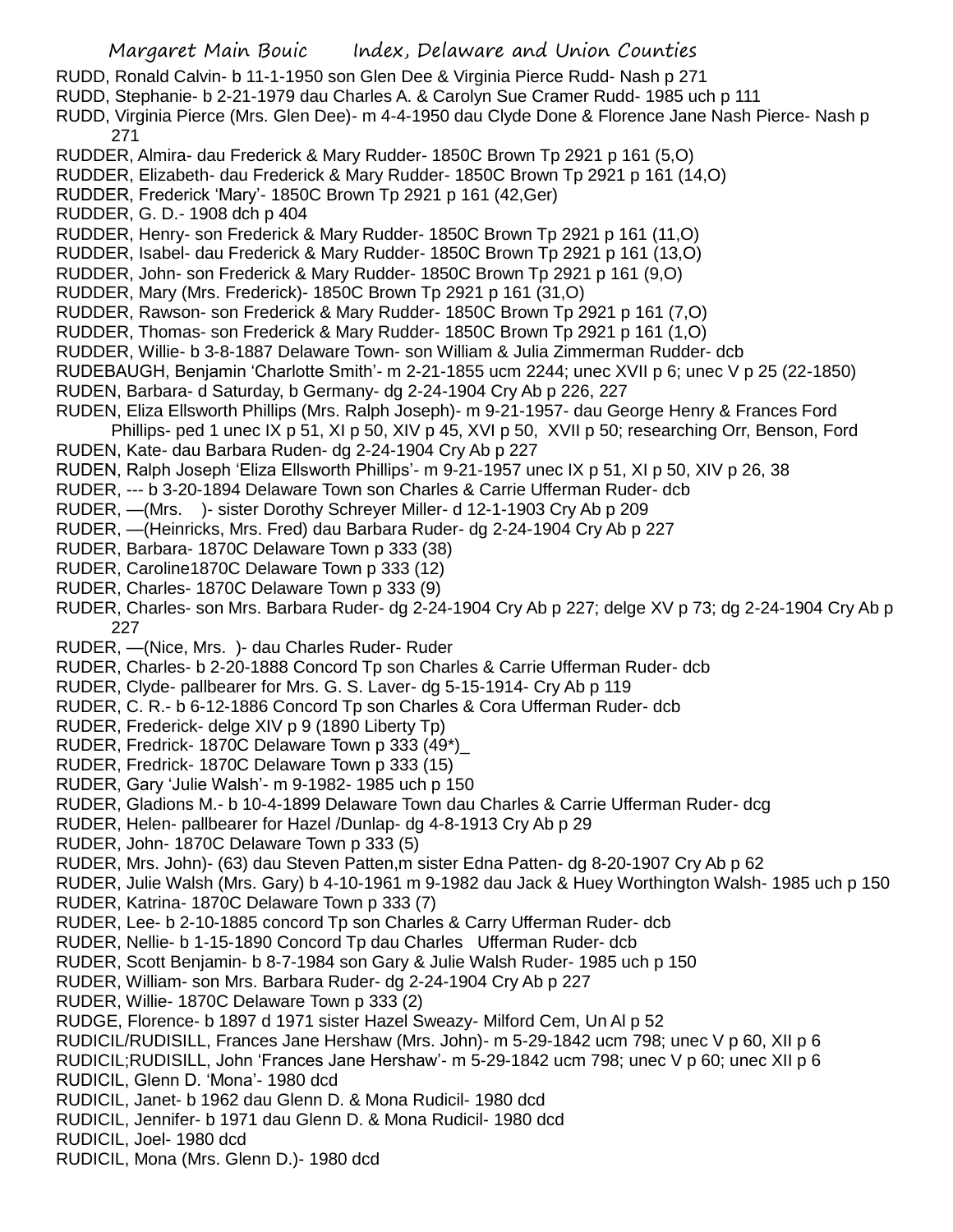RUDICH, Frances Jane Hershaw (Mrs. John)- m 5-29-1842 ucm (Hearl)

- RUDICH, John 'Frances Jane Hershaw'- m 5-29-1842 ucm (Hearl)
- RUDISH, Charlotte Kennady (Mrs. William)- m 11-18-1847 ucm (Hearl); unec VII p 26
- RUDISH, William 'Charlotte Kennady'- m 11-18-1847 ucm (Hearl); unec V II p 26
- RUDISIL, Louie (Brown, Mrs. Charles Benjamin)- WBrown V p 647; 1985 uch p 19

RUDISILL, Rev. C. E.- delge VIII p 4, 22

RUDISILS, Jacob- 1840C Liberty Tp 498 (80-90)

RUDKIN, —unec II p 23

- RUDNICK, Anthony R. 'Charlotte N.'- 1964, 1971, 1980 dcd
- RUDNICK, Charlotte N. (Mrs. Anthony R.)- 1971, 1980 dcd
- RUDOLF, Lewis- Co H. 31st Ohio In- no dates DJ p 100 Jerome Tp Cem
- RUDOLPH, Absalom 'Sarah E. Thompson''Hannah Norris'- m 12-23-1861 ucm (Hearl) son John & Julia Rudolph- Thompson (17(10); 1860C Millcreek Tp p 9 (23,O); 1870C Mil Tp 133 (33,O)
- RUDOLPH, Alice Lucille Boyle (Mrs. Ray Spencer)- McKitrick p 253
- RUDOLPH, Amy Lynn- became Amy Lynn Flora, adopted by stepfather- dau Larry J. & Susan Lempley Rudolph- McKitrick p 250
- RUDOLPH, Ann B. (Greenbaum, Mrs. Andrew J.)- m 12-7-1871 ucm 5022
- RUDOLPH, Anna Thompson (Mrs. William Robert)- m 8-19-1943- McKitrick p 249
- RUDOLPH, Armond Raymond 'Dorothy Elaine Doran'- b 1-19-1918 m 12-20-1941- son William Elmer & Minnie Josephine Smith Rudolph- McKitrick p 248
- RUDOLPH, Barbra- dau Coonrod & Margaret Rudolph- 1860C Darby Tp 373-375 p 53 (7,Bav)
- RUDOLPH, Barbara Elizabeth Heil (Mrs. Frederick Louis August)- b 9-20-1842 d 1-8-1874- McKitrick p 242, 243
- RUDOLPH, Barbara Hines (Mrs. Russell J.)- b 2-13-1954 m 5-26-1973- McKitrick p 250
- RUDOLPH, Benjamin Louis- b 6-7-1959 son Ray Spencer & Alice Lucille Boyle Rudolph- McKitrick p 253
- RUDOLPH, Bess Lloyd (Hegner, Mrs. Fred Milburn)(Card, Mrs. Jerome Thomas)- dau Edward & Minnie Adelaide Lemming Rudolph- McKitrick ; 251, 252
- RUDOLPH, Bessie- b 9-22-1878 d 8-29-1880 dau Frederick Louis August & Barbara Elizabeth Heil Rudolph-McKitrick p 245
- RUDOLPH, Catharine Myers (Mrs. Michael)- m 4-23-1887 ucm (Hearl)
- RUDOLPH, Cathrine M. (Mrs. Michael)- b 12-1866 To US. 1880; 1900C Darby Tp 222-231 p 11B (33,Ger,Ger,Ger) m 13y, no ch
- RUDOLPH, Charles- b 5-31-1875 son Absalom & Sarah Thompson Rudolph- Thompson 17(10)5; 1880C Millcreek Tp 143-145 p 16 (5,O,O,O); 1900C Jackson Tp 100-103 p 5A (26,O,O,O)
- RUDOLPH, Charles Edward 'Sharon Petigo'- b 8-13-1953 m 3-23-1973 son Elmer Charles & Mary Jo Westmorland Rudolph- McKitrick p 248
- RUDOLPH, Charles William 'Hannah Izetta McKitrick b 1-27-1861 m 1-27-1885 d 1-27-1941 son Frederick Louis August & Barbara Elizabeth Hiel Rudolph- McKitrick p 201, 204, 208, 245, 246
- RUDOLPH, Chester Whitney- b 6-1897 son Charles William & Jannah Izetta McKitrick Rudolph- McKitrick p 246
- RUDOLPH, Christine Bartell (Mrs. )- McKitrick p 242, picture
- RUDOLPH, Clarence- b 9-1-1874/3 son Absalom & Sarah Thompson Rudolph- Thompson 17(10)4; 1900C Jackson Tp 100-103 p 5A (25,O,O,O)
- RUDOLPH, Clayton A.- son Absalom & Sarah E. Thompson Rudolph- 1880C Millcreek Tp 143-148 p 16  $(12,0,0,0)$
- RUDOLPH, Conrad- b 1-8-1822 d 11-5-1908 (81-7-27) Mitchell Cem DJ p 14, 23,1900C Darby Tp 222-231 p 11B (78,Ger,Ger,Ger)- wid
- RUDOLPH, Coonrod 'Margaret'- 1860C Darby Tp 373-375 p 53 (37,Bavaria)
- RUDOLPH, Dale Carlton 'Deborah J. Drabbe'- b 11-12-1951 son William Robert & Anna Thompson Rudolph-McKitrick p 249
- RUDOLPH, Damon Anthony- b 4-3-19966 son David Ansel II & Pam Richardson Rudolph- McKitrick p 249
- RUDOLPH, David Ansel 'Grace E. Reed'- b 1-27-1920 m 11-12-1942 d 12-21-1948 son William Elmer & Minnie Josephine Smith Rudolph- McKitrick p 2248, 249
- RUDOLPH, David Ansel II 'Pam Richardson'- b 8-21-1944 m 7-3-1965 son David Ansel & Grace E. Reed Rudolph- McKitrick 249
- RUDOLPH, Dora Zimmer (Mrs. Frederick L. Jr.)- m 6-9-1906- McKitrick p 245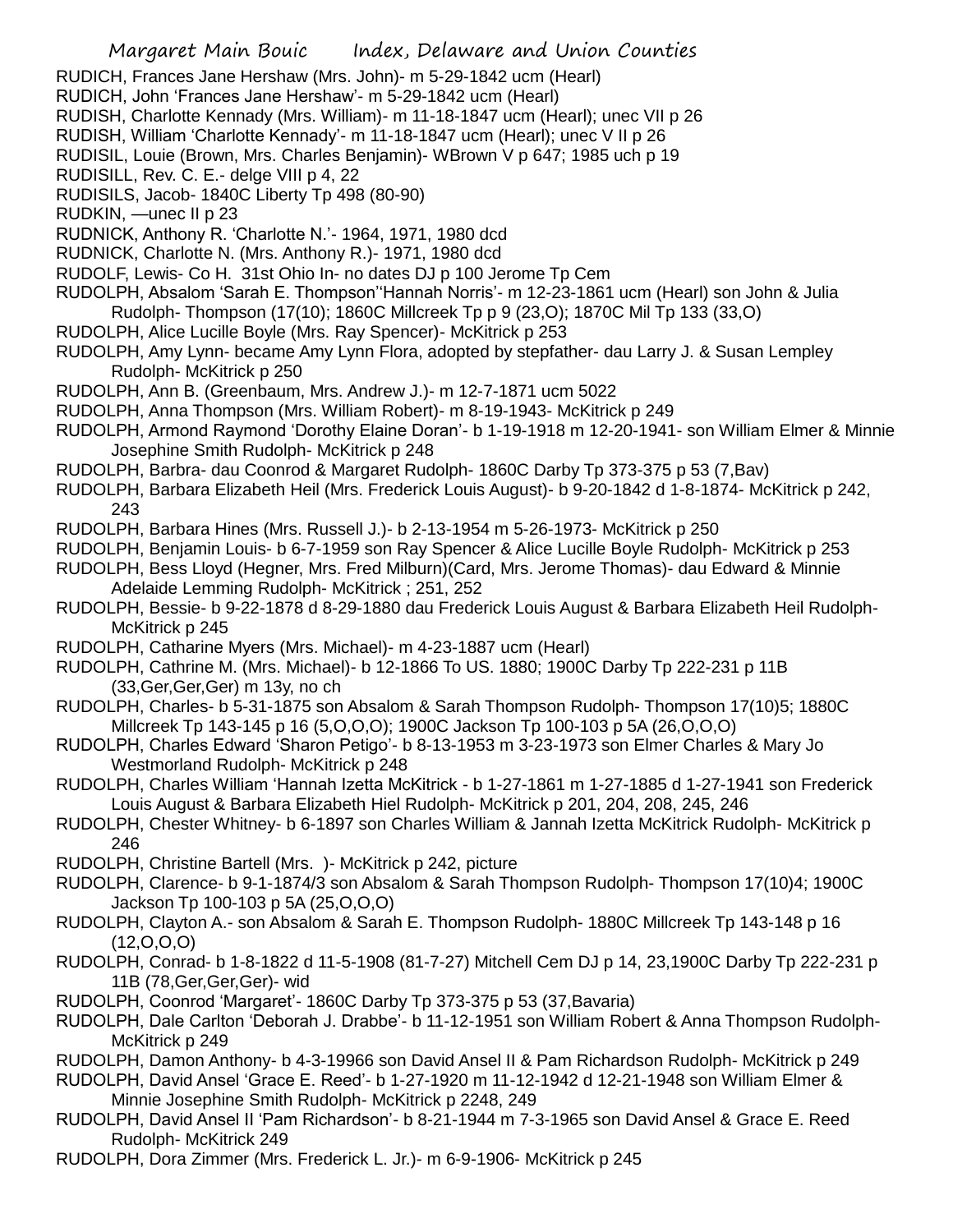- RUDOLPH, Dorothea Minnie (Koch, Mrs. Harry Carlton)- b 3-4-1928 m 6-3-1949 dau William Elmer & Minnie Josephine Smith Rudolph- McKitrick 249
- RUDOLPH, Dorothy Elaine Doran (Mrs. Armond Raymond)- m 12-20-1941- McKitrick 248
- RUDOLPH, Dorothy M. Bulman (Mrs. Malcolm Joseph)- m 2-9-1952- McKitrick p 249
- RUDOLPH, Earl Marvin- b 7-225-1925 son Herbert Carl & Gwendolyn Williams Rudolph- McKitrick 254
- RUDOLPH, Edna Hobbs (Mrs. James Julian)- m 19 42 d 1- 4-1974- McKitrick p 250
- RUDOLPH, Edna Pearl (Sturm, Mrs. Harry F.)- b 2-3-1886 m 3-18-1907 d 6-11-1970 dau Charles William & Hannah Izetta McKitrick Rudolph- McKitrick p 2246, 2247
- RUDOLPH, Edward 'Minnie Adelaide Lemming'- b 12-23-1862 d 11-23-1946 son Frederick Louis August & Barbara Elizabeth Heil Rudolph- McKitrick p 245, 251, 255
- RUDOLPH, Eileen Marie- b 11-10-1955 dau Earl Marvin Rudolph- McKitrick 254
- RUDOLPH, Elaine Susanne (Spence, Mrs. Kenneth)- b 7-21-1948 m 9-9-1969 dau Armond Raymond & Dorothy Elaine Doran Rudolph- McKitrick p 249
- RUDOLPH, Elise Cuthale (Mrs. Raymond Neil)- m 5-29-1971- McKitrick p 249
- RUDOLPH, Elizabeth- Pabst Pion I p 144
- RUDOLPH, Elizabeth May (Cannon, Mrs. Elmer Leroy)- b 8-16-1906 m 10-9-1926 dau Louis Magnus & Hattie Grove Rudolph- McKitrick p 253, 254
- RUDOLPH, Elizabeth Wollam (Mrs. Peter)- dau Benjamin & Hannah Oller Wollam- unec IX p 29
- RUDOLPH, Elmer Charles 'Emma Wirrick''Mary Jo Westmorland'- b 2-12-1916 m(1) 11-9-1935 div m(2) 10-21- 1948 son William Elmer & Minnie Josephine Smith Rudolph- McKitrick 201, 248
- RUDOLPH, Emma Larena (McKitrick, Mrs. William Henry)- b 3-22-1868 m 5-13-1891 d 8-14-1942- McKitrick p 242, 245
- RUDOLPH, Emma Wirrick (Mrs. Elmer Charles)- m 11-9-1935 div- McKitrick p 248
- RUDOLPH, Estella- 1880C Jerome Tp 162-177 p 19 (25,O,O,)
- RUDOLPH, Eva (Bowersmith, Mrs. David)- b 12-27-1830 m 9-18-1856 dcm d 7-30-1910 Jerome IOOF Cem , DJ p 106
- RUDOLPH, Florence Lucille Parvin (Mrs. Louis Groves)- b 9-19-1902 m 2-14-1920 McKitrick p 253
- RUDOLPH, Florence Winter (Mrs. William L.)- m 8-4-1897- McKitrick p 245
- RUDOLPH, Frederick Louis August 'Barbara Elizabeth Heil'- b 11-16-1838 m 4-1-1860 d 1-29-1910 son Christina Bartell Rudolph- McKitrick p 207, 240, 243
- RUDOLPH, Frederick L. Jr. 'Dora Zimmer'- b 5-22-1873 m 6-9-1906 d 3-11-1924 son Frederick Louis August & Barbara Elizabeth Heil Rudolph- McKitrick p 207, 245
- RUDOLPH, Gordon Hward 'Betty Jo Johnson'- b 112-3-1925 m 6-4-1948- son Virgil & Hannah Marie Rothfuss Rudolph- McKitrick p 250
- RUDOLPH, Grace E. Reed (Mrs. David Ansel)- m 11-12-1942- McKitrick p 249
- RUDOLPH, Grace Eileen (Grammer, Mrs. Thomas Roy)- b 9-27-1946 m 1-21-1967 dau David Ansel & Grace E. Reed Rudolph- McKitrick p 249
- RUDOLPH, Gwendolyn Williams (Mrs. Herbert Carl)- b 8-22-1905 m 5-19-1924- dau Ardie & Emma Bradburn Williams- McKitrick p 254
- RUDOLPH, Hannah Izetta McKitrick (Mrs. Charles W.)- b 7-7-1862 m 1-27-1835 d 12-14-1945 dau Samuel Hardesty & Lucetta Fisher McKitrick - McKitrick p 245
- RUDOLPH, Hannah Marie Rothfuss (Mrs. Virgil)- b 9-22-1902 m 11-23-1920-McKitrick p 250
- RUDOLPH, Hannah M. Wormell (Mrs. James)- m 11-3-1857 dcm
- RUDOLPH, Hattie- b 4-17-1881 dau Frederick Louis August & Barbara Elizabeth Heil Rudolph- McKitrick p 245
- RUDOLPH, Hattie Groves (Mrs. Louis Magnus)- b 11-23-1873 m 12-27-1899 d 8-8-1955 dau John & Martha Lever Groves- McKitrick p 245
- RUDOLPH, Heather May- b 8-3-1974 dau Charles Edward & Sharon Petigo Rudolph- McKitrick p 248
- RUDOLPH, Helen (Ralph, Mrs. Julian F.)- m 10-15-1938- Weiser p p 798
- RUDOLPH, Herbert Carl 'Gwendolyn Williams'- b 2-28-1903 m 5-19-1924- son Louis Magnus & Harrie Groves Rudolph- McKitrick p 254
- RUDOLPH, Hester Melcher (Mrs. Ray Arthur)- m 5-19-1919- McKitrick p 252
- RUDOLPH, Ida- 1870C Orange Tp p 424 (9)
- RUDOLPH, Jacob- 1870C Orange Tp p 424 (6)
- RUDOLPH, James Julian 'Edna Hobbs''Louise Sewart Bauer'- b 10-21-1921 m(1) 1942, div- son Virgil & Hannah Marie Rothfuss Rudolph- McKitrick p 250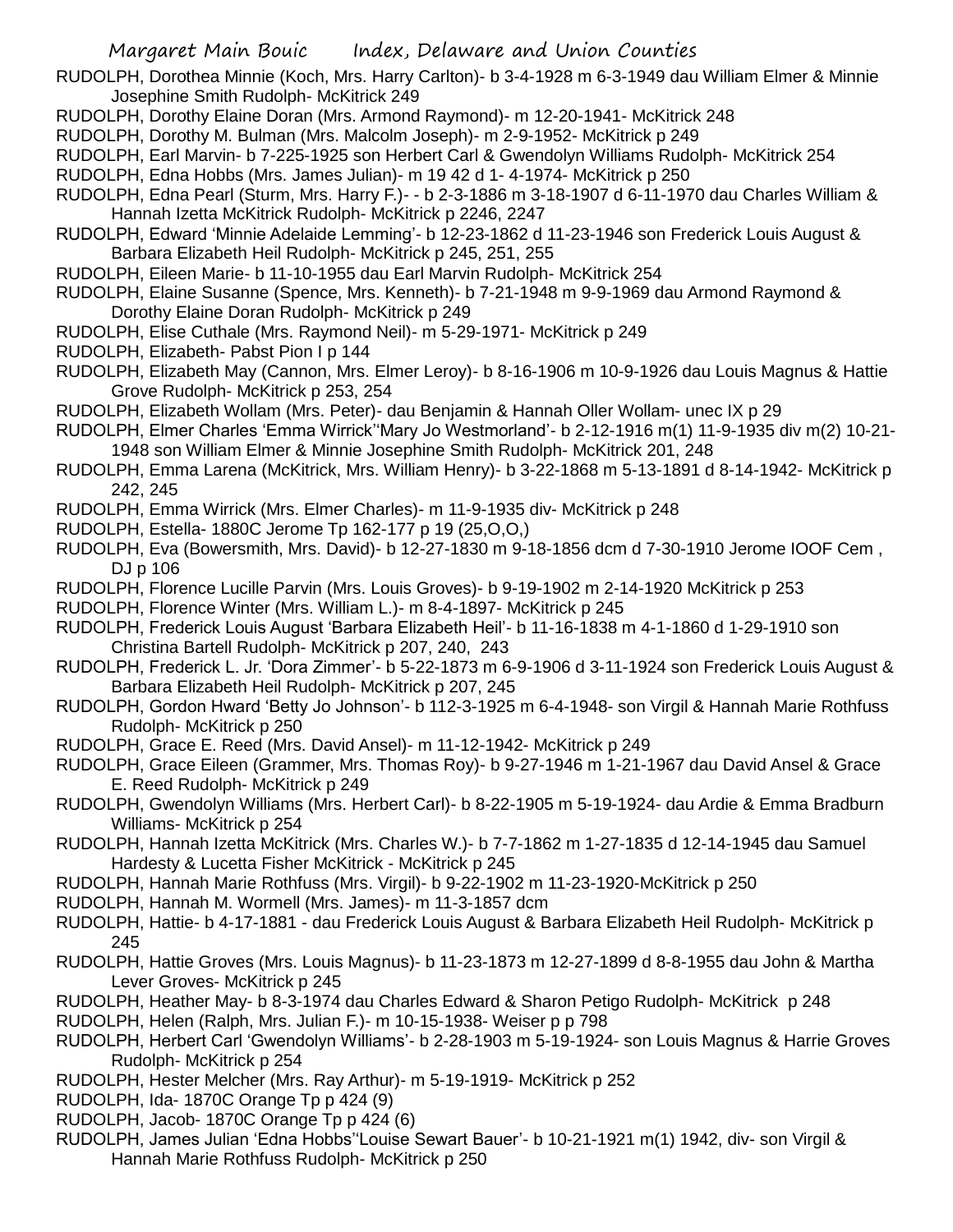RUDOLPH, Jason- b 6-29-1974 son David Ansel II & Pam Richardson Rudolph- McKitrick p 249

RUDOLPH, Jean Carol (Wright, Mrs. Robert)- b 9-14-1943 m 7-25-1970 dau David Ansel & Grace E. Reed Rudolph- McKitrick p 249

- RUDOLPH, Joel- b 10-15-1875 son Frederick Louis August & Barbara Elizabeth Heil Rudolph- McKitrick p 245
- RUDOLPH, John 'Julia'- 1883 uch V p 307; hadc p 22 (1849 Concord Tp); 1835 men p 19 #60 p 29 Concord Tp
- RUDOLPH, John 'Julia Engle'- dcc Dean Leibold 26
- RUDOLPH, John 'Julyan'- DJ p 89, 99

RUDOLPH, —d 3-1835 (6 wks) Jerome Tp Cem, DJ p 99, infant son of John & Julyan

- RUDOLPH, John W.- son Absalom & Sarah Thompson Rudolph- Thompson 17(10)1; 1870C Millcreek Tp 133 p 16 (7,O); 1880C Mil Tp 145 p 16 (17,O,O,O)
- RUDOLPH, Jonathan David- b 10-11-1970 son David Ansel II & Pam Richardson Rudolph- McKitrick p 249
- RUDOLPH, Josie A.- b 8-1889 1900C Darby Tp 222-231 p 11B (10,O,O,O); 1910C Darby Tp 100 p 513 (20,O,O,O)
- RUDOLPH, Julia (Mrs. John)- 1883 uch V p 307
- RUDOLPH, Julia Engle (Mrs. John)- dcc Dean Leibold 27
- RUDOLPH, Julyan (Mrs. John)- d 5-9-1820 (66-10–28) New California Cem DJ p 89, 99
- RUDOLPH, Karen Kessler (Mrs. William Robert,Jr.)- m 11-6-1965 McKitrick p 249
- RUDOLPH, Kathryn (Mrs. )- d 1-20-1961 (95) Mitchell Cem,- DJ p 22; Rudolph
- RUDOLPH, Kattie M. (Mrs. Mike)- b 1865 d 1961 Mitchell Cem, DJ p 14
- RUDOLPH, Kay Lynn (Barnard, Mrs. Clifford George)- b 7-8-1950 m 4-3-1971 dau Elmer Charles & Mary Jo Westmorland Rudolph- McKitrick p 248
- RUDOLPH, Larry J. 'Susan Lempley'- b 6-12-1944 son James Julian & Edna Hobbs Rudolph- McKitrick p 250
- RUDOLPH, Lois Gladyce (Rothschild, Mrs. Richard)- b 11-16-1923 m 1949 dau Louis Groves & Florence Lucille Parvin Rudolph- McKitrick p 253
- RUDOLPH, Lottie (McElroy) d 12-12-1881 (1y1m) Oakdale I p 150 (C-3-20)
- RUDOLPH, Lou (Lee, Mrs. Otto A.)- m 11-8-1877 ucm (Hearl)
- RUDOLPH, Louisa W. (Kirkland, Mrs. W. A.)- dau Absaom & Sarah Thompson Rudolph- Kirkland 5,6;
- Thompson 17(10)2; 1870C Millcreek Tp 33 p 16 (5,O); 1880C Mil Tp 143-148 p 16 (15,O,O,O)
- RUDOLPH, Louis Groves 'Florence Lucille Parvin'- b 12-2-1900 m 2-14-1920 son Louis Magnus & Hattie Groves Rudolph- McKitrick p 245-253
- RUDOLPH, Louis Magnus 'Hattie Groves'- b 1-11-1866 m 12-27-1899 d 88-1955 son Frederick Louis August & Barbara Elizabeth Heil Rudolph- McKitrick p 45
- RUDOLPH, Louisa (Lee, Mrs. Otto)- m 11-8-1877 ucm 6152; 1908 dch p 760
- RUDOLPH, Louise Stewart Bauer (Mrs. James Julian)- McKitrick p 250
- RUDOLPH, M. unec XIV p 5, Washington Tp
- RUDOLPH, M.- unec XII p 5, forfeited for taxes
- RUDOLPH, Malcolm Joseph 'Dorothy M. Bulamn'- b 12-27-1923 m 2-9-1952 son William Elmer & Minnie Josephine Smith Rudolph- McKitrick p 248, 249
- RUDOLPH, Margaret (Mrs. Coonrod/Conrad)- b 9-19-1828 d 12- 25-1898 (70-3-6) Mitchell Cem, DJ p 14; 1860C Darby Tp 373-375 p 53 (36,Bavaria)
- RUDOLPH, Margaret- dau Coonrod & Margaret Rudolph- 1860C Darby Tp 373-375 p 53 (1,O)
- RUDOLPH, Maria- 1870C Orange Tp p 424 (51)
- RUDOLPH, Marian Athey (Mrs. Phillip Gordon)- b 6-7-1951 m 12-17-1971- McKitrick p 250
- RUDOLPH, Marijo Catherine (Jujawa, Mrs. Jerald)- b 7-9-1936 m 10-29-1955 dau Elmer Charles & Emma Wirrick Rudolph- McKitrick p 248
- RUDOLPH, Mark Anthony- b 4-25-1966 son William Robert,Jr. & Karen Kessler Rudolph- McKitrick p 249
- RUDOLPH, Mark Brian- b 2-15-1957 son Larry J. & Susan Lempley Rudolph- McKitrick p 250
- RUDOLPH, Mark Jeffrey- b 5-28-1959 son Malcolm Joseph & Dorothy E. Bulman Rudolph- McKitrick p 249
- RUDOLPH, Marlene Joyce (Hensley, Mrs. James Alan)- b 6-29-1955 m 1-19-1974 dau William Robert & Anna Thompson Rudolph- McKitrick p 249
- RUDOLPH, Mary (79-1943) d 12-4-1951 Claibourne Tp; uninf p 26
- RUDOLPH, Mary Ann- b 1-31-1954 dau Malcolm Joseph & Dorothy E. Bulman Rudolph- McKitrick p 249 RUDOLPH, Mary Jo- b 2-24-1957- dau Gordon Howard & Betty Jo Johnson Rudolph- McKitrick p 250
- RUDOLPH, Mary Jo Westmorland (Mrs. Elmer Charles)- b 10-21-1948- McKitrick p 248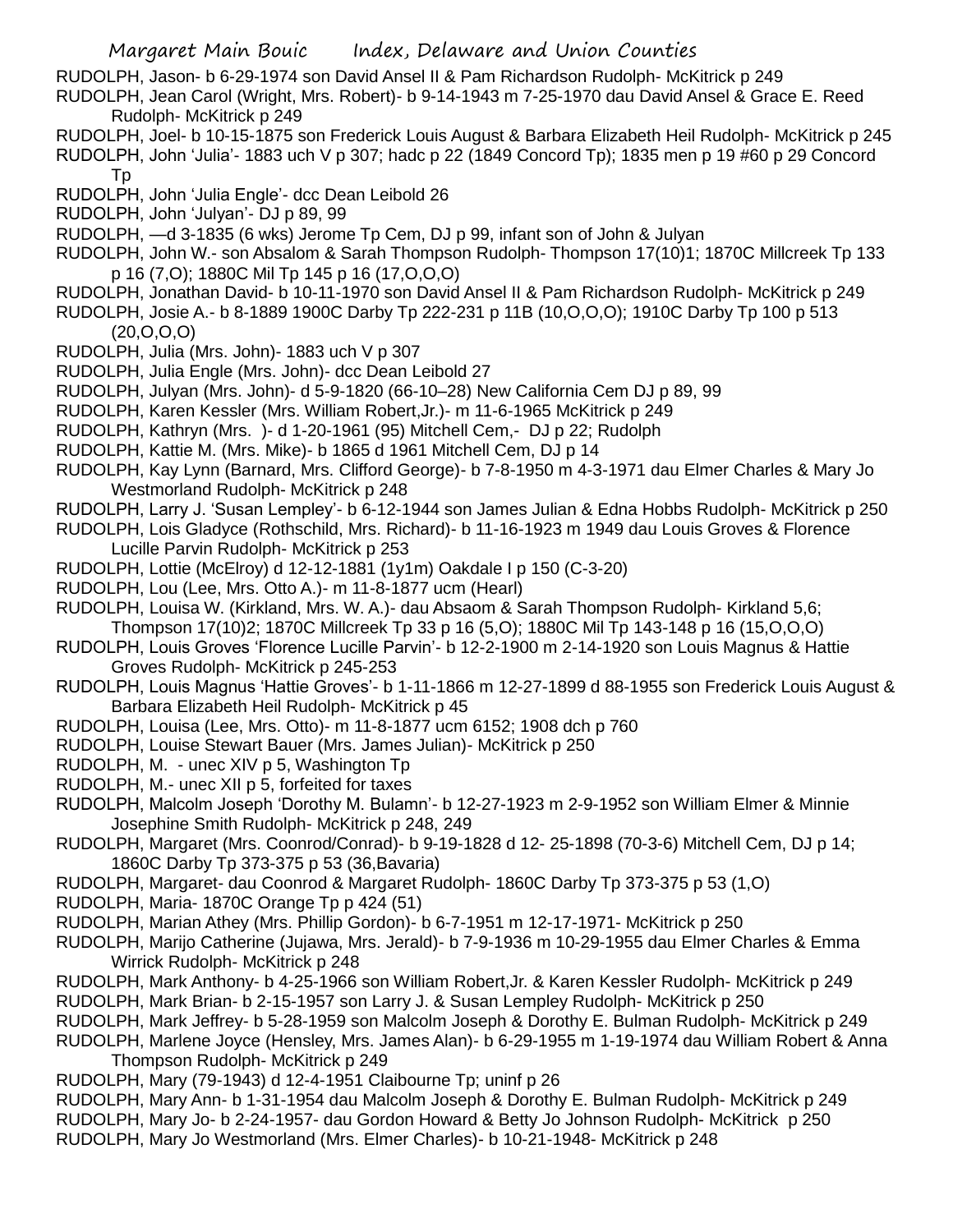- RUDOLPH, Mary Susanna (Moore, Mrs. Thomas Charles)- m 12-24-1889 ucm (Hearl)- dau Absalom & Sarah Thompson Rudolph- Thompson 17(10)3; 1870C Millcreek Tp 133 p 16 (3,O)
- RUDOLPH, Michael 'Catharine Myers'- b 2-1859 m 4-23-1887 ucm (Hearl)- son Conrad Rudolph- uccp p 16 JB2 p 50, 55; 1883 uch V p p 658; uca p 101; 1900C Darby Tp 222-231 p 11B (41,O,Ger,Ger) m 13y; 1910C Darby Tp 100 p 5B (51,O,Ger,Ger)- m 22y
- RUDOLPH, Mike 'Kattie M,.'- b 1859 d 1928 Mitchell Cem, DJ p 14
- RUDOLPH, Mildred A. (Lane, Mrs. H. C.)- b 1909 m 9-8-1945 dau Louis Magnus & Hattie Groves Rudolph-McKitrick p 253, 254
- RUDOLPH, Minnie Adelaide Lemming (Mrs. Edward)- b 12-23-1862 m 10-28-1891 d 12-9-1946- McKitrick p 251
- RUDOLPH, Minnie Josephine Smith (Mrs. William Elmer)- b 6-11-1892 m 3-25-1915 d 2-9-1959 dau Thomas Jefferson & Sarah Mahler Smith- McKitrick p 2247
- RUDOLPH, Nancy (Mrs. )- dau Hugh A. & Frances D. Harter- 1976 dch p 377
- RUDOLPH, Nancy Jean- b 1-23-1958 dau Ray Spencer & Alice Lucille Boyle Rudolph- McKitrick p 253
- RUDOLPH, Pam Richardson (Mrs. David Ansel II) m 7-3-1965- McKitrick p 249
- RUDOLPH, Peter- 1870C Orange Tp p 424 (20)
- RUDOLPH, Peter 'Elizabeth Wollam'- unec IX p 29
- RUDOLPH, Philip Gordon 'Marian Athey'- b 5-25-1950 m 12-17-1971 son Gordon Edward & Betty Jo Johnson Rudolph- McKitrick p 250
- RUDOLPH, Plyell- 1870C Orange Tp p 424 (53\*)
- RUDOLPH, Plyell,Jr.- 1870C Orange Tp p 424 (14)
- RUDOLPH, Randy Mark- b 11-14-1953 son Earl Marvin Rudolph- McKitrick p 254
- RUDOLPH, Ray Arthur 'Hester Melcher'- b 1892 d 2-1-1958 son Edward & Minnie Adelaide Lemming Rudolph-McKitrick p 251, 252
- RUDOLPH, Ray Spencer 'Alice Lucille Boyle'- b 4-19-1932 son Louis Groves & Florence Lucille Parvin Rudolph- McKitrick p 253
- RUDOLPH, Raymond Neil 'Elise Guthals'- b 5-19-1946 m 5-29-1971 son Armond Raymond & Dorothy Elaine Doran Rudolph- McKitrick p 249
- RUDOLPH, Raymond Patrick- b 6-22-1956 son Elmer Charles & Mary Jo Westmorland Rudolph- McKitrick p 248
- RUDOLPH, Rebecca (Dodge, Mrs. John Kilgore)- b 7-1-1833 m 11-29-1855 dcm d 4-21-1921 dau John & Julia Engle Rudolph- dcc Dean Leibold 13; Dodge 6,7; 1915 uch p 785, 1043; 1883 uch V p 307
- RUDOLPH, Rebecca Jane- 1-10-1965 dau Malcolm Joseph & Dorothy M. Bulman Rudolph- McKitrick p 249 RUDOLPH, Ross- 1870C Orange Tp p 414 (16)
- RUDOLPH, Rudolph I, Emperor Austria, b 12-18-d 1291- McKitrick p 240
- RUDOLPH, Rufina (Thompson, Mrs. Harvey P.)- m 3-24-1859 dcm
- RUDOLPH, Russell J. 'Barbara Hines'- b 3-30-1953 m 5-26-1973 son Gordon Howard & Betty Jo Johnson Rudolph- McKitrick p 250
- RUDOLPH, Sarah E. Thompson (Mrs. Absalom)- b 11-20-1843 m 12-23-1861 ucm 3266 d 9-15-1927 New Millcreek Cem p 43- dau William & Sarah Sherman Thompson- Thompson 17(10); Hays 1,2; 1870C Millcreek Tp 133 p 16 (26,O); 1880C Mil Tp 143-148 p 16 (36,O,O,O)
- RUDOLPH, Sarah Elise- b 5-16-1975 dau Raymond Neil & Elise Guthals Rudolph- McKitrick p 249
- RUDOLPH, Scott William- b 10-3-1969 son William Robert,Jr. & Karen Kessler Rudolph- McKitrick p 249
- RUDOLPH, Sharon Petigo (Mrs. Charles Edward)- m 3-23-1973- McKitrick p 248
- RUDOLPH, Sophia (Harrington, Mrs. Henry H.)- m 11-25-1854 dcm; delge XIII p 17
- RUDOLPH, Steffanie Lyn- b 9-28-1968 d 3-4-1971 dau david Ansel II & Pam Richardson Rudolph- McKitrick p 249
- RUDOLPH, Steven Carl- b 7-15-1951 son Earl Marvin Rudolph- McKitrick p 254
- RUDOLPH, Susan- 1880C Marysville 146-147 p 6 (13,O,O,O)
- RUDOLPH, Susan Lempley (Mrs. Larry J.)- McKitrick p 250
- RUDOLPH, Tiffany Charlotte- b 9-7-1973 dau Charles Edward & Sharon Petigo Rudolph- McKitrick p 248
- RUDOLPH, Verna Jeannette- b 6-24-1888 dau Charles William & Hannah Izetta McKitrick Rudolph- McKitrick p 246
- RUDOLPH, Virgil 'Hannah Marie Rothfuss'- b 1-24-1899 m 11-23-1920 d 3-8-1965 son Charles William & Hannah Izetta McKitrick Rudolph- McKitrick p 246, 250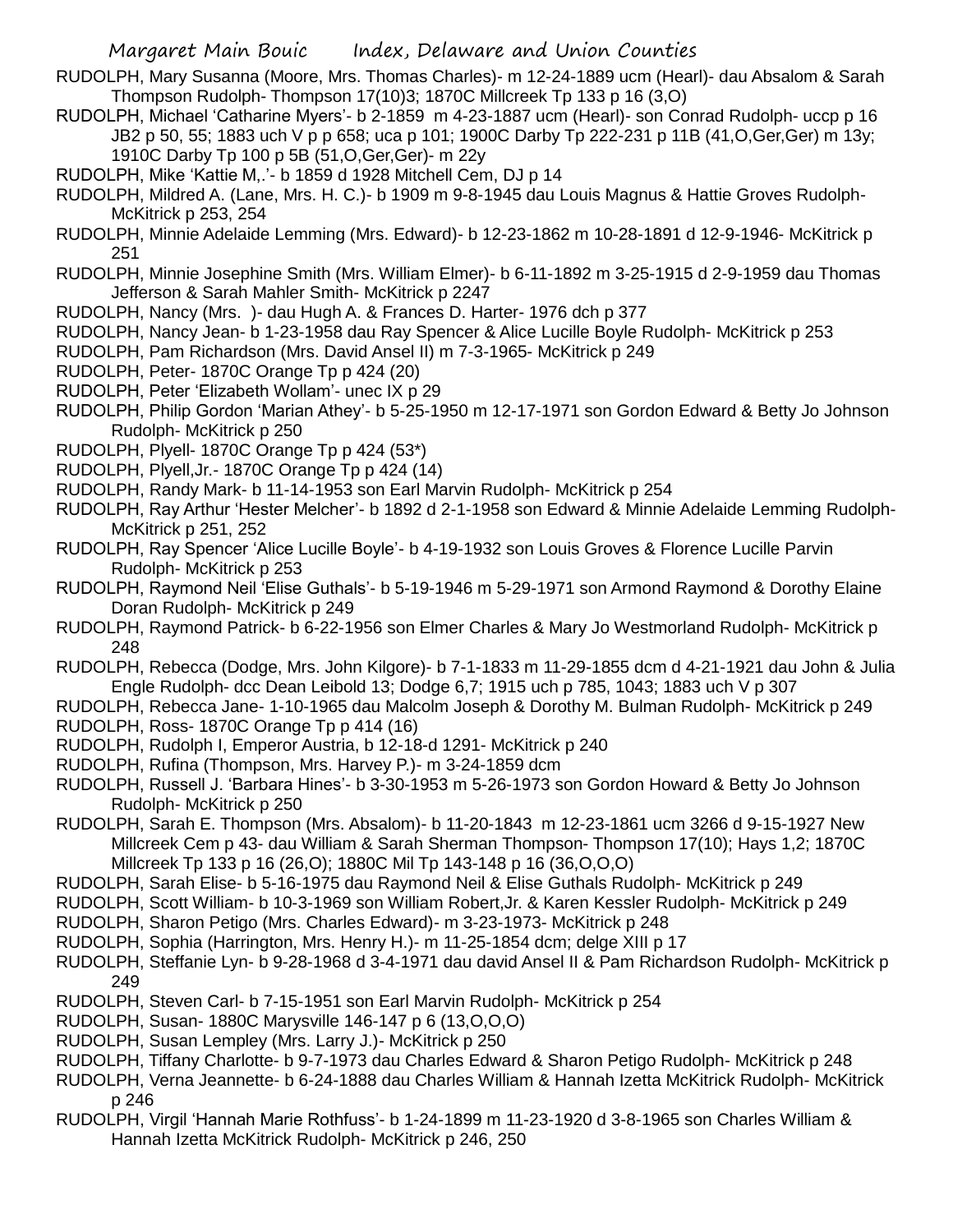- RUDOLPH, William Elmer 'Minnie Josephine Smith'- b 1-28-1891 m 3-25-1915- son Charles William & Hannah Izetta McKitrick Rudolph - McKitrick 246, 247, 248
- RUDOLPH, William L. 'Florence Winter'- b 8-5-1871 m 8-4-1897 d 5-20-1942 son Frederick Louis August & Barbara Elizabeth Heil Rudolph- McKitrick p 245
- RUDOLPH, William Robert 'Anna Thompson'- b 4-7-1922 m 8-19-1942 son William Elmer & Minnie Josephine Smith Rudolph- McKitrick p 248, 249
- RUDOLPH, William Robert,Jr. 'Karen Kessler'- b 3-12-1945 m 11-6-1965 son William Robert & Anna Thompson Rudolph- McKitrick p 249
- RUDY, George 'Mary Kiplinger'- Weiser p 623
- RUDY, Katherine (Mrs. )(Hayes, Mrs. Charles,Jr.)- m 4-15-1966- Rudy
- RUDY, Lila (Weiser, Mrs. John Augustus)- Weiser p 508
- RUDY, Louisa Francis (Mrs. )- dau Elizabeth Wilkin Francis- Shipps p 10
- RUDY, Mabel (Miner, Mrs. )- dau George & Mary Kiplinger Rudy- Weiser p 623
- RUDY, Marilyn Lambert (Leatherman, Mrs. Paul Cecil)- b 9-6-1935 dau Ralph & Naomi Rudy- Maugans Anc p p 80
- RUDY, Martie (Wines, Mrs. )- dau George & Mary Kiplinger Rudy- Weiser p 623
- RUDY, Mary Francis (Mrs. )- dau Elizabeth Wilkin Francis- Shipps p 10
- RUDY, Mary Kiplinger (Mrs. George)(Schirmacker, Mrs. Adolph) dau Michael Kiplinger- Weiser p 623
- RUDY, Naomi (Mrs. Ralph)- Maugans Anc p 80
- RUDY, Ralph 'Naomi'- Maugans Anc p p 80
- RUDY, T. W.- 1964 dcd
- RUE, Daniel- 1820C Marlborough Tp
- RUE, Etoile P. (Carder, Mrs. James Robert)- m 6-13-1936- Rue
- RUE, John 'Mary Ann Whipple- dumch p 232
- RUE, Joseph Liscomb 'Macra Carr Campbell- dcw Robert Powers 1; Powers Pat p 2-3; Powers p 99, 239
- RUE, Macra Carr Campbell (Mrs. Joseph Liscomb) dcq Robert Powers 1; Powers p 99, 239, 310; Powers Pat p 203
- RUE, Mary Ann Whipple (Mrs. John)- dau Barton & Eliza Van Duzer Whipple- dumch p 232
- RUE, Mary Carlotta- dau Joseph Liscomb & Macra Carr Campbell- dcq Robert Powers 1
- RUE; Sara Campbell (Powers, Mrs. Robert)- b 6-19-1881 m 11-10-1910 dau Robert Powers 1; Powers p 99, 239, 310; Powers Pat p 203
- RUEBUSH, Angeline Kalinoski (Mrs. Mervin Henry)- b 4-13-1926 m 1-29-1955 dau Nicolas & Mary Bozekowski Kalinoski- Maugans Anc p 156
- RUEBUSH, Ann Marie- b 3-31-1958 dau Mervin Henry & Angeline Kalinoski Ruebush- Maugans Anc p 156
- RUEBUSH, Anna K. (Andrews, Mrs. T. M.)- dau Ephraim & Lucilla Virginia Kuffer- Powers p 79
- RUEBUSH, Anna Marie- Powers p 78
- RUEBUSH, Bernice Bertschi (Chatterton, Mrs. )(Mrs. Walter David)- m 1-22-196 dau Albert & Bessie Briley Bertschi- Maugans Anc p 157
- RUEBUSH, Bertha Mae (Scott, Mrs. Andrew)- b 11-10-1876 m 2-8-1906 d 6-15-1958- Maugans Anc p 154, 155
- RUEBUSH, Betty Ann Stewart (Mrs. David Henry II) b 11-18-1918 m 8-3-1940 dau Earl Otis & Hilda Stoecks Stewart- Maugans Anc p 155
- RUEBUSH, Brian Eldon- b 4-10-1965 son Eldon Archer & Wanda Gills Ruebush- Maugans Anc p 157
- RUEBUSH, Carl Henry 'Hulda Locke Paulsgrove'- b 4-24-1896 m 10-5-1918 son David Henry & Elizabeth Jane Yates Ruebush- Maugans Anc p 154, 157
- RUEBUSH, Catherine Cook (Mrs. George)- Maugans Anc p 154
- RUEBUSH, Catherine- dau John & Mary Huffman Ruebush- Powers p 78
- RUEBUSH, David Henry 'Elizabeth Jane Yates'- b 11-21-1842 m 1-30-1873 d 5-10-1919 son George & Catherine Cook Ruebush- Maugans Anc p 154
- RUEBUSH, David Henry II 'Betty Ann Stewart'- b 11-20-1915 m 8-3-1940 son David Henry & Elizabeth Jane Yates Ruebush- Maugans Anc p 154, 155
- RUEBUSH, David Henry III 'Martha Susan Ellertson'- b 10-24-1945 m 7-25-1969 son David Henry II & Betty Ann Stewart Ruebush- Maugans Anc p 155
- RUEBUSH, Dean Marlin- b 9-20-1955 son Harold Edwin & Martha Hardisty Ruebush- Maugans Anc p 156
- RUEBUSH, Dennis Mark 'Mary Jarietta Alstadt'- b 7-4-1949 m 9-27-1969 son Harold Edwin & Martha Hardesty Ruebush- Maugans Anc p 156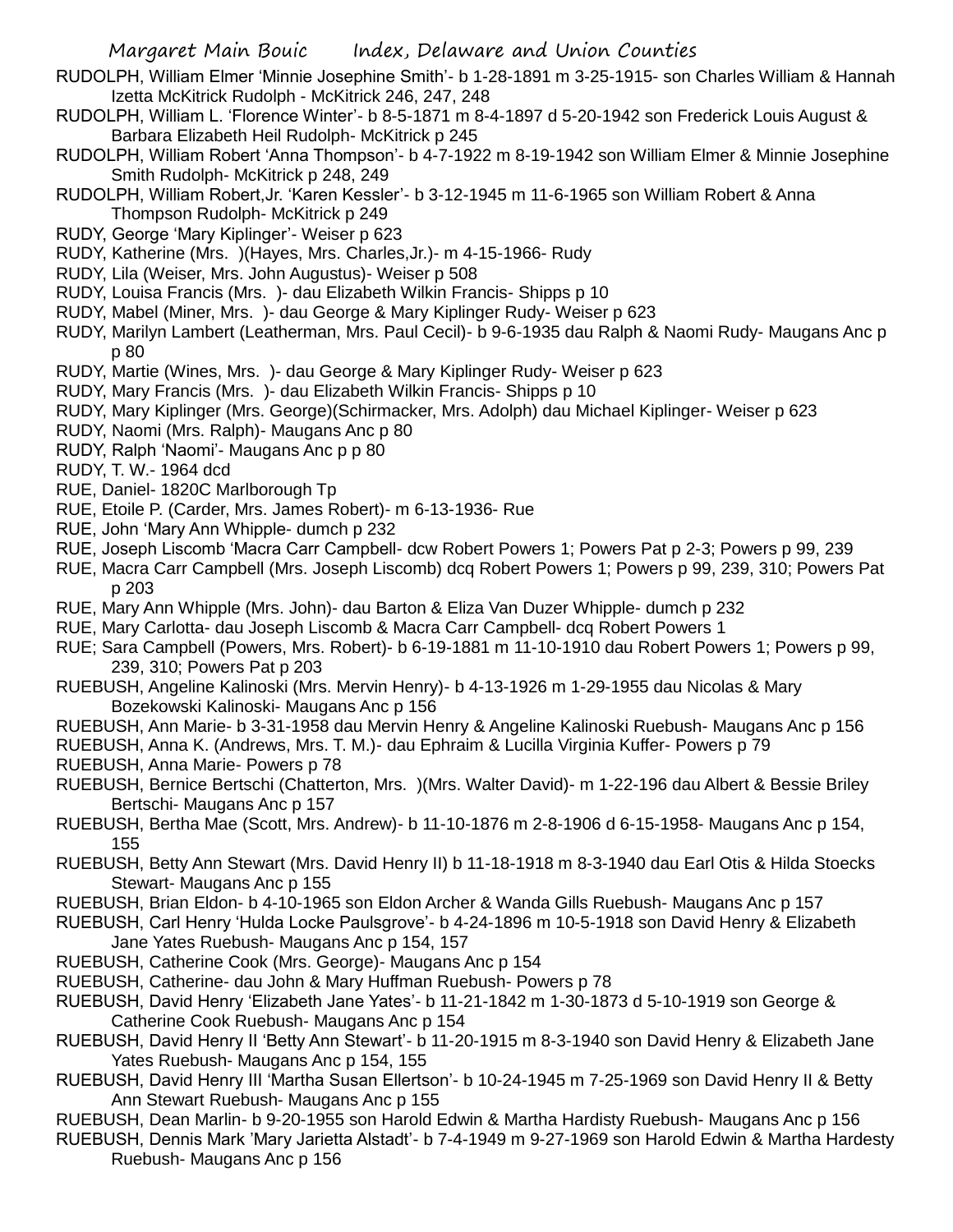- RUEBUSH, Donald Lee 'Frances Carlock'- b 5-21-1933 m 11-6-1955 son Walter David & Helen Gladys Archer Ruebush- Maugans Anc p 156, 157
- RUEBUSH, Dorothy Lue- b 4-2-1925 d 2-23-1936 dau Carl Henry & Hulda Locke Paulsgrove Ruebush-Maugans Anc p 157

RUEBUSH, Edgar- son Ehraim Ruebush- Powers p 79

- RUEBUSH, Eldon Archer 'Wanda Gills'- b 6-29-1930 m 10-29-1950 son Walter David & Helen Gladys Archer Ruebush- Maugans Anc p 156, 157
- RUEBUSH, Elizabeth Jane Yates (Ms. David Henry)- b 10-5-1852 m 1-30-1873 d 12-22-1936 dau William Andrew & Mary Finley Yates- Maugans Anc p 152, 153
- RUEBUSH, Elizabeth- dau John & Mary Huffman Ruebush- Powers p 78
- RUEBUSH, Elizabeth Willberger (Mrs. George)- m 1797- Powers p 78
- RUEBUSH, Ephraim 'Lucilla Virginia Kieffer'- b 1833 d 1924- son John & Mary Huffman Ruebush- Powers p 78, 79

RUEBUSH, Ethel Maxine (Goodpasture, Mrs. Robert Dean)- b 11-23-1928 m 9-4-1949 dau Carl Henry & Hulda Locke Paulsgrove Ruebush- Maugans Anc p 157

- RUEBUSH, Frances (Burkholder, Mrs. Peter)- m 1836- Powers p 78
- RUEBUSH, Frances Carlock (Mrs. Donald Lee)- b 1-26-1935 m 11-6-1955 dau John & Gertrude Bellesa Carlock- Maugans Anc p 157
- RUEBUSH, Fred Ernest 'Marty Martha Zell'- b 3-9-1875 m 10-25-1906 d 4-13-1963- son David Henry & Elizabeth Jane Yates Ruebush- Maugans Anc p 154
- RUEBUSH, George 'Catherine Cook'- Maugans Anc p 154
- RUEBUSH, George- son John & Mary Huffman Ruebush- Powers p 78, 84
- RUEBUSH, George Yates 'Hallie Whaley'- b 6-4-1888 m 9-4-1913 d 5-30-1963 son David Henry & Elizabeth Jane Yates Ruebush- Maugans Anc p 154, 155
- RUEBUSH, Hallie Whaley (Mrs. George Yates)- b 8-19-1891 m 9-4-1913- son Hugh A. & Martha Heath Whaley- Maugans Anc p 155
- RUEBUSH, Harold Edwin 'Martha Hardisty'- b 9-18-1923 m 12-27-1945 son Walter David & Helen Gladys Archer Ruebush- Maugans Anc p 156
- RUEBUSH, Hazel Fern Argenbright (Mrs. Raymond Roy)- b 4-6-1883 m 12-28-1915 dau Isaac & Harriet Locke Argenbright- Maugans Anc p 155
- RUEBUSH, Helen Gladys Archer (Mrs. Walter David)- b 6–27-1893 m 3-2-1922 d 3-25-1964 dau William & Mary Harris Archer- Maugans Anc p 156
- RUEBUSH, Helen Wilson (Needham, Mrs. \_)(Mrs. Raymond Roy)- b 4-2-1892 m 11-14-1944- Maugans Anc p 155
- RUEBUSH, Henry- Powers p 84
- RUEBUSH, Hulda Locke Paulsgrove (Mrs. Carl Henry)- b 6-17-1898 m 10-5-1918 dau Thomas & Lucy Locke Paulsgrove- Maugans Anc p 157
- RUEBUSH, Jacob- son John & Mary Huffman Ruebush- Powers p 78
- RUEBUSH, James H.- d 4-4-1948 (83) son Ephraim & Lucilla Virginia Kieffer Ruebush- Powers p 79
- RUEBUSH, James L.- son James H. Ruebush- Powers p 79
- RUEBUSH, John Charles- b 7-13-1956 son Mervin Henry & Angeline kalinoski Ruebush- Maugans Anc p 156
- RUEBUSH, John 'Mary Huffman'- b 8-8-1782 m 1810 d 2-6-1874 son John & Molly Keller Ruebush- Powers p 70, 84
- RUEBUSH, John 'Mollie Keller'- 1736 d 1815 son Henry Ruebush- Powers p 20, 78, 84
- RUEBUSH, John Michael- b 6-8-1972 son David Henry III & Martha Susan Ellertson Ruebush- Maugans Anc p 155
- RUEBUSH, Joseph A.- son Ephraim & Lucilla Virginia Kieffer Ruebush- Powers p 78, 79, 84, 75
- RUEBUSH, Judith Maxine- b 2-21-1942 d 2-23-1942- dau Max Edwin & Marjorie Wells Ruebush- Maugans Anc p 155
- RUEBUSH, Julia Mae- b 12-19-1960 dau Kenneth Lee & Martha Logan Ruebush- Maugans Anc p 156
- RUEBUSH, Karen Dee- b 8-24-1960 dau Donald Lee & Frances Carlock Ruebush- Maugans Anc p 157
- RUEBUSH, Karl Lee- b 5-14-1968 son Donald Lee & Frances Carlock Ruebush- Maugans Anc p 157
- RUEBUSH, Kella Dawn- b 10-9-1963 dau Harold Edwin & Martha Hardesty Ruebush- Weiser p 156
- RUEBUSH, Kendall Ray- b 7-6-1963 son Donald Lee & Frances Carlock Ruebush- Maugans Anc p 157
- RUEBUSH, Kenneth Lee 'Martha Logan'- b 10-28-1935 m 6-3-1958 son George Yates & Hallie Whaley Ruebush- Maugans Anc p 155, 156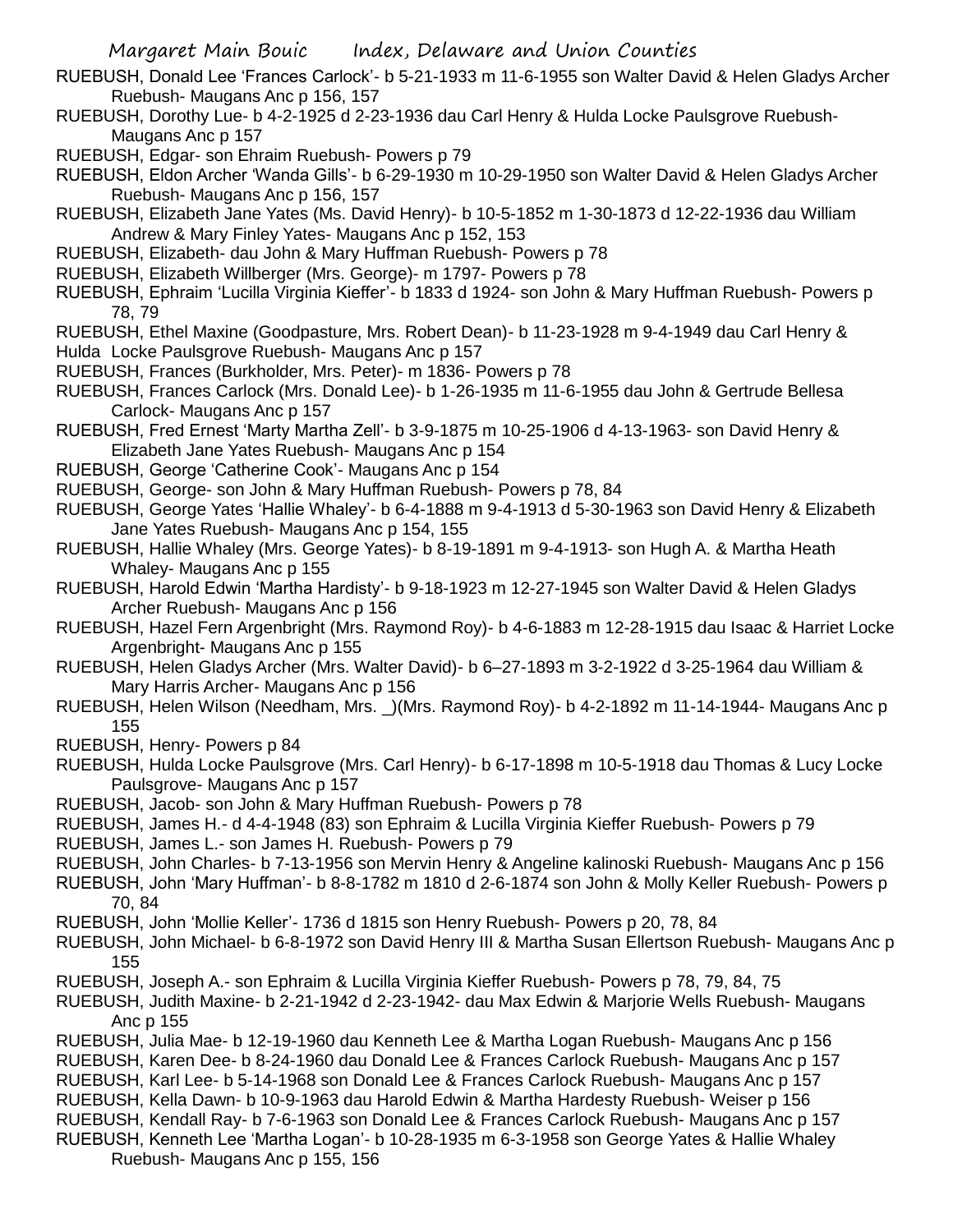- RUEBUSH, Kim Renee b 12-18-1958 ch Donald Lee & Frances Carlock Ruebush- Maugans Anc p 157 RUEBUSH, Kraig Alan- b 11-7-1971 son Donald Lee & Frances Carlock Ruebush- Maugans Anc p 157 RUEBUSH, Larry Eugene- b 3-5-1944 son Max Edwin & Marjorie Wells Ruebush- Maugans Anc p 157 RUEBUSH, Lucinda- dau John & Mary Huffman Ruebush- Powers p 78
- RUEBUSH, Lynn Alan- b 8-14-1959 son Eldon Archer & Wanda Gills Ruebush- Maugans Anc p 157 RUEBUSH, Magdalene- dau John & Mary Huffman Ruebush- Powers p 78
- RUEBUSH, Margaret (Long, Mrs. Adam)- b 12-28-1768 m 8-5-1788 d 4-27-1839 dau John & Molly Keller Ruebush- Powers p 78, 84
- RUEBUSH, Marjorie Wells (Mrs. Max Edwin)- b 1-19-1919 m 4-12-1941- dau Ralph & Mae Milton Wells-Maugans Anc p 155
- RUEBUSH, Martha Elizabeth (Lanham, Mrs. William)- b 10-8-1920 m 9-4-1948 dau George Yates & Hallie Whaley Ruebush- Maugans Anc p 155, 156
- RUEBUSH, Martha Hardisty (Mrs. Harold Edwin)- b 6-18-1924 m 12-27-1945 dau Arthur & Gladys Killip Hardisty- Maugans Anc p 156
- RUEBUSH, Martha Logan (Mrs. Kenneth Lee)- b 12-10-1935 m 6-3-1958 dau Henry & Viola McGraw Logan-Maugans Anc p 156
- RUEBUSH, Martha Susan Ellertson (Mrs. David Henry III)- b 1-6-1945 m 7-25-1969 dau Dean & Violet Swanson Ellerton- Maugans Anc p 155
- RUEBUSH, Mary (Andrews, Mrs. W. G.)- dau Ephraim & Lucilla Virginia Ruebush- Powers p 79
- RUEBUSH, Mary (Cline, Mrs. Conrad)- dau John & Molly Keller Ruebush- Powers p 78, 84, 85
- RUEBUSH, Mary Jarietta Alstadt (Mrs. Dennis Mark)- b 11-30-1950 m 9-27-1969 dau David & Charlene Ann Anderson Alstadt- Maugans Anc p 156
- RUEBUSH, Mary Martha Zoll (Mrs. Fred Ernest)- b 10-22-1875 m 10-25-1906 d 11-7-1972 dau Henry & Clarinda Connell Zoll- Maugans Anc p 154
- RUEBUSH, Max Edwin 'Marjorie Wells'- b 6-11-1919 m 4-12-1941 son George Yates & Hallie Whaley Ruebush- Maugans Anc p 155
- RUEBUSH, Mervin Henry 'Angeline Kalinoski'- b 8-1-1922 m 1-29-1955 son George Yates & Hallie Whaley Ruebush- Maugans Anc p 155, 156
- RUEBUSH, Nancy Kay (Lefler, Mrs. Rodger Wendell)- b 1-13-1949 m 7-25-1970 dau Max Edwin & Marjorie Wells Ruebush- Maugans Anc p 155, 156
- RUEBUSH, Nora Chatterton (Mrs. Roy Finley)- b 12-14-1881 m 10-4-1910 dau Samuel & Lizzie Nola Chatterton- Maugans Anc p 155
- RUEBUSH, Paul William- b 3-17-1962 d 4-10-1964 bur Denver- son Marvin Henry & Angeline Kalinoski Ruebush- Maugans Anc p 156
- RUEBUSH, Peter- son John & Mary Huffman Ruebush- Powers p 78
- RUEBUSH, Peter 'Susannah Huffman''Frances Burkholder'- b 1784 d 9-1-1879- son John & Molly Keller Ruebush- Powers p 78
- RUEBUSH, Raymond Roy 'Hazel Fern Angenbright''Helen Wilson'- b 8-4-1885 m(1) 12-28-1915 (2) 11-14- 1944 son David Henry & Elizabeth Jane Yates Ruebush- Maugans Anc p 154, 155
- RUEBUSH, Robert Andrew- b 6-8-1792 son David Henry III & Martha Susan Ellertson Ruebush- Maugans Anc p 155
- RUEBUSH, Roy Finley 'Nora Chatterton'- b 2-21-1880 m 10-4-1910 d 5-15/16-1974 son David Henry & Elizabeth Jane Yates Ruebush- Maugans Anc p 154, 155
- RUEBUSH, Ruth Eileen (Westerhold, Mrs. Kenneth)- b 9-10-1925 m 11-8-1942 dau Walter David & Helen Gladys Archer Ruebush- Maugans Anc p 156
- RUEBUSH, Ruth Lucile 9Curtis, Mrs. Vilas)- b 2-18-1911 m 11-25-1945 dau Fred Ernest & Mary Martha Zell Ruebush- Maugans Anc p 154
- RUEBUSH, Samuel- son John & Mary Huffman Ruebush- Powers p 78
- RUEBUSH, Sarah Jane- b 7-14-1951 dau David Henry II & Betty Ann Stewart Ruebush- Maugans Anc p 155
- RUEBUSH, Sheree Ann- b 12-29-1955 dau Eldon Archer & Wanda Gills Ruebush- Maugans Anc p 157
- RUEBUSH, Silas- son John & Mary Huffman Ruebush- Powers p 78
- RUEBUSH, Steven Lee- b 5-19-1962 son Kenneth Lee & Martha Logan Ruebush- Maugans Anc p 156
- RUEBUSH, Steven Michael- b 9-23-1953 son Eldon Archer & Wanda Gills Ruebush- Maugans Anc p 157
- RUEBUSH, Susan Ann- b 8-1-1943 dau David Henry II & Betty Ann Stewart Ruebush- Maugans Anc p 155
- RUEBUSH, Susan- dau John & Mary Huffman Ruebush- Powers p 78
- RUEBUSH, Susanna Huffman (Mrs. Peter)- Powers p 78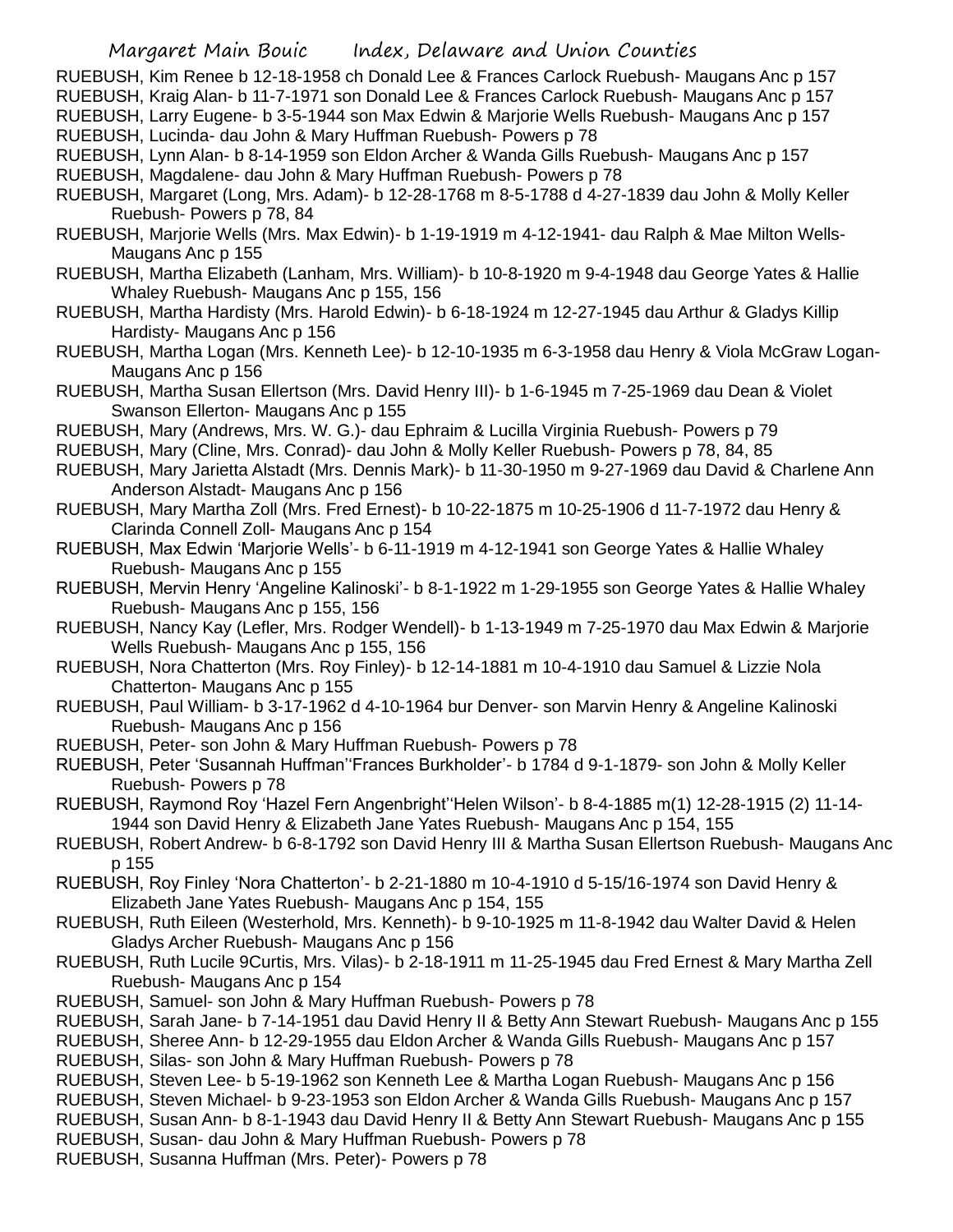Margaret Main Bouic Index, Delaware and Union Counties RUEBUSH, Susannah- b 5-4-1772 dau John & Molly Keller Ruebush- Powers p 78 RUEBUSH, Walter David 'Helen Gladys Archer''Bernice Bertschi'- b 8-24-1890 m(1) 3-2-1922 (2)1-21-1966 son David Henry & Elizabeth Jane Yates Ruebush- Maugans Anc p 154, 156, 157 RUEBUSH, Wanda Gills (Mrs. Eldon Archer)- b 6-26-1930 m 10-29-1950 dau Eldon & Beulah Graves Gills-Maugans Anc p 157 RUEBUSH, William M.- son Ephriam & Lucilla Virginia Kieffer Ruebush- Powers p 79 RUECK, Alma Winchester (Mrs. )- dau Richard Winchester- uccp p 46, rec Bk 2 p 14, 15 RUECKEL, Lyda Louise- d 10-15-1900 (92) St. Joseph's Cem- Pl City Advocate- Rueckel RUEDEBUSCH, Althea (Mrs. Norman F.)- Ruedebusch RUEDEBUSCH, Bruce 'Polly'- dau Norman F. & Althea Ruedebusch- Ruedebusch RUEDEBUSCH, Emma Kuest (Mrs. Henry)- Ruedebusch RUEDEBUSCH, Henry 'Emma Kuest'- Ruedebusch RUEDEBUSCH, Margaret (Slattery, Mrs. )- dau Henry & Emma Kuest Ruedebusch- Ruedebusch RUEDEBUSCH, Norman F. 'Althea'- b 6-27-1922 d 3-22-1999 (76) son Henry & Emma Kuest Ruedebusch-Ruedebusch RUEDEBUSCH, Orville- son Henry & Emma Kuest Ruedebusch- Ruedebusch RUEDEBUSCH, Paul- son Henry & Emma Kuest Ruedebusch- Ruedebusch RUEDEBUSCH, Polly (Mrs. Bruce)- Ruedebusch RUEDEBUSCH, Richard- son Henry & Emma Kuest Ruedebusch- Ruedebusch RUEDEBUSCH, Susan Mary (McCarty, Mrs. Timothy Ray)- m 7-30-1994 dau Norman & Althea Ruedebusch-Ruedebusch RUEDEBUSCH, Wilfred- son Henry & Emma Kuest Ruedebusch- Ruedebusch RUEDEBUSCH, Willis- son Henry & Emma Kuest Ruedebusch- Ruedebusch RUEFENDALL, Art- son Eugene Ruefendall- Weiser p 544 RUEFENDALL, Beulah- dau Will Ruefendall- Weiser p 544 RUEFENDALL, Dan 'Sarah Bower'- Weiser p 544 RUEFENDALL, Daniel- son Ulysus Ruefendall- Weiser p 544 RUEFENDALL, Ed- son Dan & Sarah Bower Ruefendall- Weiser p 544 RUEFENDALL, Edwin- son Ed Ruefendall- Weiser p 544 RUEFENDALL, Emmet- m Sanford- ch Dan & Sarah Bower Ruefendall- Weiser p 545 RUEFENDALL, Ethelin- dau Ed Ruefendall- Weiser p 544 RUEFENDALL, Eugene- son Dan & Sarah Bower Ruefendall- Weiser p 544 RUEFENDALL, Harry- son Will Ruefendall- Weiser p 544 RUEFENDALL, Hattie (Crotzer, Mrs. )- dayu Dan & Sarah Bower Ruefendall- Weiser p 545 RUEFENDALL, Hazel- dau Eugene Ruefendall- Weiser p 544 RUEFENDALL, Jessie- ch Ulysus Ruefendall- Weiser p 544 RUEFENDALL, John- son Dan & Sarah Bower Ruefendall- Weiser p 544 RUEFENDALL, Levith- son Dan & Sarah Bower Ruefendall- Weiser p 545 RUEFENDALL, Margaret- dau Ulysus Ruefendall- Weiser p 544 RUEFENDALL, Mary- dau Ed Ruefendall- Weiser p 544 RUEFENDALL, Minnie (Shelp, Mrs. )- dau Dan & Sarah Bower Ruefendall- Weiser p 545 RUEFENDALL, Nettie (Ottenhouser, Mrs. )- dau Dan & Sarah Bower Ruefendall- Weiser p 545 RUEFENDALL, Roy- son Eugene Ruefendall- Weiser p 544 RUEFENDALL, Sarah Bower (Mrs. Dan)- dau Michael & Catherine Kehl Bower- Weiser p 544 RUEFENDALL, Susie (Seabotter, Mrs. )- dau Dan & Sarah Bower Ruefendall- Weiser p 545 RUEFENDALL, Ulysus- son Dan & Sarah Bower Ruefendall- Weiser p 544 RUEFENDALL, Wilard- son Will Ruefendall- Weiser p 544 RUEFENDALL, Will- son Dan & Sarah Bower Ruefendall- Weiser p 544 RUEGER, Barbara J. (Mr. William J.)- 1975, 1977, 1979, 1981, 1983 ucd RUEGER, Bill- b 1962 son William J. & Barbara J. Rueger- 1975, 1977, 1979, 1981, 1983 ucd RUEGER, Dan/Don- b 1957 son William J. & Barbara J. Rueger- 1975, 1977, 1979 ucd RUEGER, Matthew- b 1964 son William J. & Barbara J. Rueger- 1975, 1977, 1979, 1981 ucd RUEGER, Dr. William J. 'Barbara J.'- 1975, 1977, 1979, 1981, 1983 ucd RUEHLE, Cari (Mrs. John)(Pennington, Mrs. )- Ruehle RUEHLE, Chrissann Rence Sparks (Mrs. Ryan John)- m 5-4-1999 dau Larry & Barbara Sparks- Ruehle RUEHLE, John 'Cari'- Ruehle